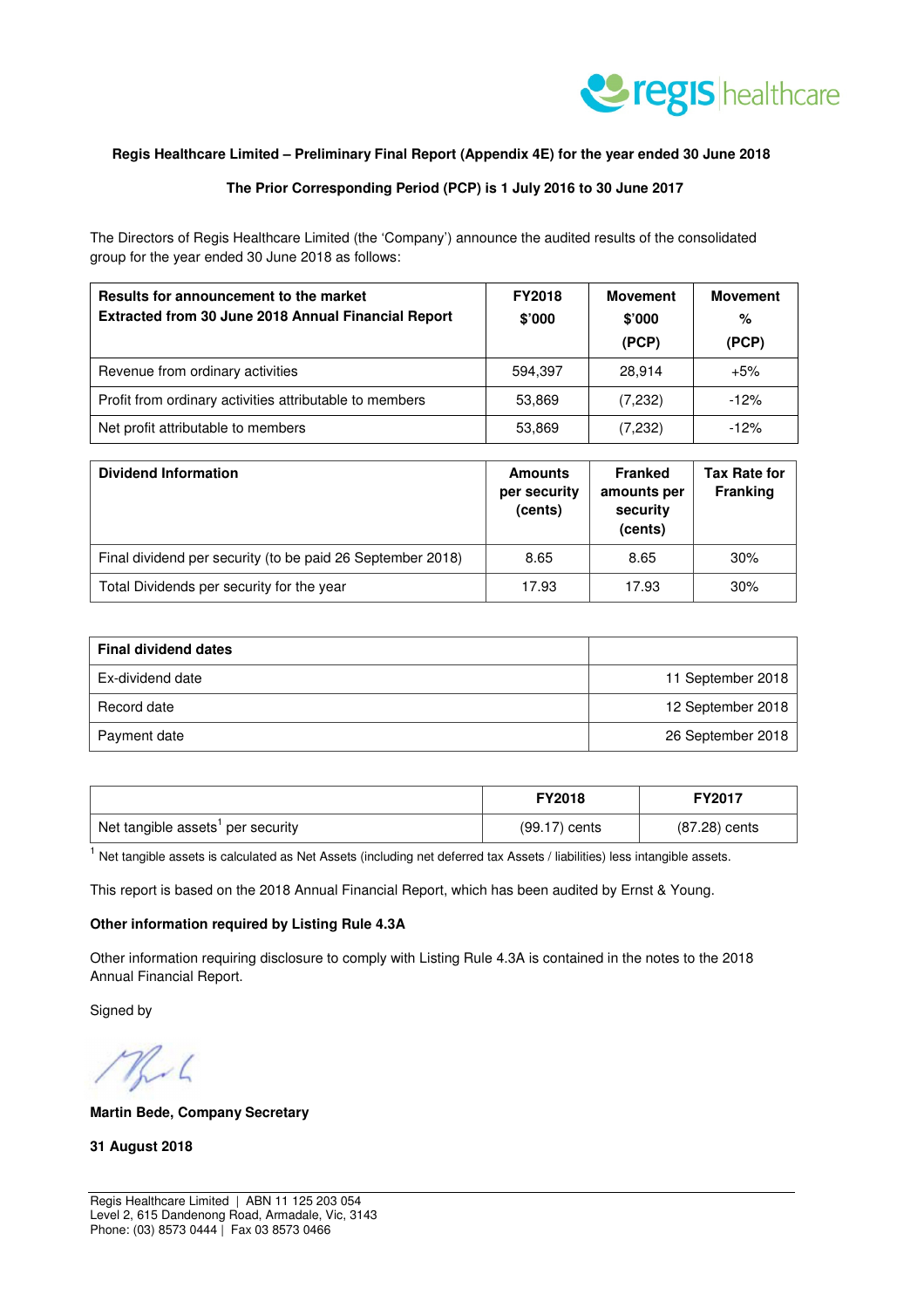# REGIS HEALTHCARE LIMITED

ABN 11 125 203 054

ANNUAL FINANCIAL REPORT FOR THE YEAR ENDED 30 JUNE 2018

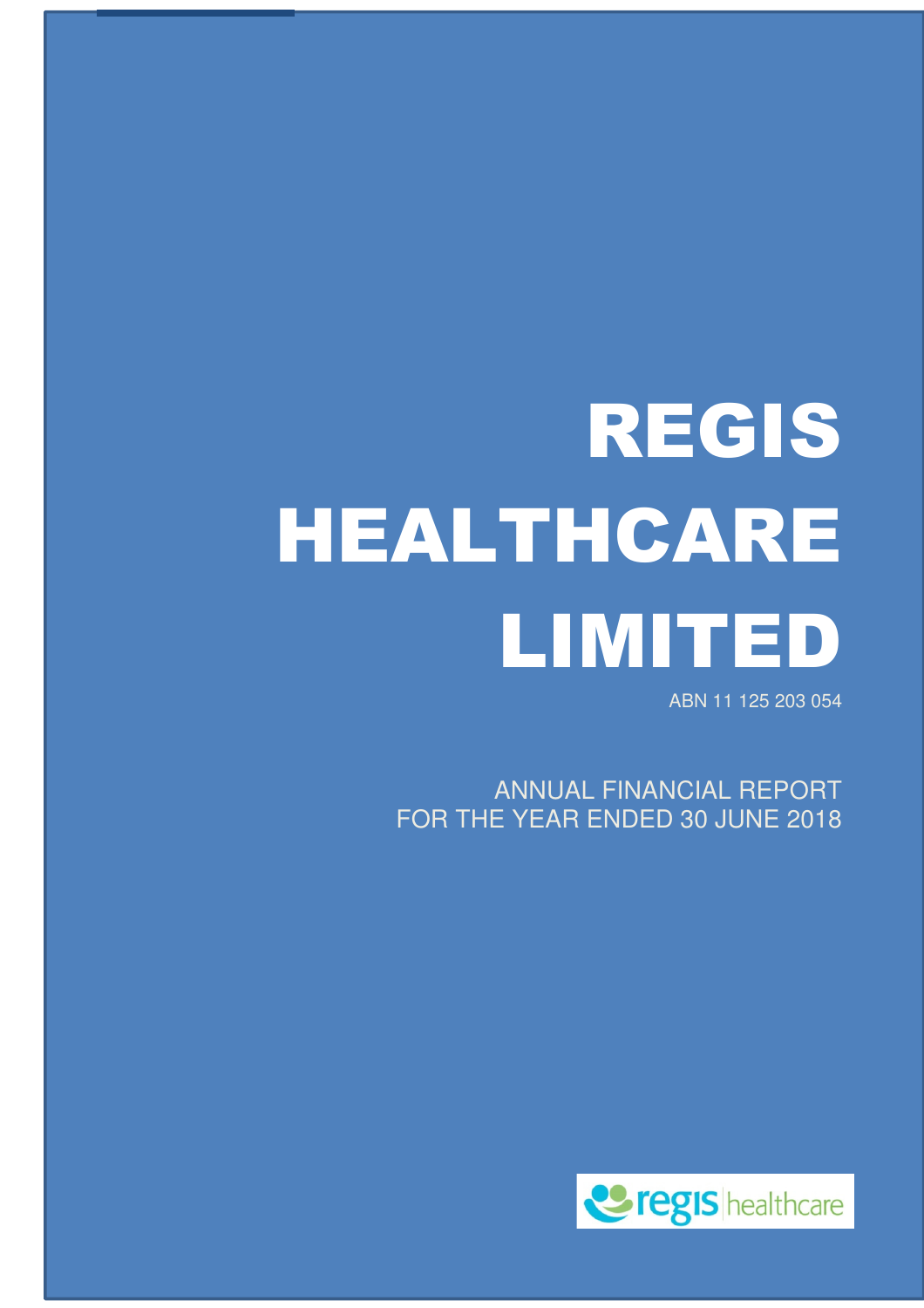

# FINANCIAL REPORT CONTENTS

| CONSOLIDATED STATEMENT OF PROFIT OR LOSS AND OTHER COMPREHENSIVE INCOME 29 |  |
|----------------------------------------------------------------------------|--|
|                                                                            |  |
|                                                                            |  |
|                                                                            |  |
|                                                                            |  |
|                                                                            |  |
|                                                                            |  |
|                                                                            |  |
|                                                                            |  |
|                                                                            |  |
|                                                                            |  |
| INDEPENDENT AUDITOR'S REPORT TO THE MEMBERS OF REGIS HEALTHCARE LIMITED 64 |  |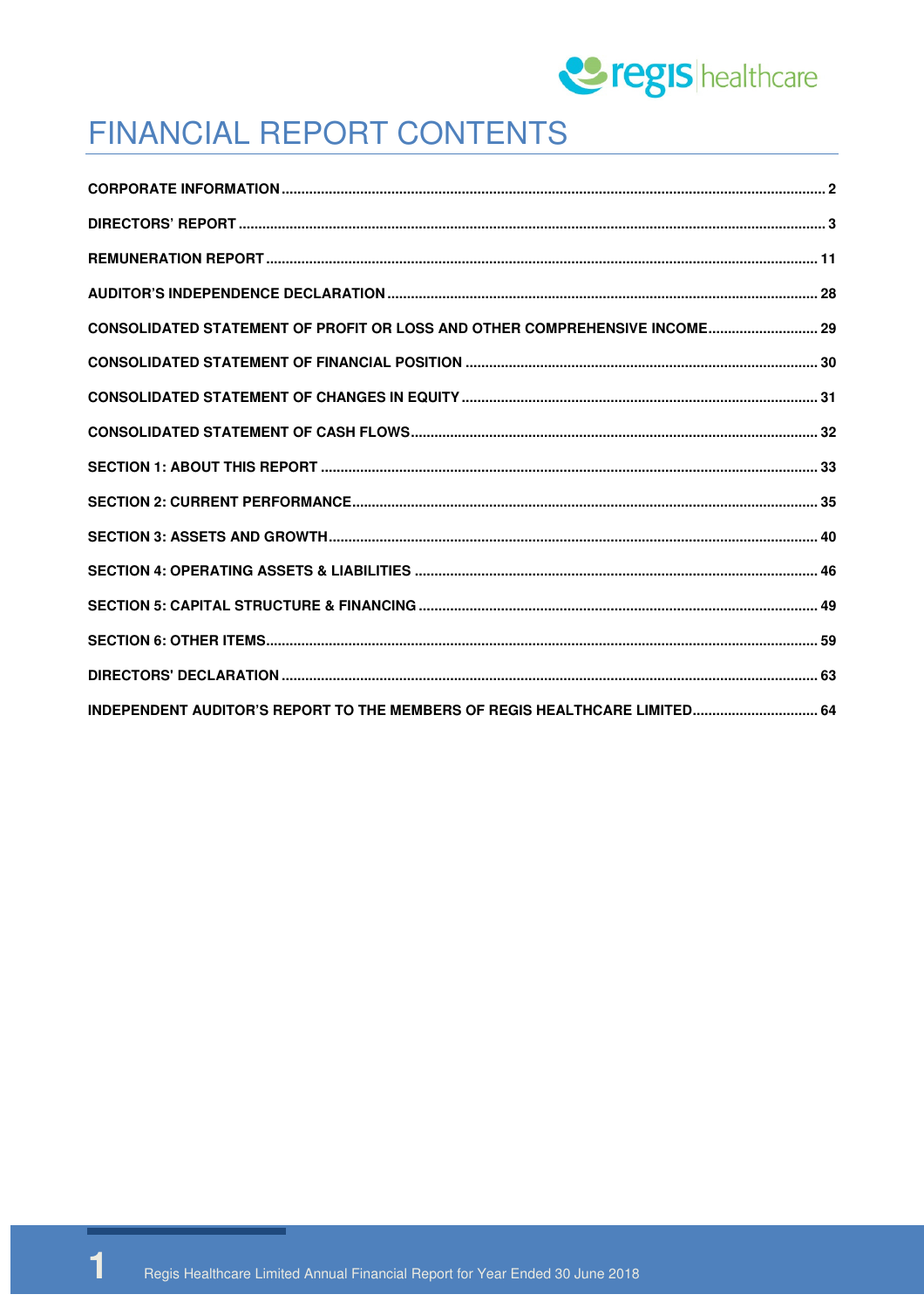

# CORPORATE INFORMATION

| <b>DIRECTORS</b>    |                                  |
|---------------------|----------------------------------|
| Graham K Hodges     | Chairman, Non-Executive Director |
| Ross J Johnston     | Managing Director and CEO        |
| Christine C Bennett | Non-Executive Director           |
| Bryan A Dorman      | Non-Executive Director           |
| Sylvia Falzon       | Non-Executive Director           |
| Matthew J Quinn     | Non-Executive Director           |
| lan G Roberts       | Non-Executive Director           |

#### **COMPANY SECRETARY**

Martin Bede

#### **REGISTERED OFFICE**

Level 2, 615 Dandenong Road, Armadale VIC 3143

#### **PRINCIPAL PLACE OF BUSINESS**

Level 2, 615 Dandenong Road Armadale VIC 3143

#### **SHARE REGISTRY**

Link Market Services Limited Level 1, 333 Collins St Melbourne VIC 3000 Phone: 1300 554 474

#### **STOCK EXCHANGE LISTING**

Regis Healthcare Limited shares are listed on the Australian Securities Exchange (ASX code: REG).

#### **SOLICITORS**

Herbert Smith Freehills 101 Collins Street Melbourne VIC 3000

#### **AUDITORS**

Ernst & Young Australia 8 Exhibition St Melbourne VIC 3000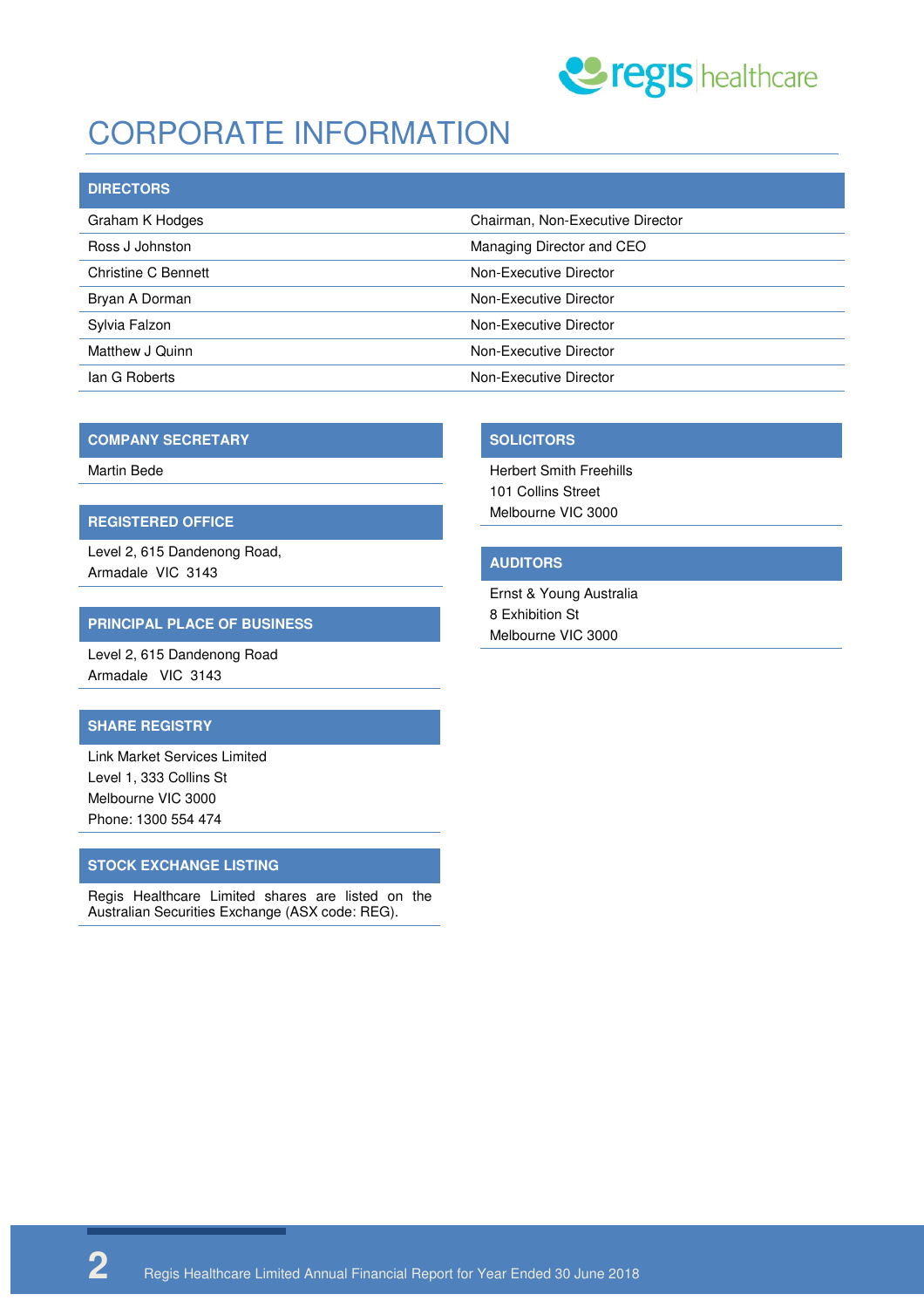

# DIRECTORS' REPORT

Your directors present their report on Regis Healthcare Limited (the Company) and its controlled entities (the Group) for the financial year ended 30 June 2018.

#### **DIRECTORS**

The following persons were directors of the Company during the whole of the financial year and up to the date of this report:

- Bryan Dorman
- Sylvia Falzon
- Ross Johnston
- Ian Roberts

The following persons were appointed as directors during the financial year and continue in office at the date of this report:

- Christine Bennett AO (appointed 1 March 2018)
- Graham Hodges (appointed 25 August 2017)
- Matthew Quinn (appointed 1 March 2018)

Trevor Gerber and Mark Birrell were directors from the beginning of the financial year until their resignations on 1 November 2017 and 30 June 2018 respectively.

#### **NAMES AND QUALIFICATIONS**

#### **GRAHAM HODGES –** Independent Non-Executive Director

Graham holds a Bachelor of Economics (Hons) degree from Monash University

Special responsibilities:

- Chairman of the Board since 1 July 2018
- Member of the Audit, Risk & Compliance Committee since 1 November 2017 (Chairman of the Committee from 1 November 2017 to 30 June 2018)
- Member of the Remuneration and Nomination Committee since 1 November 2017

#### **ROSS JOHNSTON –** Managing Director and Chief Executive Officer

Ross holds a Diploma of Building and a Diploma of Quantity Surveying from the Royal Melbourne Institute of Technology.

Special responsibilities:

• None

#### **CHRISTINE BENNETT AO –** Independent Non-Executive Director

Professor Bennett is a specialist paediatrician and a Fellow of the Royal Australasian College of Physicians

Special responsibilities:

• Chairman of the Remuneration and Nomination Committee since 1 July 2018 (Member of the Committee since 1 March 2018)

#### **MARK BIRRELL –** Independent Non-Executive Director

A Fellow of the Australian Institute of Company Directors, Mark holds a Bachelor of Economics and Bachelor of Laws and was admitted to practice as a Barrister and Solicitor in 1983.

Special responsibilities:

- Chairman of the Board until 30 June 2018
- Member of the Audit, Risk and Compliance Committee until 30 June 2018
- Member of the Remuneration and Nomination Committee until 30 June 2018

#### **BRYAN DORMAN** – Non-Executive Director

Bryan holds a Bachelor of Business (Accounting) and was a partner of a Melbourne accounting firm, Rees Partners, from 1977 until 2000.

Special responsibilities:

• Member of the Audit, Risk and Compliance Committee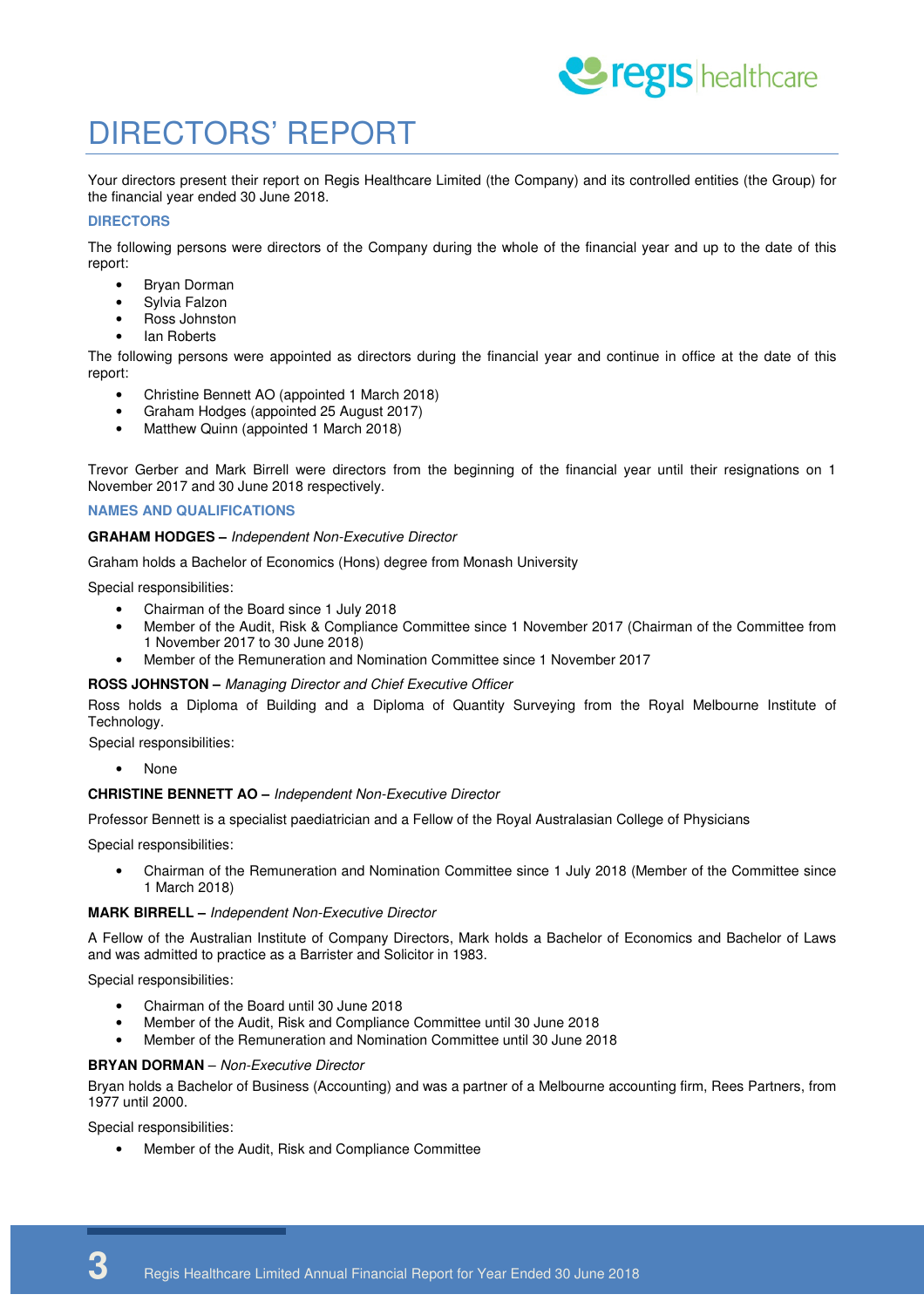

#### **SYLVIA FALZON** – Independent Non-Executive Director

Sylvia holds a Masters in Industrial Relations and Human Resource Management (Hons) from the University of Sydney and a Bachelor of Business degree from the University of Western Sydney. She is a senior fellow of the Financial Services Institute of Australasia and is a fellow of the Australian Institute of Company Directors.

Listed company directorships (last 3 years)

- Perpetual Limited (November 2012 to present);
- SAI Global Limited (October 2013 to December 2016);
- Premier Investments Limited (appointed 16 March 2018); and
- Suncorp Group Limited (Effective 1 September 2018).

Special responsibilities:

- Member of the Remuneration and Nomination Committee (Chairman of the Committee until 30 June 2018)
- Chairman of the Audit, Risk and Compliance Committee since 1 July 2018 (Member of the Committee prior to appointment as Chairman)

#### **TREVOR GERBER** – Independent Non-Executive Director

Trevor is a member of the Institute of Chartered Accountants in Australia and holds a Bachelor of Accountancy from the University of the Witwatersrand, South Africa.

Trevor is also a director of the following listed companies:

- CIMIC Group Limited (appointed 11 June 2014);
- Tassal Group Limited (appointed 4 April 2012);
- Vicinity Centres Limited (appointed 11 June 2015); and
- Sydney Airport Limited (appointed 5 April 2002).

Special responsibilities:

- Member of the Audit, Risk and Compliance Committee until 1 November 2017 (Chairman of the Committee until 1 November 2017)
- Member of the Remuneration and Nomination Committee until 1 November 2017.

#### **MATTHEW QUINN –** Independent Non-Executive Director

Matthew holds a first class honours in Chemistry and Management Science from Imperial College, London. He is a qualified Chartered Accountant. Matthew is also a director of the following listed companies:

- CSR Limited (2013 to present);
- Chairman of Carbonxt Group Limited (2013 to present)
- Class Limited (2015 to present, Chairman February 2017 to present)

Special responsibilities:

- Member of the Audit, Risk and Compliance Committee since 1 March 2018
- Member of the Remuneration and Nomination Committee since 1 July 2018

#### **IAN ROBERTS –** Non-Executive Director

Ian holds a Bachelor of Science (Surveying) from the Royal Melbourne Institute of Technology.

Special responsibilities:

• Member of the Remuneration and Nomination Committee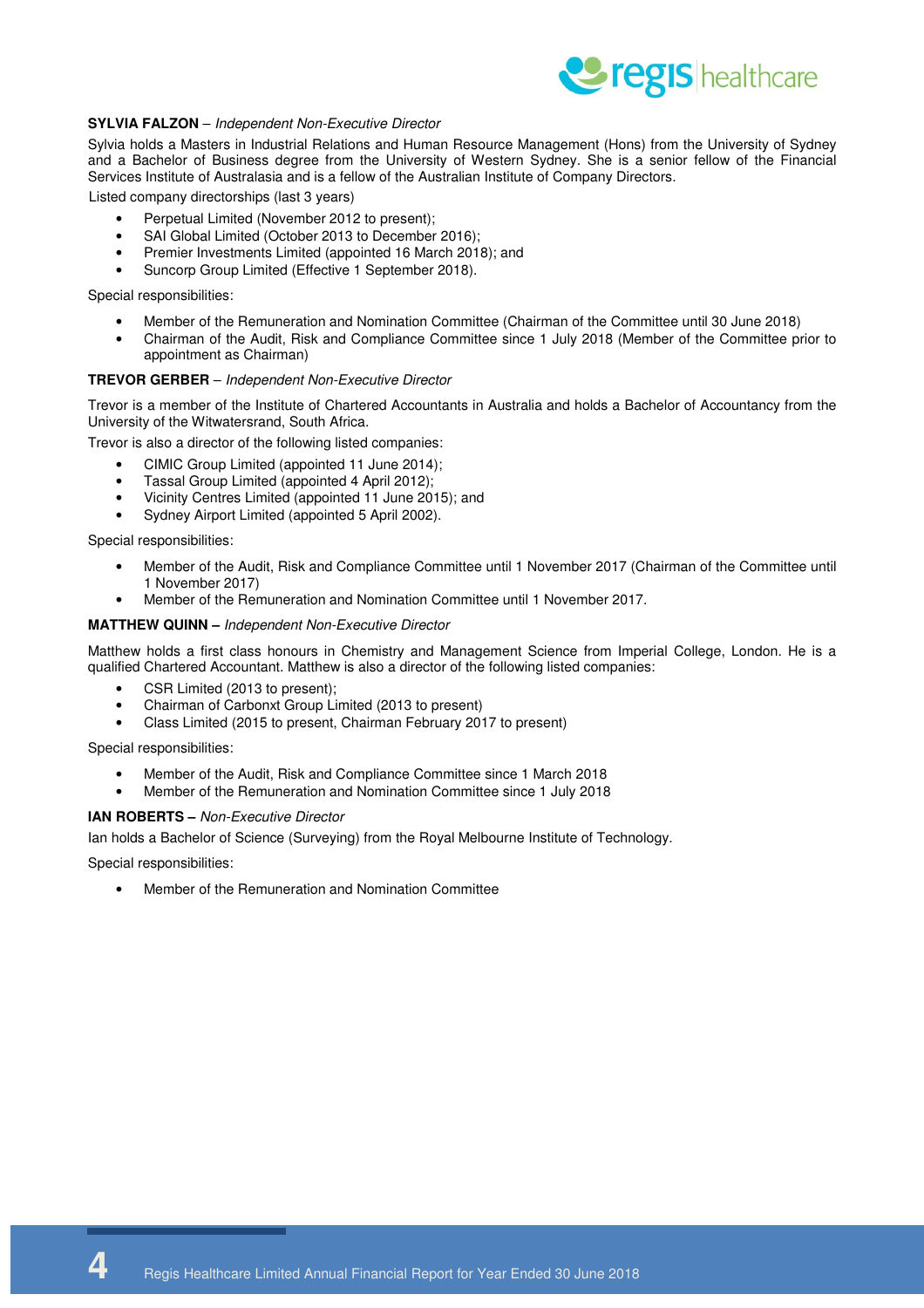

#### **INTERESTS IN THE SHARES OF THE GROUP**

As at the date of this report, the interests of the directors in the ordinary shares of Regis Healthcare are the same as those disclosed in section E (v) of the Remuneration Report.

#### **COMPANY SECRETARY**

Martin Bede is a lawyer with considerable experience in both private practice and in-house legal roles. Martin holds a Bachelor of Laws and Bachelor of Commerce from the University of Melbourne and a Graduate Diploma in Applied Corporate Governance from the Governance Institute of Australia.

#### **PRINCIPAL ACTIVITIES**

The Group's principal activity during the year was the provision of residential aged care services. No significant changes occurred to these activities during the year.

#### **OPERATING AND FINANCIAL REVIEW**

As at 30 June 2018, the Group owned and operated 60 aged care facilities, had 6,753 operational places and provided services in 7 States and Territories.

#### **Regis Business Model**

Regis aims to provide high quality care to meet the growing needs of Australia's elderly population in a profitable manner. This is achieved through a focus on the following five core areas:

- **Vertical integration**: The spectrum of activities Regis undertakes includes; analysis of each proposed facility's catchment area, site identification, site/facility acquisition, brownfield/greenfield development, facility operation and asset renewal.
- **Strong cash flow generation**: Regis aims to achieve and maintain strong cash flow from operations, which it augments with a focus on the receipt and profitable use of Refundable Accommodation Deposits (RADs). The Group leverages its RAD cash inflows from developments to facilitate the repayment of acquisition and development related debt.
- **High quality portfolio**: Regis' facilities are primarily located in metropolitan areas with high median house prices. The facilities are typically modern with a high proportion of single rooms and an emphasis on lifestyle and supported living.
- **Scalable platform:** Regis has invested in scalable business processes supported by IT systems, and in-house resources to facilitate growth via acquisitions and developments.
- **Focused and well-resourced risk management:** Regis has robust systems and processes in place to manage the business' operational risks, including those that relate to aged care legislative compliance and health and safety.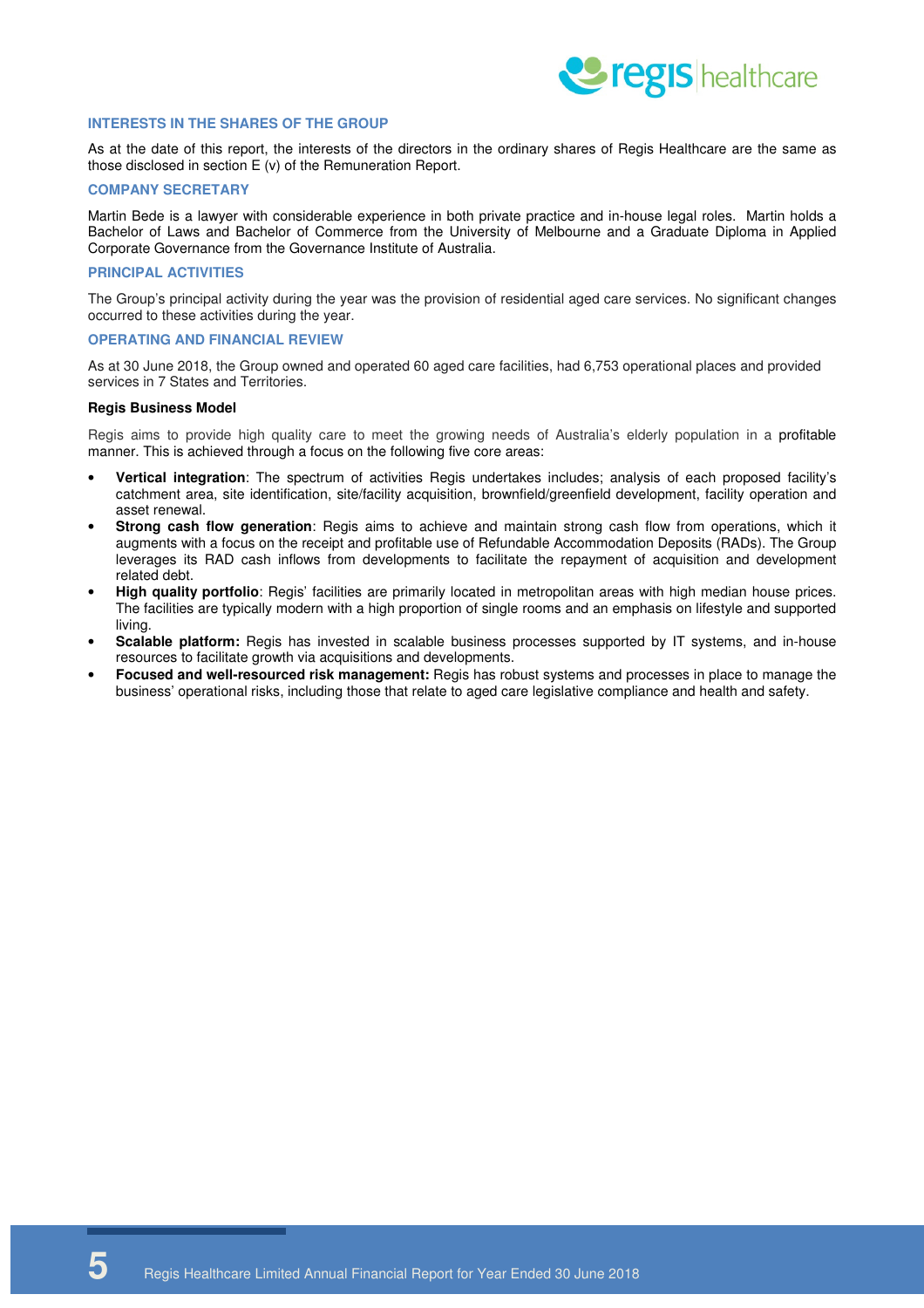

#### **Review and Results of Operations**

During the 2018 financial year, Regis continued to execute on its growth strategy as follows:

- The Presbyterian Care Tasmania business was acquired on 1 August 2017. The business consisted of three aged care facilities located in Hobart and Launceston comprising 287 aged care places, a small retirement village and some home care packages; and
- The opening of 501 operational places at four new facilities (Chelmer (Qld), Burnside (SA), Woodlands (WA) and Nedlands (WA)) during the year.

A summary of financial results for the year ended 30 June 2018 is below:

|                                                       | 2018<br>\$'000 | 2017<br>\$'000 | % GROWTH |
|-------------------------------------------------------|----------------|----------------|----------|
| Reported <sup>1</sup> Revenue                         | 594.397        | 565.483        | 5.1%     |
| Reported <sup>1</sup> Profit after tax for the year   | 53.869         | 61.101         | (11.8%)  |
| Normalised <sup>1</sup> Profit after tax for the year | 56.948         | 61.101         | (6.8%)   |
| Normalised <sup>1</sup> Earnings Per Share            | 18.95<br>cents | 20.34<br>cents | (6.8%)   |

For the year ended 30 June 2018, the Group's reported profit after income tax was \$53,869,000 (2017: \$61,101,000).

The normalised profit after tax of the Group for the year ended 30 June 2018 is \$56,948,000. This normalised financial information is provided to assist readers to better understand the financial performance of the underlying business and is summarised in the table below. Broadly, improvements in earnings from greenfield developments in the later stages of ramp up, income initiatives and strong cost controls were offset by mobilisation costs associated with newly opened facilities, occupancy pressures in the first half of the year and the increased impact of the Government funding cuts to residential aged care.

|                                                       | 2018   | 2017   |
|-------------------------------------------------------|--------|--------|
|                                                       | \$'000 | \$'000 |
| Reported <sup>1</sup> Profit after tax for the year   | 53.869 | 61.101 |
| Acquisition related expenses <sup>2</sup>             | 3.079  |        |
| Normalised <sup>1</sup> Profit after tax for the year | 56.948 | 61.101 |

#### **Cash flow and Capex**

The Group's principal sources of funds were cash flow from operations (including RADs) and the utilisation of existing bank facilities. Net cash flows from operating activities in FY2018 were \$133,838,000 (2017: \$151,052,000).

RAD, accommodation bond and ILU/ILA entry contribution net inflows were \$62,647,000.

During the year, The Group invested \$245,670,000 in capital expenditure for:

- The acquisition of Presbyterian Care Tasmania;
- The development of new facilities;
- Significant Refurbishment of existing facilities; and
- Ongoing maintenance capital expenditure at our existing facilities.

During the year, the Group increased the capacity and tenor of its existing syndicated bank debt facilities and secured a new \$25,000,000 bilateral overdraft facility. Total commitments have increased by \$170,000,000 to \$540,000,000.

The Group's cash position and available debt facilities are expected to provide sufficient liquidity to meet the Group's currently anticipated cash flow requirements.

 1 The use of the terms 'reported' refers to IFRS financial information and 'normalised' to non-IFRS financial information. Normalised earnings are categorised as non-IFRS financial information prepared in accordance with ASIC Regulatory Guide 230 – Disclosing non-IFRS financial information, issued in December 2011. Normalised earnings have been adjusted from the reported information to assist readers to better understand the financial performance of the underlying business in each financial year. The non-IFRS financial information, while not subject to an audit or review, has been extracted from the financial report, which has been subject to audit by our external auditors.<br><sup>2</sup> During FY2018, Regis acquired Presbyterian Care Tasmania. One off acquisition related costs of \$3,079,000 after tax (\$3,913,000 pre tax) were

as part of these transactions which included Government charges (stamp duty, GST and land registration fees), professional fees and legal expenses.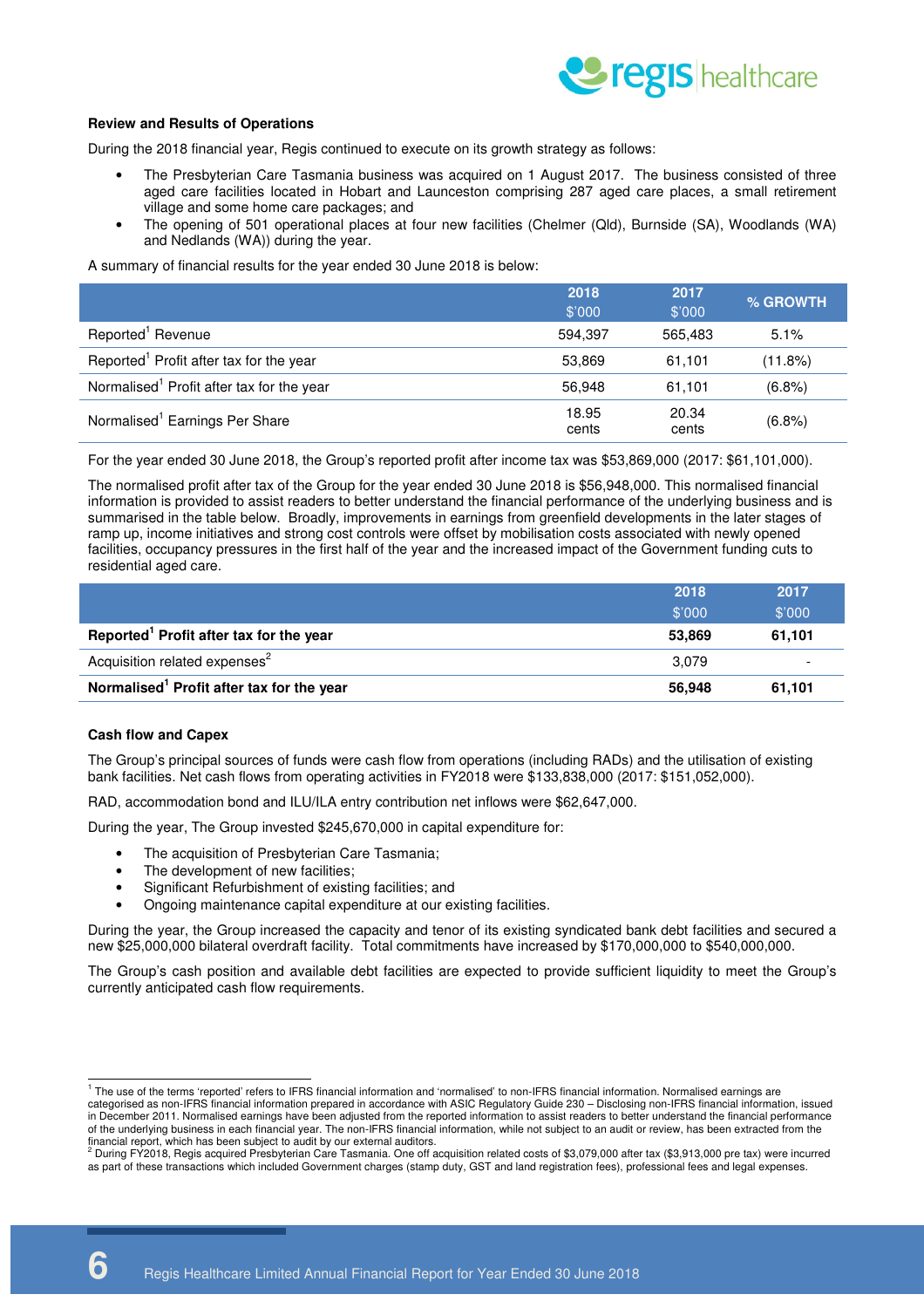

#### **Development activity**

Regis is continuing to drive growth through its greenfield development program and through expanding and reconfiguring its existing portfolio of facilities and retirement villages.

During the year, construction was completed at the following facilities:

- Chelmer, Queensland (opened in December 2017, 120 operational places)
- Burnside, South Australia (opened February 2018, 117 operational places)
- Woodlands, Western Australia (opened April 2018, 123 operational places)
- Nedlands, Western Australia (opened June 2018, 141 operational places)

Construction at Lutwyche, Queensland (130 operational places), Port Coogee, Western Australia (139 operational places) and Elermore Vale, New South Wales (120 operational places) has been completed post the year end with Lutwyche admitting their first residents in August 2018 and Port Coogee and Elermore Vale expected to admit their first residents in September 2018.

#### **SIGNIFICANT EVENTS AFTER BALANCE SHEET DATE**

No matters or circumstances have arisen since the end of the financial year to the date of this report which significantly affected or may significantly affect the operations of the Group, the results of those operations, or the state of affairs of the Group in subsequent financial periods

#### **SIGNIFICANT CHANGES IN THE STATE OF AFFAIRS**

No changes in the state of affairs arose during the year which significantly affected or may significantly affect the operations of the Group, the results of those operations, or the state of affairs of the Group in subsequent financial years.

#### **DIVIDENDS**

|                                                                                                         | 2018   | 2017   |
|---------------------------------------------------------------------------------------------------------|--------|--------|
|                                                                                                         | \$'000 | \$'000 |
| Dividends on ordinary shares declared and paid during the year                                          |        |        |
| Final 2017 Dividend: 10.04 cents per share, 100% franked (2016: 5.94 cents per<br>share, 100% franked)  | 30,156 | 17,841 |
| Interim 2018 Dividend: 9.28 cents per share, 100% franked (2017: 10.3 cents per<br>share, 100% franked) | 27,890 | 30,936 |
| <b>Total amount</b>                                                                                     | 58,046 | 48,777 |
| Declared after year end                                                                                 |        |        |
| Final 2018 Dividend: 8.65 cents per share, 100% franked (2017: 10.04 cents per<br>share, 100% franked)  | 25.994 | 30,169 |

The financial effect of the proposed final 2018 dividend has not been brought to account in the consolidated financial statements for the year ended 30 June 2018 and will be recognised in subsequent financial reports.

#### **LIKELY DEVELOPMENTS AND EXPECTED RESULTS**

The Group's growth strategy continues to include the following four levers:

- 1. Expansion of its greenfield development program
- 2. Single facility acquisitions
- 3. Expansion and reconfiguration of existing facilities
- 4. Portfolio acquisition opportunities as they arise.

Other than the likely developments disclosed above and elsewhere in this report, no matters or circumstances have arisen which significantly affected or may significantly affect the operations of the Group, the results of those operations, or the state of the affairs of the Group in future financial years.

#### **KEY BUSINESS RISKS**

The following risks identified by the Company represent threats to the Company's growth strategy. The Company has a risk management framework in place to manage the risks identified.

The regulatory framework may change

The Australian Aged Care industry is highly regulated by the Federal Government.

Regulatory change to the aged care industry may have an adverse impact on the way Regis promotes, manages and operates its facilities, and on its financial performance.

The introduction of new legislation or changes in Government policies in relation to any or all of the existing legislation, including fees and charges, may adversely impact Regis' financial performance and future prospects.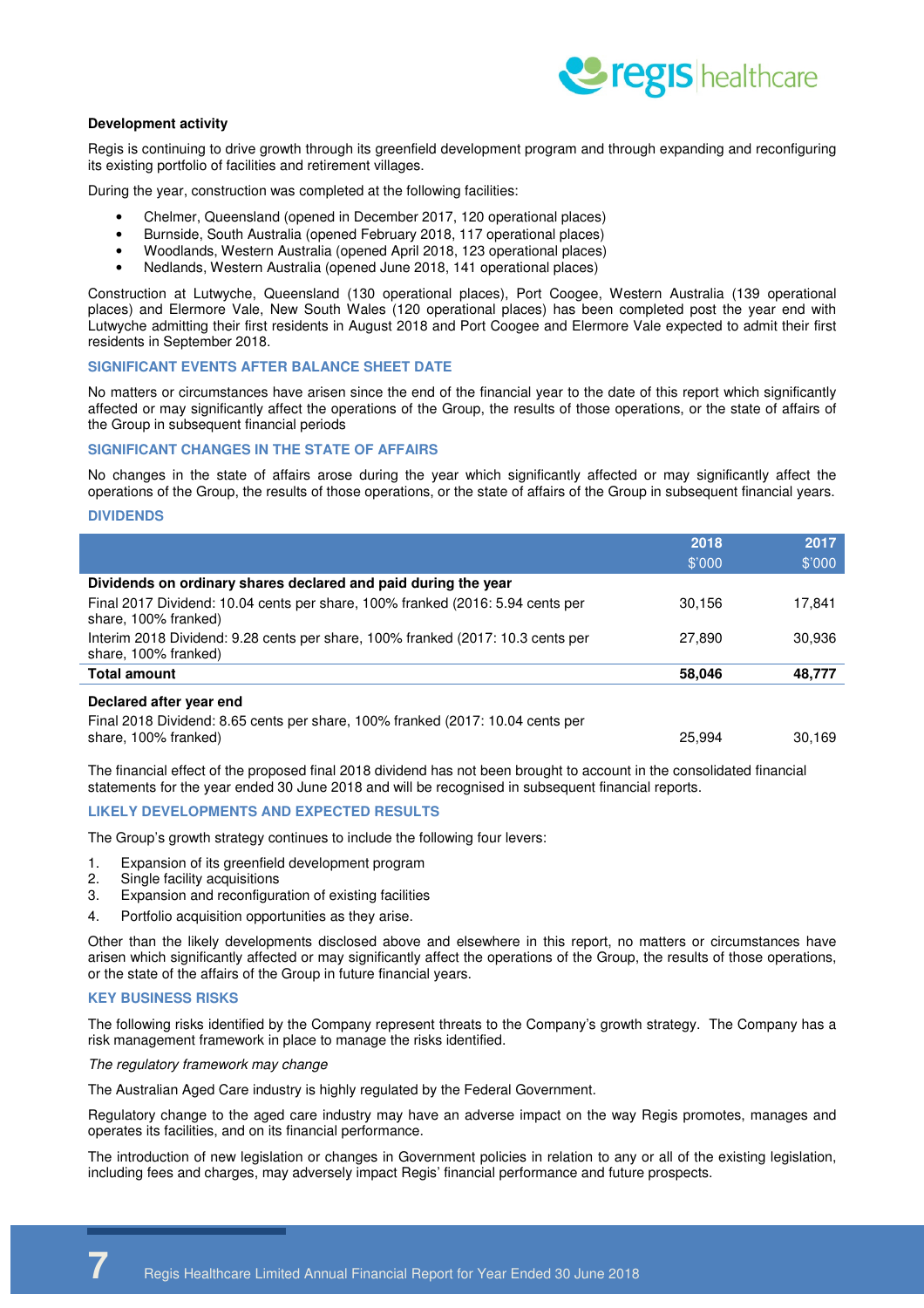

#### Regis' RADs level may fluctuate

The value of Regis' RADs (formerly known as Accommodation Bonds) may fluctuate due to a range of factors. RADs are refunded after a Resident's departure. While individual RADs are generally replaced in a short period of time, often with a RAD of equal or higher value, Regis is exposed to risks associated with repayment, and future sale, of RADs.

These risks may include regulatory changes that limit Regis' ability to sell replacement or new RADs, issues at a specific facility, which could require Regis to repay a large number of RADs, and general economic conditions which impact on the price that can be achieved for new RADs. Economic conditions include, but are not limited to, a decline in residential property prices, lower levels of personal wealth or deterioration of market conditions in the areas surrounding Regis' facilities.

The effect of these risks may be that the value and number of new RADs Regis receives may be reduced and it may take longer for Regis to reach agreement with new Residents or collect RADs.

#### Occupancy levels may fall

In the ordinary course of its business, Regis faces the risk that occupancy levels at any of its individual facilities may fall below expectations due to a number of factors, including reputational damage and loss of accreditation. Reduced occupancy levels at a number of facilities may adversely affect Regis' revenue and general financial performance as it would reduce the amount of funding Regis is entitled to, and the number and value of RADs.

#### Facilities may lose their approvals or accreditation

Aged care facilities are required to hold approvals and be accredited in various ways, including clinical care requirements. These approvals are generally subject to periodic review, and may be revoked in certain circumstances. Aged care facilities need approvals and accreditations to attract funding. If Regis does not comply with regulations and is unable to secure accreditation for the operation of its aged care facilities and Resident places in the future, or if any of its existing approvals are adversely amended or revoked, this may adversely impact Regis' financial performance.

Further, if Regis is required to undertake facility refurbishments or make significant structural changes to facility buildings in order to retain its approvals or accreditations, the cost of those works may impact its profitability.

#### Regis' reputation may be damaged

Regis operates in a commercially sensitive industry in which its reputation could be adversely impacted should it or the aged care industry generally, suffer from any adverse publicity. Examples of adverse publicity may include reports of inappropriate care of Residents, inquiries or investigations relating to the operation of aged care facilities or incidents at aged care facilities, health and safety issues affecting Residents, staff or visitors, failure to ensure facilities are well maintained or poor service delivery at facilities. If there were to be any such adverse publicity, this may reduce the number of existing Residents at Regis' facilities or Regis' ability to attract new Residents to its facilities, both of which may adversely impact Regis' profitability. Adverse media coverage may also lead to increased regulatory scrutiny in some areas and could have a material adverse effect on Regis' revenue and profitability by, for example, increased compliance costs.

#### Increased competition may affect Regis' competitive position

Each aged care facility has its own character and is effectively operating in its own local area (referred to as a catchment area). The competition faced by aged care operators is therefore mainly experienced at the facility level within the relevant catchment area. A substantial increase in the level of competition Regis faces across its portfolio of facilities could result in, among other things, Regis experiencing lower than anticipated occupancy rates, reduced revenue and margins and loss of its overall market share. This may have a material adverse effect on Regis' financial performance at the facility level, and if this were to occur across a number of facilities, this may reduce Regis' ability to achieve its strategic objectives.

#### Regis may not be able to retain key management

Regis relies on a specialised management team with significant aged care industry knowledge and experience.

If Regis is not able to retain key members of its management team Regis may not be able to operate its business to the current standard, which may undermine Regis' ability to comply with regulations and may reduce demand for Regis' services from existing and prospective Residents. These occurrences may adversely impact Regis' business operations including its ability to grow.

#### Regis may face medical indemnity and public liability claims, litigation and coronial enquiries

Aged care service providers such as Regis are exposed to the risk of medical indemnity and public liability claims, litigation and coronial inquests. Subject to the insurance arrangements that Regis has in place at the relevant time, any actual or threatened medical malpractice or public liability litigation against Regis could cause Regis to incur significant expenditure and may adversely impact Regis' future financial performance. If the costs of medical malpractice or public liability insurance were to rise, this could also adversely affect Regis' financial performance. If Regis is involved in actual or threatened litigation or coronial enquiries, the cost of such actions may adversely affect Regis' financial performance and may also give rise to adverse publicity.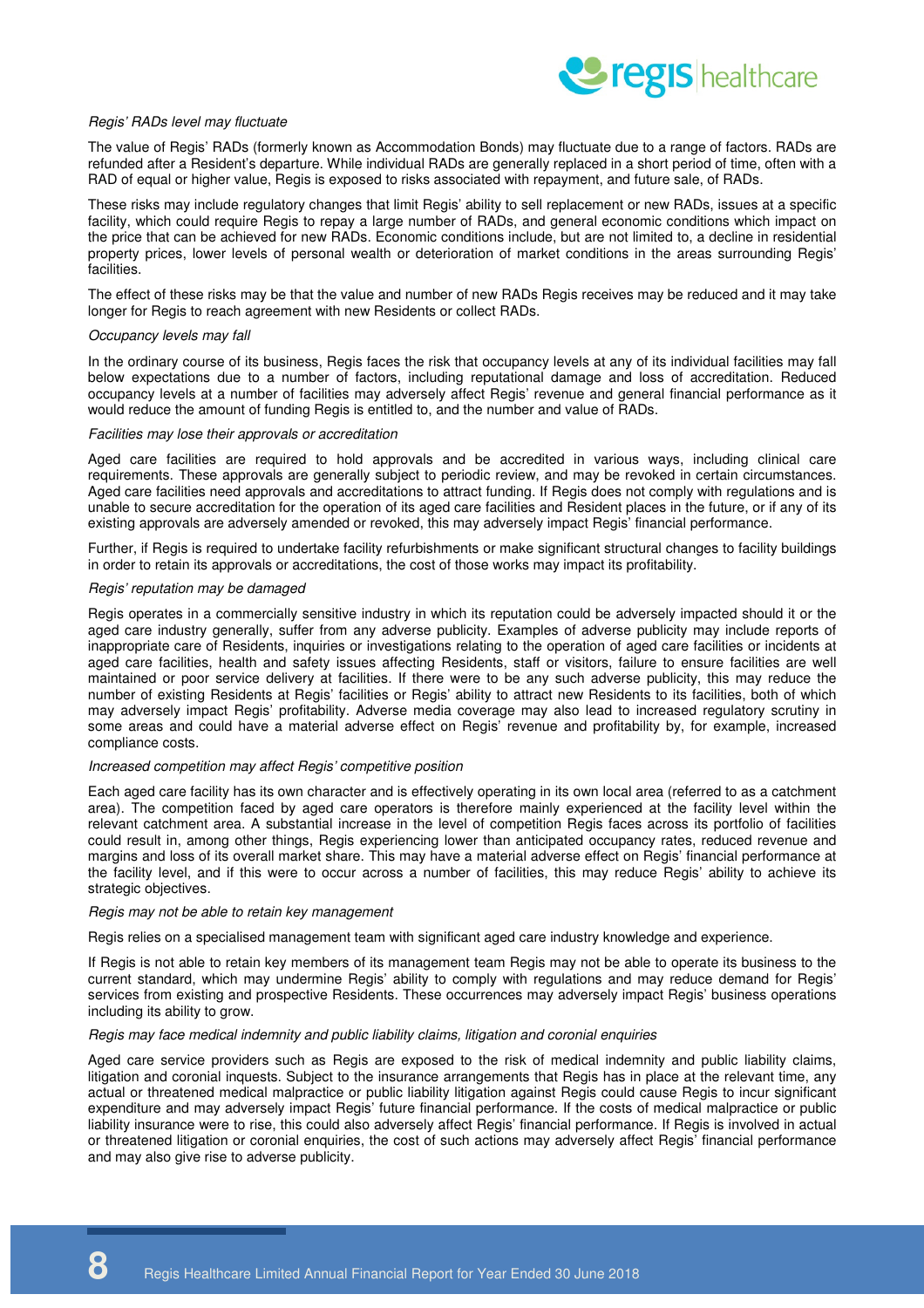

#### Employees may leave and Regis may not be able to attract new skilled and trained employees

Regis' business is dependent on its specialised health and aged care staff. There is a risk that Regis may not be able to maintain or expand an appropriately skilled and trained workforce that is able to meet the existing or future care needs of Residents. If this type of risk was to eventuate, it may increase Regis' costs and reduce its profitability.

#### **ENVIRONMENTAL REGULATIONS AND PERFORMANCE**

The Group's operations are not regulated by any significant environmental regulation under a law of the Commonwealth or of a State or Territory.

#### **INDEMNIFICATION AND INSURANCE OF DIRECTORS AND OFFICERS**

The constitution of the Company provides for the Company to indemnify directors and executive officers of the Company and its related bodies corporate against liability incurred in their capacity as an officer of the Company or related body corporate, except as may be prohibited by law.

Premiums have been paid by Regis Aged Care Pty Ltd; a 100% owned subsidiary company, with regard to directors' and officers' liability insurance to insure each of the directors and officers of the Company against certain liabilities incurred by them arising out of their conduct whilst acting in the capacity of directors or officers of the Company or its related bodies Corporate. The contract of insurance prohibits disclosure of the nature of the liability and the amount of the premiums.

#### **INDEMNIFICATION OF AUDITORS**

To the extent permitted by law, the Company has agreed to indemnify its auditors, Ernst & Young Australia, as part of the terms of its audit engagement agreement against claims by third parties arising from the audit (for an unspecified amount). No payment has been made to indemnify Ernst & Young during or since the financial year.

#### **DIRECTORS MEETINGS**

The number of meetings of directors (including meetings of committees of directors) held during the year and the number of meetings attended by each director was as follows:

|                 | <b>DIRECTORS' MEETINGS</b> |                       | <b>AUDIT, RISK AND</b><br><b>COMPLIANCE COMMITTEE</b> |                       | <b>REMUNERATION AND</b><br><b>NOMINATION COMMITTEE</b> |                       |
|-----------------|----------------------------|-----------------------|-------------------------------------------------------|-----------------------|--------------------------------------------------------|-----------------------|
|                 | HeId <sup>1</sup>          | Attended <sup>2</sup> | Held <sup>1</sup>                                     | Attended <sup>2</sup> | $\text{Held}^1$                                        | Attended <sup>2</sup> |
| M Birrell       | 10                         | 10                    | 4                                                     | 4                     | 6                                                      | 6                     |
| R Johnston      | 10                         | 10                    |                                                       |                       |                                                        |                       |
| C Bennett       | 5                          | 5                     |                                                       |                       | 2                                                      | 2                     |
| <b>B</b> Dorman | 10                         | 10                    | 4                                                     | 4                     |                                                        |                       |
| S Falzon        | 10                         | 10                    | 4                                                     | 4                     | 6                                                      | 6                     |
| T Gerber        | $\mathfrak{p}$             |                       |                                                       |                       | 2                                                      | 2                     |
| G Hodges        | 9                          | 9                     | 3                                                     | 3                     | 4                                                      | 4                     |
| M Quinn         | 5                          | 5                     |                                                       |                       |                                                        |                       |
| I Roberts       | 10                         | 10                    |                                                       |                       | 6                                                      | 6                     |

 $1$ <sub>.</sub> Reflects the number of meetings held in the time the Director held office during the year.

 $2$  Reflects the number of meetings attended by the Director.

#### **ROUNDING**

The Company is an entity to which ASIC Corporations (Rounding in Financial/Directors' Reports) Instrument 2016/191 applies and, accordingly, amounts in the financial statements and directors' report have been rounded to the nearest thousand dollars.

#### **OPTIONS**

No options over issued shares or interests in the Company or a controlled entity were granted during or since the end of the financial year and there were no options outstanding at the date of this report.

#### **PROCEEDINGS ON BEHALF OF THE COMPANY**

No person has applied for leave of court to bring proceedings on behalf of the Company or intervene in any proceedings to which the Company is a party for the purpose of taking responsibility on behalf of the Company for all or any part of those proceedings. The Company was not a party to any such proceedings during the year.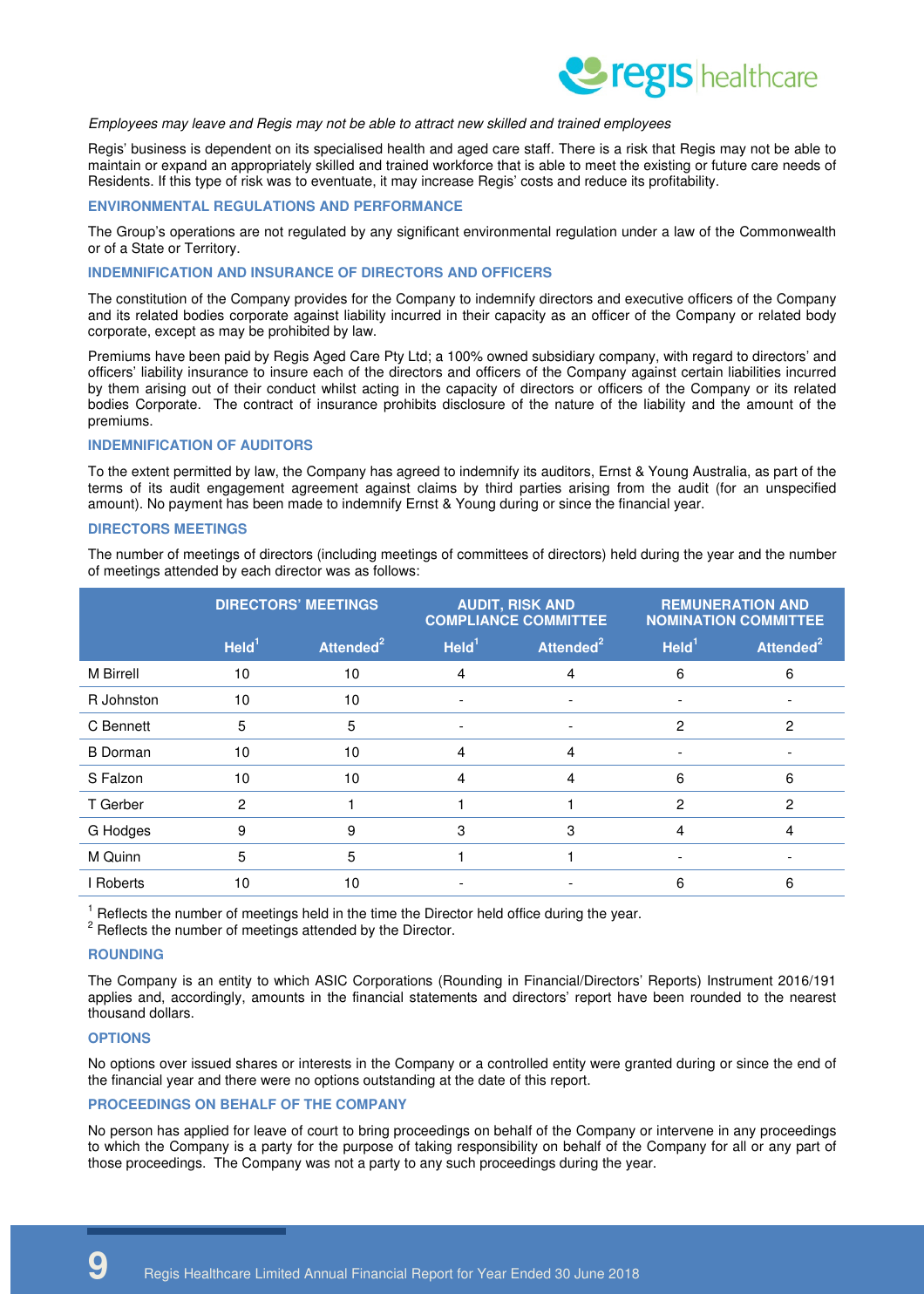

#### **AUDITOR'S INDEPENDENCE DECLARATION**

The auditor's independence declaration for the year ended 30 June 2018 has been received and can be found on page 28.

#### **NON-AUDIT SERVICES**

The following non-audit services were provided by the entity's auditor, Ernst & Young Australia. The directors are satisfied that the provision of non-audit services is compatible with the general standard of independence for auditors imposed by the Corporations Act 2001. The nature and scope of each type of non-audit service provided means that auditor independence was not compromised.

Ernst & Young Australia received the following amounts for the provision of non-audit services:

|                          | $$^{\circ}$ 000 $^{\circ}$ |
|--------------------------|----------------------------|
| Tax compliance           | $25^{\circ}$               |
| Total non-audit services | 251                        |

Signed in accordance with a resolution of the directors.

Tral ……………………………..

Graham Hodges Chairman Melbourne, 31st August 2018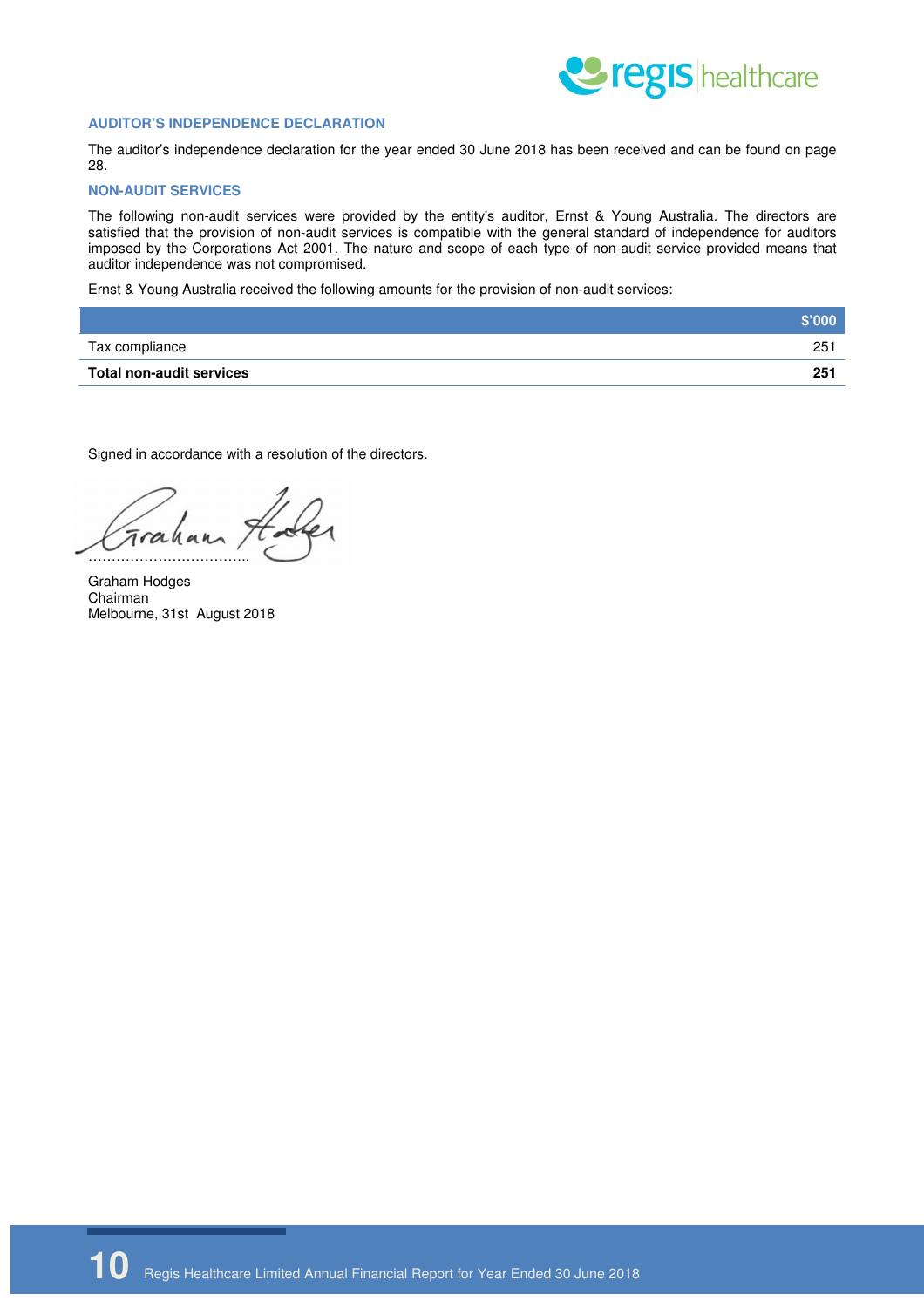

# REMUNERATION REPORT

Here you will find:

- (1) Message from the Chairman of the Remuneration and Nomination Committee
- (2) Remuneration Report Audited

#### **A. Principles used to determine the nature and amount of remuneration**

- (i) Executive remuneration
- (ii) Changes to executive remuneration for FY18
- (iii) Non-Executive Director remuneration
- (iv) Remuneration governance framework
- (v) Remuneration consultants and other advisors
- (vi) Company performance

#### **B. Remuneration structure – CEO**

(i) Legacy incentives

#### **C. Remuneration structure – Senior Executives**

- (i) Fixed pay
- (ii) Variable Reward and Retention Plan (VRRP)
- (iii) FY18 vesting outcomes
- (iv) FY16 Long-term incentive plan vesting outcomes
- (v) Key terms of Executive service agreements

#### **D. Remuneration structure – Non-Executive Directors**

- (i) Director's fees
- (ii) Retirement allowances for Directors

#### **E. Statutory remuneration disclosures**

- (i) KMP remuneration statutory disclosures
- (ii) Performance Rights held by Senior Executives
- (iii) Movements in Performance Rights held by Senior Executives
- (iv) ESAS shares
- (v) KMP shareholdings
- (vi) Transactions with the Company
- (vii) Loans with the Company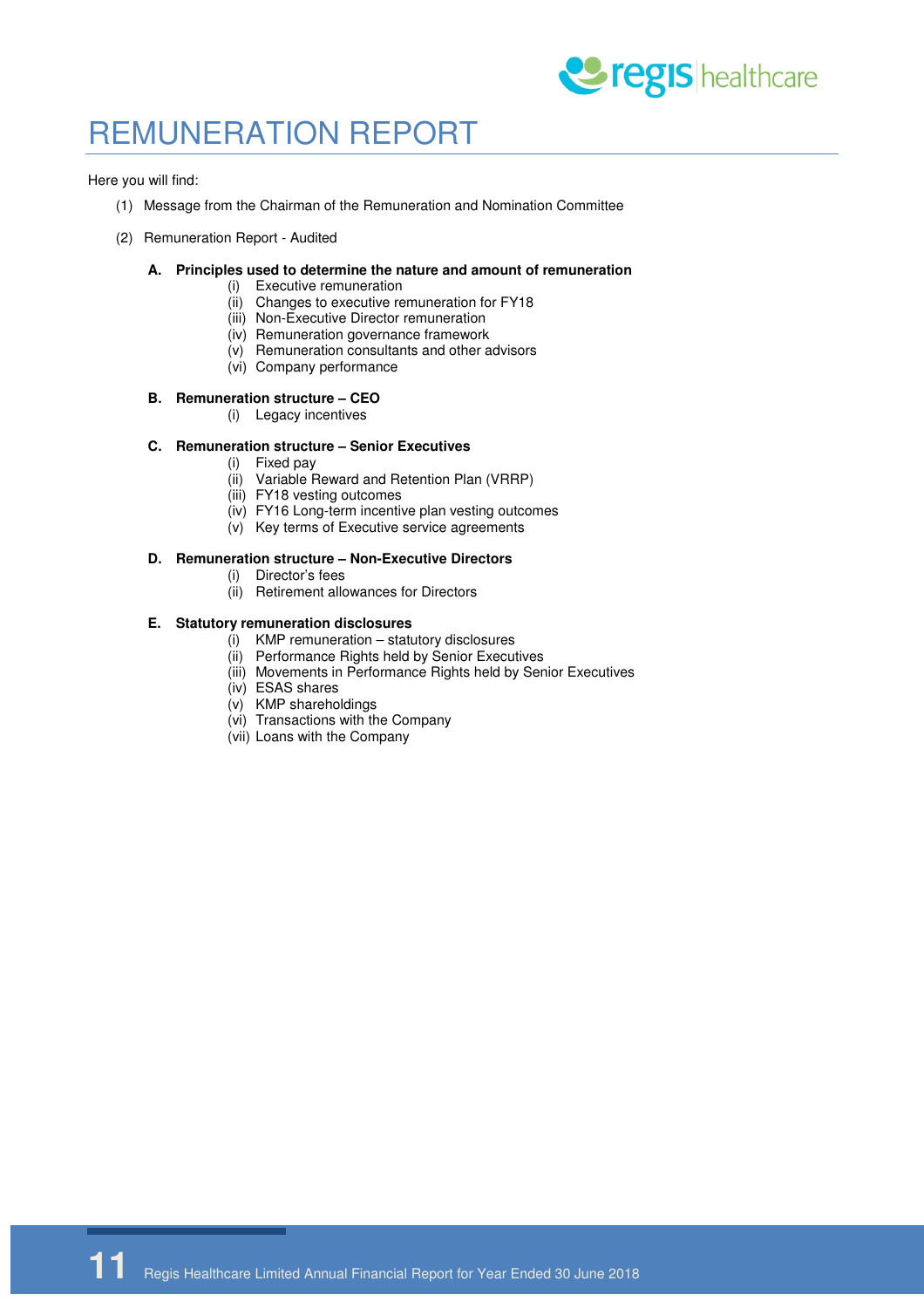

#### **(1) Message from the Chairman of the Remuneration and Nomination Committee**

Dear Shareholders

On behalf of your Board, I am pleased to present our Remuneration Report (the Report) for the financial year ended 30 June 2018 (FY18).

A robust remuneration and reward framework that motivates our people and aligns our CEO and Senior Executives with shareholders is integral to the execution of our growth strategy and the delivery of long term value to our shareholders. The purpose of the Report is to communicate to shareholders and other stakeholders our remuneration framework and rationale for awarding incentives to our CEO and Senior Executives for their performance in FY18.

As advised last year, in FY17 we undertook a review of our executive reward framework and decided to introduce a new Variable Reward and Retention Plan (VRRP) with effect from 1 July 2017. The VRRP combined the previous Short and Long Term Incentive plans into a simpler incentive plan better aligning our Senior Executives with our shareholders through awarding a significant portion of an incentive (if payable) into deferred equity.

In this Report, we set out the outcome under the VRRP for Senior Executives which the Board believes reflects performance during the year against a range of financial and non financial measures which are designed to reflect both short and long term value creation.

Regis posted a normalised<sup>1</sup> NPAT of \$56.9m representing solid performance within the context of a challenging year. Against the measures set for the year, which are detailed in the Report in section C(iii), the team achieved 100% of the NPAT and work, health safety (AIFR) targets, a partial achievement of the strategic objectives and zero achievement of the Refundable Accommodation Deposit (RAD) cash flow target.

Consequently, the incentive outcome as it relates to performance against these measures resulted in an award of 72.5% for our CEO and Senior Executives, given incentives for the CEO under his STI Plan and Senior Executives under the VRRP, are linked to the same measures.

In addition to the VRRP, there are two remaining LTI grants of Performance Rights under the previous LTI plan. Each grant has a three year performance period. The performance period for the FY16 grant ended on 30 June 2018 and is assessed against two performance hurdles; achievement of Strategic Plan objectives (40%) and the Company's FY18 EPS performance (60%). While the actual EPS performance resulted in a zero outcome, your Board exercised discretion to treat the hurdle as partially achieved. The Board's rationale in doing so was based on the material negative impact of the federal government's aged care funding cuts which were imposed after the EPS hurdle was set by the Board. In normal circumstances we accept that discretion would not be warranted, however we felt the magnitude of the cuts had a material impact on the team's ability to meet the EPS hurdle despite their efforts to offset the impact of the funding cuts while continuing to provide outstanding care to our residents.

Accordingly, given the continued solid performance over the three year performance period coupled with the need to reward and retain our key people, we believe it is fair and reasonable to apply an element of discretion. Consequently, those Senior Executives eligible for a LTI under the FY16 grant will receive 23.7% for the EPS measure. The total outcome for this LTI grant is 54.7% (being 23.7% EPS and 31% Strategic Plan objectives) with 45.3% of Performance Rights being forfeited. Please refer to section C(iv) for further details.

We trust that our shareholders and other stakeholders find the Report informative and we welcome any feedback.

**Sylvia Falzon Chairman of the Remuneration and Nomination Committee FY18** 

<sup>1&</sup>lt;br><sup>1</sup> See footnote to table on page 16.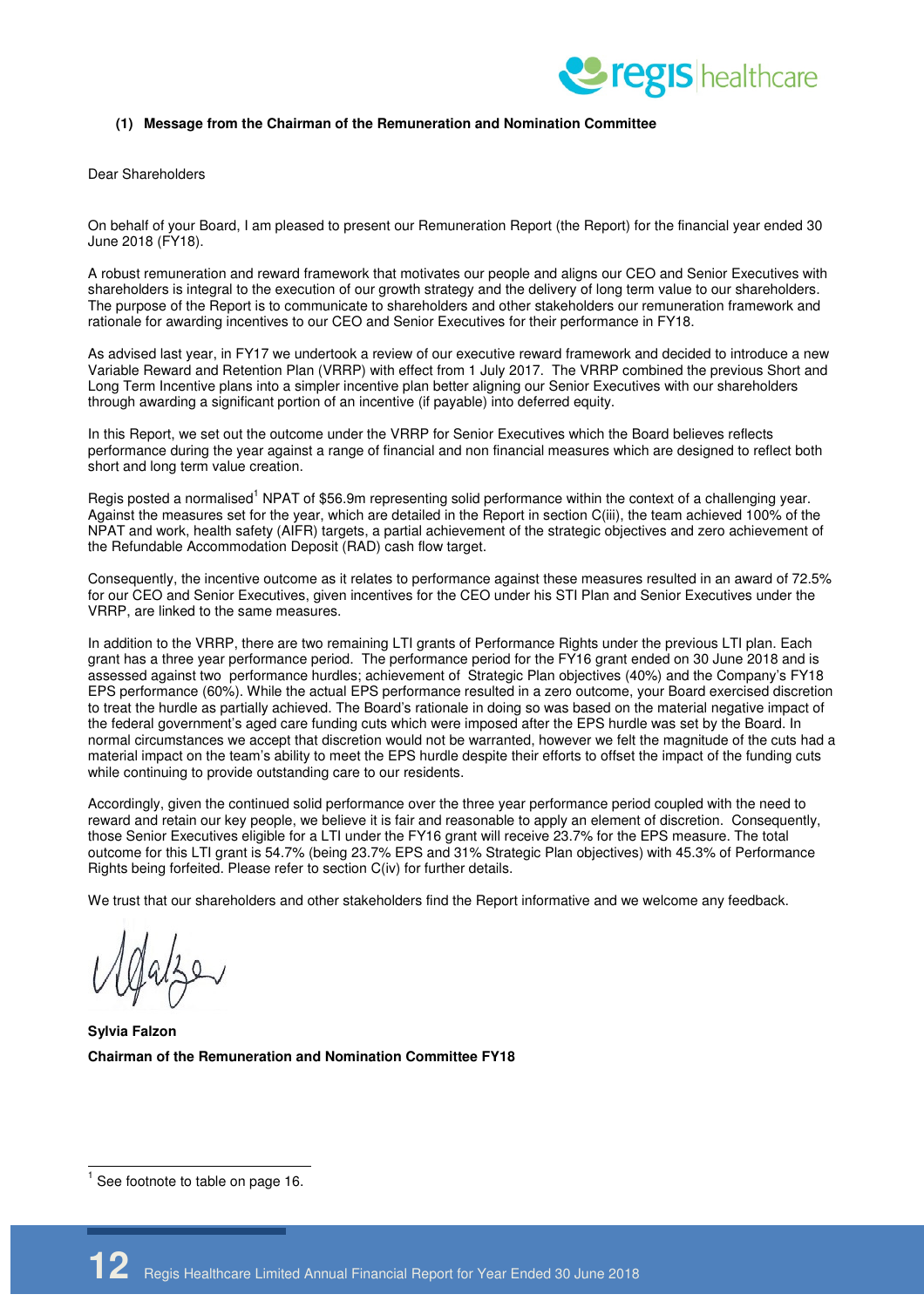

#### **(2) REMUNERATION REPORT – AUDITED**

The Directors of Regis Healthcare Limited present the Remuneration Report for the Company for the reporting period 1 July 2017 to 30 June 2018. This Report forms part of the Directors' Report and has been audited in accordance with the Corporations Act 2001 (Cth).

The Report includes details of the remuneration strategies for KMP of the Company. The KMP comprises the Non-Executive Directors (**NEDs**), the CEO and those persons with authority and responsibility for planning, directing and controlling the activities of the Company during the reporting year. The KMP, other than the NEDs and CEO, are referred to throughout this Report as 'Senior Executives'.

The names and positions of the KMP are listed in the following table.

| <b>Non-Executive Directors</b> |                                                                                             |  |
|--------------------------------|---------------------------------------------------------------------------------------------|--|
| <b>Name</b>                    | <b>Position</b>                                                                             |  |
| Mark Birrell                   | Independent, Non-Executive Chairman (resigned 30 June 2018)                                 |  |
| <b>Christine Bennett</b>       | Independent Non-Executive Director (appointed 1 March 2018)                                 |  |
| Bryan Dorman                   | Non-Executive Director                                                                      |  |
| Sylvia Falzon                  | Independent Non-Executive Director                                                          |  |
| <b>Trevor Gerber</b>           | Independent Non-Executive Director (resigned 1 November 2017)                               |  |
| Graham Hodges                  | Independent Non-Executive Director (appointed 25 August 2017 and Chairman from 1 July 2018) |  |
| <b>Matthew Quinn</b>           | Independent Non-Executive Director (appointed 1 March 2018)                                 |  |
| lan Roberts                    | Non-Executive Director                                                                      |  |

| <b>CEO and Senior Executives</b> |                                                        |  |  |  |
|----------------------------------|--------------------------------------------------------|--|--|--|
| <b>Name</b>                      | Position                                               |  |  |  |
| Ross Johnston                    | Managing Director and Chief Executive Officer (CEO)    |  |  |  |
| David Noonan                     | Chief Financial Officer                                |  |  |  |
| Darren Boyd                      | Chief Operating Officer (18 July 2017 – 18 March 2018) |  |  |  |

 1 Several roles defined as KMP in FY17 were no longer classified as KMP effective 1 July 2017 in light of the appointment of Darren Boyd as Chief Operating Officer and a reallocation of responsibilities.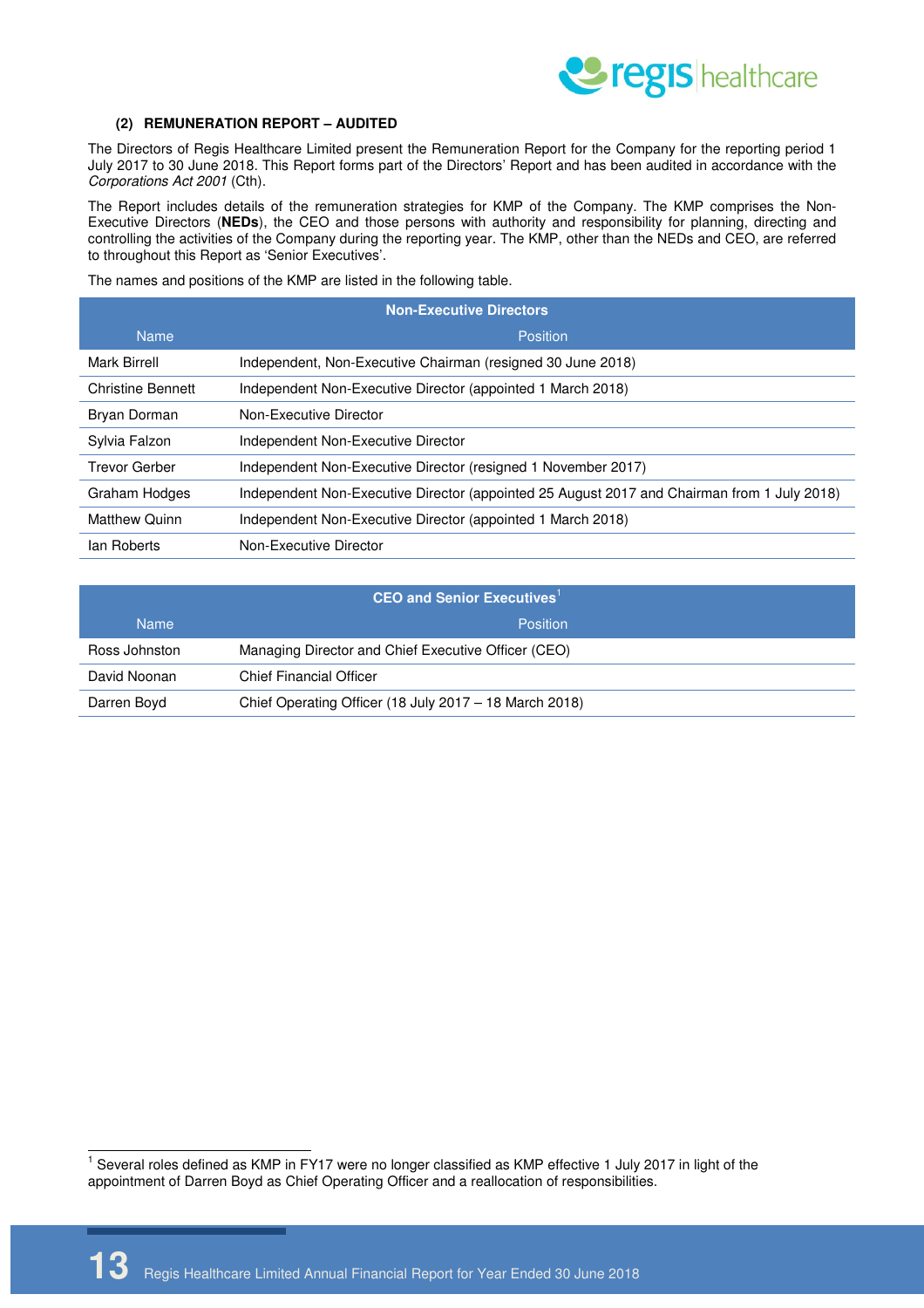

#### **A. Principles used to determine the nature and amount of remuneration**

#### **i. Executive remuneration**

The Company's executive reward framework aims to ensure that reward for performance is competitive and appropriate for the results delivered. The framework aligns executive reward with achievement of strategic objectives and the creation of value for shareholders. It provides a mix of fixed and variable pay, delivered in a combination of cash and deferred equity. As executives gain seniority within the Company, the balance of this mix generally shifts to a higher proportion of at-risk rewards.

The diagram below provides an overview of the executive reward framework.



#### **ii. Changes to executive remuneration for FY18**

As outlined in the FY17 Remuneration Report, the Board undertook a review of its existing remuneration framework in FY17 under the guidance of the Board Remuneration and Nomination Committee and remuneration advisor KPMG. The purpose of the review was to design a framework that would more closely align our Senior Executives with our shareholders through share ownership while creating a simpler and more transparent model which rewards performance over the short and long term. The review resulted in the introduction of a revised remuneration structure for Senior Executives who were participating in the LTI plan, which combined the existing STI and LTI plans into one Variable Reward and Retention Plan (VRPP) from FY18.

Performance within the plan is assessed over a 12 month period to provide greater focus and line of sight against short and long term measures directly linked to our strategic plan. On completion of the one year performance period, performance is assessed (against the performance measures listed in the table on the following page) and the vested amount will be delivered in a combination of cash (40%), and Share Rights (60%) which will vest subject to continued employment.

The Share Rights ensure Senior Executives are invested in the sustainable long-term performance of the Company, aligns their interests with those of shareholders, and encourages retention.

The Share Rights will vest in three tranches of 10%, 20% and 30% of the total award deferred for one, two and three year periods respectively after the delivery of the cash component, subject to continued employment.

In setting deferral periods as one, two and three years after completion of the performance period, the Board has extended the period of time that an Executive must remain with the Company in order to receive full vesting of the award (i.e. under the VRRP, an executive will not be entitled to full vesting of the award until more than four years after the commencement of the performance period).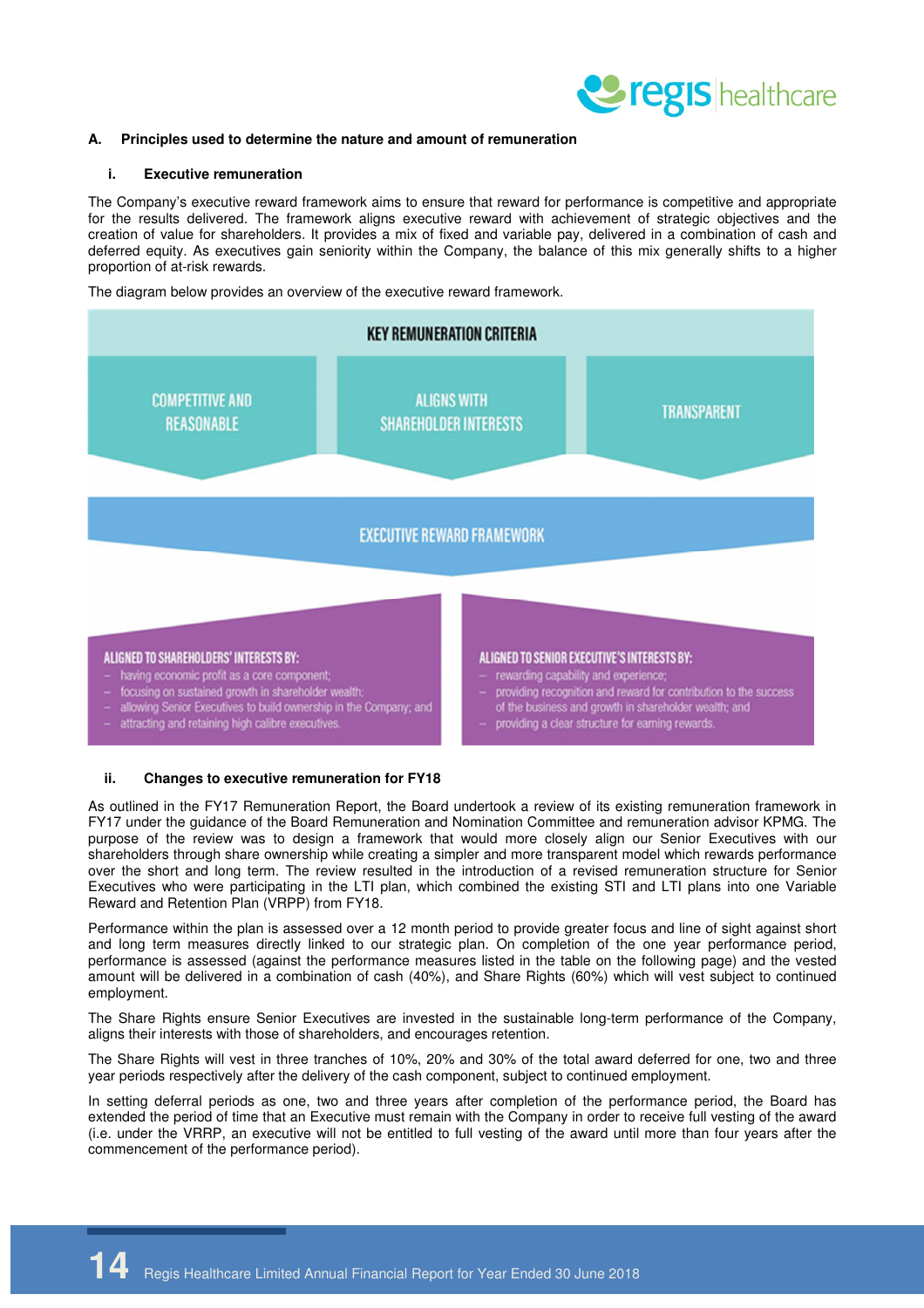

Senior Executives commenced participation in the VRRP on 1 July 2017. As outlined in Section B, the CEO does not currently participate in the VRRP.

The table and diagram below compare key features of the FY17 incentive structure to the VRRP.

| <b>Feature</b>          | <b>FY17 Incentive Structure</b>                                                                                                                                                                                                          | <b>FY18 Incentive Structure</b>                                                                                                                                                                                                                 |
|-------------------------|------------------------------------------------------------------------------------------------------------------------------------------------------------------------------------------------------------------------------------------|-------------------------------------------------------------------------------------------------------------------------------------------------------------------------------------------------------------------------------------------------|
| Components              | STI (cash and Performance Rights)<br>LTI (Performance Rights)                                                                                                                                                                            | VRRP (cash and Share Rights)<br>$\bullet$                                                                                                                                                                                                       |
| Opportunity<br>levels   | STI – up to 50% of Fixed Pay<br>$LTI - 30\% - 40\%$ of Fixed Pay                                                                                                                                                                         | In determining the incentive opportunity for each<br>$\bullet$<br>VRRP participant, rather than combine the FY17<br>short-term and long-term incentive opportunities, a<br>discount was applied to the FY17 long-term<br>incentive opportunity. |
| Gateway                 | STI – gateway in relation to minimum<br>EBITDA performance and compliance<br>and accreditation<br>$LTI - no gateway$                                                                                                                     | Gateway hurdle applies to the cash component of the<br>VRRP:<br>All accreditations received, no non compliances<br>$\bullet$<br>exceed timeframe for improvement (TFI)<br>50% reduction in award for a sanction                                 |
| Performance<br>measures | STI - EBITDA, Occupancy, Positioning<br>the Company for EPS Growth (CEO<br>only), Workplace health and safety,<br>Ongoing compliance and accreditation,<br>Other role specific targets<br>$LTI - Strategyic Plan$ (40%) and EPS<br>(60%) | NPAT (40%)<br>$\bullet$<br>Refundable Accommodation Deposit (RAD) cash<br>flow $(20\%)$<br>All Injury Frequency Rate (10%)<br>Achievement of strategic objectives in line with<br>approved Plan (30%)                                           |
| Timing of<br>delivery   | Refer below diagram                                                                                                                                                                                                                      | Refer below diagram                                                                                                                                                                                                                             |

|             | 1 July             | 30 June<br>$(1$ year) | 2 years                                        | 3 years<br>4 years                             |                                           |                                           |
|-------------|--------------------|-----------------------|------------------------------------------------|------------------------------------------------|-------------------------------------------|-------------------------------------------|
| <b>STI</b>  | Performance period | ×<br>66% paid in cash | 17% of rights vest<br>(12-month deferral)      | ×<br>17% of rights vest<br>(24-month deferral) |                                           | <b>FY17</b>                               |
| LTI         |                    | Performance period    |                                                | ×<br>100% of rights vest                       |                                           | structure-<br>Senior<br><b>Executives</b> |
| <b>VRRP</b> | Performance period | ×<br>40% paid in cash | ×<br>10% of rights vest<br>(12-month deferral) | ×<br>20% of rights vest<br>(24-month deferral) | 30% of rights vest<br>(36-month deferral) | New<br>structure<br>from FY18             |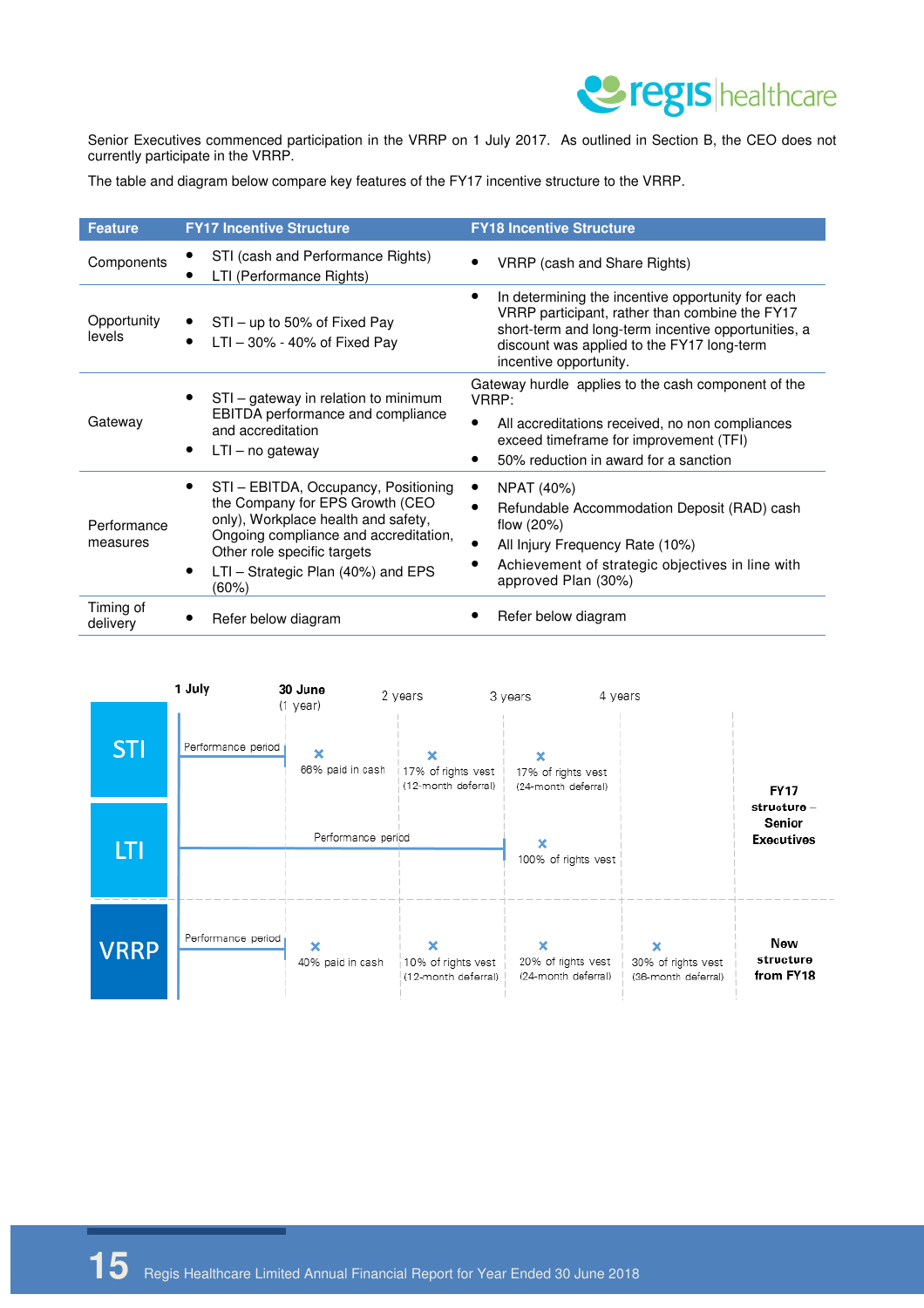

#### **iii. Non-Executive Director remuneration**

To maintain Director independence, the remuneration of NEDs is not linked to Company performance and is comprised solely of Directors' fees (including superannuation).

The Company's remuneration policy for NEDs aims to ensure that Regis can attract and retain suitably qualified and experienced Directors having regard to:

- the level of fees paid to NEDs by comparable companies;
- the size and complexity of the Company's operations; and
- the responsibilities and work requirements of Directors.

#### **iv. Remuneration governance framework**

The Board Remuneration and Nomination Committee (the **Committee**), is responsible for remuneration and incentive policies and practices. It also makes specific recommendations to the Board on remuneration packages and other terms of employment/appointment (as applicable) for NEDs, the CEO and Senior Executives. The Company's Corporate Governance Statement provides further information on the role of the Committee and can be found on the Company's website at https://www.regis.com.au/corporate-governance/

#### **v. Remuneration consultants and other advisors**

To assist in performing its duties and in making recommendations to the Board, the Committee from time to time seeks independent advice from remuneration consultants and other advisors on various remuneration-related matters. When doing so, the remuneration consultants and other advisors are required to engage directly with the Chairman of the Committee as the first point of contact.

Since listing in 2014, the Committee has engaged KPMG as Regis' remuneration advisor to provide updates on market trends, benchmarking data and advice regarding executive remuneration arrangements. In FY17, KPMG assisted the Committee in designing and establishing the VRRP.

In FY18, KPMG was paid \$24,300 (excluding GST) in relation to remuneration recommendations provided as part of their engagement.

KPMG provided a formal declaration confirming that its recommendations were made free from undue influence by the members of KMP to whom the recommendations related to and, in view of this declaration and the protocols and processes governing the engagement of KPMG and receipt of its recommendations, the Board is satisfied that each of the recommendations were free from undue influence by such persons.

KPMG was paid \$58,665 (excluding GST) for other services provided across the business during the 2018 financial year.

#### **vi. Company performance**

The following table shows the Company's financial performance during the reporting period. Comparative numbers for the previous three financial years are shown as this is the Company's fourth Remuneration Report as a listed entity.

| <b>Key Performance Indicators</b>            | <b>FY18</b> | <b>FY17</b> | <b>FY16</b> | <b>FY15</b> |
|----------------------------------------------|-------------|-------------|-------------|-------------|
|                                              | \$'000      | \$'000      | \$'000      | \$'000      |
| Reported <sup>1</sup> Revenue                | 594,397     | 565,483     | 480.745     | 437,508     |
| Reported <sup>1</sup> Net profit before tax  | 76,772      | 87,718      | 70,081      | 78,086      |
| Reported <sup>1</sup> Net profit after tax   | 53,869      | 61,101      | 46,535      | 57,514      |
| Normalised <sup>1</sup> Net profit after tax | 56,948      | 61,101      | 56,802      | 45,898      |
| Share price at beginning of year             | \$3.93      | \$4.69      | \$5.16      | \$3.65      |
| Share price at end of year                   | \$3.28      | \$3.93      | \$4.69      | \$5.16      |
| Dividends paid per share                     | 17.93 cents | 20.34 cents | 15.34 cents | 17.60 cents |
| Basic earnings per share                     | 17.93 cents | 20.34 cents | 15.49 cents | 21.16 cents |
| Diluted earnings per share                   | 17.91 cents | 20.32 cents | 15.48 cents | 21.15 cents |
| Normalised basic earnings per share          | 18.95 cents | 20.34 cents | 18.91 cents | 16.89 cents |

1. The use of the terms 'reported' refers to IFRS financial information and 'normalised' to non-IFRS financial information. Normalised earnings are categorised as non-IFRS financial information prepared in accordance with ASIC Regulatory Guide 230 – Disclosing non-IFRS financial information. Normalised adjustments have been adjusted from the reported information to assist readers to better understand the financial performance of the underlying business in each financial year. The non-IFRS financial information, while not subject to an audit or review, has been extracted from the financial report, which has been subject to audit by our external auditors.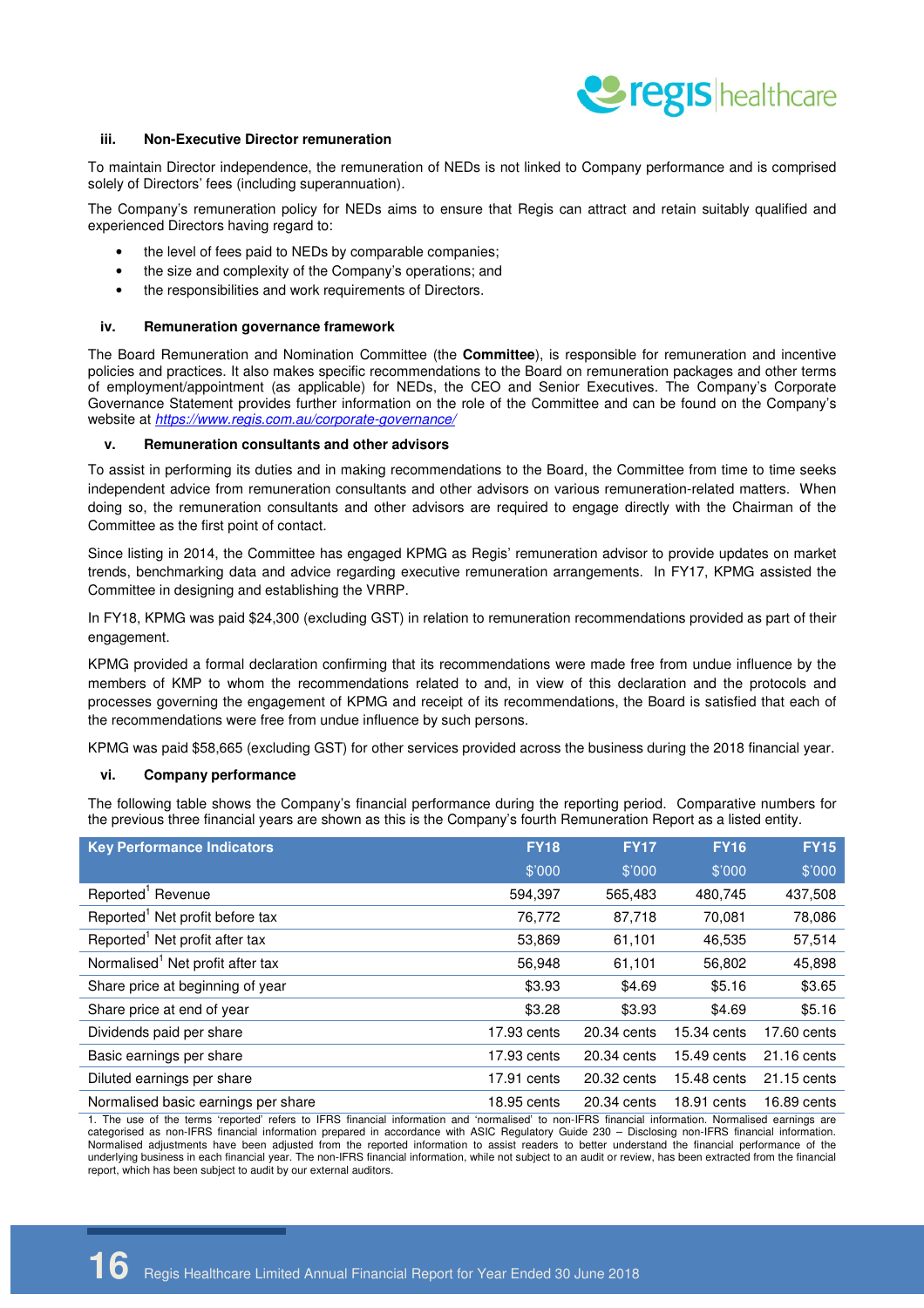

The remuneration framework aligns Senior Executive remuneration to the company's results and contributed to solid company performance during the period.

#### **B. Remuneration structure - CEO**

The CEO's FY18 remuneration comprised the following components:

- fixed pay, including superannuation;
- at risk remuneration delivered through the Company's:
	- o short-term incentive plan; and
	- o legacy incentives.

The CEO's remuneration since listing has been structured having regard to the significant equity allocated to the CEO prior to listing under the Legacy ESAS.

In addition to his fixed pay, the CEO was eligible to participate in the Company's FY18 short-term incentive (STI) plan with a maximum opportunity of \$400,000. 34% of the STI is subject to deferral with 50% of the deferred component paid in cash 12 months after the award and the balance paid in cash 24 months after the award subject to continued employment with the company. The same performance scorecard is used for the CEO's FY18 STI as the FY18 VRRP for Senior Executives.

The CEO was not granted any additional incentives in FY18.

The mix of fixed versus performance based remuneration that applied for the CEO for the reporting period is set out in the table below.

|               | <b>1% of Total Remuneration</b> |                                                       |  |  |
|---------------|---------------------------------|-------------------------------------------------------|--|--|
|               | <b>Fixed Remuneration</b>       | <b>Performance-Based</b><br>Remuneration <sup>1</sup> |  |  |
| Ross Johnston | 67%                             | 33%                                                   |  |  |

The Board continues to believe that the use of a cash-based STI is appropriate for the CEO, given his significant shareholding and the fact that the Legacy ESAS shares provide significant alignment with shareholder returns. The Board will continue to regularly review the CEO's remuneration quantum and mix.

Additional details are provided regarding the CEO's legacy incentive arrangements below. It is noted that these are in recognition of performance prior to the Company's listing on the ASX.

#### **i. Legacy incentives**

The CEO has restricted shares under the Legacy Executive Option and Equity Plan for Senior Executives (known as **ESAS shares**). These ESAS shares were issued prior to listing to recognise the CEO's performance from the date he commenced service with the Company until the Company listed in October 2014.

These ESAS shares continue on foot and remain with sale restriction (subject to release for sale in tranches). The final tranche of ESAS shares is scheduled to vest on 30 June 2019, subject to the CEO's continued employment with the Company. The CEO's entitlement to the ESAS shares, provides significant alignment with shareholder interests, and has continued to act as a strong motivation and retention tool since listing.

Details regarding the ESAS shares vested are disclosed at Section E.iv.

Separate to the above, the CEO also participated in the Legacy cash LTI plan prior to listing, and received the final payment under this plan (of \$20,000 including superannuation) on 1 July 2018. Details are disclosed at Section E.i of this report.

<sup>1&</sup>lt;br><sup>1</sup> This is provided at target levels.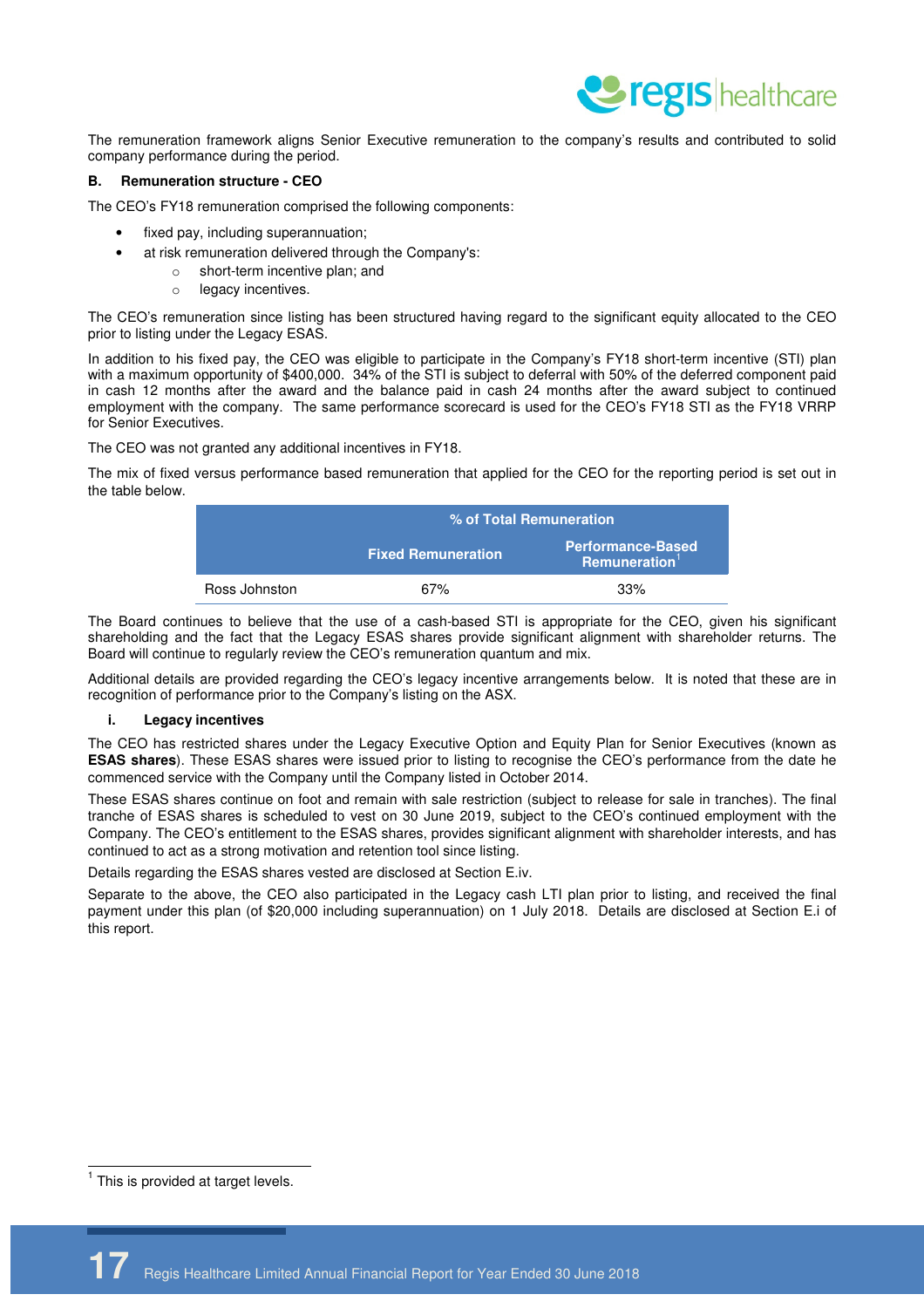

#### **C. Remuneration structure – Senior Executives**

Commencing 1 July 2017, the Company's reward framework for Senior Executives has two key components:

- fixed pay, including superannuation; and
- at risk remuneration delivered through the VRRP.

The mix of fixed versus performance based remuneration that applied for the reporting period is set out in the table below.

|              | <b>I% of Total Remuneration</b>                                                    |     |  |  |
|--------------|------------------------------------------------------------------------------------|-----|--|--|
|              | <b>Performance-Based</b><br><b>Fixed Remuneration</b><br>Remuneration <sup>1</sup> |     |  |  |
| David Noonan | 60%                                                                                | 40% |  |  |
| Darren Boyd  | 53%                                                                                | 47% |  |  |

#### **i. Fixed pay**

The terms of employment for all Senior Executives contain a fixed annual remuneration component comprising base salary and superannuation.

Senior Executives are offered competitive fixed pay that is reviewed as required to ensure it remains competitive and is commensurate with the responsibilities of the position.

#### **ii. Variable Reward and Retention Plan (VRRP)<sup>2</sup>**

| What is the VRRP?                                        | The VRRP is an incentive plan under which Senior Executives are eligible to receive an<br>annual award of cash and Share Rights that are linked to the achievement of financial<br>and non-financial targets.<br>The VRRP was introduced in order to provide greater focus and line of sight against                                                                                                                                                                                                                                                                                                                                                                                                                                        |  |  |  |  |  |
|----------------------------------------------------------|---------------------------------------------------------------------------------------------------------------------------------------------------------------------------------------------------------------------------------------------------------------------------------------------------------------------------------------------------------------------------------------------------------------------------------------------------------------------------------------------------------------------------------------------------------------------------------------------------------------------------------------------------------------------------------------------------------------------------------------------|--|--|--|--|--|
|                                                          | performance measures linked directly to our strategic plan.                                                                                                                                                                                                                                                                                                                                                                                                                                                                                                                                                                                                                                                                                 |  |  |  |  |  |
| <b>How is performance</b><br>assessed under the<br>VRRP? | The FY18 VRRP was subject to the following performance conditions:<br>NPAT (40%);<br>$\bullet$<br>Refundable Accommodation Deposit (RAD) cash flow (20%);<br>$\bullet$                                                                                                                                                                                                                                                                                                                                                                                                                                                                                                                                                                      |  |  |  |  |  |
|                                                          | All Injury Frequency Rate (10%); and<br>$\bullet$                                                                                                                                                                                                                                                                                                                                                                                                                                                                                                                                                                                                                                                                                           |  |  |  |  |  |
|                                                          | Achievement of strategic objectives in line with approved Plan (30%).<br>$\bullet$                                                                                                                                                                                                                                                                                                                                                                                                                                                                                                                                                                                                                                                          |  |  |  |  |  |
|                                                          | Performance was assessed over the 12 month period from 1 July to 30 June<br>(performance period).                                                                                                                                                                                                                                                                                                                                                                                                                                                                                                                                                                                                                                           |  |  |  |  |  |
|                                                          | Both financial and non-financial conditions are assessed against predetermined benchmarks<br>where appropriate. A compliance and accreditation gateway applies to the cash component<br>of the VRRP. In order to be eligible for the cash component, all accreditations must be<br>received and non-compliances must not exceed the mandated timeframe for improvement. In<br>the event of one service being sanctioned, 50% of the cash component will be forfeited. In<br>the event of a second being sanctioned, 100% of the cash component will be forfeited.<br>The Board believes that the above measures are an appropriate mix of measures to<br>support short term financial performance and the achievement of the company's long |  |  |  |  |  |
|                                                          | term strategic objectives.                                                                                                                                                                                                                                                                                                                                                                                                                                                                                                                                                                                                                                                                                                                  |  |  |  |  |  |
|                                                          | The Board retains discretion to adjust vesting outcomes to the extent that they are<br>deemed inappropriate under special circumstances.                                                                                                                                                                                                                                                                                                                                                                                                                                                                                                                                                                                                    |  |  |  |  |  |
| <b>How is the VRRP</b><br>delivered?                     | On completion of the one year performance period, performance is assessed and the<br>percentage of the maximum opportunity earned determined. The Senior Executive will then<br>receive an award equal to this value comprising 40% in cash and 60% in Share Rights.                                                                                                                                                                                                                                                                                                                                                                                                                                                                        |  |  |  |  |  |
|                                                          | The use of Share Rights ensures Senior Executives are invested in the sustainable long-<br>term performance of the Company, aligns their interests with those of shareholders, and<br>encourages retention of key talent.                                                                                                                                                                                                                                                                                                                                                                                                                                                                                                                   |  |  |  |  |  |
|                                                          | The Share Rights will vest in three tranches of 10%, 20% and 30% deferred for one, two and<br>three year periods respectively after the delivery of the cash component, subject to<br>continued employment.                                                                                                                                                                                                                                                                                                                                                                                                                                                                                                                                 |  |  |  |  |  |

|<br>1 This is provided at target levels.

 $2$  The CEO STI plan and the VRRP are assessed against identical performance conditions. Clauses regarding treatment on cessation of employment are also equivalent.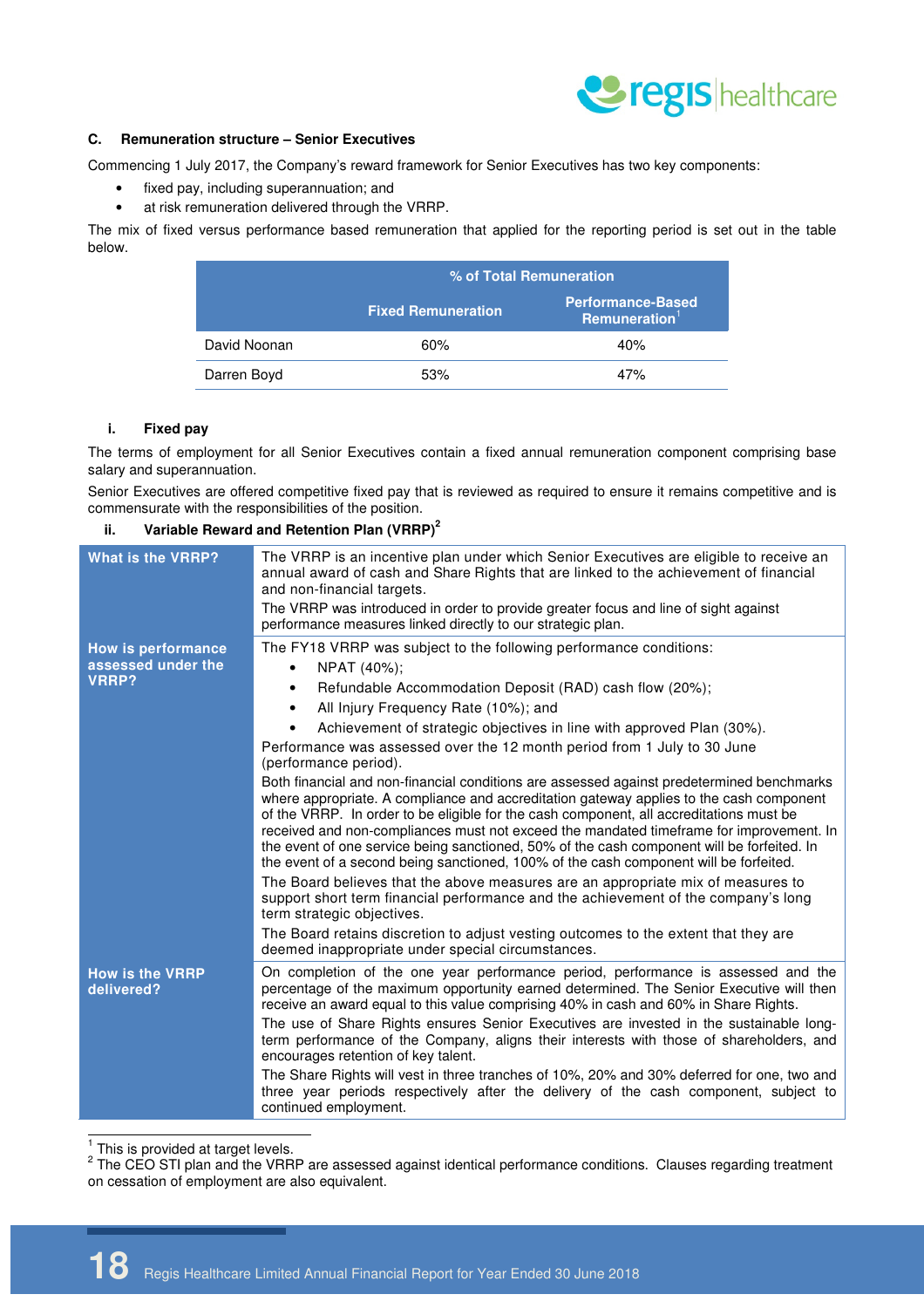

| How are the number of<br><b>Share Rights</b><br>calculated? | The number of Share Rights granted is calculated using face value allocation<br>methodology based on the volume weighted average price of fully paid ordinary shares<br>in the Company over the 5 trading day period commencing on the trading day after the<br>ex-dividend date for the Company's shares.<br>Each Share Right entitles the holder to acquire a fully paid ordinary share in the Company for<br>nil consideration at the end of the performance period, subject to their continued<br>employment.<br>The Share Rights do not carry dividends or voting rights prior to vesting.                                                                                                                                  |
|-------------------------------------------------------------|----------------------------------------------------------------------------------------------------------------------------------------------------------------------------------------------------------------------------------------------------------------------------------------------------------------------------------------------------------------------------------------------------------------------------------------------------------------------------------------------------------------------------------------------------------------------------------------------------------------------------------------------------------------------------------------------------------------------------------|
| What happens on<br>cessation of<br>employment?              | If a Senior Executive ceases employment for cause or resigns before the end of the<br>performance period or before the cash component of the VRRP is paid, unless the Board<br>determines otherwise, the executive will not be entitled to receive any VRRP award and any<br>unvested Share Rights will automatically lapse.<br>In all other circumstances, unless the Board determines otherwise:<br>a pro-rata portion of the Share Rights (calculated by reference to the portion of the<br>performance period that has elapsed up to the date of cessation) will remain on foot<br>and will vest in accordance with the initial vesting schedule; and<br>the remaining portion of the Share Rights will automatically lapse. |
| Are there any<br>restrictions on<br>dealing?                | A Senior Executive must not sell, transfer, encumber, hedge or otherwise deal with Share<br>Rights. Senior Executives are free to deal with the shares allocated on vesting of the Share<br>Rights, subject to the requirements of the Company's Policy for Dealing in Securities.                                                                                                                                                                                                                                                                                                                                                                                                                                               |
| What happens in the<br>event of a change in<br>control?     | The Board has discretion to determine that vesting of some or all of a Senior Executive's<br>Share Rights should be accelerated. Where only some of the Share Rights are vested, the<br>remainder will immediately lapse.                                                                                                                                                                                                                                                                                                                                                                                                                                                                                                        |

#### **iii. FY18 vesting outcomes**

The tables below outline FY18 performance against the performance scorecard used for the VRRP and STI plan.

| Gateway                                                | <b>Result</b>    |
|--------------------------------------------------------|------------------|
| All accreditations received                            | Gateway achieved |
| No non-compliances exceeding timeframe for improvement | Gateway achieved |

| <b>Performance measure</b>                                                                                                                                                                                              | <b>Weighting</b> | <b>Target</b>                 |              | <b>Result</b>                  |
|-------------------------------------------------------------------------------------------------------------------------------------------------------------------------------------------------------------------------|------------------|-------------------------------|--------------|--------------------------------|
| NPATH <sup>1</sup>                                                                                                                                                                                                      | 40%              | Exceed budget                 |              | Target met. Full<br>vesting    |
| $BAD$ cash flow <sup>1</sup>                                                                                                                                                                                            | 20%              | Exceed budget                 |              | Target not met. Nil<br>vesting |
| All Injury Frequency Rate (AIFR)                                                                                                                                                                                        | 10%              | 10% reduction on FY17<br>AIFR | $\checkmark$ | Target met. Full<br>vesting    |
| Achievement of strategic objectives<br>Land secured<br>$\bullet$<br>Beds under construction<br>Development approvals<br>Mobilisation<br>Progress in the development<br>$\bullet$<br>of the Company's growth<br>strategy | 30%              | Various                       |              | Partial vesting                |

 1 NPAT and RAD cash flow budgets were based on projections which excluded the Presbyterian Care acquisition as Regis did not take ownership of the Presbyterian Care business assets until after the commencement of the FY18 year. Accordingly, the performance of Presbyterian Care has not been considered when determining vesting outcomes. The Presbyterian Care business will be included in performance measures for the FY19 year.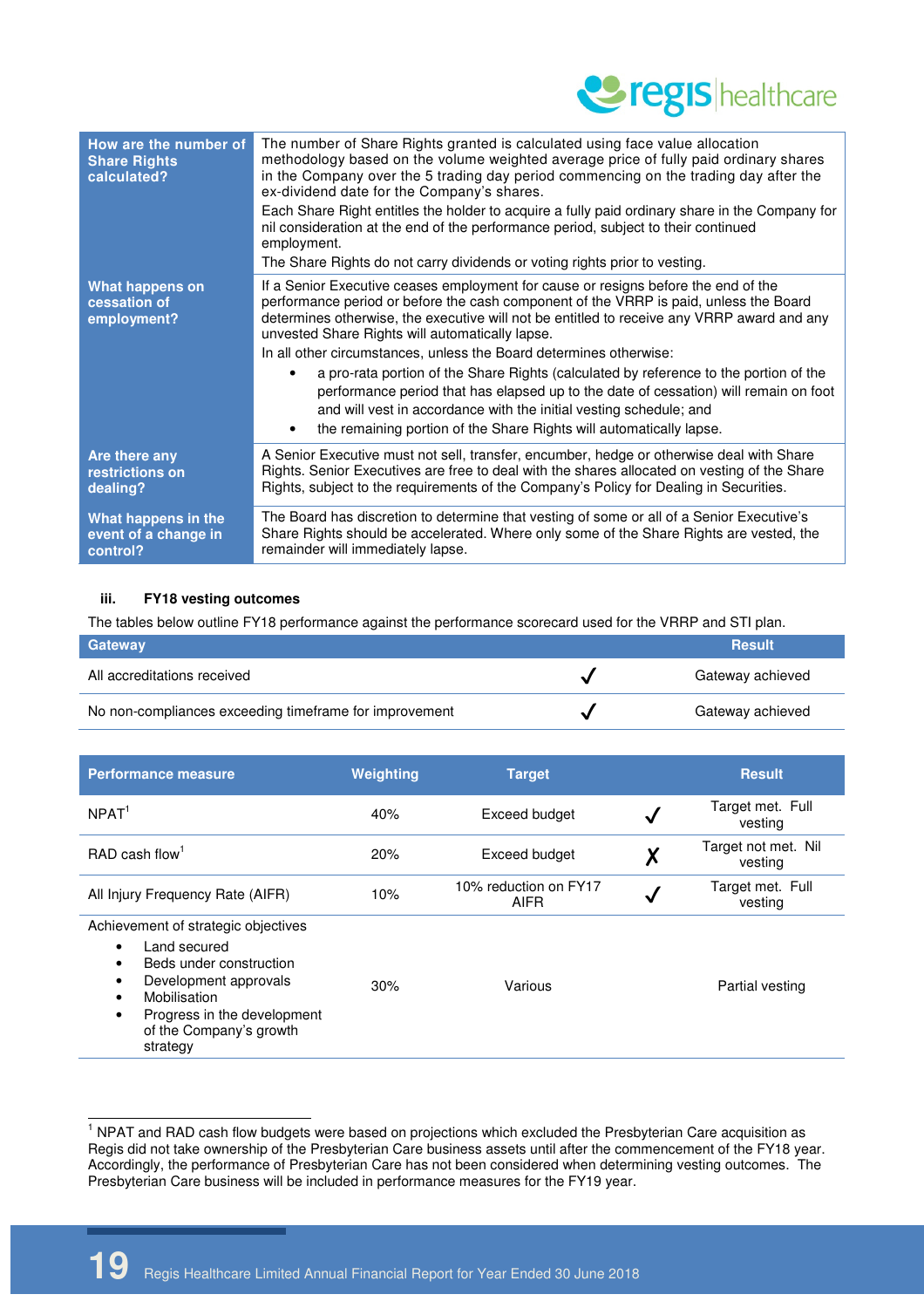

#### FY18 vesting outcomes for the CEO and Senior Executives

|               | <b>Award</b> | <b>Target award</b> | <b>Amount vested</b>     | % of target<br>award vested | % of target<br>award forfeited |
|---------------|--------------|---------------------|--------------------------|-----------------------------|--------------------------------|
| Ross Johnston | STI          | \$400,000           | \$290,000                | 72.5%                       | 27.5%                          |
| David Noonan  | VRRP         | \$323.364           | \$234.439                | 72.5%                       | 27.5%                          |
| Darren Boyd   | VRRP         | \$422,240           | $\overline{\phantom{a}}$ | $0\%$                       | $100\%$                        |

#### **iv. FY16 Long-term incentive plan vesting outcomes**

Prior to FY18, the Company awarded Performance Rights under the previous LTI Plan to assist in the motivation, retention and reward of Senior Executives. The FY16 LTI Plan was tested in FY18.

Percentage of FY16 LTI Plan vested and forfeited for Senior Executives

The FY16 LTI Plan was tested following completion of the performance period on 30 June 2018. The FY16 LTI Plan was subject to two performance conditions being:

- the Company's FY18 EPS performance (60%);
- achievement of Strategic Plan objectives (40%)

A summary of the measures and outcomes are set out in the table below:

| <b>Performance measure</b>             | Weighting | <b>Target</b>                                                                                  | <b>Award</b> | <b>Result</b>   |
|----------------------------------------|-----------|------------------------------------------------------------------------------------------------|--------------|-----------------|
| EPS (cents per share)                  | 60%       | $<$ 20cps = nil vesting,<br>$20 \text{cps} = 50\%$ vesting,<br>$23 \text{cps} = 100\%$ vesting | 23.7%        | Partial vesting |
| Achievement of strategic<br>objectives | 40%       | Criteria as set out below                                                                      | 31.0%        | Partial vesting |

While the actual EPS performance of 18.95 cents per share based on a normalised NPAT of \$56.9m resulted in a zero outcome, as per the above table, your Board exercised discretion to treat the hurdle as partially achieved. The Board's rationale in doing so was based on the material negative impact of the federal government's aged care funding cuts which were imposed after the EPS hurdle was set with a gateway of \$0.20 cents per share. In this regard, the EPS target for the FY18 year was approved by the Board on 20 October 2015, prior to the Government funding cuts which were initially outlined in part in the November 2015 MYEFO announcements with a further cut formally announced in December 2016. The cuts took effect from 1 January 2017.

In normal circumstances we would not apply discretion, however we felt the magnitude of the cuts had a material impact on the team's ability to meet the EPS hurdle despite their efforts to continue to provide outstanding care to our residents.

Accordingly, given the continued solid performance over the three year performance period coupled with the need to reward and retain our key people, we believe it is fair and reasonable to apply an element of discretion.

Consequently, those Senior Executives eligible for a LTI under the FY16 grant will receive 23.7% for the EPS measure. This outcome was determined by adjusting our normalised NPAT to remove the impact of the federal government aged care funding cuts, the resulting outcome was then reduced by 50%.

The Strategic Hurdle comprised the following five elements:

- a. Land secured in accordance with the September 2015 five year plan
- 
- b. Beds delivered in accordance with the September 2015 five year plan<br>c. Development approvals achieved in accordance with the September 2015 five year plan c. Development approvals achieved in accordance with the September 2015 five year plan
- d. Mobilisation of greenfield facilities delivered in accordance with the September 2015 five year plan
- e. Progress in the development of the Company's growth strategy in the period

The total outcome for this LTI grant is 54.7% (being 23.7% EPS and 31% Strategic Plan objectives) with 45.3% of Performance Rights being forfeited. The total incremental amount being awarded by applying this discretion is \$156,842 split amongst David Noonan and the previous KMP Michelle Baker, Phil Mackney, Michael Horwood and Darren Lynch.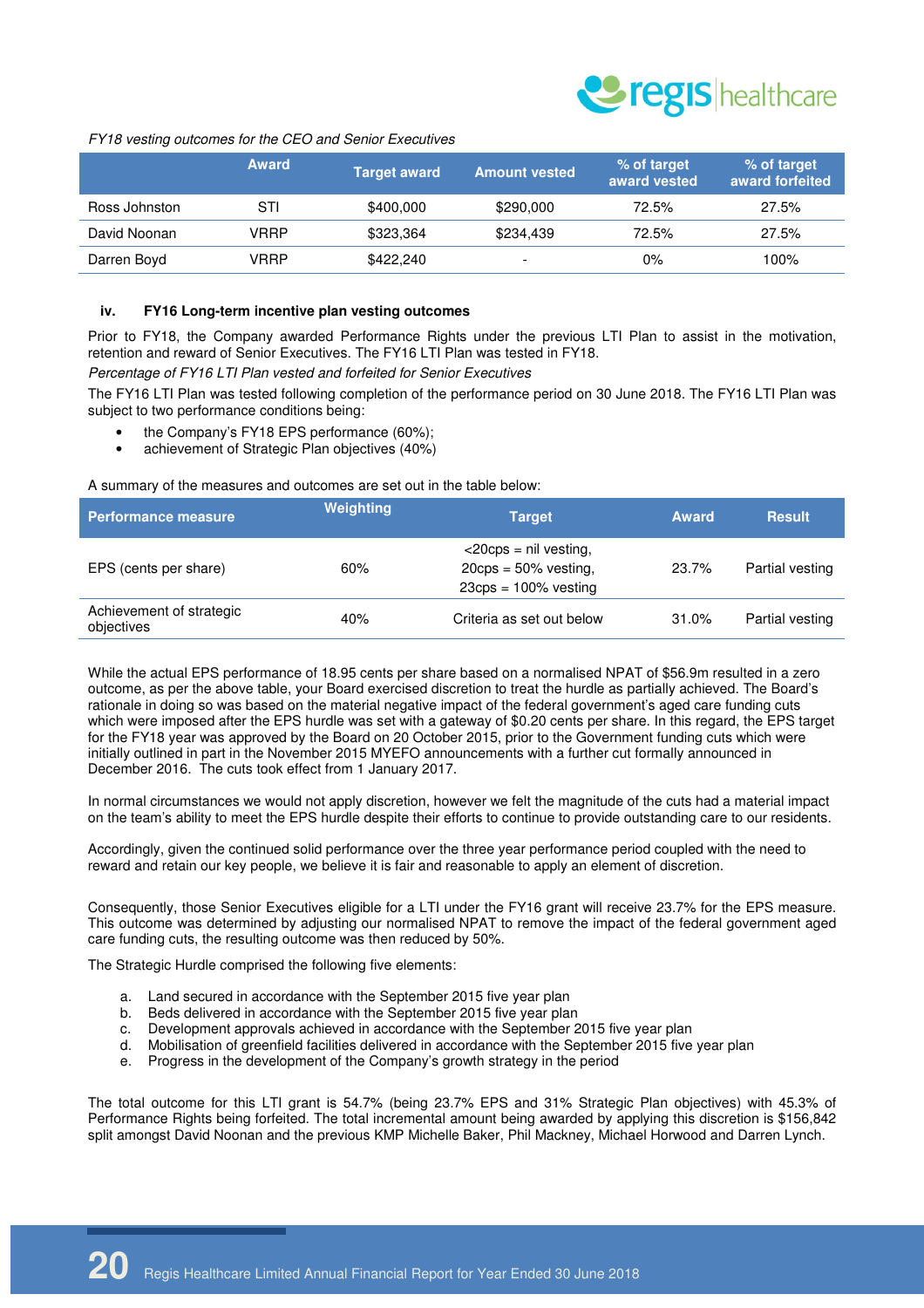

The table below outlines the number, value and percentage of Performance Rights that vested under the FY16 LTI Plan.

| <b>Senior</b><br><b>Executive</b> | <b>Initial</b><br>Grant<br>(no) | <b>Initial</b><br>Grant<br>Ð | Grant<br>date fair<br>value<br>S | Vested<br>(no) | <b>Vested</b><br>\$ | $%$ of<br><b>FY16</b><br>grant<br>forfeited | <b>Number</b><br>forfeited | S<br><b>Forfeited</b> |
|-----------------------------------|---------------------------------|------------------------------|----------------------------------|----------------|---------------------|---------------------------------------------|----------------------------|-----------------------|
| David<br>Noonan                   | 31.942                          | 165.460                      | 5.18                             | 17.472         | 90.506              | 45.3%                                       | 14.470                     | 74.954                |

### **v. Key terms of Executive Service Agreements**

All Senior Executives and the CEO are party to a written executive service agreement with Regis Aged Care Pty Ltd, a subsidiary of Regis Healthcare Limited.

Key terms of Executive service agreement for CEO

| <b>Duration</b>                                   | Ongoing                                                                                                                                                                                                                                                                                           |
|---------------------------------------------------|---------------------------------------------------------------------------------------------------------------------------------------------------------------------------------------------------------------------------------------------------------------------------------------------------|
| <b>Periods of notice required</b><br>to terminate | 6 months.<br>The agreement may, however, be terminated by the employer:<br>on three months' notice if the CEO fails to address performance concerns<br>$\bullet$<br>notified to him by the Board; or<br>without notice or any payment for cause.<br>٠                                             |
| <b>Termination payments</b>                       | The employer has discretion to make a payment in lieu of notice.<br>No contracted retirement benefits are in place.<br>In the case of redundancy, the CEO is entitled to receive a severance payment<br>equivalent to 12 months' fixed remuneration (inclusive of any payment in lieu of notice). |
| <b>Restraint of trade</b>                         | Maximum of 12 months.                                                                                                                                                                                                                                                                             |
|                                                   | Key terms of Executive service agreements for Senior Executives                                                                                                                                                                                                                                   |
| <b>Duration</b>                                   | Ongoing                                                                                                                                                                                                                                                                                           |
| <b>Periods of notice required</b><br>to terminate | 3 months.<br>The agreement may, however, be terminated by the employer for cause without notice<br>or any payment.                                                                                                                                                                                |
| <b>Termination payments</b>                       | The employer has discretion to make a payment in lieu of notice.<br>No contracted retirement benefits are in place with any of the Company's Senior<br>Executives.                                                                                                                                |
| <b>Restraint of trade</b>                         | Maximum of 6 months.                                                                                                                                                                                                                                                                              |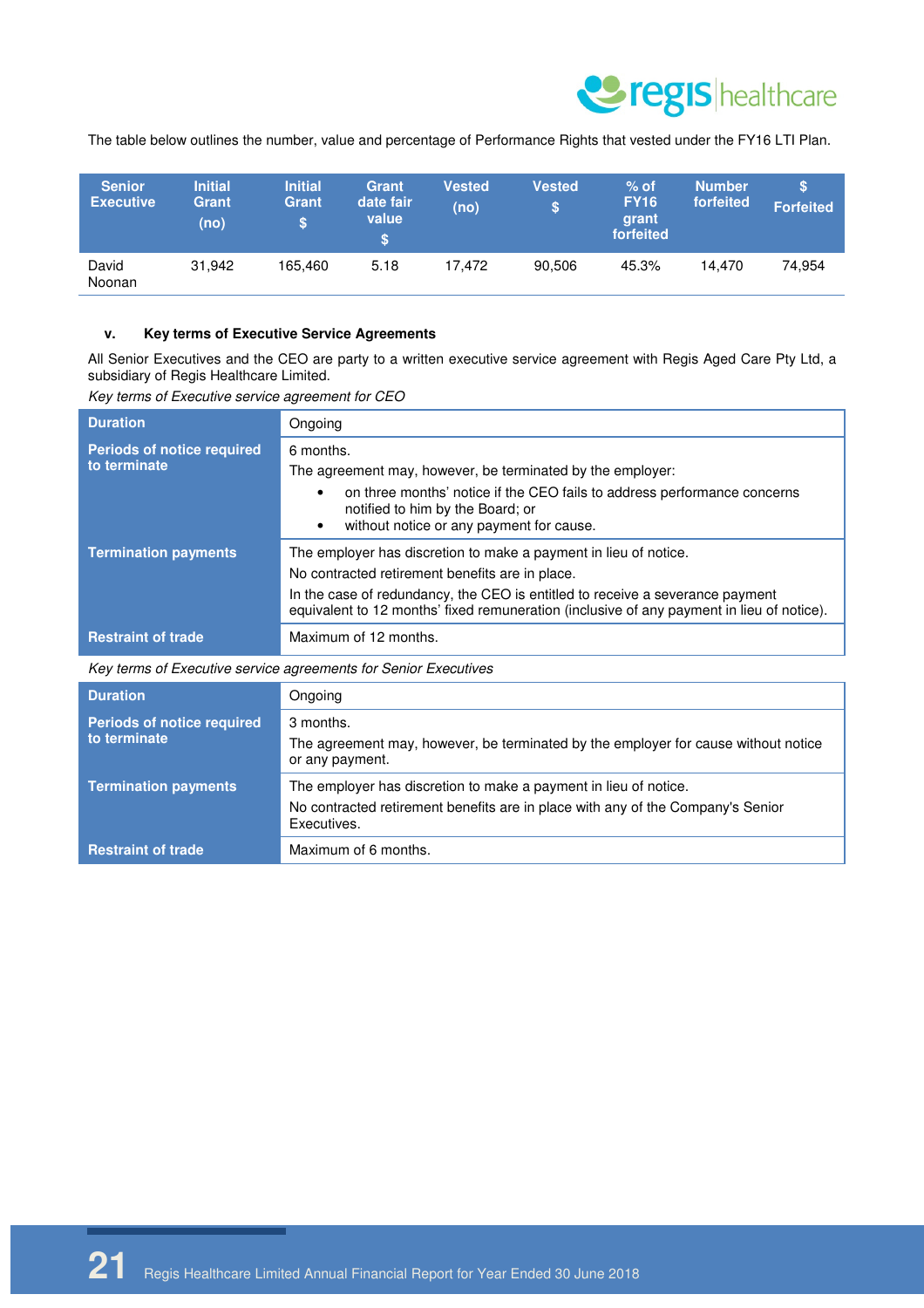

#### **D. Remuneration structure - Non-Executive Directors**

Fees and payments to NEDs reflect the demands on, and responsibilities of, the NEDs. NEDs' fees and payments are reviewed bi-annually by the Board. The Board reviewed remuneration of NEDs in FY17 and considered that NEDs' fees and payments continue to be appropriate and in line with the market. There were no changes made to NEDs' fees in FY18.

#### **i. Directors' fees**

Under the Constitution, the Board may decide the amount of each Director's remuneration. However, the total amount provided to all NEDs must not exceed, in aggregate in any financial year, the amount fixed by the Company in general meeting. The fees payable to the current Directors did not exceed that amount, being \$1.2 million in aggregate. The annual Director fees currently agreed to be paid inclusive of superannuation are:

| <b>Role</b>                                          | <b>Annual fees</b> |
|------------------------------------------------------|--------------------|
| Chairman                                             | \$240,000          |
| Other NEDs                                           | \$110,000          |
| Chair of Audit, Risk and Compliance Committee        | \$30,000           |
| Members of Audit, Risk and Compliance Committee      | \$20,000           |
| Chair of the Remuneration and Nomination Committee   | \$20,000           |
| Members of the Remuneration and Nomination Committee | \$12,500           |

Directors may be paid for travel and other expenses incurred in attending to the Company's affairs, including attending and returning from meetings of Directors or committees or general meetings. Directors may also be remunerated where they devote special attention to the business or perform services which, in the opinion of the Board, are outside the scope of the ordinary duties of a Director.

#### **ii. Retirement allowances for Directors**

NEDs do not participate in any performance based share or option incentive plans or other retirement schemes or benefits other than statutory benefits.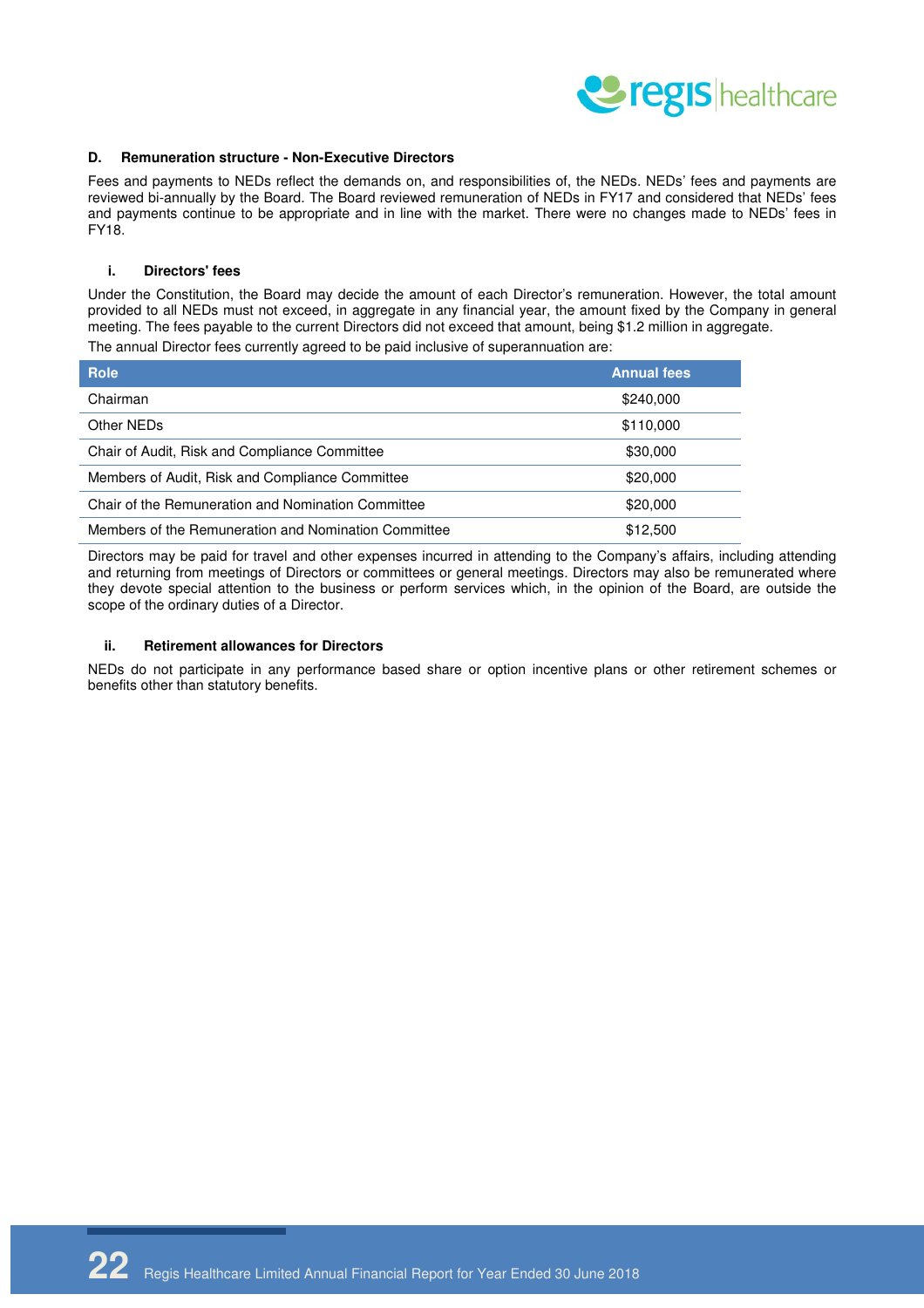

#### **E. Statutory Remuneration Disclosures**

#### **i. KMP remuneration – statutory disclosures**

Details of the remuneration of the NEDs, CEO and Senior Executives of the Group are set out in the following tables. The tables include the statutory disclosures required under the Corporations Act 2001 (Cth) and are in accordance with the Accounting Standards.

|                                          |                             |             | <b>Short Term Benefits</b> |                                            |                                       | <b>Post Employment</b>   | <b>Other Long-Term Benefits</b>     |                           | <b>Share-based payments</b>                                                            |                          |               |
|------------------------------------------|-----------------------------|-------------|----------------------------|--------------------------------------------|---------------------------------------|--------------------------|-------------------------------------|---------------------------|----------------------------------------------------------------------------------------|--------------------------|---------------|
| <b>Name</b>                              | Role                        | Year        | Salary &<br><b>Fees</b>    | Non-<br><b>Monetary</b><br><b>Benefits</b> | <b>STI-Cash</b><br>Bonus <sub>1</sub> | <b>Superannuation</b>    | <b>Long Service</b><br><b>Leave</b> | Legacy<br><b>Cash LTI</b> | <b>Performance Rights</b><br>and Share Rights<br>granted under STI LTI<br>& VRRP plans | <b>Shares</b>            | <b>Total</b>  |
|                                          |                             |             | $\frac{1}{2}$              | $\mathcal{L}$                              | $\mathcal{S}$                         | $\mathcal{S}$            | $\mathcal{S}$                       | $\frac{1}{2}$             | $$^{\circ}$                                                                            | $\mathcal{S}$            | $\frac{1}{2}$ |
| <b>Non-Executive Directors</b>           |                             |             |                            |                                            |                                       |                          |                                     |                           |                                                                                        |                          |               |
| Mark Birrell                             | Chairman                    | <b>FY17</b> | 248,858                    |                                            |                                       | 23,642                   |                                     |                           |                                                                                        | $\overline{\phantom{a}}$ | 272,500       |
|                                          | (ceased on 30<br>June)      | <b>FY18</b> | 248,858                    |                                            |                                       | 23,642                   |                                     |                           |                                                                                        | $\sim$                   | 272,500       |
| <b>NED</b><br><b>Christine Bennett</b>   |                             | <b>FY17</b> | $\sim$                     | $\sim$                                     | $\overline{\phantom{a}}$              | $\sim$                   | $\sim$                              | $\overline{\phantom{a}}$  | $\overline{\phantom{a}}$                                                               |                          | $\sim$        |
|                                          | (commenced on<br>1 March)   | <b>FY18</b> | 35,282                     |                                            |                                       | 3,352                    |                                     |                           |                                                                                        |                          | 38,634        |
| <b>Bryan Dorman</b><br><b>NED</b>        |                             | <b>FY17</b> | 118,722                    |                                            |                                       | 11,278                   |                                     |                           |                                                                                        |                          | 130,000       |
|                                          |                             | <b>FY18</b> | 118,722                    | $\sim$                                     |                                       | 11,278                   | $\overline{\phantom{a}}$            | $\overline{\phantom{a}}$  | $\overline{\phantom{a}}$                                                               |                          | 130,000       |
|                                          | <b>NED</b>                  | <b>FY17</b> | 136,986                    | $\sim$                                     |                                       | 13,014                   |                                     | $\overline{\phantom{a}}$  |                                                                                        | $\sim$                   | 150,000       |
| Sylvia Falzon                            |                             | <b>FY18</b> | 136,986                    | $\sim$                                     |                                       | 13,014                   |                                     | $\overline{\phantom{a}}$  |                                                                                        |                          | 150,000       |
| <b>Trevor Gerber</b>                     | NED (ceased on              | <b>FY17</b> | 139,269                    | $\sim$                                     | $\overline{\phantom{a}}$              | 13,231                   | $\sim$                              | $\sim$                    | $\sim$                                                                                 | $\sim$                   | 152,500       |
|                                          | 1 November)                 | <b>FY18</b> | 49,815                     | $\sim$                                     |                                       | 4,732                    | $\sim$                              | $\sim$                    | $\sim$                                                                                 | $\sim$                   | 54,547        |
|                                          | <b>NED</b>                  | <b>FY17</b> | $\sim$                     | $\overline{\phantom{a}}$                   | $\overline{\phantom{a}}$              | $\overline{\phantom{a}}$ | $\overline{\phantom{a}}$            | $\overline{\phantom{a}}$  | $\overline{\phantom{a}}$                                                               |                          | $\sim$        |
| Graham Hodges                            | (commenced on<br>25 August) | <b>FY18</b> | 83,456                     |                                            |                                       | 7,928                    |                                     |                           |                                                                                        |                          | 91,384        |
|                                          | <b>NED</b>                  | <b>FY17</b> | $\sim$                     | $\overline{\phantom{a}}$                   | $\overline{\phantom{a}}$              | $\overline{\phantom{a}}$ | $\sim$                              | $\overline{\phantom{a}}$  | $\overline{\phantom{a}}$                                                               |                          | $\sim$        |
| <b>Matthew Quinn</b>                     | (commenced on<br>1 March)   | <b>FY18</b> | 37,442                     | $\overline{\phantom{a}}$                   |                                       | 3,557                    |                                     |                           |                                                                                        |                          | 40,999        |
| lan Roberts                              | <b>NED</b>                  | <b>FY17</b> | 111,872                    | $\overline{\phantom{a}}$                   |                                       | 10,628                   | $\overline{\phantom{a}}$            | $\sim$                    | $\overline{\phantom{a}}$                                                               | $\sim$                   | 122,500       |
|                                          |                             | <b>FY18</b> | 111,872                    | $\sim$                                     | $\overline{\phantom{a}}$              | 10,628                   | $\sim$                              | $\sim$                    | $\sim$                                                                                 | $\sim$                   | 122,500       |
|                                          |                             | <b>FY17</b> | 755,707                    | $\blacksquare$                             | $\blacksquare$                        | 71,793                   |                                     | $\blacksquare$            | $\blacksquare$                                                                         | $\blacksquare$           | 827,500       |
| <b>Sub-Total Non-Executive Directors</b> |                             | <b>FY18</b> | 822,433                    |                                            |                                       | 78,131                   |                                     |                           |                                                                                        |                          | 900,564       |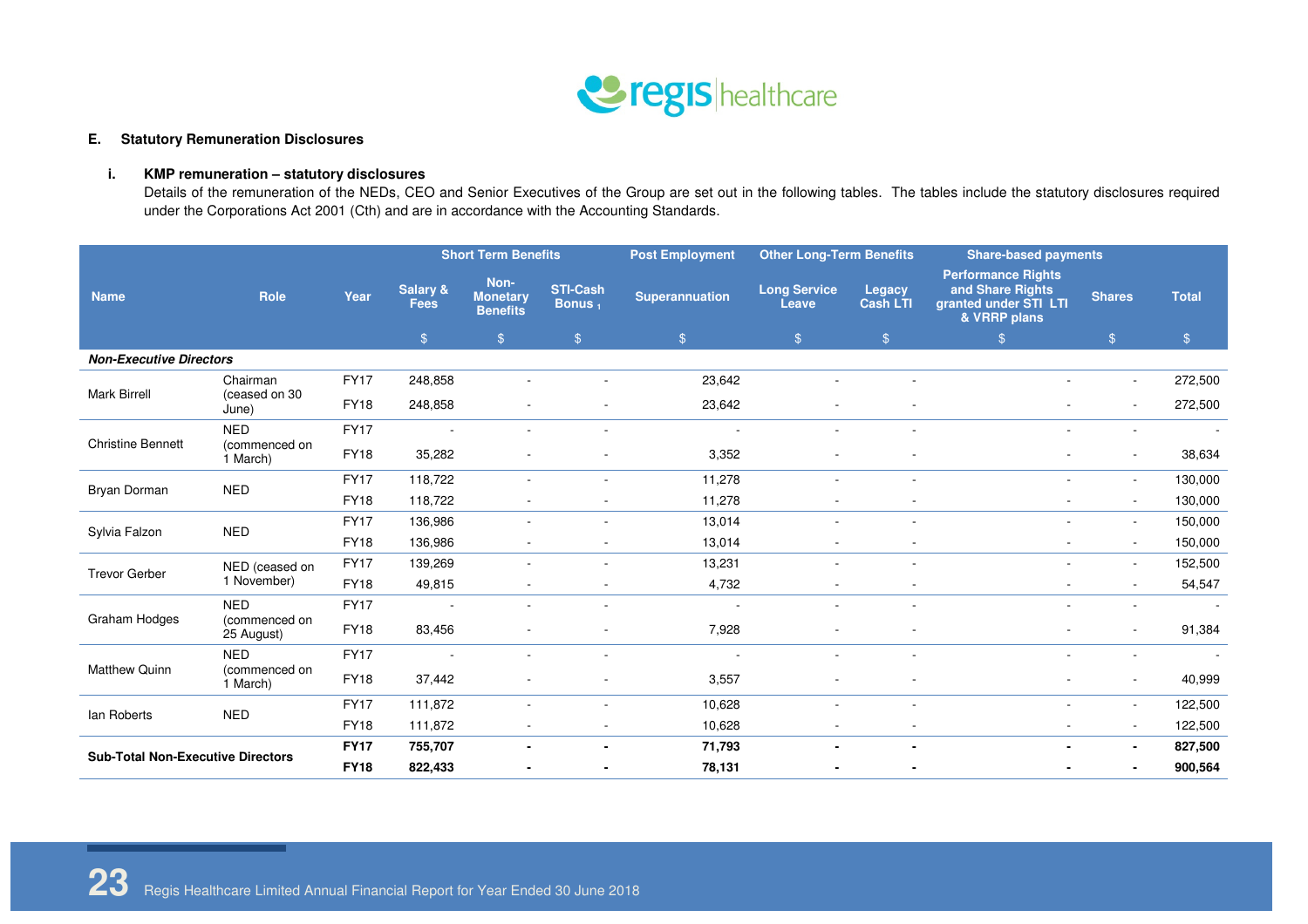

|                             |                                    |             | <b>Short Term Benefits</b>         |                                            | <b>Post Employment</b>                         | <b>Other Long-Term Benefits</b> |                              | <b>Share-based payments</b>      |                                                                     |                          |              |
|-----------------------------|------------------------------------|-------------|------------------------------------|--------------------------------------------|------------------------------------------------|---------------------------------|------------------------------|----------------------------------|---------------------------------------------------------------------|--------------------------|--------------|
| <b>Name</b>                 | <b>Role</b>                        | Year        | <b>Salary &amp;</b><br><b>Fees</b> | Non-<br><b>Monetary</b><br><b>Benefits</b> | <b>STI/VRRP</b><br>-Cash<br>Bonus <sub>1</sub> | <b>Superannuation</b>           | <b>Long Service</b><br>Leave | <b>Legacy</b><br><b>Cash LTI</b> | <b>Performance Rights</b><br>granted under STI, LTI<br>& VRRP plans | <b>Shares</b>            | <b>Total</b> |
|                             |                                    |             | $\mathcal{S}$                      | $\mathbb{S}$                               | $\mathcal{L}$                                  | $\mathfrak{L}$                  | $\mathfrak{L}$               | $\mathfrak{F}$                   |                                                                     | $\mathbb{S}$             | $\$\$        |
| <b>Executive Directors</b>  |                                    |             |                                    |                                            |                                                |                                 |                              |                                  |                                                                     |                          |              |
| MD/CEO<br>Ross Johnston     |                                    | <b>FY17</b> | 779,583                            | $\overline{\phantom{a}}$                   | 92,512                                         | 30,230                          | 15,921                       | 82,952                           | ٠                                                                   | $\overline{\phantom{a}}$ | 1,001,198    |
|                             |                                    | <b>FY18</b> | 785,970                            | $\sim$                                     | 252,774                                        | 24,989                          | 19,737                       | 18,265                           | $\sim$                                                              | $\overline{\phantom{a}}$ | 1,101,735    |
| <b>Executives</b>           |                                    |             |                                    |                                            |                                                |                                 |                              |                                  |                                                                     |                          |              |
|                             | COO (18 July 17<br>$-18$ March 18) | <b>FY17</b> |                                    |                                            |                                                |                                 | $\sim$                       | ۰                                | ۰                                                                   |                          |              |
| Darren Boyd                 |                                    | <b>FY18</b> | 430,914                            | $\overline{\phantom{a}}$                   |                                                | 23,237                          | ۰                            |                                  | ۰                                                                   | ۰                        | 454,151      |
| David Noonan                |                                    | <b>FY17</b> | 463,470                            | $\sim$                                     | 52,523                                         | 30,287                          | 2,094                        |                                  | 39,561                                                              | $\sim$                   | 587,935      |
|                             | <b>CFO</b>                         | <b>FY18</b> | 483,184                            | ۰                                          | 93,775                                         | 25,000                          | 1,427                        |                                  | 119,585                                                             | $\sim$                   | 722,971      |
| <b>Sub-Total Executives</b> |                                    | <b>FY17</b> | 1,243,053                          | ۰.                                         | 145,035                                        | 60,517                          | 18,015                       | 82,952                           | 39,561                                                              | $\blacksquare$           | 1,589,133    |
|                             |                                    | <b>FY18</b> | 1,700,068                          | $\sim$                                     | 346,549                                        | 73,226                          | 21,164                       | 18,265                           | 119,585                                                             | $\blacksquare$           | 2,278,857    |
|                             |                                    | <b>FY17</b> | 1,998,760                          | $\blacksquare$                             | 145,035                                        | 132,310                         | 18,015                       | 82,952                           | 39,561                                                              | $\blacksquare$           | 2,416,633    |
| <b>Total Compensation</b>   |                                    | <b>FY18</b> | 2,522,501                          | $\blacksquare$                             | 346,549                                        | 151,357                         | 21,164                       | 18,265                           | 119,585                                                             | $\blacksquare$           | 3,179,421    |

The total for FY17 of \$2,416,633 in this table is less than the total for FY17 in the FY17 Remuneration Report of \$4,494,146 as it does not include the \$2,077,513 for Michelle Baker, Michael Horwood, Darren Lynch and Philip Mackney reported in last year's report. These individuals were no longer classified as KMP effective 1 July 2017 in light of the appointment of Darren Boyd as Chief Operating Officer.

1. Includes FY16 STI cash awards, FY17 STI cash awards, FY18 STI cash awards in respect of Ross Johnston and the FY18 VRRP cash award for David Noonan.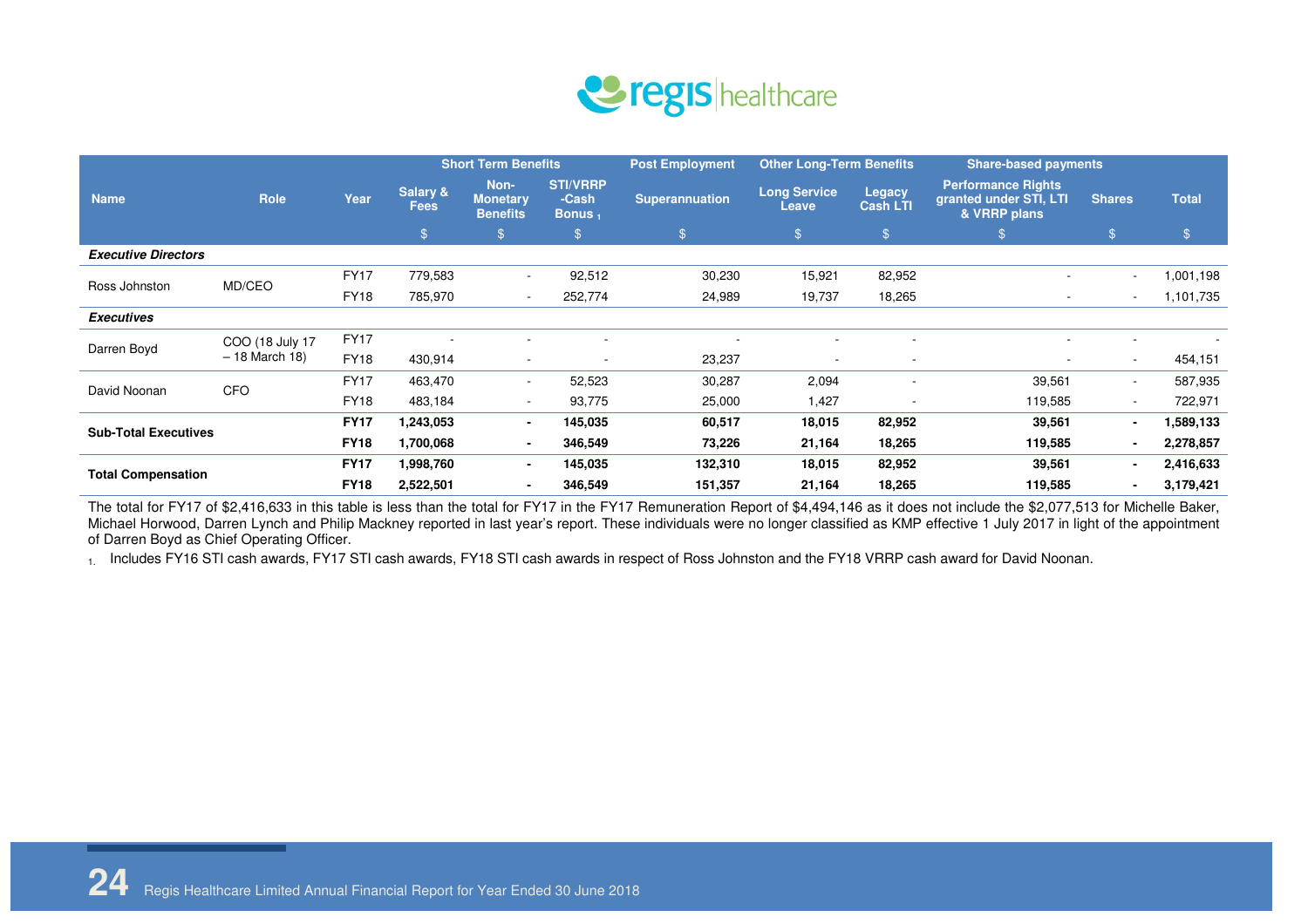

#### **ii. Performance Rights held by Senior Executives**

| Name <sub>1</sub>  | <b>Grant Date</b>         | <b>Vesting Date</b> | <b>Expiry Date</b> | <b>Balance at</b><br><b>Start of the</b><br>Year | <b>Granted</b><br><b>During the</b><br>Year | <b>Vested</b><br><b>During the</b><br>Year | <b>Balance at</b><br>End of the<br>Year | <b>Fair Value per</b><br><b>Right at</b><br><b>Grant Date</b> | <b>Aggregate</b><br><b>Fair Value</b> | <b>Maximum Value to</b><br>be Recognised in<br><b>Future Years</b> <sub>2</sub> |
|--------------------|---------------------------|---------------------|--------------------|--------------------------------------------------|---------------------------------------------|--------------------------------------------|-----------------------------------------|---------------------------------------------------------------|---------------------------------------|---------------------------------------------------------------------------------|
|                    |                           |                     |                    | No.                                              | No.                                         | No.                                        | No.                                     |                                                               |                                       | $\mathbb{S}$                                                                    |
|                    | 20-Sep-17 $\mathrm{^{c}}$ | 20-Sep-2019         | 20-Sep-2019        |                                                  | 4,063                                       | $\overline{\phantom{a}}$                   | 4,063                                   | 3.01                                                          | 12,230                                | 4,080                                                                           |
|                    | 20-Sep-17 $B$             | 20-Sep-2018         | 20-Sep-2018        |                                                  | 4,062                                       | $\overline{\phantom{a}}$                   | 4,062                                   | 3.20                                                          | 12,998                                |                                                                                 |
| David Noonan       | 03-Oct-16 <sup>A</sup>    | 30-Jun-2019         | 30-Jun-2019        | 35,830                                           |                                             | $\overline{\phantom{a}}$                   | 35,830                                  | 3.81                                                          | 136,512                               | 45,546                                                                          |
|                    | 12-Sep-16 $B$             | 12-Sep-2017         | 12-Sep-2017        | 7,122                                            | $\overline{\phantom{a}}$                    | 7,122                                      | $\sim$                                  | 3.79                                                          |                                       |                                                                                 |
|                    | 12-Sep-16 $C$             | 12-Sep-2018         | 12-Sep-2018        | 7,122                                            | ۰                                           | $\overline{\phantom{a}}$                   | 7,122                                   | 3.56                                                          | 25,354                                | ۰.                                                                              |
|                    | 01-Dec-15 $A$             | 30-Jun-2018         | 30-Jun-2018        | 31,942                                           | $\overline{\phantom{a}}$                    | 17,472                                     | $\overline{\phantom{a}}$                | 5.18                                                          | $\overline{\phantom{a}}$              |                                                                                 |
|                    |                           |                     |                    | 82,016                                           | 8,125                                       | 24,594                                     | 51,077                                  | $\overline{\phantom{a}}$                                      | 187.094                               | 49,626                                                                          |
| <b>Grand Total</b> |                           |                     |                    | 82,016                                           | 8,125                                       | 24,594                                     | 51,077                                  |                                                               | 187.094                               | 49,626                                                                          |

 $A$  LTI Grant  $B$  STI Grant which is subject to one year deferral  $C$  STI Grant which is subject to two year deferral

Each Performance Right that vests results in one ordinary share in the Company. Each Performance Right vests when it has been tested and satisfied the relevant performance<br>conditions. Nil consideration is payable on exerci

1. Neither Ross Johnston nor Darren Boyd holds Performance Rights. The performance criteria for each grant is set out in the Company's previous Remuneration Reports.

2. No grants will vest if the performance conditions are not satisfied, hence, the minimum value of grants yet to vest is nil. The maximum value of grants yet to vest has been estimated based on the fair value per grant at the maximum achievement of the vesting scale less amounts already recognised as an expense.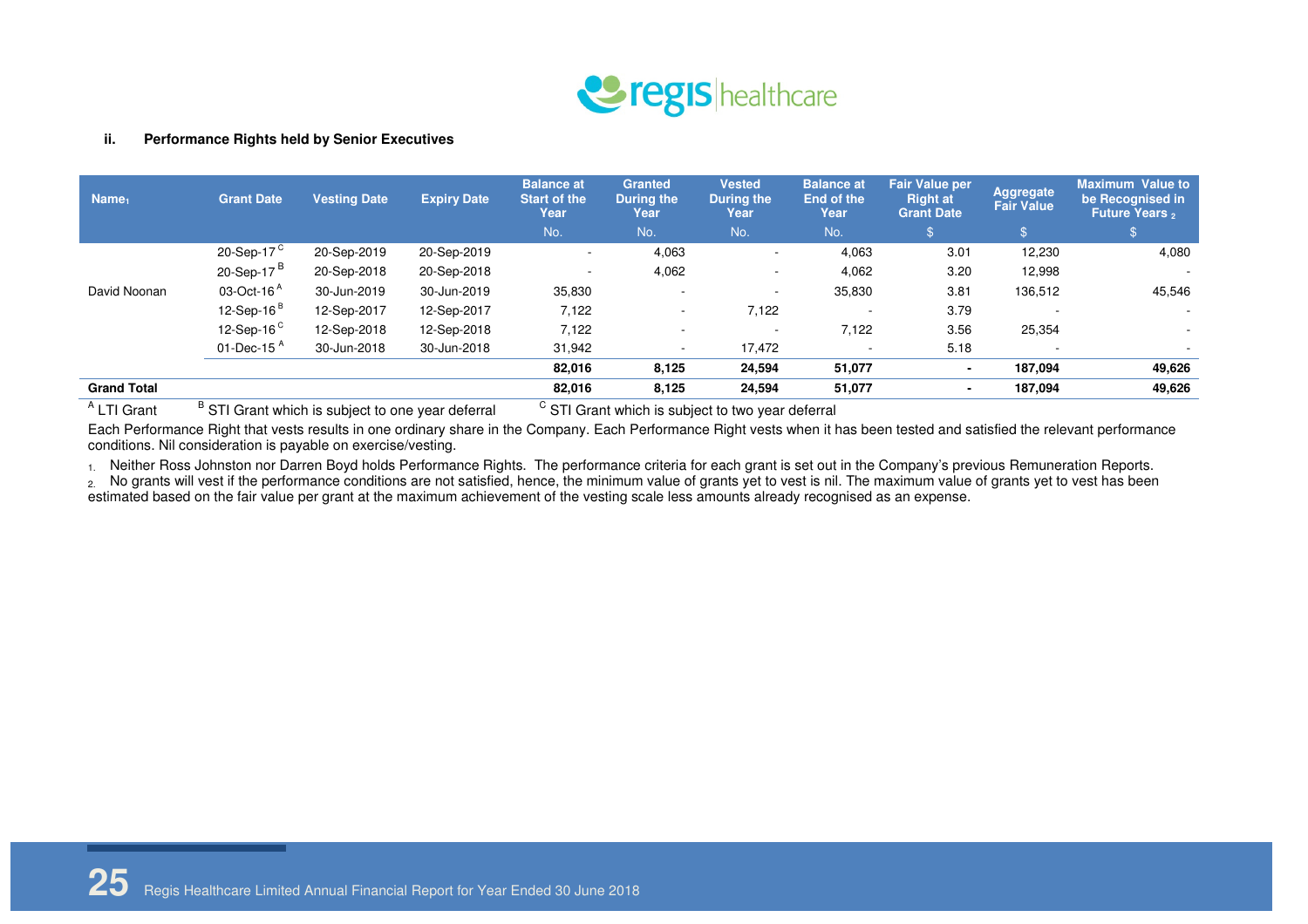

#### **iii. Movements in Performance Rights held by Senior Executives**

The following table sets out the movement during the reporting period, by number and value, of Performance Rights held by each Senior Executive (including their related parties).

| <b>Name</b>  | Held at 1 July 2017      | <b>Granted</b>           | Granted 1                | Vested                   | <b>Vested</b> <sub>2</sub> | <b>Lapsed</b> | <b>Lapsed</b> | Held at 30 June 2018 |
|--------------|--------------------------|--------------------------|--------------------------|--------------------------|----------------------------|---------------|---------------|----------------------|
|              | No.                      | NO.                      |                          | No.                      |                            | NO.           |               | No.                  |
| David Noonan | 82,016                   | 8,125                    | 25,228                   | 24,594                   | 17,497                     | 14,470        | 74.955        | 51,077               |
| Darren Boyd  | $\overline{\phantom{0}}$ | $\overline{\phantom{0}}$ | $\overline{\phantom{0}}$ | $\overline{\phantom{0}}$ |                            |               |               |                      |

<sub>1.</sub> The value of Performance Rights granted in the year is the number of Performance Rights granted in the year multiplied by the fair value of each right on the grant date as per accounting standards.

 $_{2.}$  The value of vested Performance Rights is calculated at the time of vesting.

#### **iv. ESAS shares**

The following table sets out details of the ESAS shares held by the CEO under the ESAS Plan, which were previously disclosed in the Company's prospectus. No grants have been made under this plan since the Company listed on the ASX.

| <b>Name</b>   | <b>Plan</b>      | <b>Type of Instrument</b> | <b>Release Date</b> | <b>Number of Shares to Release</b> | <b>Released During the Year</b> |
|---------------|------------------|---------------------------|---------------------|------------------------------------|---------------------------------|
|               |                  |                           |                     | N <sub>o</sub>                     | .No:                            |
|               |                  |                           |                     |                                    |                                 |
| Ross Johnston | <b>ESAS Plan</b> | <b>Restricted Shares</b>  | 30 June 2018        | 870,000                            | 870,000                         |
|               |                  |                           | 30 June 2019        | 290,000                            | $\overline{\phantom{a}}$        |
|               |                  |                           |                     |                                    |                                 |

Shares that have been released are no longer subject to restriction.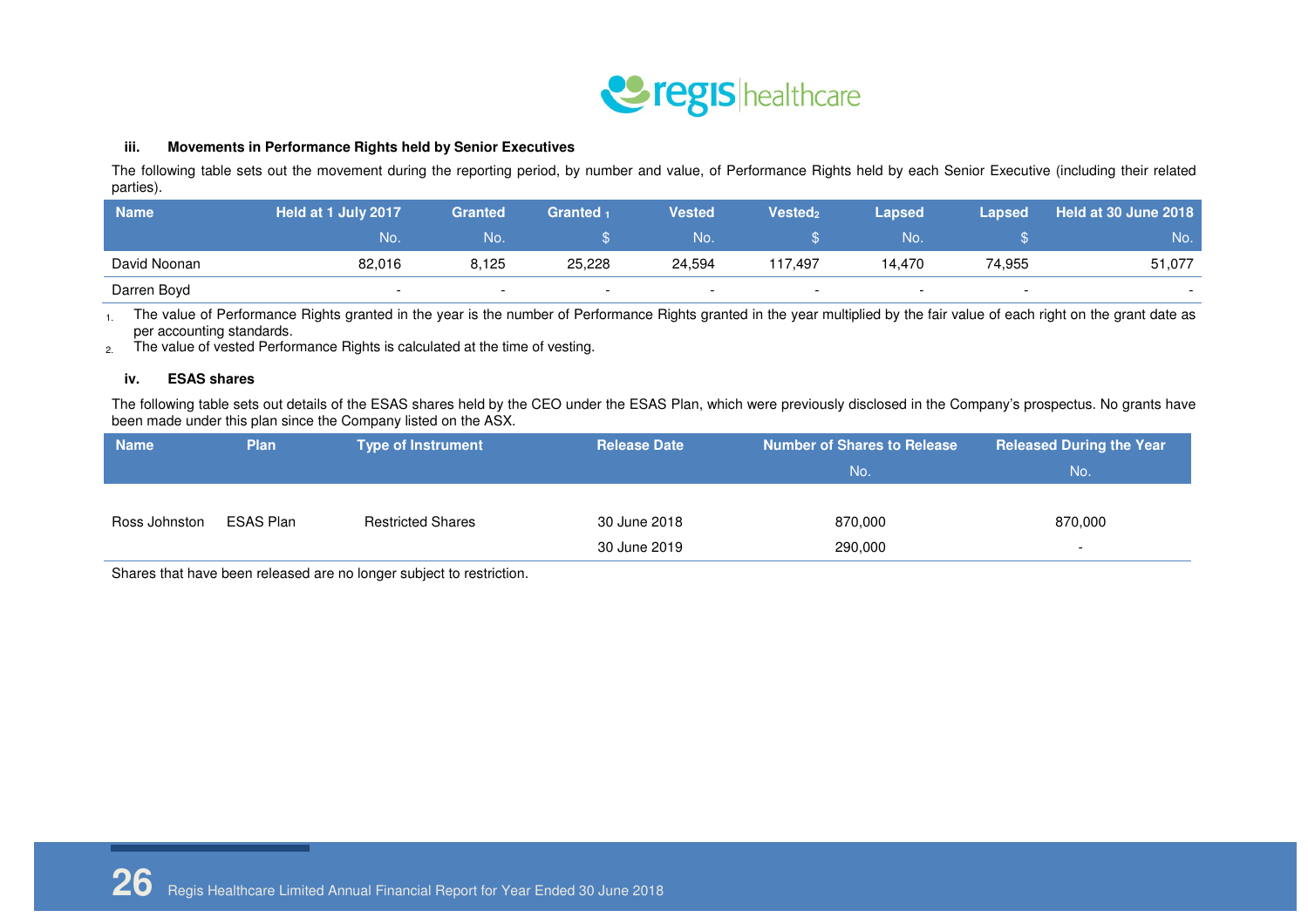

#### **v. KMP shareholdings**

The following table summarises the movements in the shareholdings of KMP (including their related entities) for the reporting period.

|                                  | <b>Number of shares</b>                    |                                         |                                         |                                    |                               |                                |                                                                |  |  |  |  |
|----------------------------------|--------------------------------------------|-----------------------------------------|-----------------------------------------|------------------------------------|-------------------------------|--------------------------------|----------------------------------------------------------------|--|--|--|--|
|                                  | Held at 1<br><b>July 2017</b> <sup>1</sup> | <b>Received</b><br>on vesting<br>of LTI | <b>Received</b><br>on vesting<br>of STI | <b>Received as</b><br>remuneration | <b>Other</b><br>net<br>change | Held at 30<br><b>June 2018</b> | <b>Shares</b><br>held<br>nominally<br>at 30 June<br>$2018^{3}$ |  |  |  |  |
| <b>Non-Executive Directors</b>   |                                            |                                         |                                         |                                    |                               |                                |                                                                |  |  |  |  |
| <b>Christine Bennett</b>         | N/A                                        |                                         |                                         |                                    |                               |                                |                                                                |  |  |  |  |
| <b>Mark Birrell</b>              | 41,096                                     |                                         |                                         |                                    | $\overline{\phantom{a}}$      | 41,096                         |                                                                |  |  |  |  |
| Bryan Dorman                     | 81,910,479                                 | $\overline{\phantom{a}}$                | $\overline{\phantom{a}}$                |                                    | $\overline{\phantom{a}}$      | 81,910,479                     |                                                                |  |  |  |  |
| Sylvia Falzon                    | 27,397                                     | $\overline{\phantom{a}}$                | $\overline{\phantom{a}}$                | $\overline{\phantom{a}}$           | $\overline{\phantom{a}}$      | 27,397                         |                                                                |  |  |  |  |
| Trevor Gerber <sup>2</sup>       | 41,096                                     | $\overline{\phantom{a}}$                | $\overline{\phantom{a}}$                | $\qquad \qquad \blacksquare$       |                               | N/A                            |                                                                |  |  |  |  |
| Graham Hodges                    | N/A                                        | $\overline{a}$                          | $\overline{\phantom{a}}$                | $\qquad \qquad \blacksquare$       |                               |                                |                                                                |  |  |  |  |
| <b>Matthew Quinn</b>             | N/A                                        |                                         |                                         |                                    | 8,000                         | 8,000                          |                                                                |  |  |  |  |
| lan Roberts                      | 81,910,479                                 |                                         | $\overline{\phantom{a}}$                | $\overline{a}$                     | $\overline{\phantom{a}}$      | 81,910,479                     | 16,699                                                         |  |  |  |  |
| <b>CEO and Senior Executives</b> |                                            |                                         |                                         |                                    |                               |                                |                                                                |  |  |  |  |
| Ross Johnston                    | 3,388,537                                  | ٠                                       | $\overline{\phantom{a}}$                |                                    | $\overline{\phantom{a}}$      | 3,388,537                      | 32,876                                                         |  |  |  |  |
| Darren Boyd                      | N/A                                        | $\overline{\phantom{a}}$                | $\overline{\phantom{a}}$                |                                    | $\overline{\phantom{0}}$      |                                |                                                                |  |  |  |  |
| David Noonan                     | 9,500                                      | $\overline{\phantom{a}}$                | 7,122                                   | $\overline{\phantom{a}}$           | $\overline{\phantom{a}}$      | 16,622                         | 3,300                                                          |  |  |  |  |

1. Comparative amounts are revised, if required, based on latest information and to conform with current year presentation.

2. Trevor Gerber retired from the company on 1 November 2017 and his shareholdings are not included in the balance as at 30 June 2018.

3. Shares held 'nominally' means shares held indirectly or by KMP's close family members or entities over which the KMP or family member has control.

#### **vi. Transactions with the Company**

No Director or other KMP (including their related parties) has entered into a contract with the Company or a subsidiary during the reporting period other than as disclosed in this Remuneration Report.

#### **vii. Loans with the Company**

No Director or other KMP (including their related parties) has entered into a loan made, guaranteed or secured, directly or indirectly, by the Company during the reporting period.

#### **End of Audited Remuneration Report**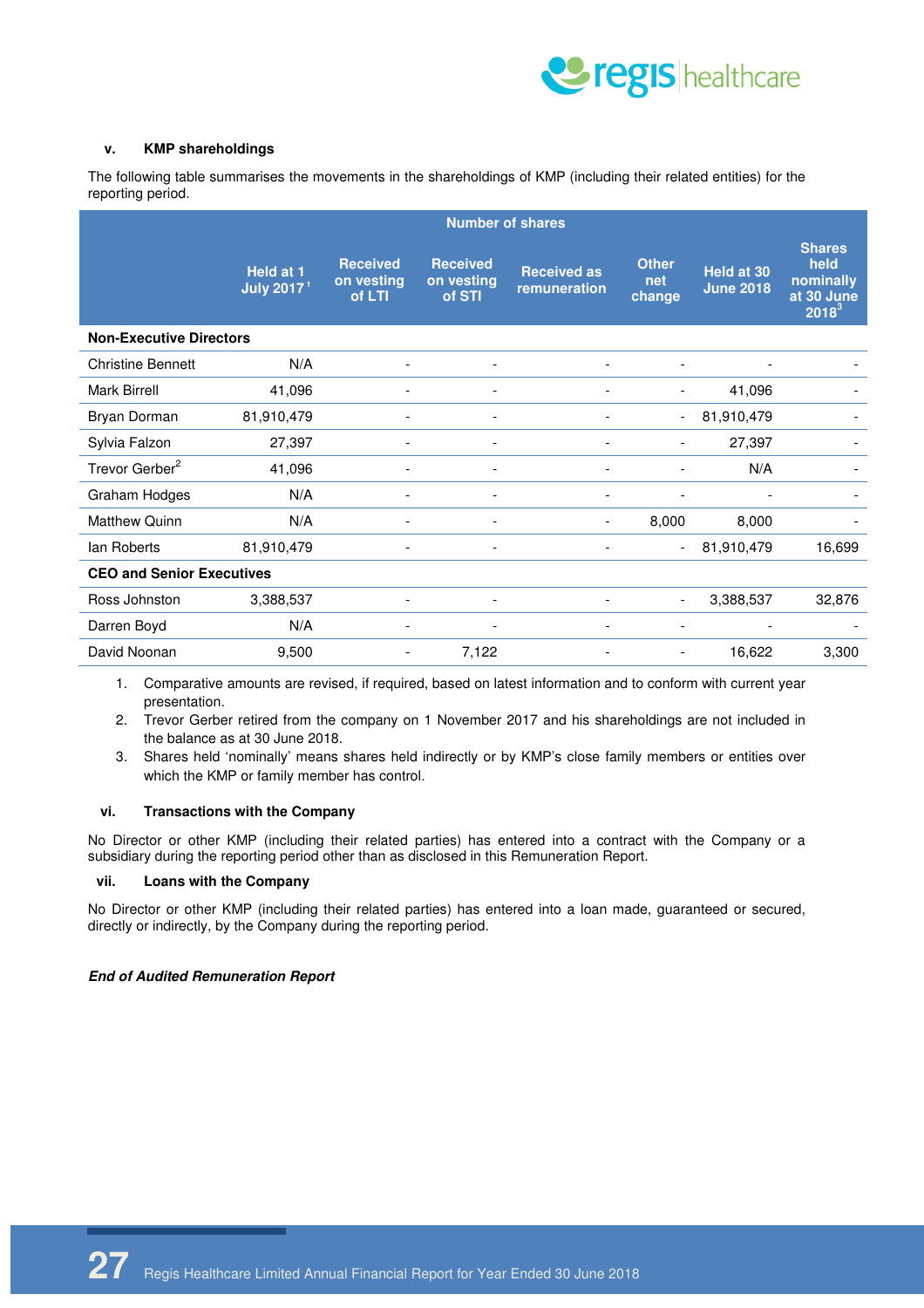

Ernst & Young 8 Exhibition Street Melbourne VIC 3000 Australia GPO Box 67 Melbourne VIC 3001

Tel: +61 3 9288 8000 Fax: +61 3 8650 7777 ey.com/au

## **Auditor's Independence Declaration to the Directors of Regis Healthcare Limited**

As lead auditor for the audit of Regis Healthcare Limited for the financial year ended 30 June 2018, I declare to the best of my knowledge and belief, there have been:

- a) no contraventions of the auditor independence requirements of the *Corporations Act 2001* in relation to the audit; and
- b) no contraventions of any applicable code of professional conduct in relation to the audit.

This declaration is in respect of Regis Healthcare Limited and the entities it controlled during the financial year.

Ernst & Young

Ernst & Young

Glenn Carmody Partner 31 August 2018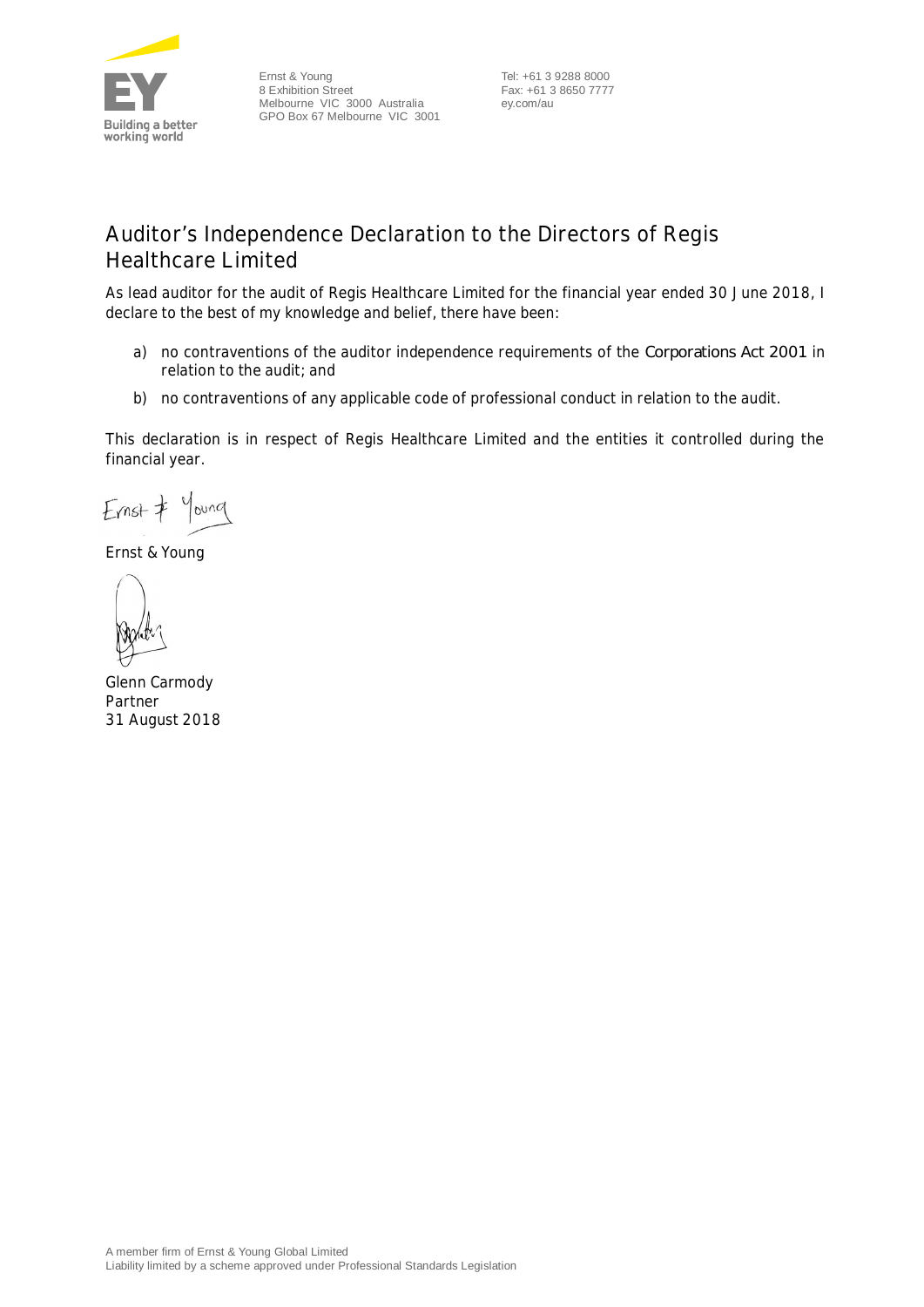

# CONSOLIDATED STATEMENT OF PROFIT OR LOSS AND OTHER COMPREHENSIVE INCOME

#### **FOR THE YEAR ENDED 30 JUNE 2018**

|                                                                                         |              | 2018         | 2017         |
|-----------------------------------------------------------------------------------------|--------------|--------------|--------------|
|                                                                                         | <b>NOTES</b> | \$'000       | \$'000       |
| Revenue                                                                                 | 2.1          |              |              |
|                                                                                         |              | 594,397      | 565,483      |
| Other income                                                                            | 2.1          | 1,077        |              |
| Other expenses                                                                          | 2.1          | (3,913)      | (347)        |
| Staff expenses                                                                          |              | (397, 431)   | (357, 896)   |
| Resident care expenses                                                                  |              | (34, 905)    | (40, 365)    |
| Administrative expenses                                                                 |              | (27, 636)    | (26, 057)    |
| Occupancy expenses                                                                      |              | (18,010)     | (16, 586)    |
| Depreciation                                                                            |              | (27, 582)    | (29, 505)    |
| Profit before income tax and finance costs                                              |              | 85,997       | 94,727       |
| Finance costs                                                                           | 2.2          | (9,225)      | (7,009)      |
| Profit before income tax                                                                |              | 76,772       | 87,718       |
| Income tax expense                                                                      | 2.3          | (22,903)     | (26, 617)    |
| Profit for the year                                                                     |              | 53,869       | 61,101       |
| Other comprehensive income                                                              |              |              |              |
| Items that may be reclassified subsequently to profit or loss                           |              |              |              |
| Net (loss)/gain on cash flow hedges, net of tax                                         | 5.1          | (23)         | 336          |
| Other comprehensive income, net of tax                                                  |              | (23)         | 336          |
| Total comprehensive income for the year                                                 |              | 53,846       | 61,437       |
|                                                                                         |              |              |              |
| Total comprehensive income attributable to:                                             |              |              |              |
| Owners of the parent                                                                    |              | 53,846       | 61,437       |
| <b>Earnings per share</b>                                                               |              |              |              |
|                                                                                         |              | <b>Cents</b> | <b>Cents</b> |
| Earnings per share for the period attributable to ordinary equity holders of the Parent |              |              |              |
| <b>Basic</b>                                                                            | 2.5          | 17.93        | 20.34        |
| Diluted                                                                                 | 2.5          | 17.91        | 20.32        |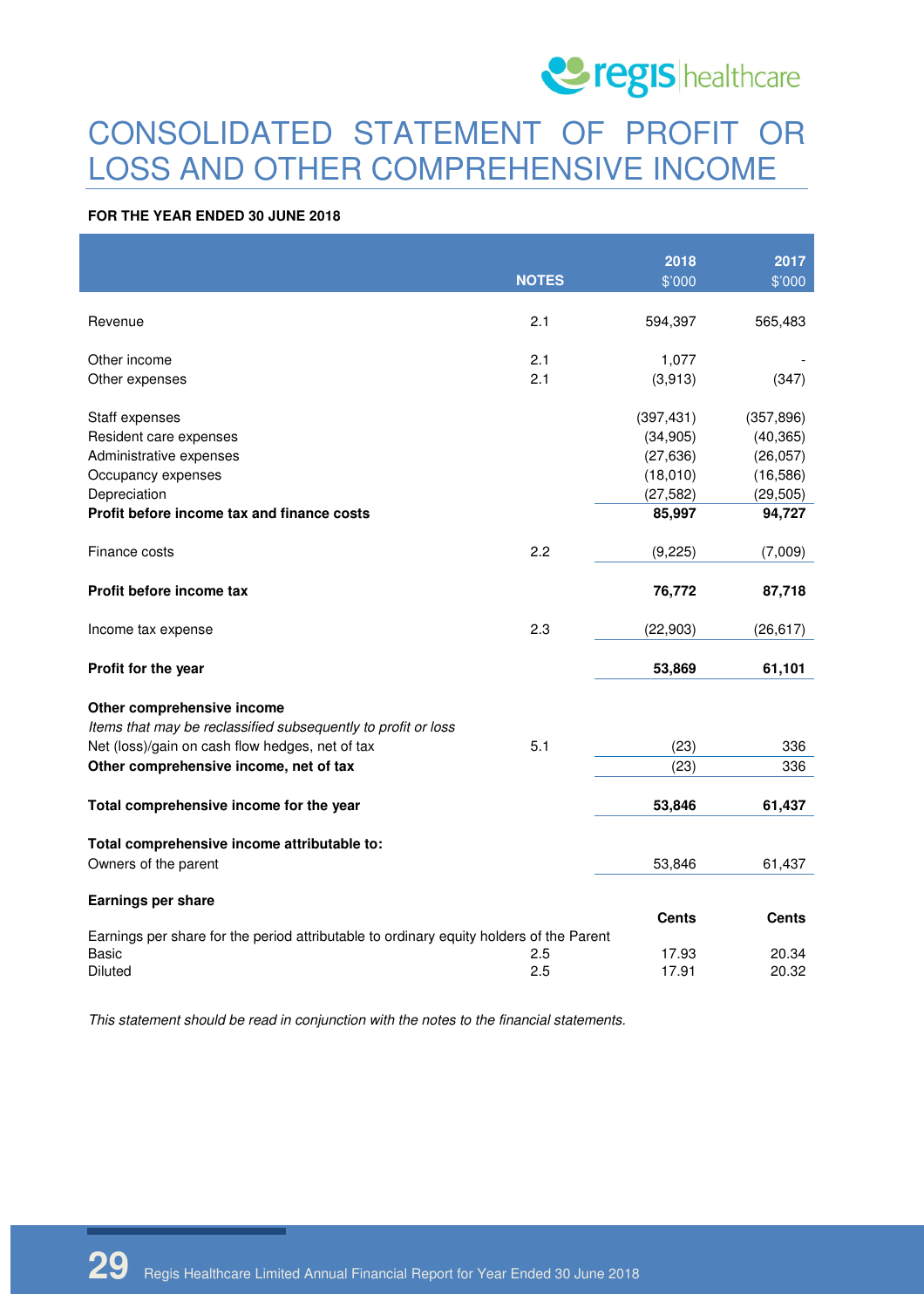

# CONSOLIDATED STATEMENT OF FINANCIAL **POSITION**

#### **AS AT 30 JUNE 2018**

|                                        |              | 2018      | 2017      |
|----------------------------------------|--------------|-----------|-----------|
|                                        | <b>NOTES</b> | \$'000    | \$'000    |
| <b>ASSETS</b>                          |              |           |           |
| <b>Current Assets</b>                  |              |           |           |
| Cash and cash equivalents              | 4.1          | 7,770     | 21,476    |
| Trade and other receivable             | 4.2          | 6,879     | 7,202     |
| Inventories                            |              | 937       | 802       |
| Other current assets                   | 4.4          | 3,732     | 6,602     |
| Other financial assets                 | 5.1          | 147       | 180       |
| Income tax receivables                 |              | 4,646     |           |
| <b>Total Current Assets</b>            |              | 24,111    | 36,262    |
| <b>Non-Current Assets</b>              |              |           |           |
| Property, plant and equipment          | 3.1          | 1,127,102 | 927,315   |
| Investment property                    | 3.4          | 129,049   | 115,034   |
| Intangible assets                      | 3.3          | 478,417   | 446,132   |
| <b>Total Non-Current Assets</b>        |              | 1,734,568 | 1,488,481 |
| <b>TOTAL ASSETS</b>                    |              | 1,758,679 | 1,524,743 |
| <b>LIABILITIES</b>                     |              |           |           |
| <b>Current Liabilities</b>             |              |           |           |
| Trade and other payables               | 4.3          | 59,796    | 63,128    |
| Provisions                             | 4.5          | 53,923    | 45,956    |
| Income tax payable                     | 2.3          |           | 2,895     |
| Other financial liabilities            | 5.1          | 989,238   | 916,699   |
| <b>Total Current Liabilities</b>       |              | 1,102,957 | 1,028,678 |
| <b>Non-Current Liabilities</b>         |              |           |           |
| Interest-bearing loans and borrowings  | 5.2          | 411,589   | 255,000   |
| Provisions                             | 4.5          | 4,652     | 5,359     |
| Deferred tax liabilities               | 2.3          | 59,111    | 51,769    |
| <b>Total Non-Current Liabilities</b>   |              | 475,352   | 312,128   |
| <b>TOTAL LIABILITIES</b>               |              | 1,578,309 | 1,340,806 |
| <b>NET ASSETS</b>                      |              | 180,370   | 183,937   |
|                                        |              |           |           |
| <b>EQUITY</b><br><b>Issued Capital</b> | 5.7.1        | 272,822   | 272,221   |
| Retained earnings                      |              | 4,439     | 8,616     |
| Reserves                               | 5.7.2        | (96, 891) | (96, 900) |
| <b>TOTAL EQUITY</b>                    |              | 180,370   | 183,937   |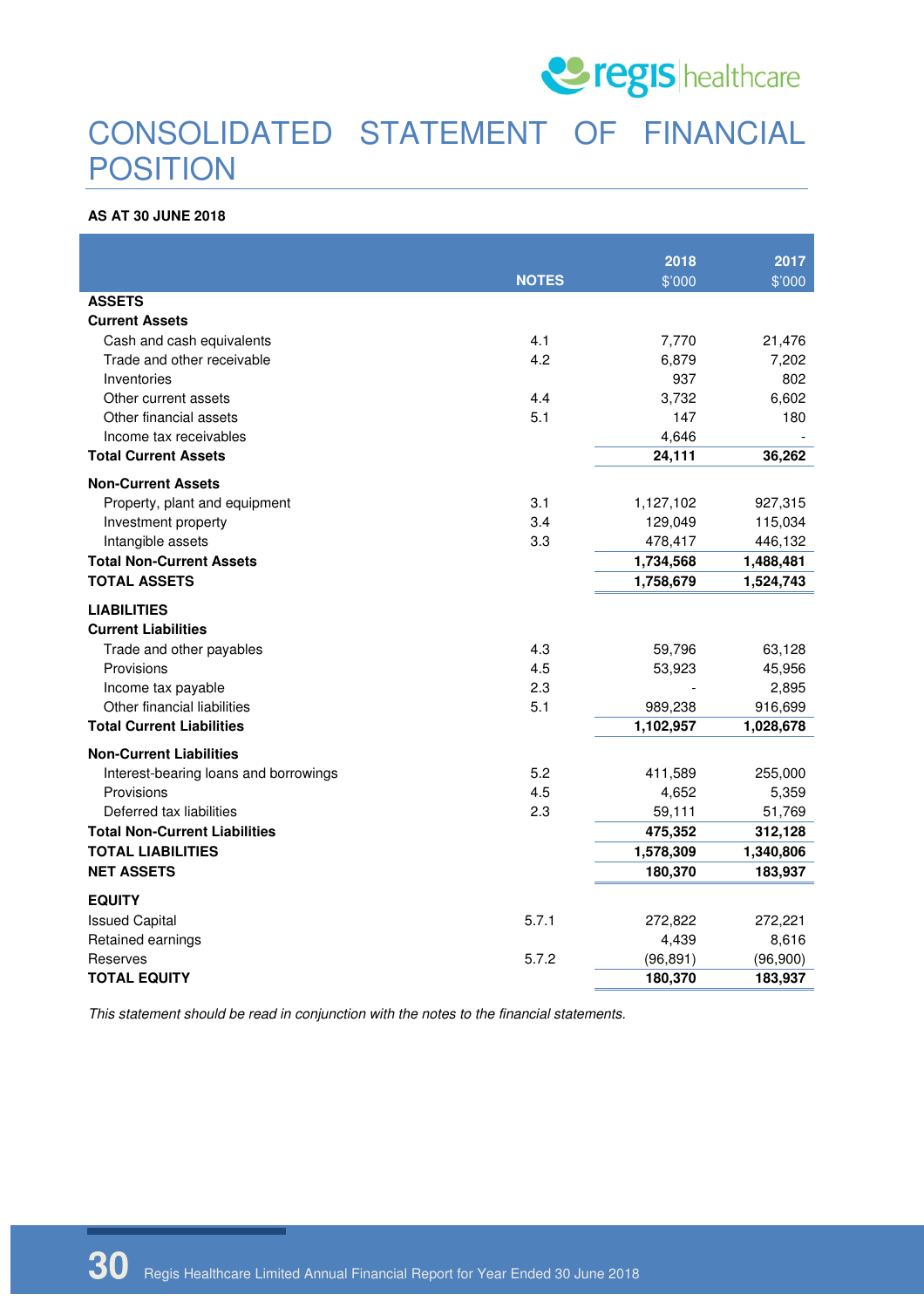

# CONSOLIDATED STATEMENT OF CHANGES IN EQUITY

#### **FOR THE YEAR ENDED 30 JUNE 2018**

|                                            | <b>ISSUED</b><br><b>CAPITAL</b> | <b>RETAINED</b><br><b>EARNINGS</b> | <b>CASH FLOW</b><br><b>HEDGE</b><br><b>RESERVE</b> | <b>REMUNERATION</b><br><b>RESERVE</b> | <b>ACQUISITION</b><br><b>RESERVE</b> | <b>TOTAL</b><br><b>EQUITY</b> |
|--------------------------------------------|---------------------------------|------------------------------------|----------------------------------------------------|---------------------------------------|--------------------------------------|-------------------------------|
|                                            | \$'000                          | \$'000                             | \$'000                                             | \$'000                                | \$'000                               | \$'000                        |
| At 1 July 2016                             | 272,171                         | (3,708)                            | (210)                                              | 4,185                                 | (101, 497)                           | 170,941                       |
| Profit for the year                        |                                 | 61,101                             |                                                    |                                       | $\overline{\phantom{a}}$             | 61,101                        |
| Other comprehensive income                 |                                 |                                    | 336                                                |                                       |                                      | 336                           |
| Total comprehensive income for the year    |                                 | 61,101                             | 336                                                | $\blacksquare$                        | $\blacksquare$                       | 61,437                        |
| Dividends paid or provided for             |                                 | (48, 777)                          |                                                    |                                       | $\overline{\phantom{0}}$             | (48, 777)                     |
| Equity settled share based payment expense |                                 |                                    |                                                    | 336                                   |                                      | 336                           |
| Transfers from remuneration reserve        | 50                              |                                    |                                                    | (50)                                  |                                      |                               |
| At 30 June 2017                            | 272,221                         | 8,616                              | 126                                                | 4,471                                 | (101, 497)                           | 183,937                       |
| At 1 July 2017                             | 272,221                         | 8,616                              | 126                                                | 4,471                                 | (101, 497)                           | 183,937                       |
| Profit for the year                        |                                 | 53,869                             |                                                    |                                       | $\overline{\phantom{0}}$             | 53,869                        |
| Other comprehensive income                 |                                 |                                    | (23)                                               |                                       | $\overline{\phantom{a}}$             | (23)                          |
| Total comprehensive income for the year    | $\blacksquare$                  | 53,869                             | (23)                                               | $\blacksquare$                        | $\blacksquare$                       | 53,846                        |
| Dividends paid or provided for             |                                 | (58,046)                           |                                                    |                                       | -                                    | (58, 046)                     |
| Equity settled share based payment expense |                                 |                                    |                                                    | 633                                   |                                      | 633                           |
| Transfers from remuneration reserve        | 601                             |                                    |                                                    | (601)                                 |                                      |                               |
| At 30 June 2018                            | 272,822                         | 4,439                              | 103                                                | 4,503                                 | (101, 497)                           | 180,370                       |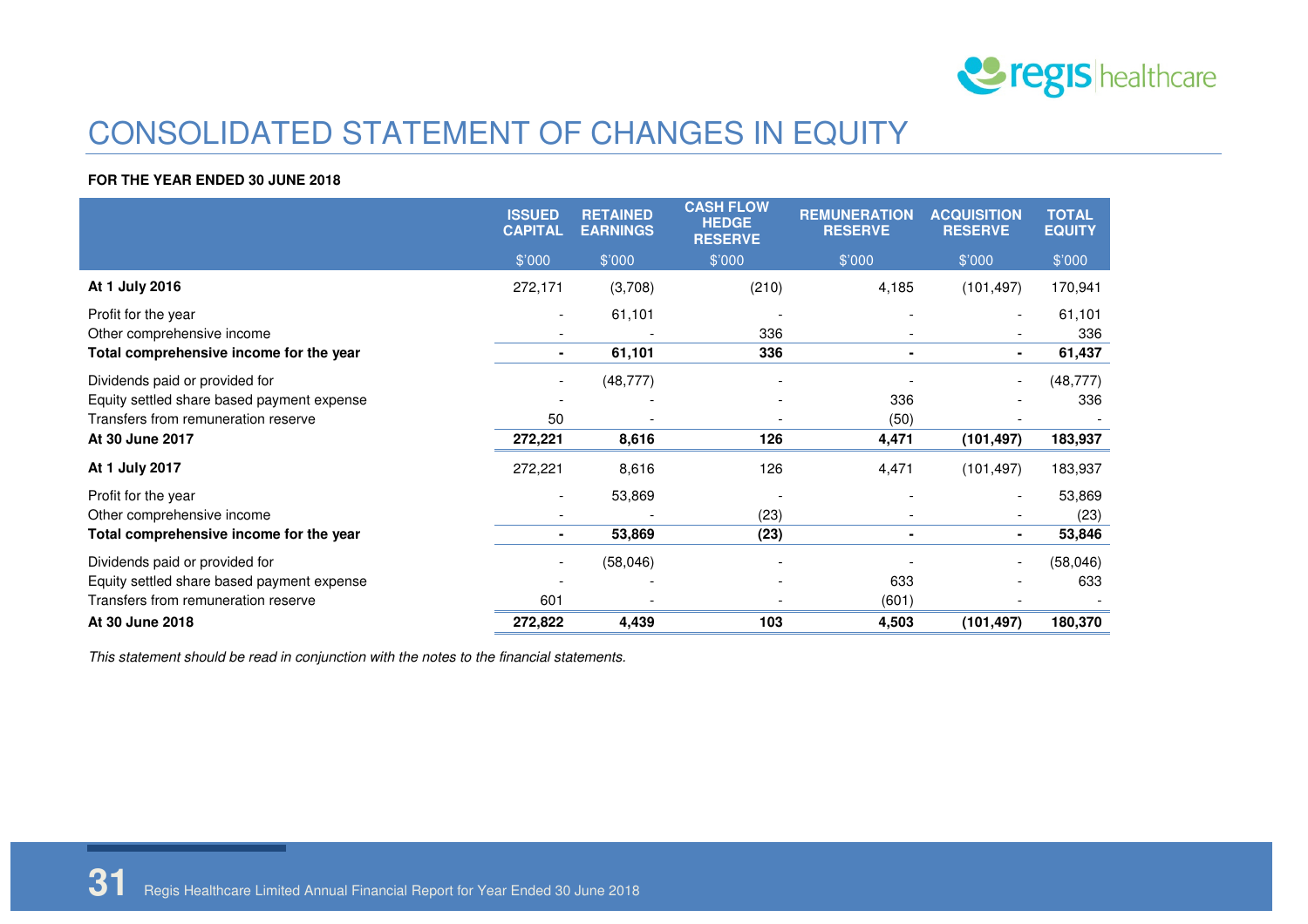

# CONSOLIDATED STATEMENT OF CASH FLOWS

#### **FOR THE YEAR ENDED 30 JUNE 2018**

|                                                                 |              | 2018       | 2017       |
|-----------------------------------------------------------------|--------------|------------|------------|
|                                                                 | <b>NOTES</b> | \$'000     | \$'000     |
|                                                                 |              |            |            |
| Cash flows from operating activities                            |              |            |            |
| Receipts from residents and Government subsidies                |              | 587,976    | 555,974    |
| Payments to suppliers and employees                             |              | (476, 134) | (437, 946) |
| Interest received                                               |              | 407        | 582        |
| Finance costs                                                   |              | (15, 385)  | (10, 739)  |
| RAD, accommodation bond and ILU/ILA entry contribution inflows  |              | 343,237    | 305,316    |
| RAD, accommodation bond and ILU/ILA entry contribution outflows |              | (280, 590) | (234, 773) |
| Income tax paid                                                 |              | (25, 673)  | (27, 362)  |
| Net cash flows from operating activities                        | 4.1          | 133,838    | 151.052    |
| Cash flows from investing activities                            |              |            |            |
| Purchase of property, plant and equipment                       |              | (217, 164) | (151, 049) |
| Purchase of businesses, net of cash acquired                    |              | (28, 506)  |            |
| Net cash flows used in investing activities                     |              | (245, 670) | (151, 049) |
| Cash flows from financing activities                            |              |            |            |
| Proceeds from bank borrowings                                   |              | 156,172    | 45,000     |
| Dividend paid on ordinary shares                                |              | (58,046)   | (48, 777)  |
| Net cash flows used in financing activities                     |              | 98,126     | (3, 777)   |
|                                                                 |              |            |            |
| Net (decrease) in cash and cash equivalents                     |              | (13,706)   | (3,774)    |
| Cash and cash equivalents at the beginning of the year          |              | 21,476     | 25,250     |
| Cash and cash equivalents at the end of the year                | 4.1          | 7,770      | 21,476     |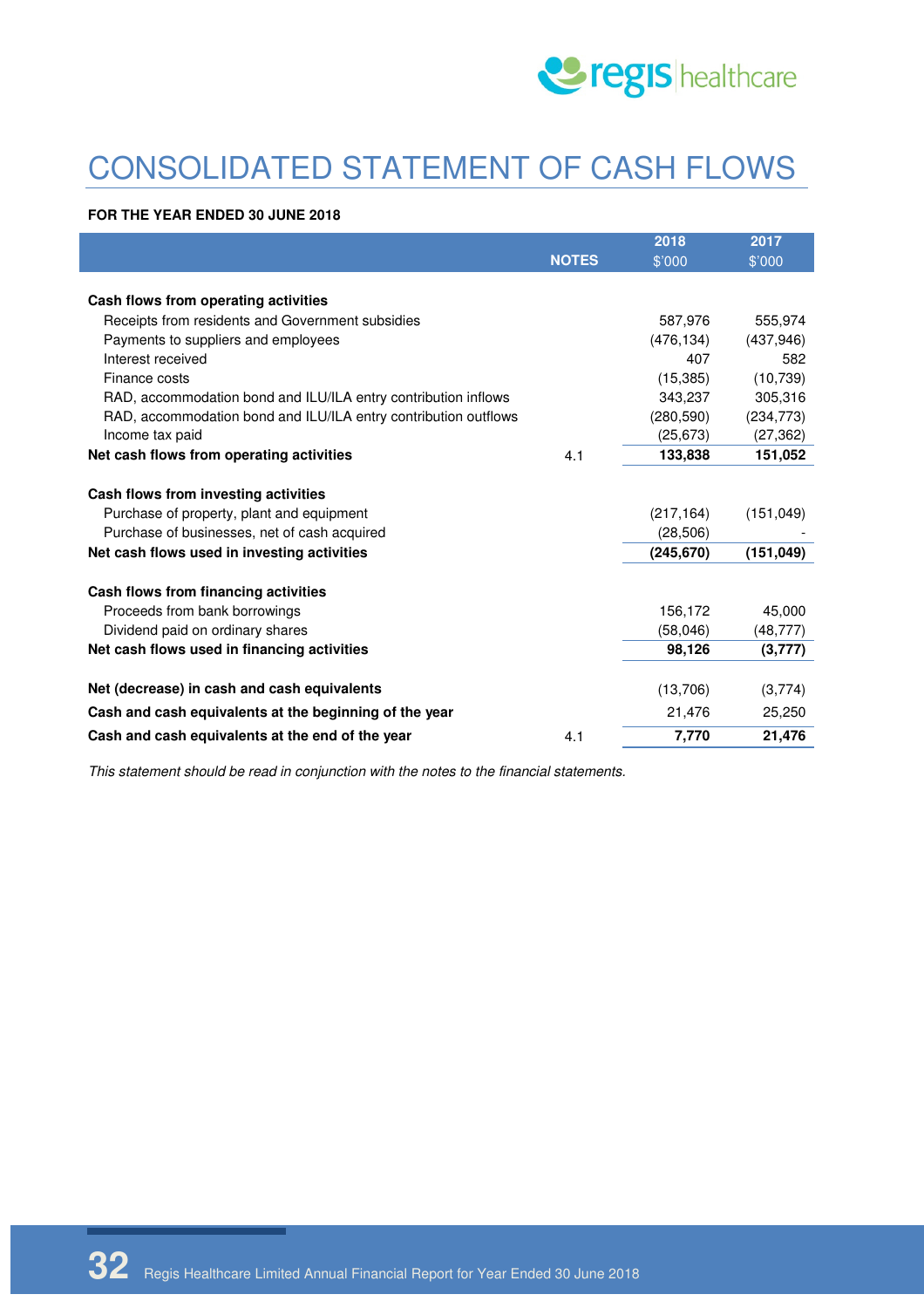

# SECTION 1: ABOUT THIS REPORT

#### **1.1 Corporate Information**

The consolidated financial statements of Regis Healthcare Limited and its subsidiaries (collectively, the Group) for the year ended 30 June 2018 were authorised for issue in accordance with a resolution of the directors on 31<sup>st</sup> August 2018.

Regis Healthcare Limited (the "Company") is a for profit company limited by shares incorporated in Australia whose shares are publicly traded on the Australian Securities Exchange.

The Group's principal activity during the year was the provision of residential aged care services. Further information on the nature of the operations and principal activities of the Group is provided in the directors' report. Information on the Group's structure is provided in section 6.1 and information on other related party relationships is provided in section 6.2

#### **1.2 Basis of Preparation**

The financial report is a general purpose financial report, which has been prepared in accordance with the requirements of the Corporations Act 2001, Australian Accounting Standards and other authoritative pronouncements of the Australian Accounting Standards Board.

The financial report has been prepared on an historical cost basis, except investment property, independent living unit and apartment entry contributions and derivative financial instruments, which have been measured at fair value. The financial report is presented in Australian dollars and all values are rounded to the nearest thousand dollars (\$000) unless otherwise stated.

#### **1.3 Basis of consolidation**

This financial report includes the consolidated financial statements and notes for the consolidated entity consisting of Paragon Group Investments Pty Ltd, as the accounting parent under the reverse acquisition in July 2007, and its deemed subsidiaries and the separate financial statements and notes.

The amount of the issued and paid up equity in these consolidated financial statements is the issued equity of the legal subsidiary, Paragon Group Investments Proprietary Ltd, immediately before the reverse acquisition plus subsequent issues and buy-backs of shares by the legal parent, Regis Healthcare Limited. However, the equity structure (i.e. the number and type of equity instruments issued) reflects the equity structure of the legal parent.

Control is achieved when the Group is exposed, or has rights, to variable returns from its involvement with the investee and has the ability to affect those returns through its power over the investee. A list of all significant subsidiaries at 30 June 2018 is contained in Section 6.1.

The financial statements of the subsidiaries are prepared using consistent accounting policies and for the same reporting period as the parent company. All intercompany balances and transactions, including unrealised profits arising from intra-group transactions, have been eliminated in full. Unrealised losses are eliminated unless costs cannot be recovered.

#### **1.4 Compliance with International Financial Reporting Standards (IFRS)**

The financial report also complies with International Financial Reporting Standards (IFRS) as issued by the International Accounting Standards Board.

#### **1.5 Going concern**

The financial report has been prepared on a going concern basis. The Company is in a net current asset deficiency position. This deficiency principally arises because refundable accommodation deposits (RADs), accommodation bonds and independent living unit and independent living apartment (ILU/ILA) entry contributions are recorded as a current liability as required under accounting standards. However, in practice bonds/RADS that are repaid are generally replaced by RADs from incoming residents in a short timeframe. The Group has positive operating cash flow and has access to undrawn credit facilities.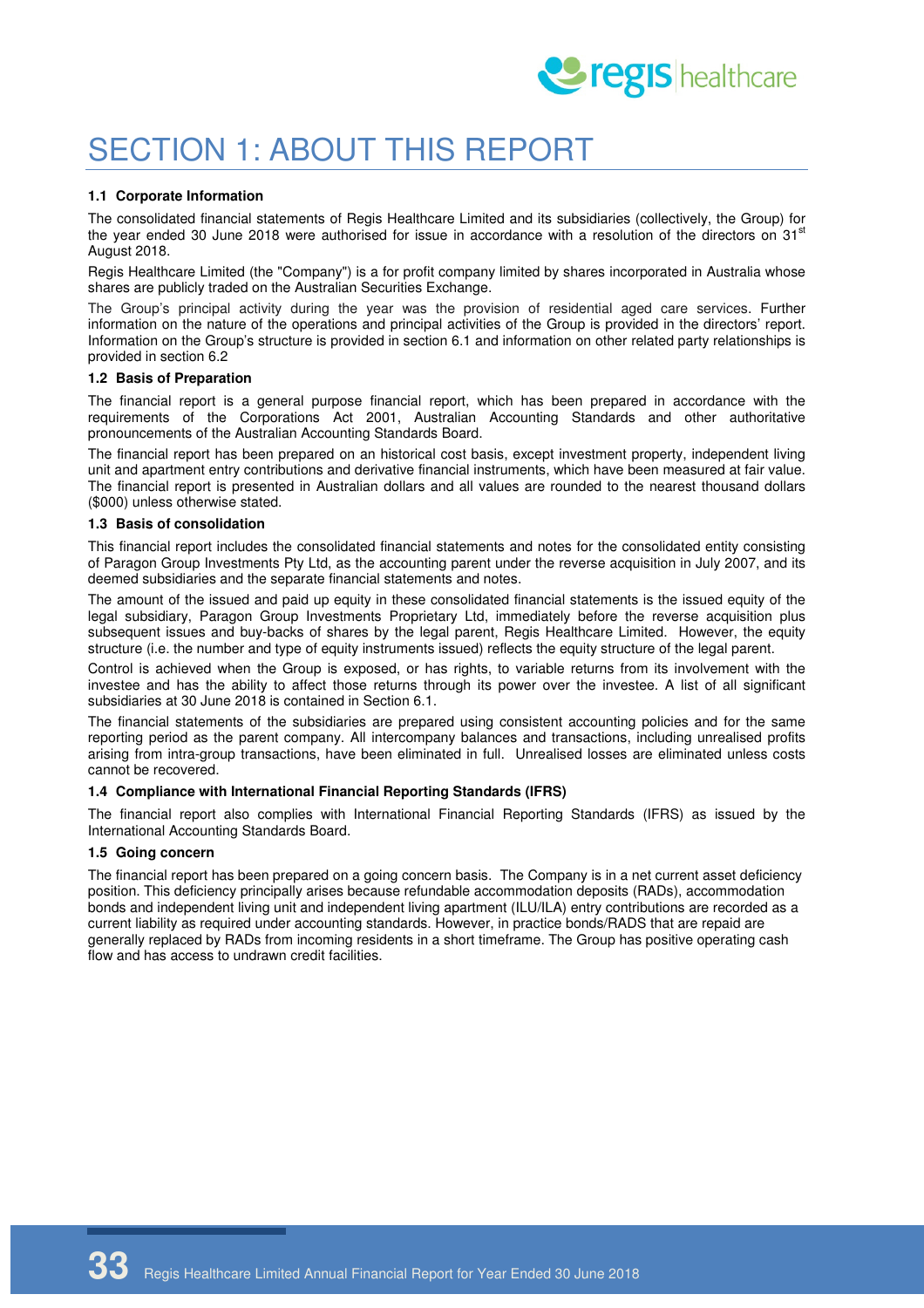

#### **1.6 Significant Accounting Estimates, Judgements and Assumptions**

The preparation of the Group's consolidated financial statements requires management to make judgements, estimates and assumptions.

Material adjustments to future financial results or financial position may be required where the actual results and outcomes differ from the estimates and assumptions made.

Information about significant areas of estimation uncertainty and critical assumptions are described in the following notes:

- Section 2.3 Income tax: availability of future taxable profit to support deferred tax assets
- Section 3.1 Property plant & equipment: useful life assessment and key assumptions underlying recoverable amount of land & buildings
- Section 3.2 Business combinations: key assumptions underlying the assessment of fair value
- Section 3.3 Intangible assets: key assumptions underlying recoverable amounts
- Section 3.4 Investment property: key assumptions underlying the assessment of fair value
- Section 5.9 Share based payments: determination of valuation model and assumptions about achievement of performance hurdles

#### **1.7 Measurement of fair values**

A number of the Group's accounting policies and disclosures require the measurement of fair values, for both financial and non-financial assets and liabilities. When measuring the fair value of an asset or liability, the Group uses observable market data as far as possible. Significant unobservable inputs and valuation adjustments are reviewed regularly. The level of involvement of external valuers in the valuation of significant assets and liabilities is decided upon annually as required.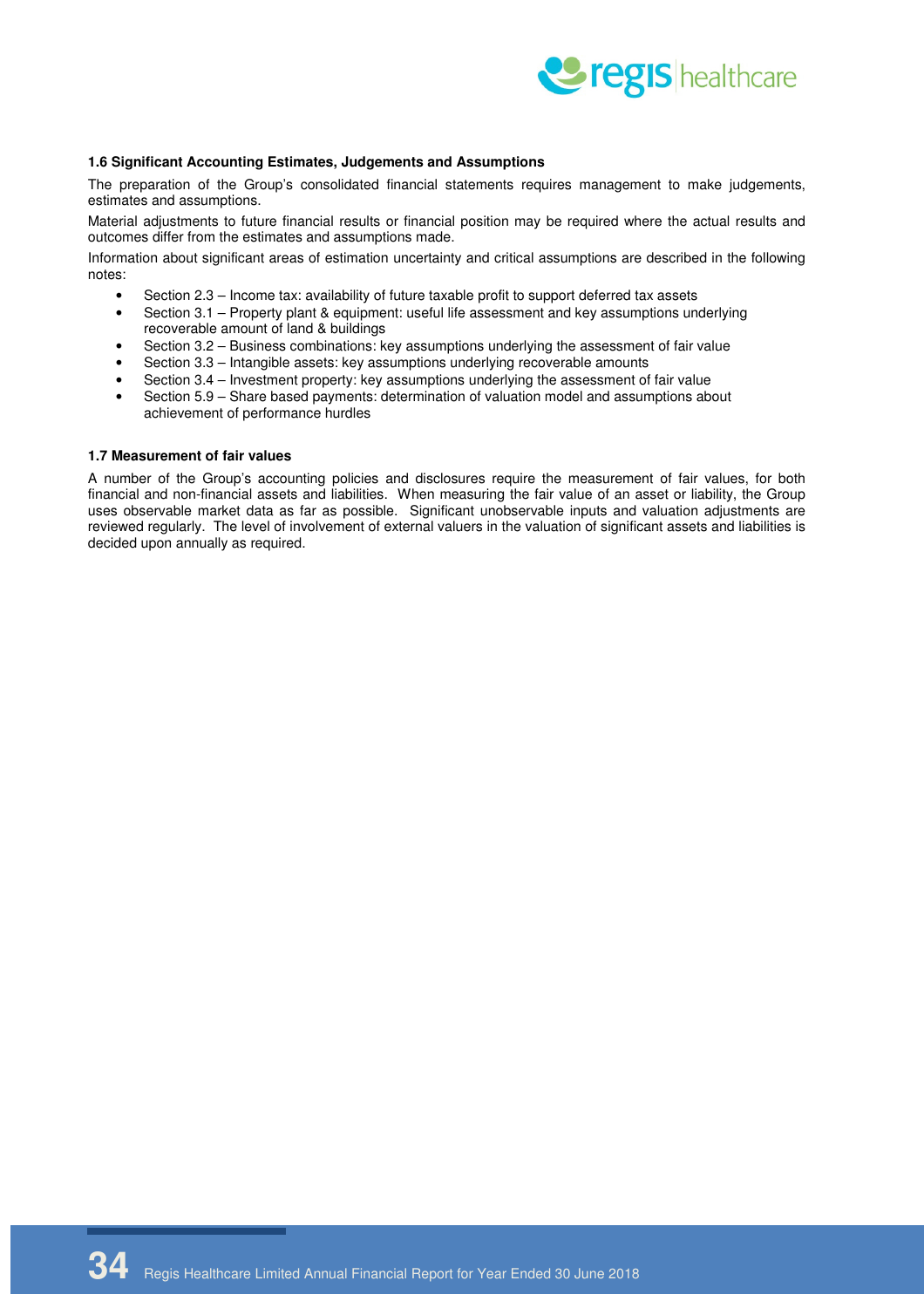

# SECTION 2: CURRENT PERFORMANCE

#### **2.1 Revenue and other expenses**

|                              |              | 2018    | 2017    |
|------------------------------|--------------|---------|---------|
|                              | <b>NOTES</b> | \$'000  | \$'000  |
| Revenue                      |              |         |         |
| Government funding           |              | 416,330 | 396,758 |
| Resident fees                |              | 168,809 | 158,061 |
| Interest                     |              | 407     | 582     |
| Other operating revenue      | (i)          | 8,851   | 10,082  |
| <b>Total revenue</b>         |              | 594,397 | 565,483 |
|                              |              |         |         |
| Other income                 |              |         |         |
| Change in fair value         | 3.4          | 1,077   |         |
| <b>Total other income</b>    |              | 1,077   |         |
|                              |              |         |         |
| <b>Other expenses</b>        |              |         |         |
| Acquisition-related expenses | 3.2          | (3,913) | (347)   |
| <b>Total other expenses</b>  |              | (3,913) | (347)   |

(i) Other operating revenue includes deferred management fees, rental income, bond retention income and other sundry income.

Revenue is recognised to the extent that it is probable that the economic benefits will flow to the Group and the revenue can be reliably measured. Revenue is measured at the fair value of the consideration received or receivable, taking into account contractually defined terms of payment and excluding taxes or duty. The specific recognition criteria described below must also be met before revenue is recognised.

#### **Entity wide disclosure**

Revenue from one source, being the Government, constitutes or provides greater than 10 per cent of total revenues received.

#### **Aged care facility revenue**

Revenue from the rendering of a service or supply of a good is recognised upon the delivery of the related service or good to the Resident. The Group is entitled to charge retention fees to Residents in respect of pre 1 July 2014 accommodation bonds held. These fees are regulated by the Department of Social Services (Department) and accrued by the Group during the Resident's period of occupancy.

#### **Interest income**

Interest income is recorded using the effective interest rate method.

#### **2.2 Finance costs**

|                                             |              | 2018     | 2017    |
|---------------------------------------------|--------------|----------|---------|
|                                             | <b>NOTES</b> | \$'000   | \$'000  |
| <b>Finance costs</b>                        |              |          |         |
| Interest expense: Bank loans and overdrafts |              | 11.024   | 6,158   |
| Interest on refundable RADs                 |              | 3,990    | 3,483   |
| Other                                       |              | 1.022    | 1,106   |
| Total finance costs                         |              | 16.036   | 10.747  |
| Less: borrowing costs capitalised           | (i)          | (6, 811) | (3,738) |
| Total finance costs expensed                |              | 9,225    | 7,009   |

(i) Borrowing costs directly attributable to the acquisition, construction or production of a qualifying asset (i.e. an asset that necessarily takes a substantial period of time to get ready for its intended use or sale) are capitalised as part of the cost of that asset. All other borrowing costs are expensed in the period they occur. Borrowing costs consist of interest and other costs that an entity incurs in connection with the borrowing of funds.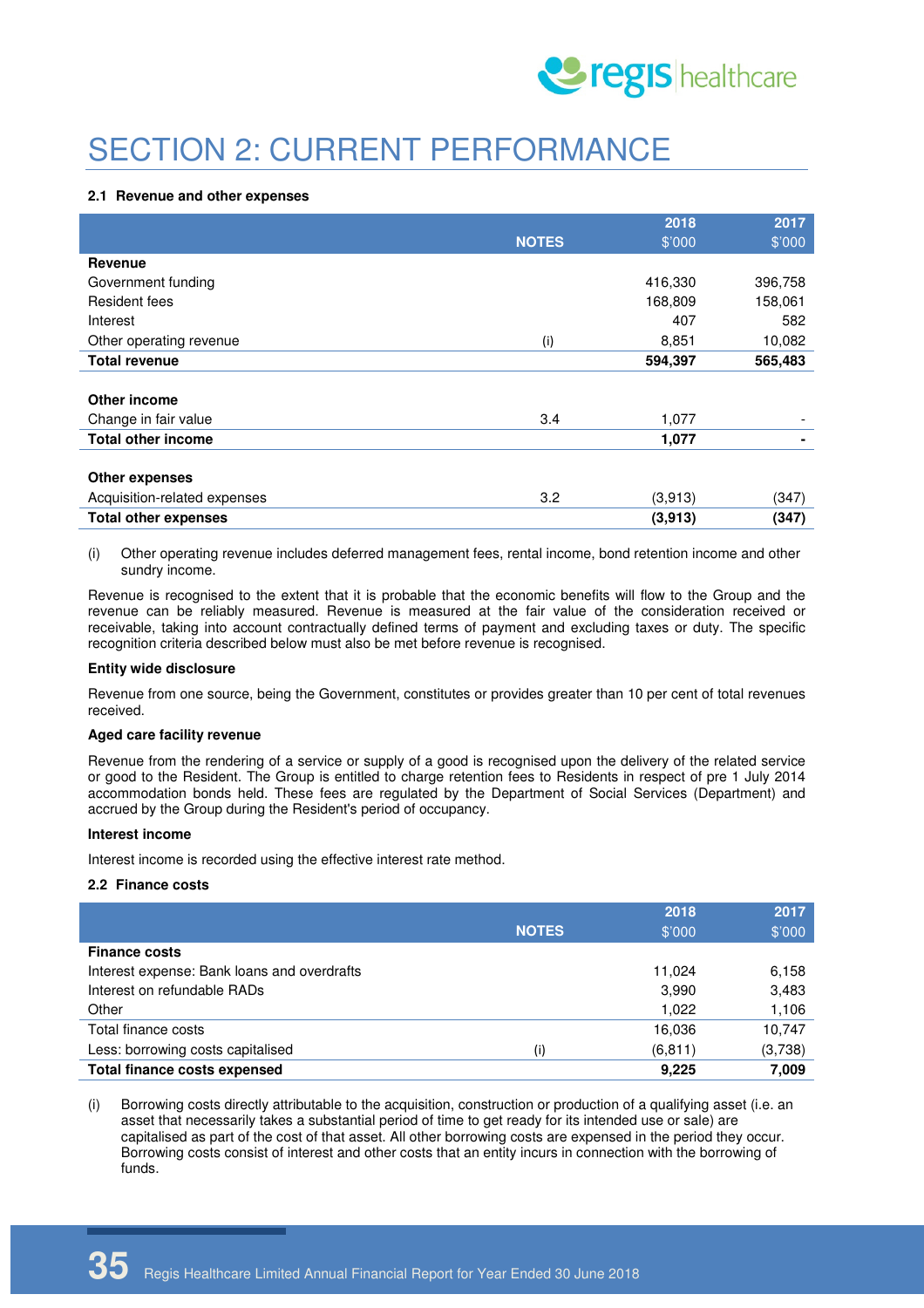

#### **2.3 Income Tax**

#### **Major components of income tax (benefit) / expense**

|                                                                                         | 2018   | 2017   |
|-----------------------------------------------------------------------------------------|--------|--------|
| <b>NOTES</b>                                                                            | \$'000 | \$'000 |
| Current income tax:                                                                     |        |        |
| Current income tax charge                                                               | 18,137 | 22,635 |
| Adjustments in respect of current income tax of previous years                          | 3      | 32     |
| Deferred tax:                                                                           |        |        |
| Relating to origination and reversal of temporary differences                           | 4,763  | 3,950  |
| Income tax expense reported in profit or loss                                           | 22,903 | 26,617 |
|                                                                                         |        |        |
| Deferred tax related to items recognised in other comprehensive income during the year: |        |        |
| Net gain/(loss) on revaluation of cash flow hedges                                      | (10)   | 144    |
| Deferred tax charged on other comprehensive income                                      | (10)   | 144    |
| Reconciliation of tax expense and the accounting profit multiplied by                   |        |        |
| Australia's domestic company tax rate is as follows:                                    |        |        |
| Accounting profit before income tax                                                     | 76,772 | 87,718 |
| At the statutory income tax rate of 30% (2017: 30%)                                     | 23,032 | 26,315 |
| Adjustments in respect of current income tax of previous years                          | 3      | 32     |
| Non-deductible acquisition costs                                                        | 339    | 104    |
| Relating to origination and reversal of temporary differences                           | (453)  |        |
| Other non-assessable income/non-deductible expenses                                     | (18)   | 166    |
| Income tax expense reported in profit or loss                                           | 22,903 | 26,617 |

#### **Major components of deferred tax**

|                                                           | <b>STATEMENT OF</b><br><b>FINANCIAL POSITION</b> |           | <b>STATEMENT OF</b><br><b>PROFIT OR LOSS</b> |        |
|-----------------------------------------------------------|--------------------------------------------------|-----------|----------------------------------------------|--------|
|                                                           | 2018                                             | 2017      | 2018                                         | 2017   |
|                                                           | \$'000                                           | \$'000    | \$'000                                       | \$'000 |
| Deferred tax liabilities                                  |                                                  |           |                                              |        |
| Property, plant and equipment                             | (11, 190)                                        | (5,680)   | 5,510                                        | 1,837  |
| Investment property                                       | (1,965)                                          | (1, 416)  | 549                                          | 751    |
| Independent living unit and apartment entry contributions | (3, 857)                                         | (3,514)   | 343                                          | 443    |
| Interest rate swaps                                       | (44)                                             | (54)      | (10)                                         | 54     |
| Intangible assets                                         | (62, 937)                                        | (60, 785) | 2,152                                        | (258)  |
| Deferred tax assets                                       |                                                  |           |                                              |        |
| Employee benefits                                         | 17,858                                           | 15,324    | (2,534)                                      | (946)  |
| Deferred revenue                                          | 1,355                                            | 1,298     | (57)                                         | (194)  |
| Equity raising costs deducted from equity                 | 1,363                                            | 2,725     | 1,362                                        | 1,277  |
| Interest rate swaps                                       |                                                  |           |                                              | 90     |
| Other                                                     | 306                                              | 333       | 27                                           | 859    |
| Net deferred tax liabilities                              | (59, 111)                                        | (51, 769) |                                              |        |
| Adjusted for items not impacting profit or loss           |                                                  |           |                                              |        |
| Net gain/(loss) on revaluation of cash flow hedges        |                                                  |           | 10                                           | (144)  |
| Intangible assets                                         |                                                  |           |                                              | 258    |
| Acquisition of businesses                                 |                                                  |           | (2,584)                                      |        |
| Other                                                     |                                                  |           | (5)                                          | (77)   |

**Deferred income tax charge 4,763** 3,950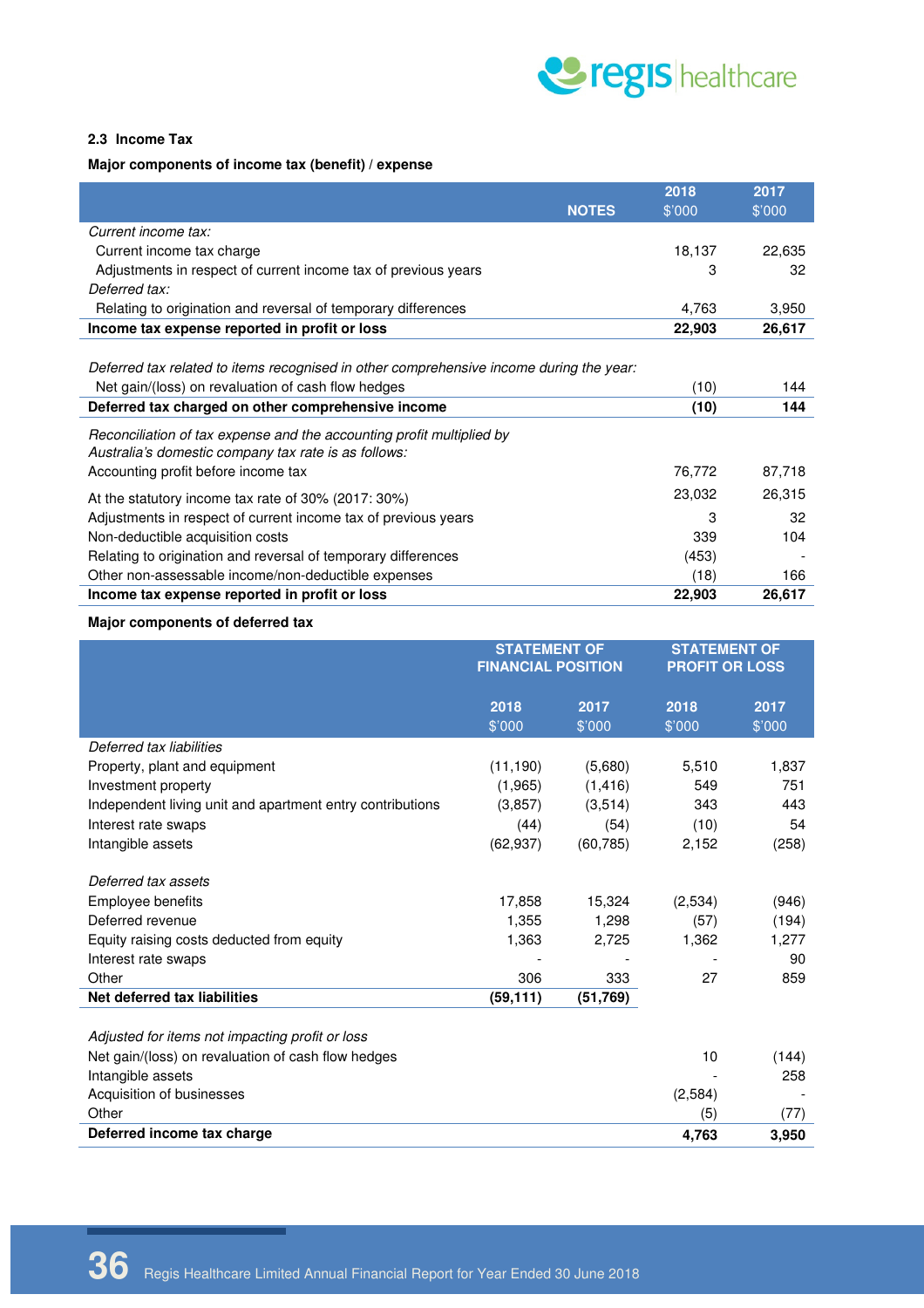

#### **2.3 Income Tax (continued)**

#### **Current income tax**

Current income tax assets and liabilities are measured at the amount expected to be recovered from or paid to the taxation authorities. The tax rates and tax laws used to compute the amount are those that are enacted or substantively enacted, at the reporting date. Current income tax relating to items recognised in other comprehensive income or directly in equity is also recognised in other comprehensive income or directly in equity and not in profit or loss. Management periodically evaluates positions taken in the tax returns with respect to situations in which applicable tax regulations are subject to interpretation and establishes provisions where appropriate.

During the year, the Group was selected as part of the ATO's corporate tax compliance review program (the Top 1000 Streamlined Assurance Review). The review, which covered financial years 2014 to 2017, was successfully completed in July 2018. The ATO obtained assurance that the Group paid the right amount of Australian income tax for the period under review rating the overall level of assurance obtained as High.

#### **Deferred tax**

Deferred tax liabilities are recognised for taxable temporary differences. Deferred tax assets are recognised for deductible temporary differences, carried forward unused tax assets and unused tax losses only if it is probable that taxable profit will be available to utilise them.

Deferred tax is not recognised for temporary differences relating to:

- the initial recognition of goodwill;
- the initial recognition of assets and liabilities in a transaction that is not a business combination and that affects neither accounting nor taxable profit or loss; and
- investments in subsidiaries, associates and jointly controlled entities where the Group is able to control the timing of the reversal of the temporary differences and it is probable that they will not reverse in the foreseeable future.

The carrying amount of deferred tax assets is reviewed at each reporting date and reduced to the extent that it is no longer probable that sufficient taxable profit will be available to allow all or part of the deferred income tax asset to be utilised.

Deferred tax is measured at the tax rates and laws that are enacted or substantively enacted at the reporting date and are expected to apply to the year when the asset is realised or the liability is settled.

Deferred tax relating to items recognised in other comprehensive income or directly in equity is also recognised in other comprehensive income or directly in equity.

Deferred tax assets and liabilities are offset if a legally enforceable right exists to set off current tax assets against current tax liabilities and the deferred taxes relate to the same taxable entity and authority.

#### **Tax consolidation**

Effective 3 July 2007, for the purpose of income taxation, Regis Healthcare Limited and its 100% owned subsidiaries formed a tax consolidated group. The entities in the tax group have entered into a tax sharing agreement to limit the joint and several tax liability of 100% owned subsidiaries in the event of a default by the head entity, Regis Healthcare Limited. The tax consolidated group has applied the "Separate Taxpayer within Group" approach in determining the appropriate amount of current taxes and deferred taxes to allocate to members of the tax consolidated group.

Entities within the tax consolidated group have entered into a tax funding arrangement with the head entity.

Under the terms of the tax funding arrangement, Regis Healthcare Limited and each of the entities in the tax consolidated group has agreed to pay a tax equivalent payment to, or from, the head entity, based on the current tax liability or current tax asset of the entity. Such amounts are reflected in amounts receivable from, or payable to, other entities in the tax consolidated group.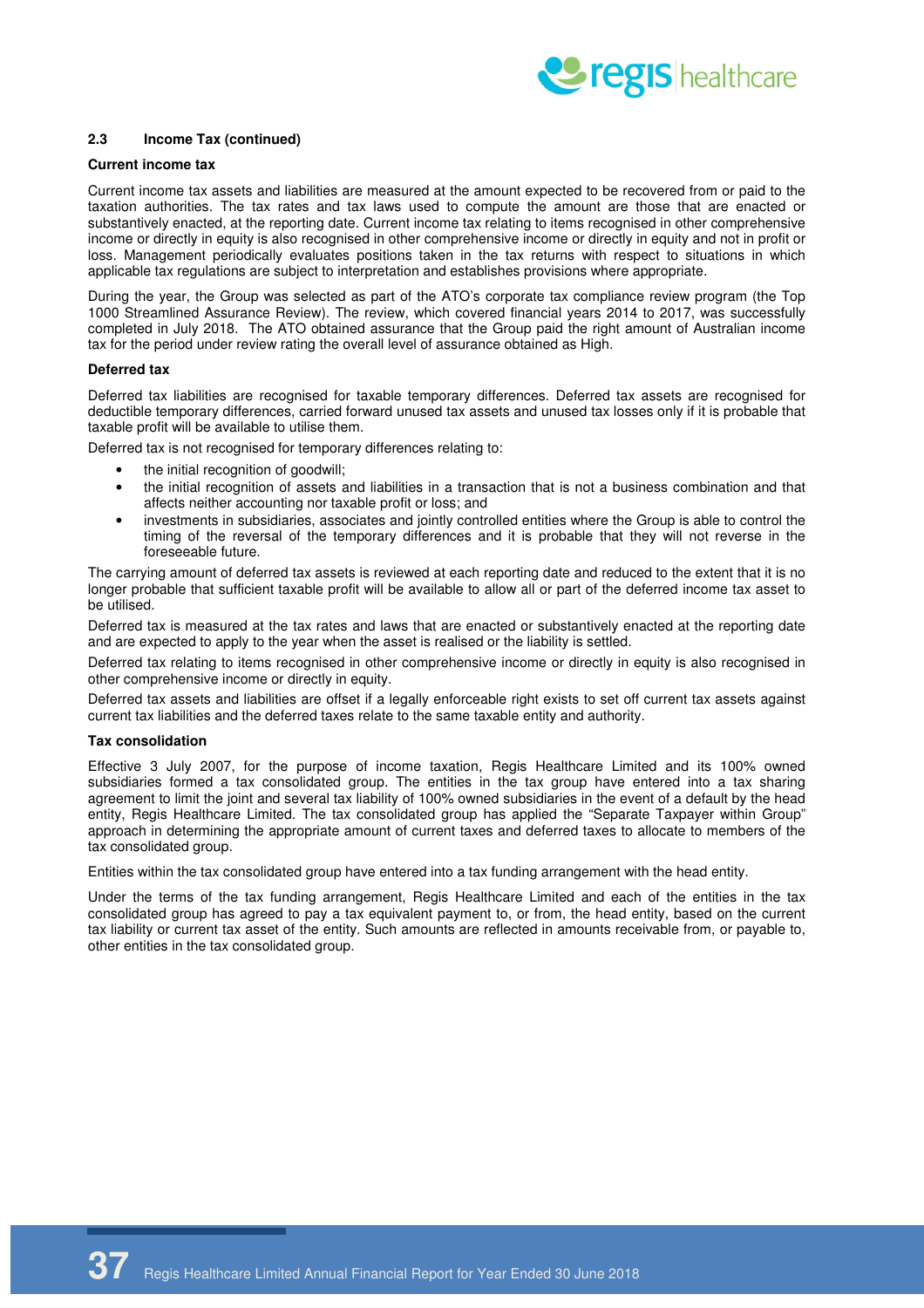

#### **2.4 Segment Information**

The Group's principal activity during the year was the provision of residential aged care services.

Executive management monitors the operating results of the following geographical locations separately for the purpose of making decisions about resource allocation and segment performance:

- Queensland / Northern Territory
- New South Wales
- Victoria / South Australia / Tasmania
- Western Australia

These operating segments have been aggregated into one reportable segment, which includes all activities and operating results of the Group, as they each have similar economic characteristics and similar expected growth rates.

Executive management primarily uses a measure of normalised earnings before interest, tax, depreciation and amortisation (EBITDA) to assess the Group's performance. Normalised EBITDA excludes the effect of significant items of income and expenditure that may have an impact on quality of earnings.

#### **Reconciliation of normalised EBITDA to profit before tax**

|                          | 2018      | 2017      |
|--------------------------|-----------|-----------|
|                          | \$'000    | \$'000    |
| <b>Normalised EBITDA</b> | 117,085   | 123,997   |
| Depreciation             | (27, 582) | (29, 505) |
| Other expenses           | (3,913)   | (347)     |
| Finance income           | 407       | 582       |
| Finance costs            | (9,225)   | (7,009)   |
| Profit before income tax | 76,772    | 87,718    |

#### **2.5 Earnings per Share**

Basic earnings per share is calculated by dividing the profit for the year attributable to ordinary equity holders of the Parent by the weighted average number of ordinary shares outstanding during the year. The diluted earnings per share calculation reflects the dilutive effect of employee Performance Rights.

|                                                              | 2018   | 2017   |
|--------------------------------------------------------------|--------|--------|
|                                                              | \$'000 | \$'000 |
| Profit attributable to ordinary equity holders of the Parent | 53.869 | 61.101 |

|                                                                        | 2018             | 2017             |
|------------------------------------------------------------------------|------------------|------------------|
|                                                                        | <b>THOUSANDS</b> | <b>THOUSANDS</b> |
| Weighted average number of ordinary shares used in the calculation of: |                  |                  |
| Basic earnings per share                                               | 300,491          | 300,356          |
| Adjustment for effect of share based payment arrangements              | 228              | 389              |
| Diluted earnings per share                                             | 300,719          | 300,745          |
|                                                                        |                  |                  |
|                                                                        | 2018             | 2017             |
|                                                                        | cps              | <b>cps</b>       |
| Basic earnings per share                                               | 17.93            | 20.34            |
| Diluted earnings per share                                             | 17.91            | 20.32            |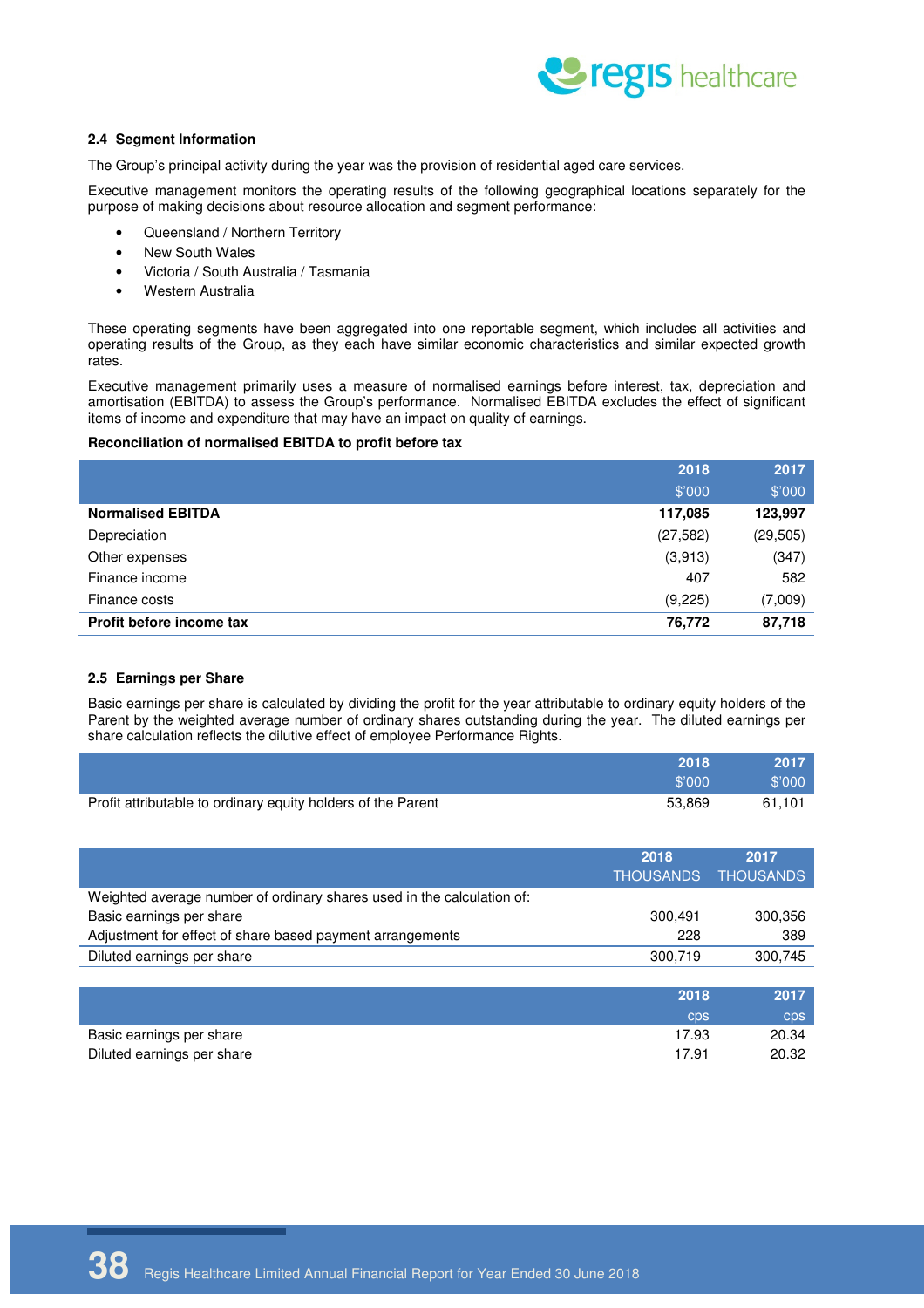

#### **2.6 Parent Entity Information**

The following information has been extracted from the books and records of the parent and has been prepared in accordance with the accounting standards.

|                                                  | 2018    | 2017    |
|--------------------------------------------------|---------|---------|
|                                                  | \$'000  | \$'000  |
| Information relating to Regis Healthcare Limited |         |         |
| <b>ASSETS</b>                                    |         |         |
| <b>Current Assets</b>                            | 4,767   | 121     |
| Non-current assets                               | 518,459 | 524,324 |
| <b>TOTAL ASSETS</b>                              | 523,226 | 524,445 |
|                                                  |         |         |
| <b>LIABILITIES</b>                               |         |         |
| <b>Current Liabilities</b>                       | 1,973   | 5,077   |
| Non-current liabilities                          | 41      | 41      |
| <b>TOTAL LIABILITIES</b>                         | 2,014   | 5,118   |
|                                                  |         |         |
| <b>EQUITY</b>                                    |         |         |
| <b>Issued Capital</b>                            | 477,653 | 477,054 |
| Reserves                                         | 4,503   | 4,471   |
| <b>Retained Earnings</b>                         | 39,056  | 37,802  |
| <b>TOTAL EQUITY</b>                              | 521,212 | 519,327 |
|                                                  |         |         |
| Profit of the parent entity                      | 58,962  | 81,751  |
| Total comprehensive income of the parent entity  | 58,962  | 81,751  |
| <b>Contractual Commitments</b>                   |         |         |

Details of contractual commitments are set out in Section 5.5.

#### **Guarantees**

Details of bank guarantees are set out in Section 5.6.

#### **Contingent Liabilities**

Details of contingent liabilities are set out in Section 5.6.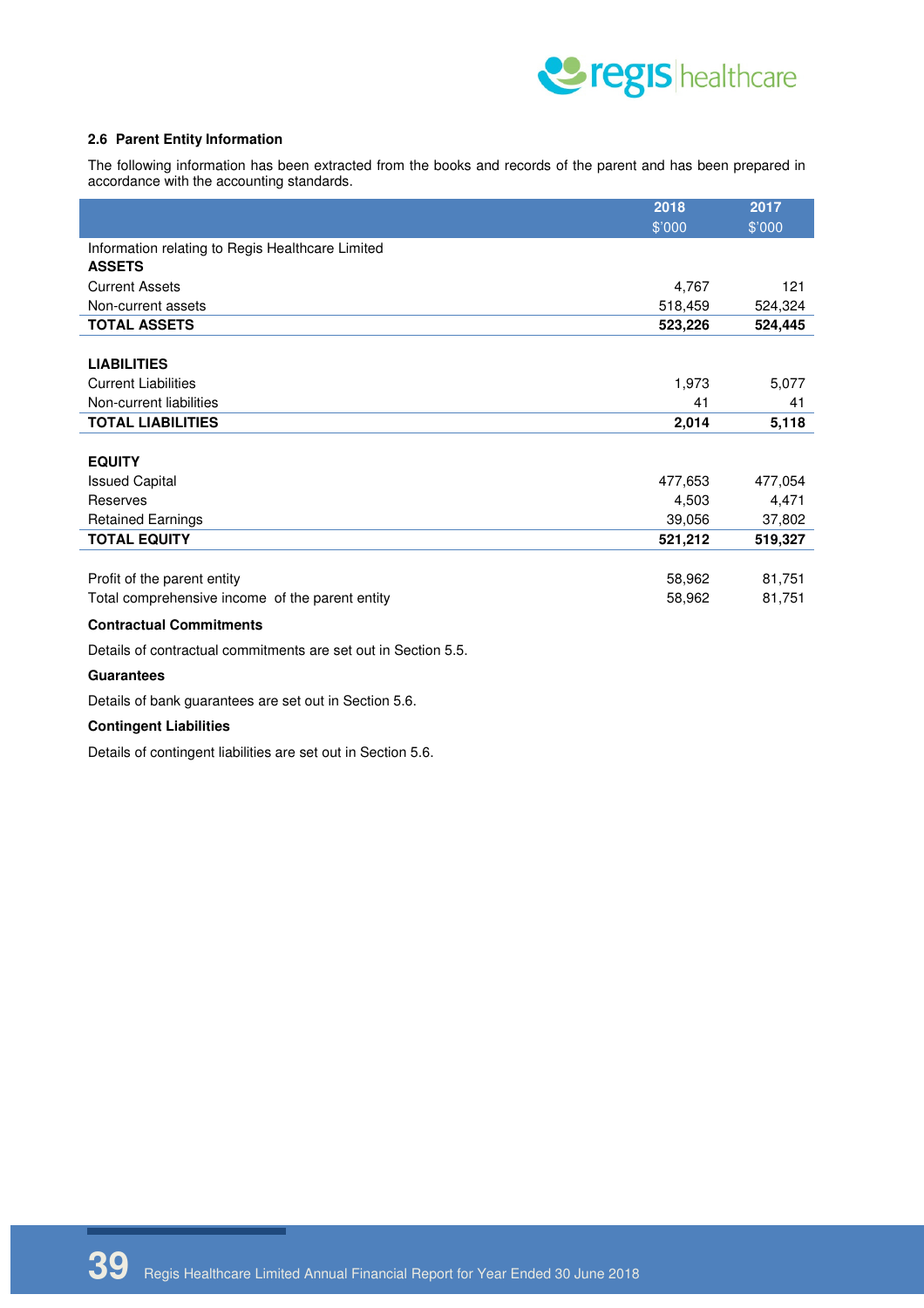

# SECTION 3: ASSETS AND GROWTH

#### **3.1 Property, Plant and Equipment**

|                                           | <b>NOTES</b> | <b>LAND &amp;</b><br><b>BUILDINGS</b> | <b>PLANT &amp;</b><br><b>MACHINERY</b> | <b>MOTOR</b><br><b>VEHICLES</b> | <b>FIXTURES &amp;</b><br><b>FITTINGS</b> | <b>LEASEHOLD</b><br><b>IMPROVEMENTS</b> | <b>WORK IN</b><br><b>PROGRESS</b> | <b>TOTAL</b> |
|-------------------------------------------|--------------|---------------------------------------|----------------------------------------|---------------------------------|------------------------------------------|-----------------------------------------|-----------------------------------|--------------|
|                                           |              | \$'000                                | \$'000                                 | \$'000                          | \$'000                                   | \$'000                                  | \$'000                            | \$'000       |
| Cost at 30 June 2018                      |              | 861,264                               | 235,726                                | 1,046                           | 64,417                                   | 38                                      | 183,592                           | 1,346,083    |
| Accumulated depreciation and impairment   |              | (97, 303)                             | (99, 560)                              | (781)                           | (21, 320)                                | (17)                                    |                                   | (218, 981)   |
| Carrying amount at 30 June 2018           |              | 763,961                               | 136,166                                | 265                             | 43,097                                   | 21                                      | 183,592                           | 1,127,102    |
|                                           |              |                                       |                                        |                                 |                                          |                                         |                                   |              |
| <b>Reconciliation of carrying amounts</b> |              |                                       |                                        |                                 |                                          |                                         |                                   |              |
| Carrying amount at 1 July 2017            |              | 612,071                               | 101,557                                | 307                             | 33,737                                   | 20                                      | 179,623                           | 927,315      |
| Additions                                 |              |                                       | 16,317                                 |                                 | 4,202                                    |                                         | 186,963                           | 207,482      |
| Transfers from work in progress           |              | 142,096                               | 30,490                                 |                                 | 7,566                                    | $\overline{c}$                          | (180, 154)                        |              |
| Transfers to investment property          | 3.4          |                                       |                                        |                                 |                                          |                                         | (2,840)                           | (2,840)      |
| <b>Disposals</b>                          |              |                                       |                                        | (26)                            |                                          |                                         |                                   | (26)         |
| Acquisition of businesses                 | 3.2          | 21,302                                | 1,094                                  | 41                              | 316                                      |                                         |                                   | 22,753       |
| Depreciation expense                      |              | (11,508)                              | (13, 292)                              | (57)                            | (2,724)                                  | (1)                                     |                                   | (27, 582)    |
| Carrying amount at 30 June 2018           |              | 763,961                               | 136,166                                | 265                             | 43,097                                   | 21                                      | 183,592                           | 1,127,102    |
|                                           |              |                                       |                                        |                                 |                                          |                                         |                                   |              |
| Cost at 30 June 2017                      |              | 697,866                               | 187,825                                | 1,031                           | 52,333                                   | 36                                      | 179,623                           | 1,118,714    |
| Accumulated depreciation and impairment   |              | (85, 795)                             | (86, 268)                              | (724)                           | (18,596)                                 | (16)                                    |                                   | (191, 399)   |
| Carrying amount at 30 June 2017           |              | 612,071                               | 101,557                                | 307                             | 33,737                                   | 20                                      | 179,623                           | 927,315      |
|                                           |              |                                       |                                        |                                 |                                          |                                         |                                   |              |
| <b>Reconciliation of carrying amounts</b> |              |                                       |                                        |                                 |                                          |                                         |                                   |              |
| Carrying amount at 1 July 2016            |              | 568,526                               | 80,015                                 | 364                             | 29,724                                   | 23                                      | 120,713                           | 799,365      |
| <b>Additions</b>                          |              | 1,609                                 | 18,816                                 | $\overline{c}$                  | 3,029                                    |                                         | 135,062                           | 158,518      |
| Transfers from work in progress           |              | 54,806                                | 17,527                                 |                                 | 3,819                                    |                                         | (76, 152)                         |              |
| Disposals                                 |              | (699)                                 | (291)                                  | (4)                             | (69)                                     |                                         |                                   | (1,063)      |
| Acquisition of businesses                 |              |                                       |                                        |                                 |                                          |                                         |                                   |              |
| Depreciation expense                      |              | (12, 171)                             | (14, 510)                              | (55)                            | (2,766)                                  | (3)                                     |                                   | (29, 505)    |
| Carrying amount at 30 June 2017           |              | 612,071                               | 101,557                                | 307                             | 33,737                                   | 20                                      | 179,623                           | 927,315      |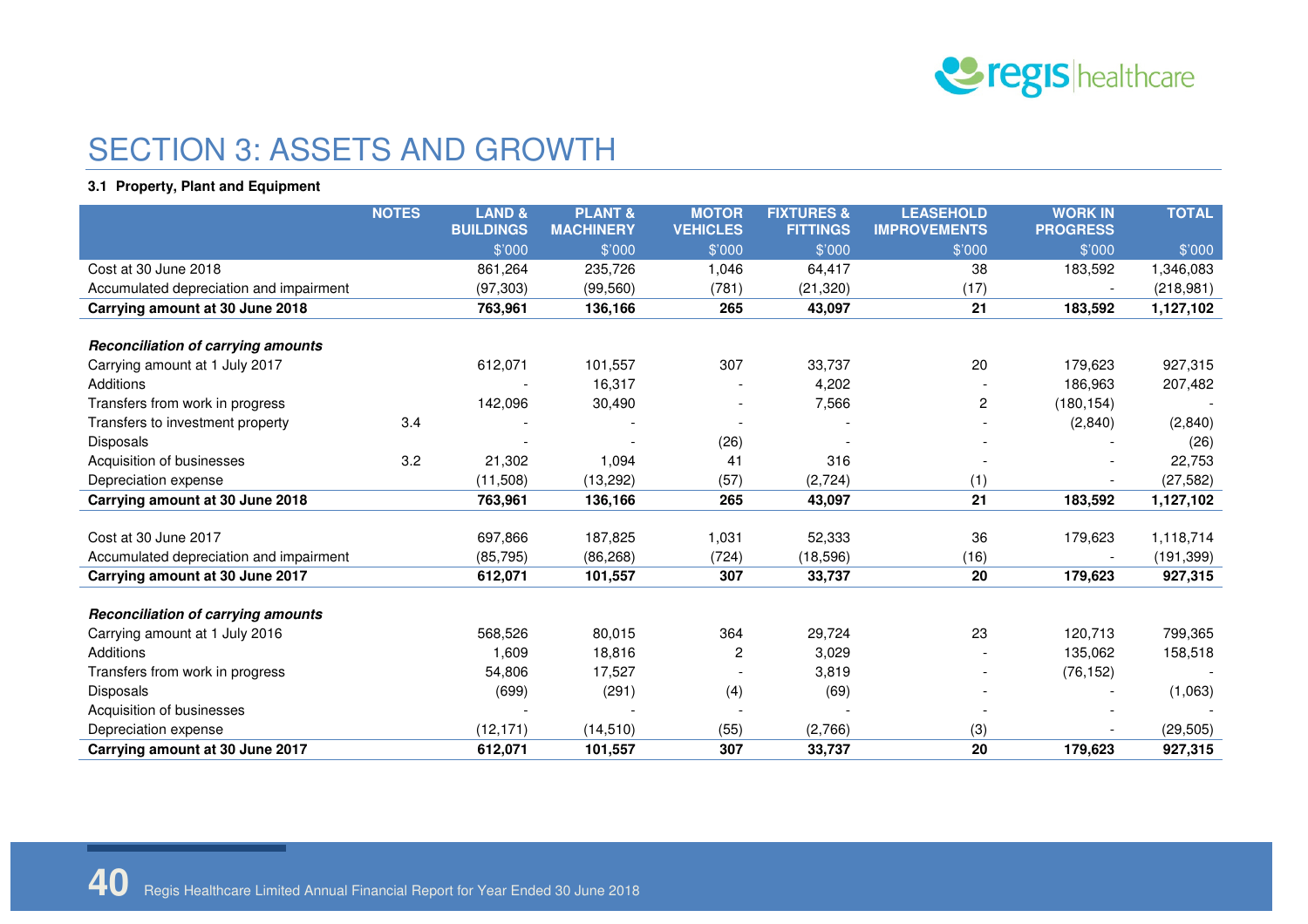

#### **3.1 Property, Plant and Equipment (continued)**

Property plant and equipment are stated at historical cost less accumulated depreciation and any impairment in value.

During mobilisation of newly developed aged care facilities, buildings are depreciated under a usage method based on occupancy and, thereafter, on a straight-line basis over their estimated useful life of 55 years.

Plant and equipment is depreciated on a straight line basis over their estimated useful life of between three and 30 years.

The residual values, useful lives and methods of depreciation of property, plant and equipment are reviewed at each financial year end and adjusted prospectively, if appropriate.

An item of property, plant and equipment is derecognised upon disposal or when no future economic benefits are expected to arise from the continued use of the asset.

Any gain or loss arising on de-recognition of the asset (calculated as the difference between the net disposal proceeds and the carrying amount of the item) is included in the profit or loss when the item is derecognised.

Impairment testing for property, plant and equipment occurs if an impairment trigger is identified. No impairment triggers have been identified in the current year.

#### **3.2 Business Combinations**

Business combinations are accounted for using the acquisition method. The cost of an acquisition is measured as the aggregate of the consideration transferred, measured at acquisition date fair value. Acquisition costs incurred are expensed and included in other expenses.

When the Group acquires a business, it assesses the financial assets acquired and financial liabilities assumed for appropriate classification and designation in accordance with the contractual terms, economic circumstances and pertinent conditions as at the acquisition date.

Goodwill is initially measured at cost, being the excess of the aggregate of the consideration transferred over the net identifiable assets acquired and liabilities assumed. If this consideration is lower than the fair value of the net assets of the business acquired, the Group reassesses whether it has correctly identified all of the assets acquired and all of the liabilities assumed. If the assessment still results in an excess of the fair value of net assets acquired over the aggregate consideration, then the gain is recognised in profit or loss.

Following initial recognition, goodwill is measured at cost less any accumulated impairment losses. For the purpose of impairment testing, goodwill acquired in a business combination is allocated to the Group's cash generating units that are expected to benefit from the combination. Refer Note 3.3 for an explanation of how goodwill is tested for impairment.

#### **Acquisition of Presbyterian Care Tasmania**

On 1 August 2017, the Group acquired three aged care facilities located in Hobart and Launceston, comprising 287 aged care places. The acquisition also included a small retirement village and some home care packages. The group has acquired the business in line with its growth strategy.

The fair value of the identifiable assets acquired and liabilities assumed as at the date of acquisition are set out in the following table: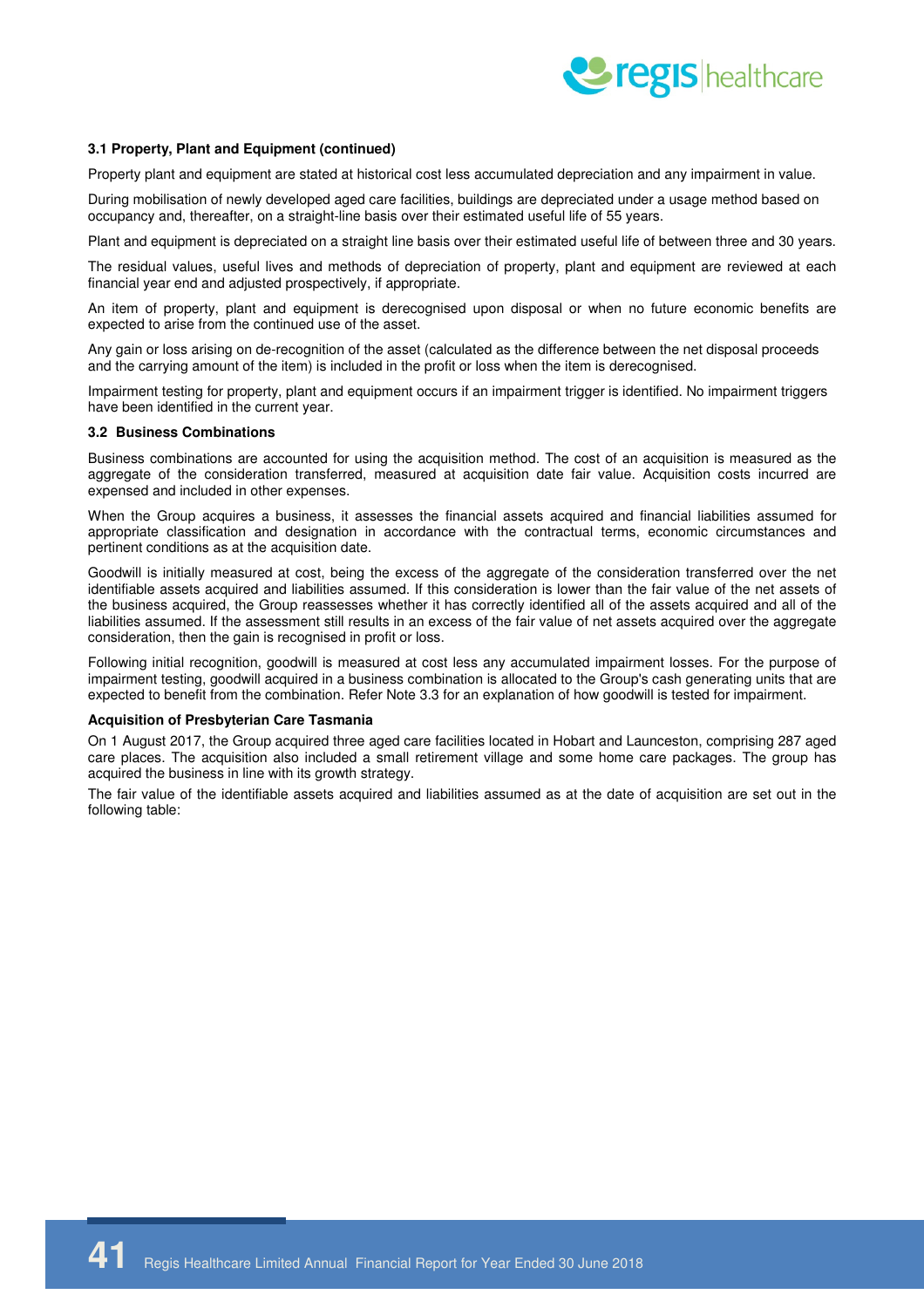

#### **3.2 Business Combinations (continued)**

|                                                                     | \$'000 |
|---------------------------------------------------------------------|--------|
| <b>Fair Value of Identifiable Net Assets</b>                        |        |
| Cash and cash equivalents                                           | 8      |
| Property, plant & equipment                                         | 22,753 |
| Operational places                                                  | 7,175  |
| <b>Investment Property</b>                                          | 782    |
| Deferred tax assets                                                 |        |
| <b>Total Assets</b>                                                 | 30,718 |
|                                                                     |        |
| Refundable accommodation deposits (RADs)                            | 18,348 |
| Independent living unit and apartment (ILU/ILA) entry contributions | 370    |
| Trade and other payables                                            | 734    |
| Provisions                                                          | 1,988  |
| Deferred tax liabilities                                            | 2,584  |
| <b>Total Liabilities</b>                                            | 24,024 |
|                                                                     |        |
| Fair value of identifiable net assets                               | 6,694  |
| Goodwill arising on acquisition                                     | 25,110 |
| <b>Purchase consideration transferred</b>                           | 31,804 |
|                                                                     |        |
| Cost of the combination:                                            |        |
| Cash paid                                                           | 31,804 |
| Total cost of the combination                                       | 31,804 |
|                                                                     |        |

Direct acquisition costs (included in administration expenses) 4,260

The cash consideration was \$31,804,000. Acquisition related costs of \$4,260,000 incurred as part of this transaction included Government charges, professional fees and legal expenses.

The goodwill recognised on this acquisition is primarily attributed to the expected synergies and other benefits from combining the assets and activities with those of the Group.

Due to the acquisition taking place on 1 August 2017, the accounting for the business combination is final, based on information available at reporting date.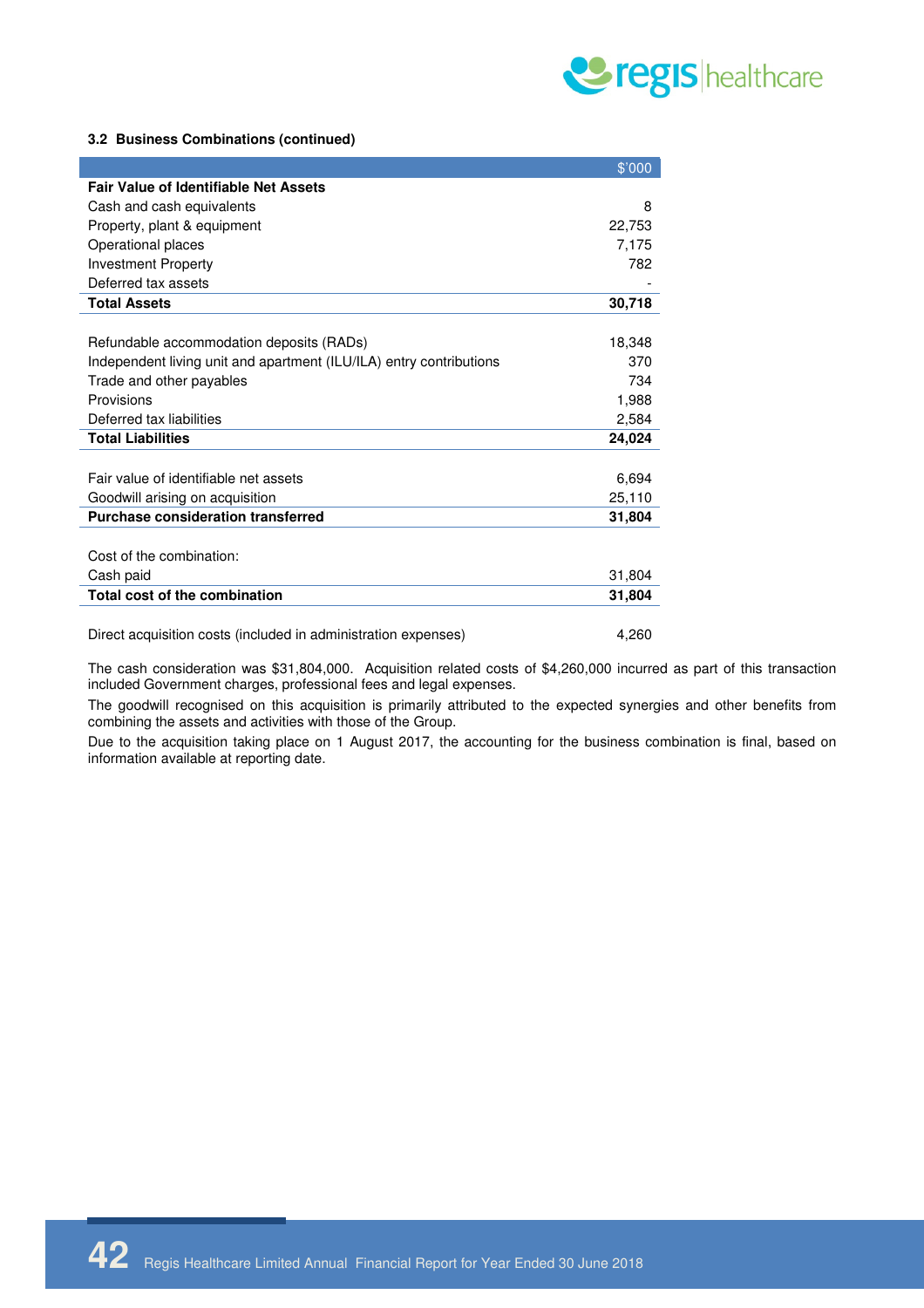

#### **3.3 Intangible Assets**

|                                           | <b>OPERATIONAL</b> |                 |              |
|-------------------------------------------|--------------------|-----------------|--------------|
|                                           | <b>PLACES</b>      | <b>GOODWILL</b> | <b>TOTAL</b> |
|                                           | \$'000             | \$'000          | \$'000       |
| Cost at 30 June 2018                      | 224,087            | 262,173         | 486,260      |
| Accumulated impairment                    | (6, 174)           | (1,669)         | (7,843)      |
| Carrying amount at 30 June 2018           | 217,913            | 260,504         | 478,417      |
|                                           |                    |                 |              |
| <b>Reconciliation of carrying amounts</b> |                    |                 |              |
| Balance at 1 July 2017                    | 210,738            | 235,394         | 446,132      |
| Additions                                 | 7,175              | 25,110          | 32,285       |
| Balance at 30 June 2018                   | 217,913            | 260,504         | 478,417      |
|                                           |                    |                 |              |
| Cost at 30 June 2017                      | 216,912            | 237,063         | 453,975      |
| Accumulated impairment                    | (6, 174)           | (1,669)         | (7, 843)     |
| Carrying amount at 30 June 2017           | 210,738            | 235,394         | 446,132      |
|                                           |                    |                 |              |
| <b>Reconciliation of carrying amounts</b> |                    |                 |              |
| Balance at 1 July 2016 (Adjusted)         | 205,225            | 237,113         | 442,338      |
| Additions / (Disposals)                   | 5,513              | (1,719)         | 3,794        |
| Balance at 30 June 2017                   | 210,738            | 235,394         | 446,132      |
|                                           |                    |                 |              |

#### **Operational places**

Operational places for aged care facilities are initially measured at historical cost or if acquired in a business combination, at fair value as at the date of acquisition. Following initial recognition, the licences are not amortised but are measured at cost less any accumulated impairment losses.

Operational places are assessed as having an indefinite useful life as they are issued for an unlimited period and therefore are not amortised. The assessment of indefinite life is reviewed annually to determine whether the indefinite life continues to be supportable.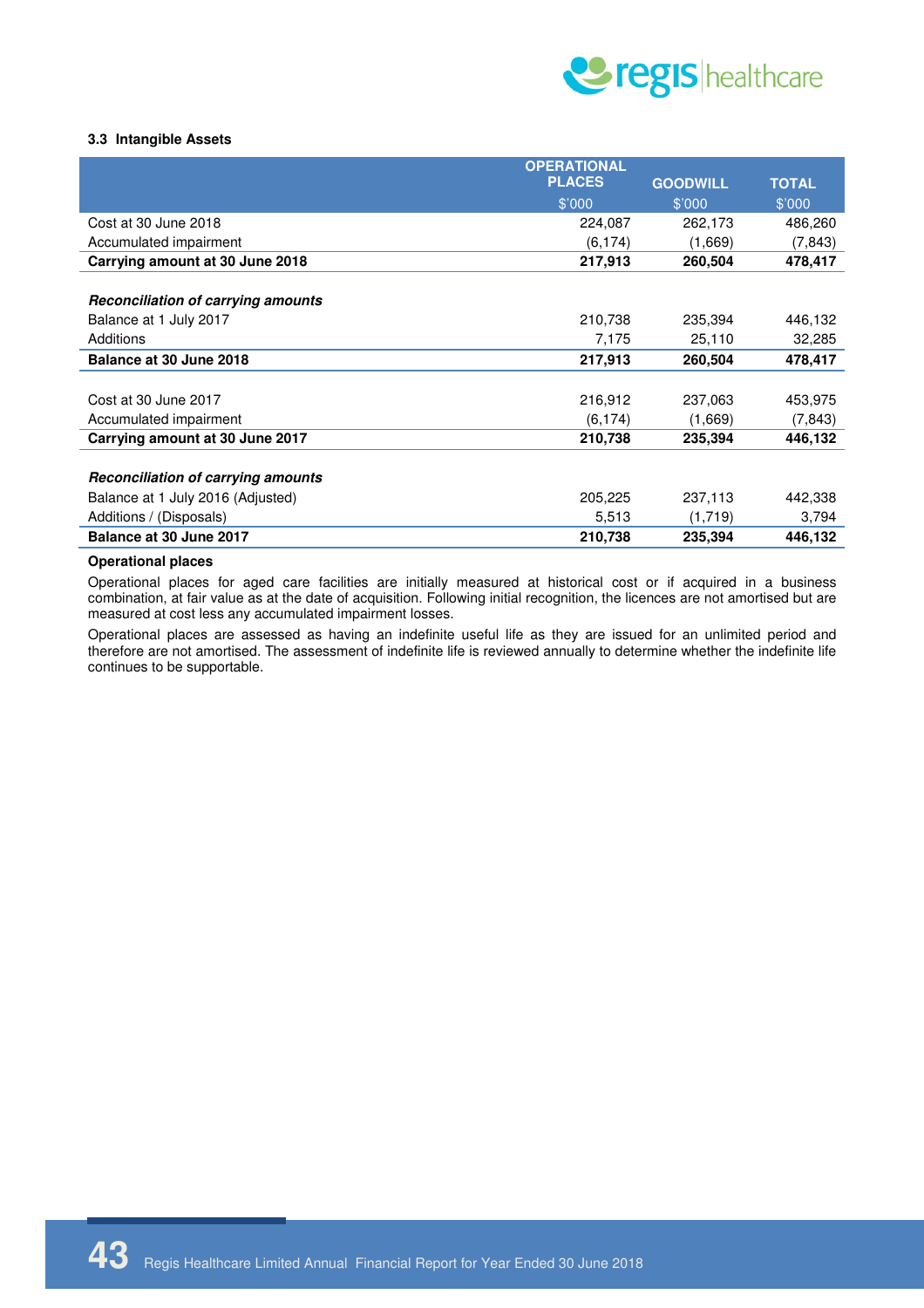

#### **3.3 Intangible Assets (continued)**

#### **Goodwill**

Goodwill represents the excess of the cost of acquisition over the fair value of the identifiable net assets acquired. Following initial recognition, goodwill is not amortised but is measured at cost less any accumulated impairment losses.

#### **Impairment testing of operational places and goodwill**

Goodwill and intangible assets that have an indefinite useful life are not subject to amortisation and are tested annually for impairment or more frequently if events or changes in circumstances indicate that they may be impaired. An impairment loss is recognised for the amount by which an asset's carrying amount exceeds its recoverable amount. Recoverable amount is the greater of fair value less costs of disposal and value in use.

For the purposes of assessing impairment, assets are grouped at the lowest levels for which operational places and goodwill are monitored for internal management purposes and allocated to cash-generating units (CGUs). The allocation is made to those CGUs or groups of CGUs that are expected to benefit from the acquisition from which operational places or goodwill arose. For impairment testing purposes, intangible assets are allocated to CGUs that are consistent with the Group's operating segments.

Impairment losses of continuing operations are recognised in profit or loss.

#### **Key assumptions used in value in use calculations**

The carrying value of goodwill and operational places allocated to each CGU at 30 June 2018 was as follows:

| <b>Cash Generating Unit</b>           | <b>OPERATIONAL</b><br><b>PLACES</b> | <b>GOODWILL</b> | <b>TOTAL</b> |
|---------------------------------------|-------------------------------------|-----------------|--------------|
|                                       | \$'000                              | \$'000          | \$'000       |
| Queensland / Northern Territory       | 87,518                              | 121,273         | 208,791      |
| New South Wales                       | 30,508                              | 17.542          | 48,050       |
| Victoria / South Australia / Tasmania | 78.647                              | 101,123         | 179,770      |
| Western Australia                     | 21.240                              | 20,566          | 41,806       |
| <b>Total</b>                          | 217,913                             | 260,504         | 478.417      |

The recoverable amount of each CGU as at 30 June 2018 has been determined on a value in use calculation using discounted cash flow projections from financial forecasts approved by senior management covering a five year period, after which a terminal value is applied, based on management's view of the longer term growth profile of the business.

The calculation of value in use for each CGU is most sensitive to the following assumptions:

- **Growth rate** Growth in EBITDA within the five year forecast period reflects management's growth strategy and assumptions behind the strategy for each CGU. Long term growth rates used were 2% to 3% (2017: 0% to 2%).
- **Discount rate** The pre-tax discount rate applied to cash flow projections is 11.1% to 13.0% (2017: 12.9% to 15.0%) and represents the current market assessment of the risks specific to each CGU taking into consideration the time value of money and the individual risks of the underlying assets that have not been incorporated in the cash flow estimates.
- **Net RAD and accommodation bond flow** Based on the anticipated growth strategy of each CGU and adjusted accordingly taking into account the average value of RADs received and location of the facility.
- **Capital expenditure** Based on the anticipated development works in each CGU.

Based on this analysis it was concluded that the carrying value of each CGU does not exceed the value in use. Sensitivity analysis on reasonably possible changes to the above assumptions did not result in an outcome where impairment would be required.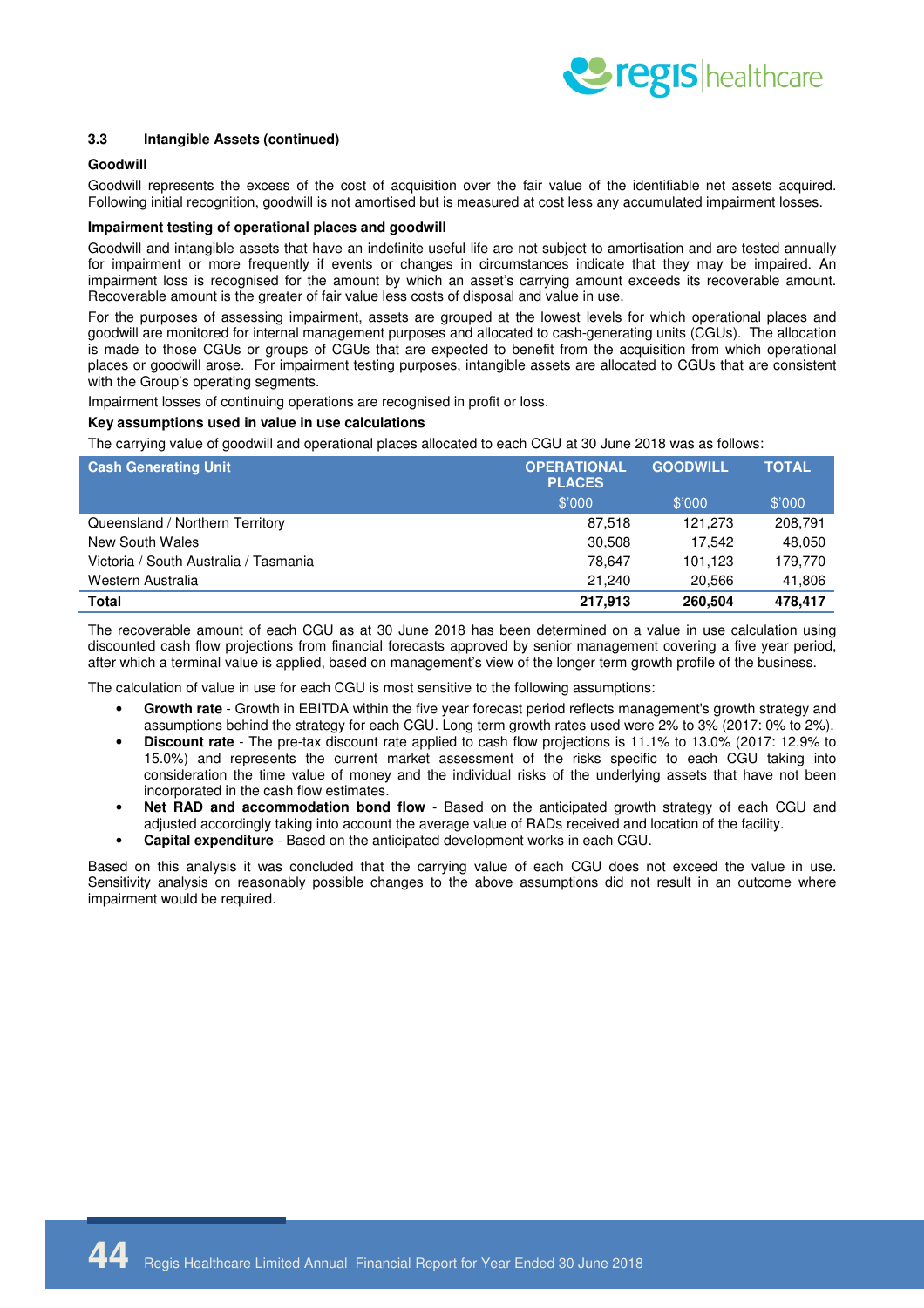

#### **3.4 Investment Property**

|                                                | 2018    | 2017    |
|------------------------------------------------|---------|---------|
|                                                | \$'000  | \$'000  |
| Carrying amount at beginning of financial year | 115.034 | 113.043 |
| Acquisitions from business combinations        | 782     |         |
| Transfers from property plant and equipment    | 2,840   |         |
| Additions in capital expenditure               | 9,316   | 1.991   |
| Change in fair value                           | 1.077   |         |
| Balance at end of year                         | 129.049 | 115.034 |

Investment property relates to interests in retirement villages (comprising independent living units and apartments) and retirement village development sites.

Investment property is initially measured at cost, including transaction costs and subsequently at fair value with any change therein recognised in the statement of profit or loss. After initial recognition, investment property is measured at fair value at the date of revaluation. Any gain or loss arising from a change in the fair value of investment property is recognised in profit or loss for the period in which it arises. In addition, the tax base of the investment property is measured on the assumption that the carrying amount of the investment property will be recovered entirely through sale, rather than through use.

#### **Measurement of fair values**

#### **Retirement villages**

Fair value of retirement villages has been determined by using a discounted cash flow valuation methodology. These valuations are based on projected cash flows using current resident contracts and current available market data for similar retirement units / properties.

Retirement villages are classified as Level 3 in the fair value hierarchy. This means that key assumptions used in their valuation are not directly observable.

Key assumptions used in the fair value assessments are:

- Discount rates of between 14% to 18% (2017: 14% and 18%)
- Property price growth rates of between 0.5% and 3.25% in the medium term and 2.0% and 3.25% in the long term (2017: 0.5% and 3.25% in the medium term and 2.0% and 3.25% in the long term)
- The average tenure period of residents of 10 years (2017: 10 years)

Increasing the assumptions made about property price growth rates would increase the fair value of the retirement villages (and vice-versa). Increasing the assumptions made about discount rates and average tenure periods would reduce the fair value of the retirement villages (and vice-versa).

#### **Retirement village development sites**

Development sites contain vacant land and existing retirement villages that are nearing the end of their useful life and are valued on the basis of vacant possession for redevelopment, which is consistent with their highest and best use.

Fair value has been determined based on external valuations performed by an independent appraiser with a recognised professional qualification and recent experience in the location and category of property being valued. Fair value of development sites was determined with regard to recent market transactions of similar properties in similar locations to the Group's development sites and discounted cash flows.

Development sites are also classified as level 3 in the fair value hierarchy.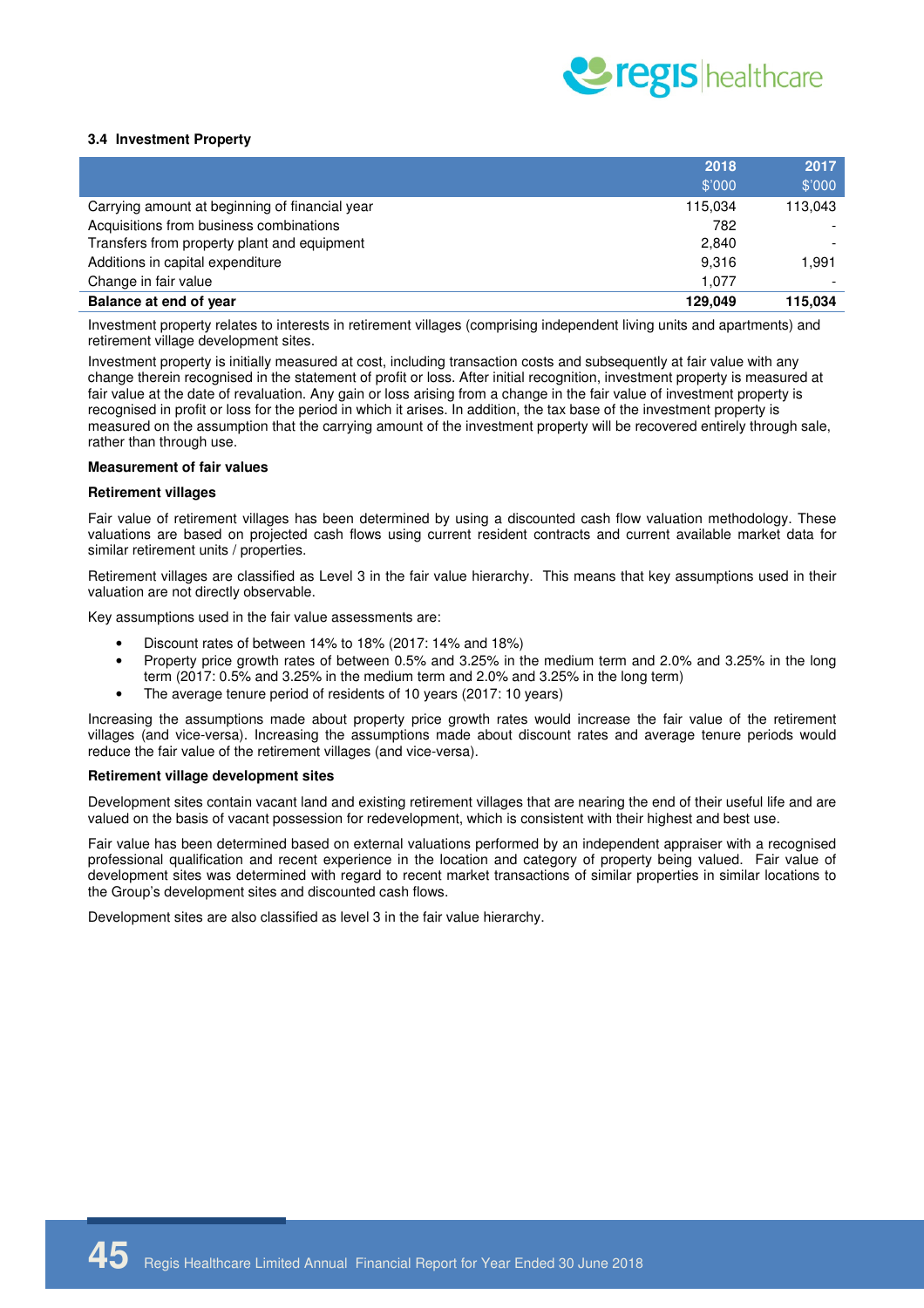

# SECTION 4: OPERATING ASSETS & LIABILITIES

#### **4.1 Cash and Cash Equivalents**

|                                                                                  | 2018    | 2017      |
|----------------------------------------------------------------------------------|---------|-----------|
|                                                                                  | \$'000  | \$'000    |
| Reconciliation of the net profit after tax to the net cash flows from operations |         |           |
| Net profit                                                                       | 53,869  | 61,101    |
| <b>Non-Cash items</b>                                                            |         |           |
| Depreciation and impairment of non-current assets                                | 27,582  | 29,505    |
| Bond retention and deferred management fee income                                | (8,826) | (10, 122) |
| Loss on disposal of property plant and equipment                                 | 8       |           |
| Other non-cash items                                                             | (72)    | (119)     |
| <b>Changes in assets and liabilities</b>                                         |         |           |
| (Increase)/decrease in trade and other receivables                               | 323     | (817)     |
| (Increase)/decrease in inventory                                                 | (135)   | (216)     |
| (Increase)/decrease in other current assets                                      | (427)   | 382       |
| (Increase)/decrease in income tax receivable                                     | (7.537) | (5,023)   |
| (Decrease)/increase in deferred taxes                                            | 4,757   | 4,424     |
| (Decrease)/increase in trade and other payables                                  | (4,254) | (2, 458)  |
| (Decrease)/increase in RADs, accommodation bonds and ILU/ILA entry contributions | 62,647  | 70,542    |
| (Decrease)/increase in provisions                                                | 5,903   | 3,853     |
| Net cash flow from operating activities                                          | 133,838 | 151,052   |
|                                                                                  |         |           |
| Reconciliation of cash and cash equivalents                                      |         |           |
| Cash at bank                                                                     | 7,642   | 21,368    |
| Cash on hand                                                                     | 128     | 108       |
| <b>Total Cash and cash equivalents</b>                                           | 7,770   | 21,476    |

Comparative amounts are revised, if required, based on the latest information to conform with current year presentation.

Cash and cash equivalents in the Consolidated Statement of Financial Position comprise cash at bank, in hand and short-term deposits with an original maturity of three months or less.

For the purposes of the Consolidated Statement of Cash Flows, cash and cash equivalents consist of cash and cash equivalents as defined above, net of outstanding bank overdrafts.

Cash flows are included in the Consolidated Statement of Cash Flows on a gross basis and the GST component of cash flows arising from investing and financing activities, which is recoverable from, or payable to, the Australian Taxation Office, are classified as operating cash flows.

Inflows and outflows of refundable accommodation deposits (RADs) and ILU/ILA entry contributions are classified as cash flows from operating activities as they are considered part of the operational business model. Upon entering a facility a resident has a choice to pay either a RAD, DAP or combination RAD/DAP. If the resident pays a DAP then this is classified as income and forms part of the cash flows from operating activities and therefore the RAD inflows are also considered cash flows from operating activities.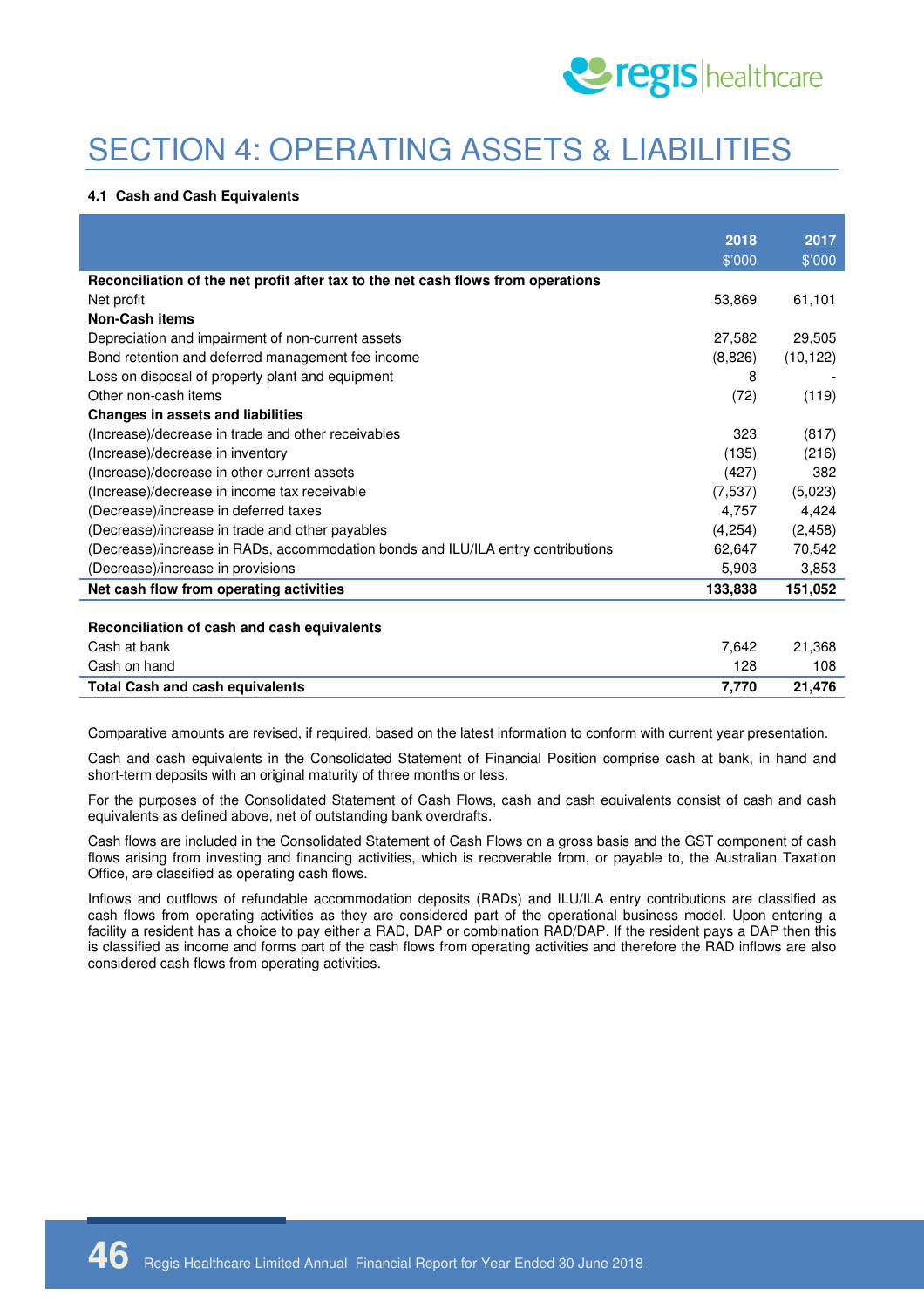

#### **4.2 Trade and Other Receivables**

|                                          |              | 2018   | 2017   |
|------------------------------------------|--------------|--------|--------|
|                                          | <b>NOTES</b> | \$'000 | \$'000 |
| Trade receivables                        | (i)          | 4.692  | 6.138  |
| Provision for doubtful debts             |              | (429)  | (429)  |
| Other receivables                        |              | 2.616  | 1.493  |
| <b>Total Trade and Other Receivables</b> |              | 6,879  | 7,202  |

(i) Trade receivables are non-interest bearing and generally on 30 day terms.

Trade receivables are initially recognised at fair value and subsequently measured at amortised cost using the effective interest rate method less an allowance for any uncollectible amounts.

Other receivables are non-interest bearing.

An estimate for doubtful debts is made when collection of the full amount is no longer probable. Bad debts are written off when identified. The movement in the provision for doubtful debts is as follows:

|                        | 2018   | 2017   |
|------------------------|--------|--------|
|                        | \$'000 | \$'000 |
| Opening balance        | 429    | 279    |
| Charge for the year    | 58     | 250    |
| Amounts written off    | (58)   | (100)  |
| <b>Closing balance</b> | 429    | 429    |

At 30 June, the ageing analysis of trade receivables is as follows:

|      | <b>Total</b> | <b>30 DAYS</b> | $31 - 60$<br><b>DAYS</b> | 61-90<br><b>DAYS</b><br>PDNI <sup>1</sup> | 61-90<br><b>DAYS</b><br>Cl <sup>2</sup> | $91+$<br><b>DAYS</b><br>PDNI <sup>1</sup> | $91+$<br><b>DAYS</b><br>Cl <sup>2</sup> |
|------|--------------|----------------|--------------------------|-------------------------------------------|-----------------------------------------|-------------------------------------------|-----------------------------------------|
|      | \$'000       | \$'000         | \$'000                   | \$'000                                    | \$'000                                  | \$'000                                    | \$'000                                  |
| 2018 | 4.692        | 2,113          | 975                      | 282                                       | 142                                     | 893                                       | 287                                     |
| 2017 | 6,138        | 3,863          | 542                      | 413                                       | 145                                     | 891                                       | 284                                     |
|      |              |                |                          |                                           |                                         |                                           |                                         |

 $<sup>1</sup>$  PDNI = Past due not impaired</sup>

 $2^2$  CI = Considered impaired ("CI")

Due to the short term nature of current trade and other receivables, their carrying value is assumed to approximate their fair value.

The maximum exposure to the credit risk is the fair value of receivables. There is no concentration of credit risk with respect to these debtors.

#### **4.3 Trade and Other Payables**

|                                | 2018   | 2017   |
|--------------------------------|--------|--------|
|                                | \$'000 | \$'000 |
| Trade payables                 | 13,000 | 10,425 |
| Other payables                 | 39,050 | 45,054 |
| Deferred revenue               | 4.520  | 4,328  |
| Fees received in advance       | 3.226  | 3,321  |
| Total trade and other payables | 59,796 | 63,128 |

Liabilities for trade creditors and other payables are recognised initially at fair value and are subsequently carried at amortised cost. All amounts are non-interest bearing and have an average term of 30 days.

Due to the short term nature of these payables, their carrying value is assumed to approximate their fair value.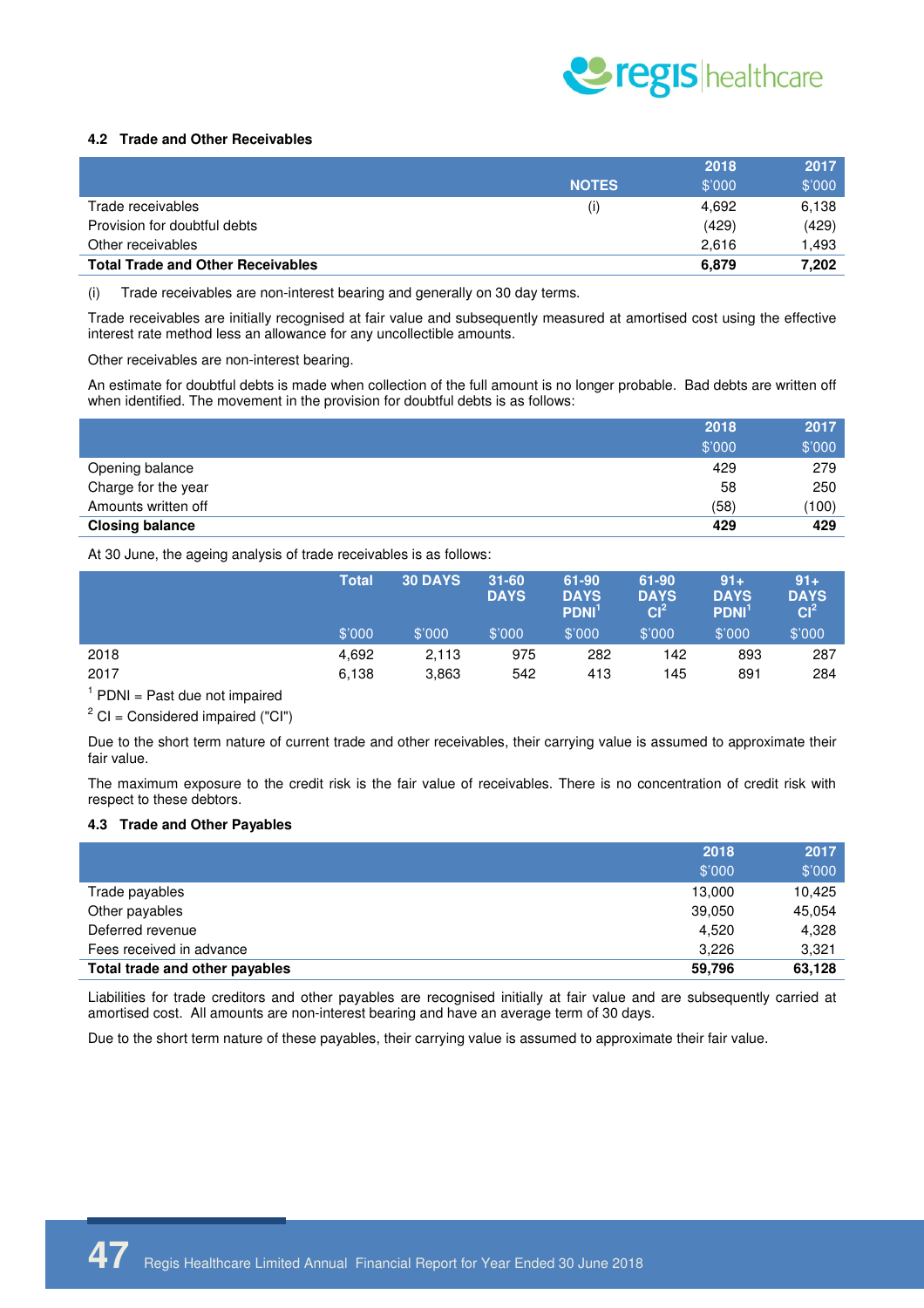

#### **4.4 Other Current Assets**

|                            |              | 2018   | 2017   |
|----------------------------|--------------|--------|--------|
|                            | <b>NOTES</b> | \$'000 | \$'000 |
| Prepayments                |              | 1,858  | 5,466  |
| GST recoverable            |              | 1.874  | 1,136  |
| Total other current assets |              | 3,732  | 6,602  |

#### **4.5 Provisions**

|                                 |              | 2018   | 2017   |
|---------------------------------|--------------|--------|--------|
|                                 | <b>NOTES</b> | \$'000 | \$'000 |
| Current                         |              |        |        |
| <b>Employee Entitlements</b>    | (1)          | 53,923 | 45,956 |
| <b>Total current provisions</b> |              | 53,923 | 45,956 |
|                                 |              |        |        |

| <b>Non-Current</b>           |       |       |
|------------------------------|-------|-------|
| <b>Employee Entitlements</b> | 4.652 | 5.359 |
| Total non-current provisions | 4.652 | 5.359 |

(i) The current provision for employee entitlements includes annual leave entitlements, which are presented as current although the Group does not expect to settle the full amount within the next 12 months. The amount of annual leave that is not expected to be settled the next 12 months is \$4,678,000 (2017: \$4,039,000).

Provisions are recognised when the Group has a present obligation (legal or constructive) as a result of a past event, it is probable that an outflow of resources embodying economic benefits will be required to settle the obligation and a reliable estimate can be made of the amount of the obligation.

Where the Group expects some or all of a provision to be reimbursed, for example under an insurance contract, the reimbursement is recognised as a separate asset but only when the reimbursement is virtually certain. The expense relating to any provision is recognised in profit or loss net of any reimbursement.

#### **Employee Entitlements**

Provisions are recognised for annual leave, long service leave and long-term incentives. These are recognised and presented in the financial statements as follows:

- The liability expected to be paid within twelve months is measured at the amount expected to be paid.
- The liability expected to be paid after twelve months is measured as the present value of expected future payments to be made in respect of services provided by employees up to the reporting date.
- The liability that has vested at the reporting date is included in the current provision for employee entitlements.
- The liability that has not vested at the reporting date is included in the non-current provision for employee entitlements.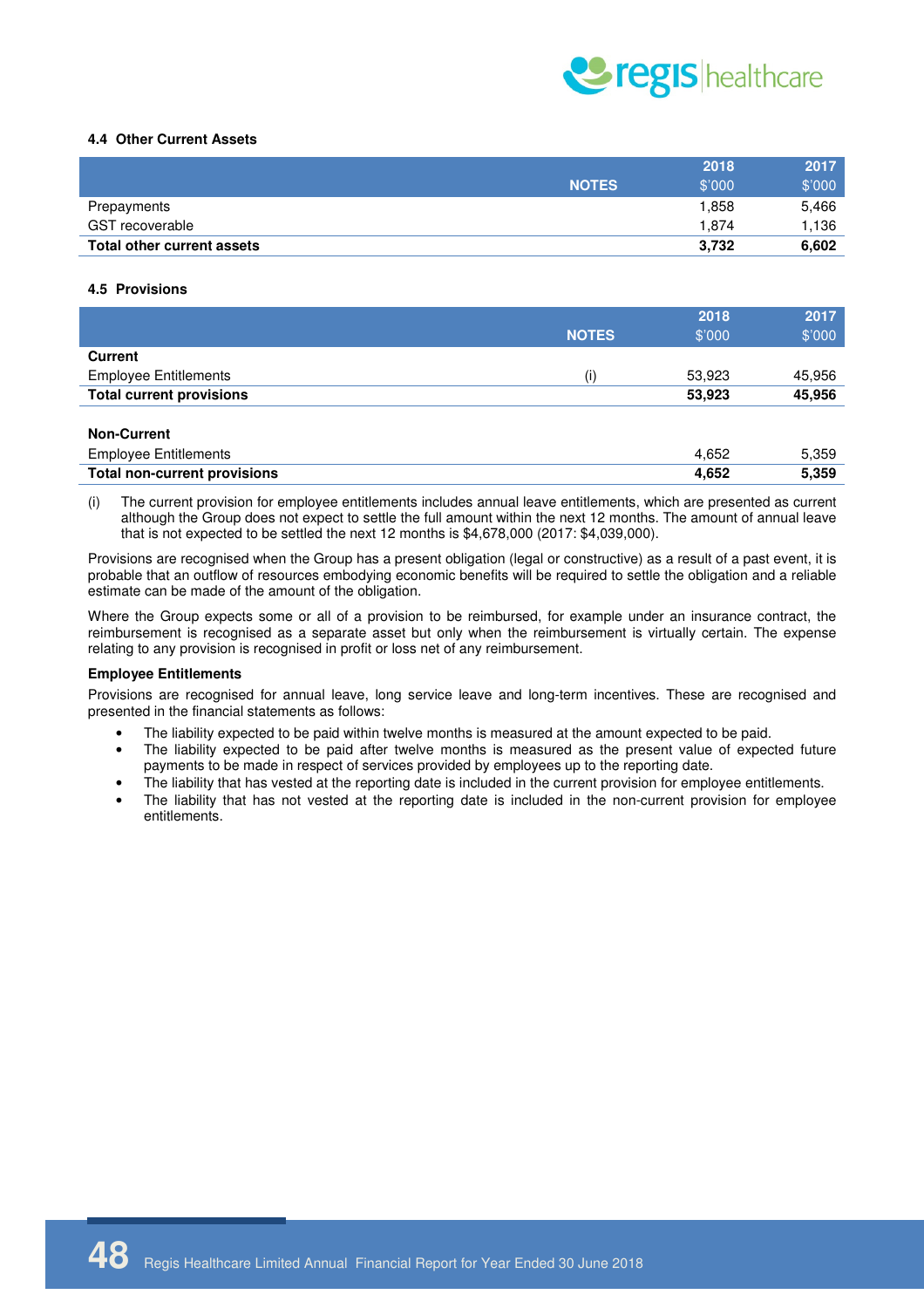

# SECTION 5: CAPITAL STRUCTURE & FINANCING

#### **5.1 Other financial assets and liabilities**

|                                                                     | 2018    | 2017    |
|---------------------------------------------------------------------|---------|---------|
|                                                                     | \$'000  | \$'000  |
| Interest rate swaps                                                 | 147     | 180     |
| <b>Total other financial assets</b>                                 | 147     | 180     |
|                                                                     |         |         |
| Refundable accommodation deposits (RADs)                            | 945.152 | 869,600 |
| Independent living unit and apartment (ILU/ILA) entry contributions | 44.086  | 47.099  |
| <b>Total other financial liabilities</b>                            | 989.238 | 916.699 |

#### **Refundable accommodation deposits (RADs)**

A refundable accommodation deposit (RAD) is a non-interest bearing deposit paid or payable to an Approved Provider by a resident for the resident's accommodation in an aged care facility. Bond deposits may be reduced by annual retention fees charged in accordance with the Aged Care Act, 1997. Prior to 1 July 2014, lump sum refundable accommodation deposits were referred to as accommodation bonds.

RADs are recognised initially at fair value and subsequently measured at amortised cost using the effective interest rate method. Due to the short term nature of RADs, their carrying value is assumed to approximate their fair value.

Prior to 1 July 2014, accommodation bonds were not payable by residents paying a high care accommodation payment. From 1 July 2014, under the Living Longer Living Better reforms, residents can choose to pay a full lump sum (RAD), a regular rental-type payment called a 'daily accommodation payment' (DAP), or a combination of both.

Accommodation bond balances are reduced by annual retention fees charged in accordance with the Aged Care Act, 1997. However, retention fees are not applicable to post 1 July 2014 RADs.

RAD refunds are guaranteed by the Federal Government under the prudential standards legislation.

Providers are required to have sufficient liquidity to ensure they can refund RAD balances as they fall due in the following twelve months. Providers are also required to implement and maintain a liquidity management strategy.

As there is no unconditional right to defer payment for 12 months, RAD liabilities are recorded as current liabilities.

The RAD liability is spread across a large portion of the resident population and therefore the repayment of individual balances that make up the current balance will be dependent upon the actual tenure of individual residents. Tenure can be more than ten years but averages approximately three years. Usually (but not always), when an existing RAD is repaid it is replaced by a new RAD from an incoming resident.

#### **Independent living unit and apartment (ILU/ILA) entry contributions**

Entry Contributions relate to Independent Living Unit and Apartment residents. ILU/ILA contributions are non interest bearing and are recognised at fair value through profit or loss with resulting fair value adjustments recognised in profit or loss. Fair value is the amount payable on demand and is measured at the principal amount plus the resident's share of any increases in the market value of the occupied ILU/ILAs (for contracts that contain a capital gain share clause) less deferred management fees contractually accruing up to reporting date. Sensitivity analyses on reasonably plausible changes to market value do not significantly affect fair value.

Contributions are presented inclusive of the residents' share of any increases in market value of the ILU/ILA to reporting date and net of deferred management fees contractually accrued to reporting date and other amounts owing by residents, which are deducted from the loan on repayment following the residents' departure. Entry contributions are settled after a resident vacates the property and the terms and conditions are governed by applicable State based Retirement Village Acts.

#### **Interest rate swaps**

Interest rate swaps are initially recognised at fair value on the date the contract is entered into and are subsequently remeasured at fair value at reporting date. The fair values of interest rate swap contracts are determined by reference to market values for similar instruments.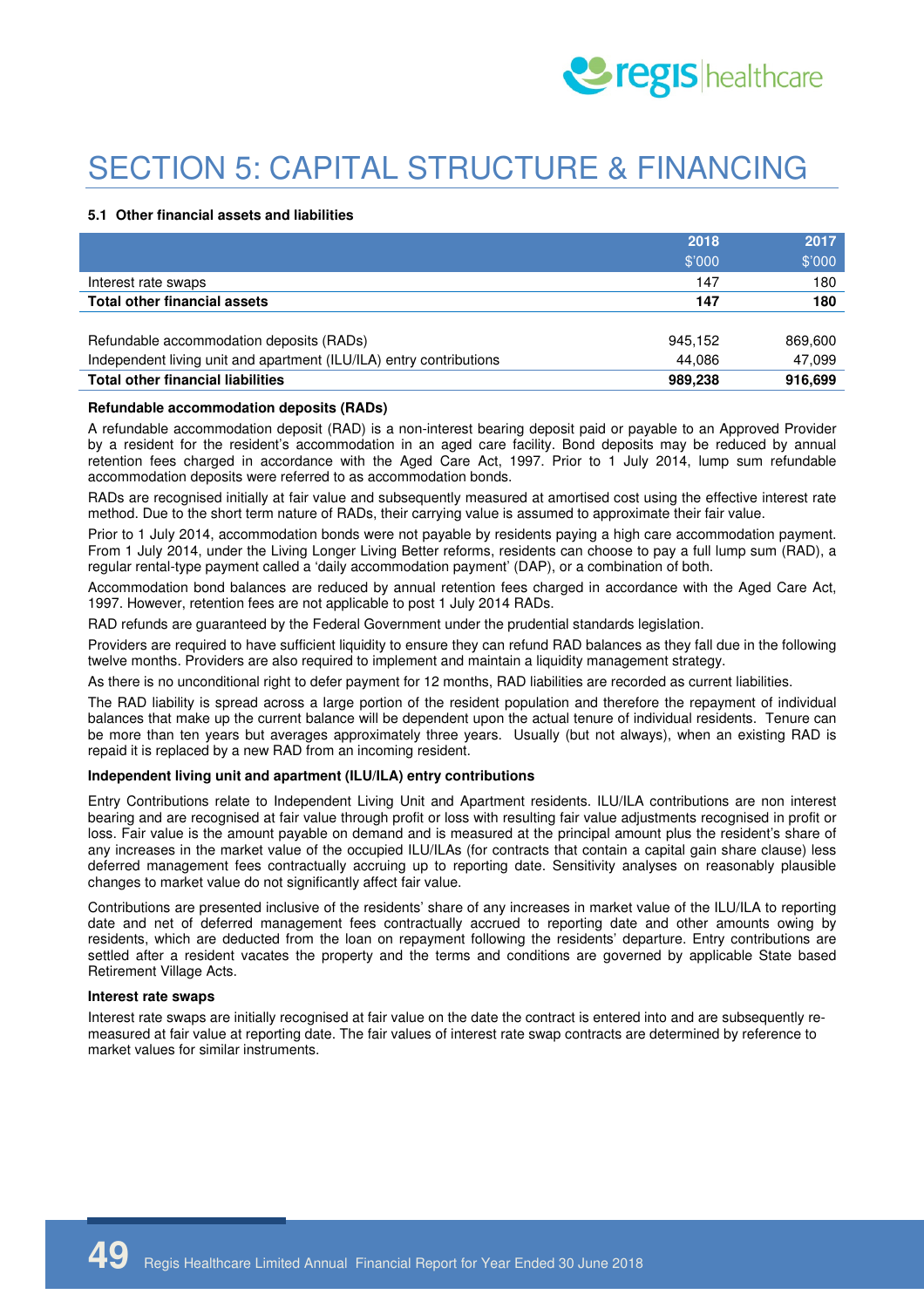

#### **5.1 Other financial liabilities continued (continued)**

#### **Interest rate swaps (continued)**

The Group designates interest rate swaps as cash flow hedge relationships. The effective portion of changes in the fair value of these derivatives is recognised in equity. The gain or loss relating to the ineffective portion is recognised immediately in profit or loss.

Amounts accumulated in equity are transferred to profit or loss in the periods when the hedged item affects profit or loss (for instance when the forecast sale that is hedged takes place). When a hedging instrument expires or is sold, or when a hedge no longer meets the criteria for hedge accounting, any cumulative gain or loss existing in equity at that time remains in equity and is recognised when the forecast transaction is ultimately recognised in the Consolidated Statement of Profit or Loss and Other Comprehensive Income. When a forecast transaction is no longer expected to occur, the cumulative gain or loss that was reported in equity is immediately transferred to the Consolidated Statement of Profit or Loss and Other Comprehensive Income.

The terms of the interest rate swap match the terms of the expected highly probable forecast transactions. As a result, there is no hedge ineffectiveness to be recognised in profit or loss.

#### **5.2 Interest Bearing Loans and Borrowings**

|              | <b>NOTES</b> | <b>BORROWINGS</b><br><b>NON-CURRENT</b><br>\$'000 | <b>BANK</b><br><b>GUARANTEES</b><br>\$'000 | <b>UNUSED</b><br>\$'000 | <b>TOTAL</b><br>\$'000 |
|--------------|--------------|---------------------------------------------------|--------------------------------------------|-------------------------|------------------------|
| 30 June 2018 | (i)          | 411,589                                           | 6,250                                      | 122,161                 | 540,000                |
| 30 June 2017 |              | 255,000                                           | 7,390                                      | 107,610                 | 370,000                |

(i) The group has increased the capacity and tenor of its syndicated bank debt facilities. The Group has access to a revolving credit facility and bank guarantee facility. Of these facilities, \$295,000,000 matures in July 2020, \$150,000,000 matures in May 2021 and \$70,000,000 matures in July 2022. As at 30 June 2018 a total of \$97,161,000 of the Group's revolving credit facility remains undrawn.

In June 2018, the Group secured a new \$25,000,000 bilateral overdraft facility to be used for general working capital and corporate purposes. The facility matures in May 2021 and was undrawn as at 30 June 2018.

The movement in interest bearing borrowings represents net cash proceeds from bank borrowings \$156,172,000 and other movements of \$417,000.

During the current and prior years, there were no defaults or breaches of any of the loans.

At initial recognition, financial liabilities are classified at fair value net of directly attributable transaction costs. After initial recognition, interest-bearing loans and borrowings are subsequently measured at amortised cost using the effective interest rate method. Gains and losses are recognised in profit or loss when the liabilities are de-recognised as well as through the effective interest rate amortisation process. Amortised cost is calculated by taking into account any discount or premium on acquisition and fees or costs that are an integral part of the effective interest rate. The effective interest rate amortisation is included in finance costs in profit or loss.

The carrying value of interest bearing loans is materially the same as the fair value.

#### **5.3 Financial Risk Management and Objectives**

The Group's principal financial liabilities comprise of trade and other payables, accommodation bonds, refundable accommodation deposits (RADs), independent living unit and apartment (ILU/ILA) contributions and interest bearing loans which are held mainly to finance the Group's operations. The Group's principal financial assets include trade and other receivables, and cash and cash equivalents that derive directly from its operations. The Group is exposed to market risk, credit risk and liquidity risk.

Primary responsibility to review, oversee and report to the Board on the Group's risk management systems and strategies rests with the Audit, Risk & Compliance Committee operating within an approved policy under the authority of the Board. The Group uses various methods to measure and manage different types of risks to which it is exposed. The Board ensures that the Group's financial risk activities are governed by appropriate policies and procedures and that financial risks are identified, measured and managed in accordance with the Group's policies and risk objectives which have been agreed upon by the Board. These are summarised below.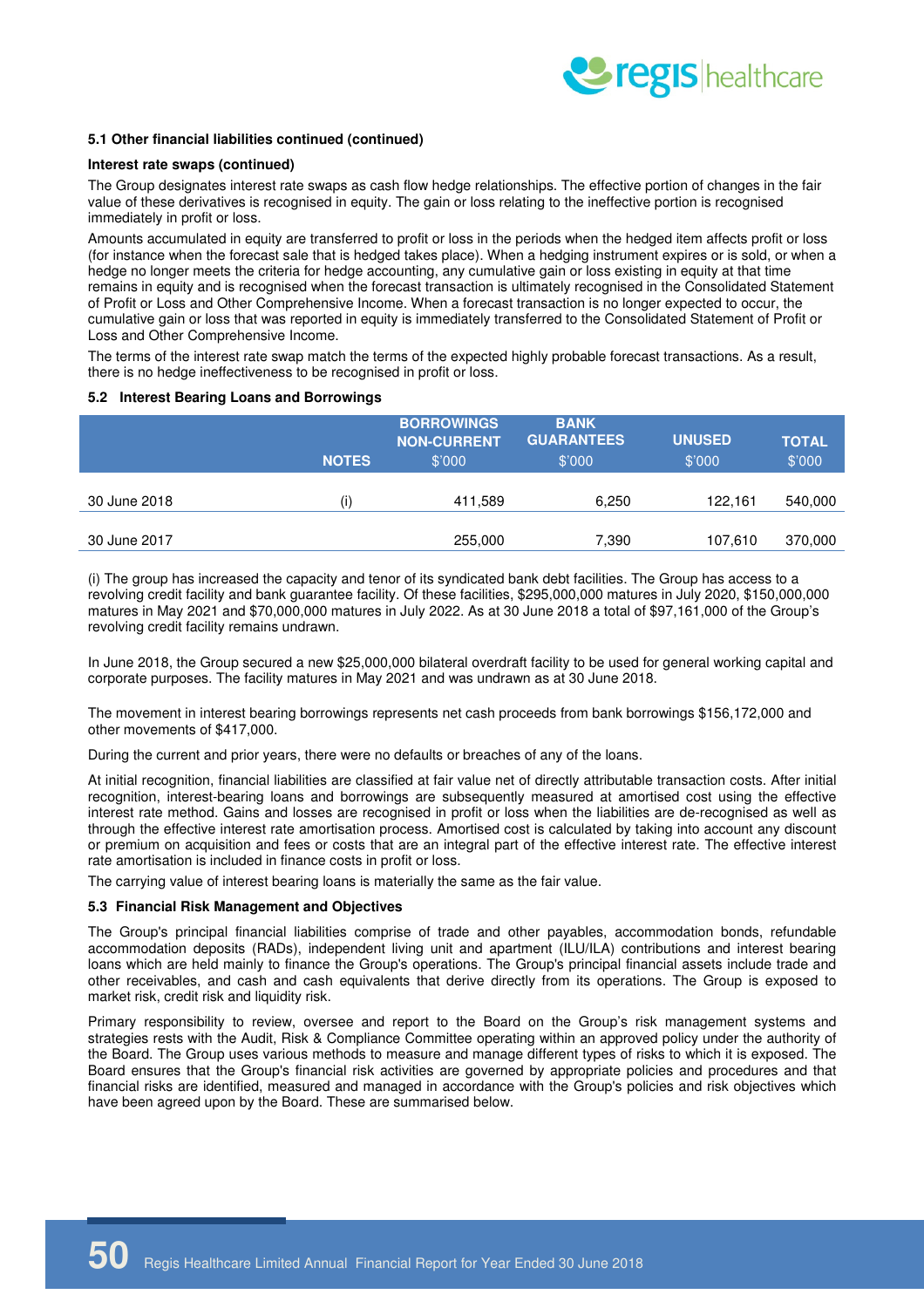

#### **5.3 Financial Risk Management Objectives (continued)**

#### **Market risk**

Market risk is the risk that the fair value or future cash flows of financial instruments will fluctuate due to changes in market variables such as interest rates and prices. Financial instruments affected by market risk include cash, loans and borrowings, RADs and DAPs and derivative financial instruments. Market risk is managed and monitored by using sensitivity analysis, and minimised through ensuring that all operational activities are undertaken in accordance with established internal and external guidelines, financing and investment strategies of the Group.

#### **Interest rate risk**

The Group's exposure to interest rate risk primarily relates to the Group's bank debt when drawn. Interest rate risk arises from the possibility that changes in interest rates will affect future cash flows or the fair values of financial instruments. When bank debt is drawn, the Group reviews its bank borrowings on a monthly basis and monitors its position in respect of fixing interest rates, leaving them as floating rates or a combination of both. The Group constantly monitors and analyses its interest rate exposure. Within this analysis, consideration is given to potential renewals of existing positions, alternative financing options and the mix of fixed and variable interest rates.

The Group primarily manages this risk exposure through entering into interest rate swaps, in which the Group agrees to exchange, at specified intervals, the difference between fixed and variable rate interest amounts calculated by reference to an agreed upon notional principal amount.

The Group's exposure to interest rate risks and the effective interest rate of financial assets and liabilities both recognised and unrecognised at the reporting date are as follows:

|                                      |                       | <b>WEIGHTED AVERAGE</b><br><b>EFFECTIVE INTEREST RATES</b> |                      |
|--------------------------------------|-----------------------|------------------------------------------------------------|----------------------|
|                                      | 2018<br>$\frac{9}{6}$ | 2017<br>$\sqrt{2}$                                         |                      |
| Cash and liquid assets<br>Bank loans | 1.87<br>2.94          | 2.46<br>2.80                                               | Floating<br>Floating |

The details of bank loans are disclosed in section 5.2 of the financial statements. All other financial assets and liabilities are non-interest bearing.

At reporting date, the Group had the following mix of financial assets and liabilities exposed to Australian variable interest rate risk that are not designated as cash flow hedges:

|                              | 2018       | 2017       |
|------------------------------|------------|------------|
|                              | \$'000     | \$'000     |
| <b>Financial Assets</b>      |            |            |
| Cash and cash equivalents    | 7.642      | 21.476     |
| <b>Financial Liabilities</b> |            |            |
| Bank debt                    | (411,589)  | (255,000)  |
| Net exposure                 | (403, 947) | (233, 524) |

At 30 June 2018, if interest rates had moved, as illustrated in the table below, with all other variables held constant, post tax profit and equity would have been affected as follows:

| <b>JUDGEMENTS OF REASONABLY POSSIBLE MOVEMENTS:</b>                    | <b>POST TAX PROFIT</b><br>HIGHER/(LOWER) |                  | <b>EQUITY</b><br>HIGHER/(LOWER) |                   |
|------------------------------------------------------------------------|------------------------------------------|------------------|---------------------------------|-------------------|
|                                                                        | 2018<br>\$'000                           | 2017<br>\$'000   | 2018<br>\$'000                  | 2017<br>\$'000    |
| Consolidated<br>$+1\%$ (100 basis points)<br>$-1\%$ (100 basis points) | (2,403)<br>2.403                         | (1,336)<br>1.336 | (2,403)<br>2.403                | (1, 336)<br>1,336 |

#### **Price risk**

The Group's exposure to price risk primarily relates to the risk that the Federal Government, through the Department of Health, alters the rate of funding provided to Approved Providers of residential aged care services. A fluctuation in the rate of Government funding may have a direct material impact on the revenue of the Group. In addition, the Department of Health also administers the pricing of Resident contributions. Members of the Group's senior management team participate in aged care industry public awareness discussions and in aged care industry dialogue with the Department and Government about proposals for changes to legislation for the aged care industry.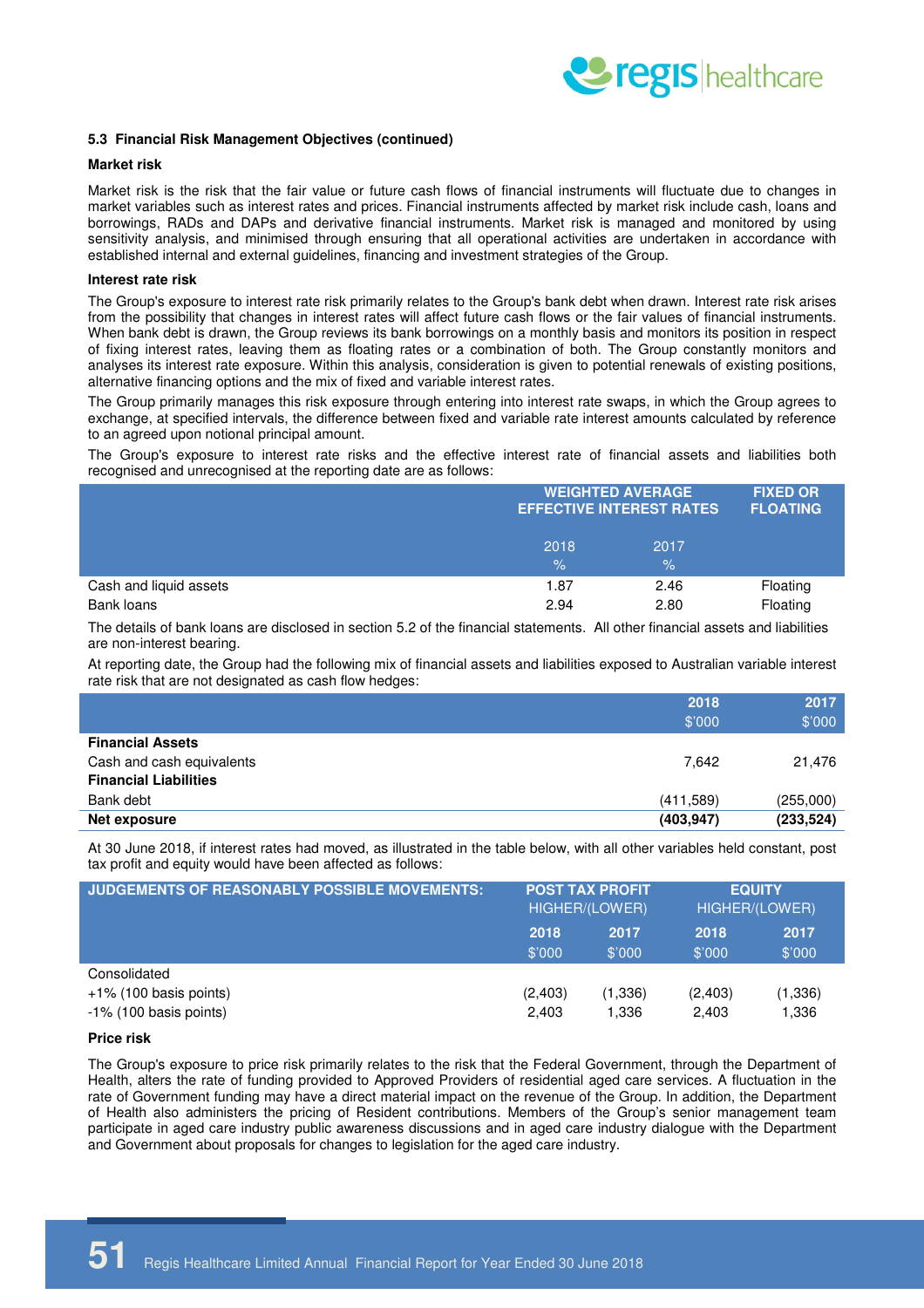

#### **5.3 Financial Risk Management and Objectives (continued)**

#### **Credit risk**

Credit risk is the risk that a counterparty will not meet its obligations under a financial instrument or customer contract, leading to a financial loss. The Group's exposure to credit risk arises from potential default of the counter party, with a maximum exposure equal to the carrying amount of the asset. The Group does not hold any credit derivatives to offset its credit exposure. Receivable balances are monitored on an ongoing basis with the result that the Group's exposure to bad debts is not significant.

#### **Liquidity risk**

Liquidity risk is the risk that the Group will encounter difficulty in meeting obligations associated with financial liabilities. This risk is controlled through monitoring forecast cash flows and ensuring adequate access to financial instruments that are readily convertible to cash. In addition, the Group maintains sufficient cash and cash equivalents to meet normal operating requirements. Also, as part of the Group's compliance with the User Rights Principles 1997, the Company maintains a liquidity management strategy to ensure that it has sufficient liquidity to enable it to refund RAD and accommodation bond balances that are expected to fall due within at least the next 12 months.

The following table reflects all contractually fixed pay-offs and receivables for settlement, repayments and interest resulting from recognised financial assets and liabilities, including derivative financial instruments as at 30 June 2018. The undiscounted cash flows for the respective upcoming financial years are presented. Cash flows for financial assets and liabilities without fixed amount or timing are based on conditions existing at 30 June 2018.

The Group monitors its liquidity risk through rolling cash forecasts. The Group's objective is to maintain a balance between continuity of funding and flexibility through the use of debt finance and operational cash flow. Access to sources of funding is sufficiently available with the Group being able to refinance the debt when it becomes due. Maturity analysis of financial assets and liabilities are as follows:

|                                             | $1 - 12$      | $1-5$        | <b>TOTAL</b>  |
|---------------------------------------------|---------------|--------------|---------------|
|                                             | <b>MONTHS</b> | <b>YEARS</b> |               |
|                                             | \$'000        | \$'000       | \$'000        |
| Year ended 30 June 2018                     |               |              |               |
| <b>Financial assets</b>                     |               |              |               |
| Cash and cash equivalents                   | 7,770         |              | 7,770         |
| Trade and other receivables                 | 6,879         |              | 6,879         |
| Interest rate swap                          | 147           |              | 147           |
| Other current assets                        | 1,874         |              | 1,874         |
| <b>Financial liabilities</b>                |               |              |               |
| Trade and other payables                    | (59, 796)     |              | (59, 796)     |
| RADs and ILU/ILA entry contributions<br>(a) | (989, 238)    |              | (989, 238)    |
| Interest rate swap                          |               |              |               |
| Interest bearing loans and borrowings       |               | (411,589)    | (411,589)     |
| <b>Net exposure</b>                         | (1,032,364)   | (411, 589)   | (1,443,953)   |
| Year ended 30 June 2017                     |               |              |               |
| <b>Financial assets</b>                     |               |              |               |
| Cash and cash equivalents                   | 21,476        |              | 21,476        |
| Trade and other receivables                 | 7.202         |              | 7,202         |
| Interest rate swap                          | 180           |              | 180           |
| Other current assets                        | 1,136         |              | 1,136         |
| <b>Financial liabilities</b>                |               |              |               |
| Trade and other payables                    | (63, 128)     |              | (63, 128)     |
| RADs and ILU/ILA entry contributions<br>(a) | (916, 699)    |              | (916, 699)    |
| Interest rate swap                          |               |              |               |
| Interest bearing loans and borrowings       |               | (255,000)    | (255,000)     |
| Net exposure                                | (949, 833)    | (255,000)    | (1, 204, 833) |

(a) Cash flows from refundable accommodation deposits (RADs), accommodation bonds and ILU/ILA entry contributions are classified as a current liability because the Group does not have an unconditional right to defer settlement for at least 12 months after the reporting period. In practice, this is not expected to result in a net outflow because historically, as RADs/bonds have been repaid, they have generally been replaced by new RADs from incoming residents of similar or greater amounts. This trend is expected to continue (with RADs replacing accommodation bonds from 1 July 2014). Refer to section 5.1 for further information.

At reporting date, the Group had available \$122,161,000 of unused credit facilities.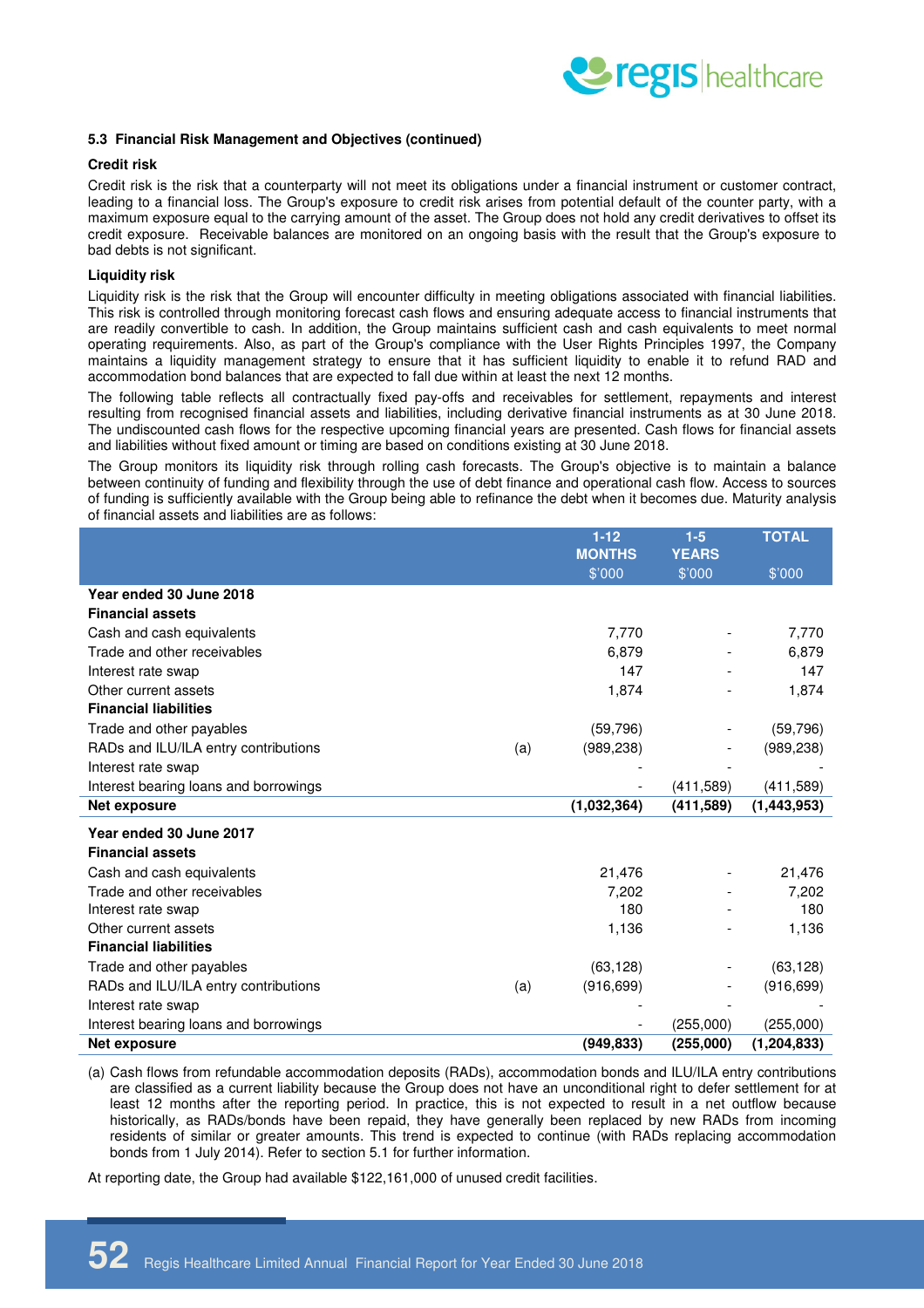

#### **5.3 Financial Risk Management and Objectives (continued)**

#### **Capital Management**

For the purpose of the Group's capital management, capital includes issued capital, and all other equity reserves attributable to the equity holders of the parent. The primary objective of the Group's capital management is to maximise the shareholder value.

In order to achieve this overall objective, the Group's capital management, amongst other things, aims to ensure that it meets financial covenants attached to the interest-bearing loans and borrowings that define capital structure requirements. Breaches in meeting the financial covenants would permit the bank to immediately call loans and borrowings. There have been no breaches in the financial covenants of any interest-bearing loans and borrowings in the current period.

The Group manages its capital structure and makes adjustments in light of changes in economic conditions and the requirements of the financial covenants. To maintain or adjust the capital structure, the Group may adjust the dividend payment to shareholders, return capital to shareholders or issue new shares.

No changes were made in the objectives, policies or processes for managing capital during the years ended 30 June 2018 and 2017.

#### **5.4 Fair value hierarchy**

The financial instruments included on the Consolidated Statement of Financial Position are measured at either fair value or amortised cost. The measurement of this fair value may in some cases be subjective and may depend on the inputs used in the calculations. The different valuation methods available can be classified into hierarchies and are described below:

Level 1 – Quoted (unadjusted) market prices in active markets for identical assets and liabilities

Level 2 – Valuation techniques for which the lowest level input that is significant to the fair value measurement is directly or indirectly observable

Level 3 - Valuation techniques for which the lowest level input that is significant to the fair value measurement is unobservable.

The following table sets out the financial instruments included on the Consolidated Statement of Financial Position at Fair Value.

|                                                              |              | <b>TOTAL</b>  | <b>LEVEL 1</b> | <b>LEVEL 2</b> | <b>LEVEL 3</b> |
|--------------------------------------------------------------|--------------|---------------|----------------|----------------|----------------|
|                                                              | <b>NOTES</b> | \$'000        | \$'000         | \$'000         | \$'000         |
| 30 June 2018                                                 |              |               |                |                |                |
| Assets and liabilities measured at fair value                |              |               |                |                |                |
| Interest rate swaps                                          | 5.1          | 147           |                | 147            |                |
| Independent living unit and apartment entry<br>contributions | 5.1          | (44,086)      |                | (44,086)       |                |
| <b>Investment Property</b>                                   | 3.4          | 129,049       |                |                | 129,049        |
| Assets and liabilities for which fair value is<br>disclosed  |              |               |                |                |                |
| Borrowings                                                   | 5.2          | (411,589)     |                | (411,589)      |                |
| Refundable accommodation deposits (RADs)                     | 5.1          | (945, 152)    |                | (945, 152)     |                |
| <b>Total</b>                                                 |              | (1, 271, 631) |                | (1,400,680)    | 129,049        |
| 30 June 2017                                                 |              |               |                |                |                |
| Assets and liabilities measured at fair value                |              |               |                |                |                |
| Interest rate swaps                                          | 5.1          | 180           |                | 180            |                |
| Independent living unit and apartment entry<br>contributions | 5.1          | (47,099)      |                | (47,099)       |                |
| <b>Investment Property</b>                                   | 3.4          | 115,034       |                |                | 115,034        |
| Assets and liabilities for which fair value is<br>disclosed  |              |               |                |                |                |
| Borrowings                                                   | 5.2          | (255,000)     |                | (255,000)      |                |
| Refundable accommodation deposits (RADs)                     | 5.1          | (869, 600)    |                | (869, 600)     |                |
| <b>Total</b>                                                 |              | (1,056,485)   |                | (1, 171, 519)  | 115,034        |

Refer relevant note for information on how fair value of the above financial instruments were derived.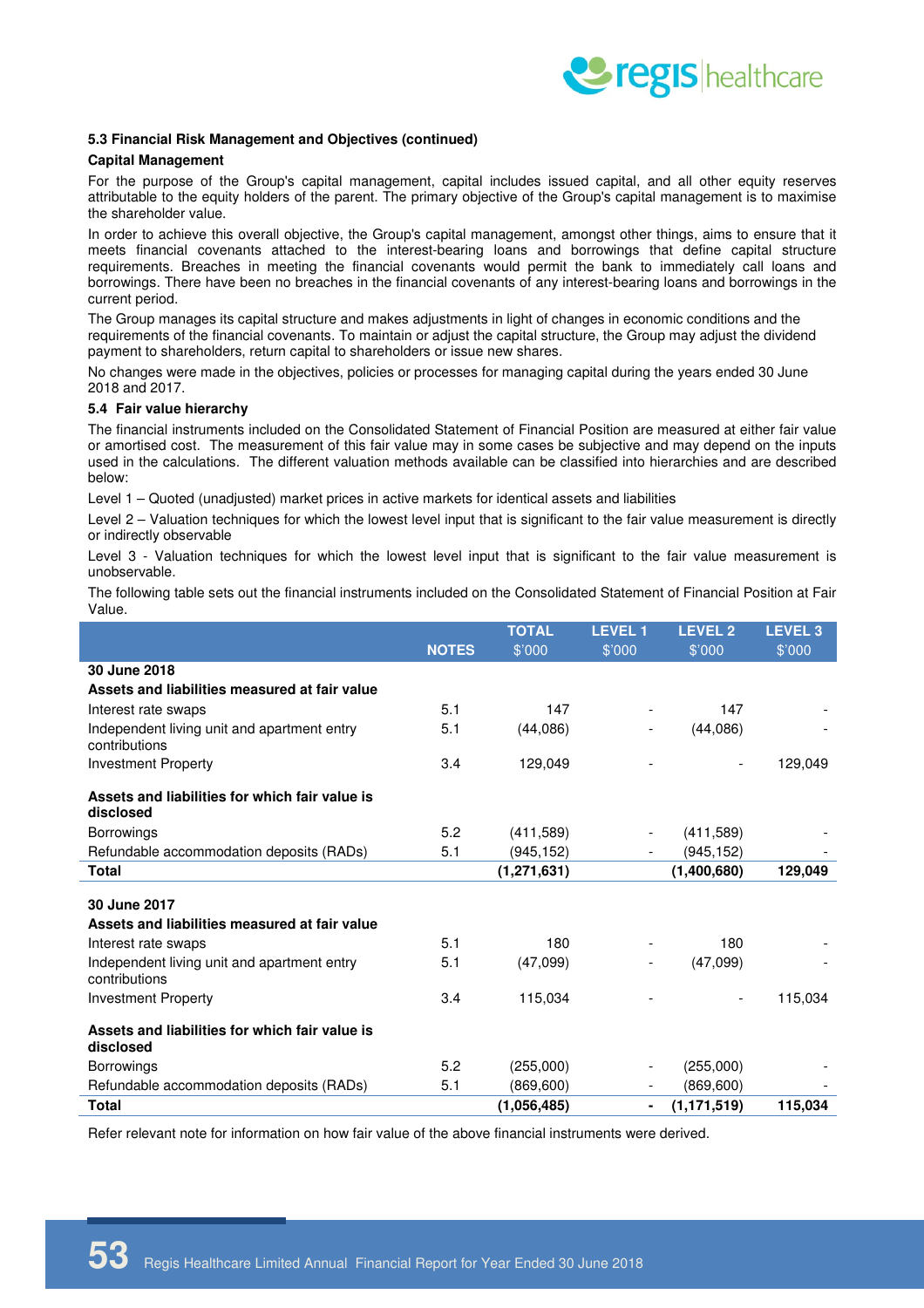

#### **5.4 Fair Value Hierarchy (continued)**

The carrying value of financial assets and liabilities recognised at amortised cost in the financial statements approximate their fair value.

#### **5.5 Commitments**

#### **Expenditure commitments**

|                                                                                                       | 2018<br>\$'000 | 2017<br>\$'000 |
|-------------------------------------------------------------------------------------------------------|----------------|----------------|
| Capital expenditure commitments<br>Contractual commitments for building works at aged care facilities | 471            | 154.684        |
| Operating lease expenditure commitments<br>Minimum lease payments                                     |                |                |
| Not later than one year<br>$\bullet$                                                                  | 864            | 849            |
| later than one year and not later than five years<br>٠                                                | 4,509          | 3,231          |
| later than five years<br>$\bullet$                                                                    |                | 966            |
| Aggregate lease expenditure contracted for at reporting date                                          | 5,373          | 5,046          |
|                                                                                                       |                |                |

#### **Capital expenditure commitments**

Contractual commitments at year end relate to ongoing development activity.

#### **Lease expenditure commitments**

Leases are classified at their inception as either operating or finance leases based on the economic substance of the agreement so as to reflect the risks and benefits incidental to ownership.

The minimum lease payments of operating leases, where the lessor effectively retains substantially all of the risks and benefits of ownership of the leased item, are recognised as an expense on a straight line basis.

Operating leases have an average lease term of 7 years. Assets that are the subject of operating leases are office premises.

#### **5.6 Contingencies**

|                        | 2018   | 2017   |
|------------------------|--------|--------|
|                        | \$'000 | \$'000 |
| <b>Bank guarantees</b> | 6,250  | 7,390  |

#### **Legal claims and disputes**

Management are not aware of any other legal claims or disputes at the date of this report.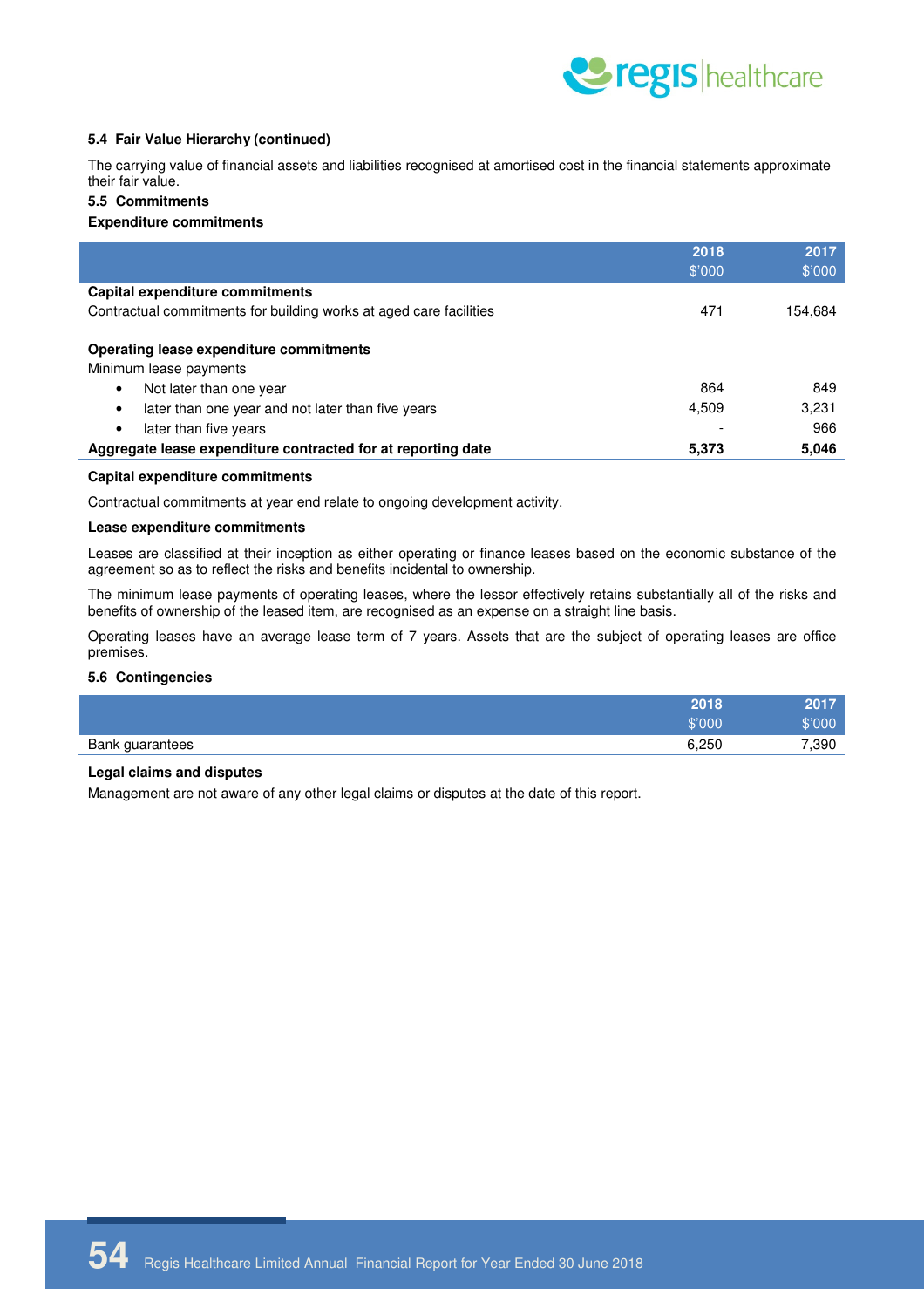

### **5.7 Equity**

#### **5.7.1 Issued Capital**

Movements in ordinary shares on issue are as follows:

|                                | <b>GRANT</b><br><b>DATE FAIR</b><br><b>VALUE</b> | <b>DATE</b>       | <b>NUMBER OF</b><br><b>SHARES</b> | \$'000  |
|--------------------------------|--------------------------------------------------|-------------------|-----------------------------------|---------|
| <b>Balance</b>                 |                                                  | 1 July 2016       | 300, 345, 797                     | 272,171 |
| Share issue performance rights | 5.08                                             | 15 September 2016 | 12,669                            | 50      |
| <b>Balance</b>                 |                                                  | 30 June 2017      | 300,358,466                       | 272.221 |
| Share issue performance rights | 3.66                                             | 8 September 2017  | 94.449                            | 317     |
| Share issue performance rights | 4.82                                             | 8 September 2017  | 12,669                            | 42      |
| Share issue performance rights | 3.79                                             | 8 September 2017  | 33.784                            | 113     |
| Share issue performance rights | 3.66                                             | 18 December 2017  | 35,151                            | 129     |
| <b>Balance</b>                 |                                                  | 30 June 2018      | 300.534,519                       | 272.822 |

Issued and paid up capital is recognised at the fair value of the consideration received by the Company.

Any transaction cost arising on the issue of ordinary shares are recognised directly in equity as a reduction of the share proceeds received.

The only class of issued capital held are ordinary shares, which entitles the holders to the following entitlements:

- participate in dividends and the proceeds on winding up of the Company in proportion to the number of and amounts paid on shares held.
- one vote, either in person or by proxy, at a meeting of the Company.

Ordinary shares have no par value and the Company does not have a limited amount of authorised capital.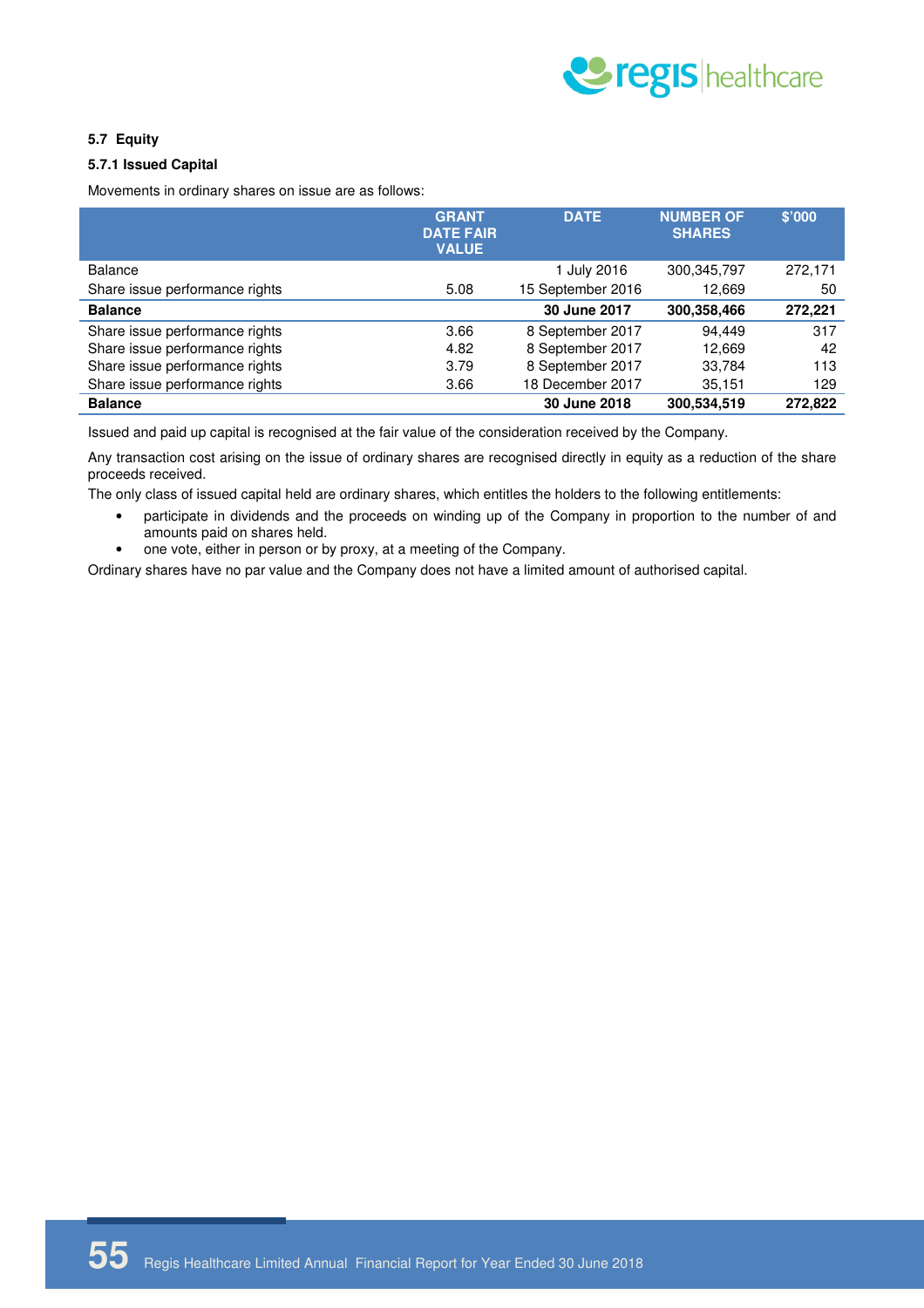

#### **5.7.2 Reserves**

|                                             |              | <b>CASH FLOW</b><br><b>HEDGE RESERVE</b> | <b>ACQUISITION</b><br><b>RESERVE (ii)</b> | <b>REMUNERATION</b><br><b>RESERVE (iii)</b> | <b>TOTAL</b> |
|---------------------------------------------|--------------|------------------------------------------|-------------------------------------------|---------------------------------------------|--------------|
|                                             |              | $\left( i\right)$                        |                                           |                                             |              |
|                                             | <b>NOTES</b> | \$'000                                   | \$'000                                    | \$'000                                      | \$'000       |
| Year ended 30 June 2018                     |              |                                          |                                           |                                             |              |
| Opening balance at 1 July 2017              |              | 126                                      | (101, 497)                                | 4,471                                       | (96,900)     |
| Net gain / (loss) on cash flow hedge        |              | (23)                                     |                                           |                                             | (23)         |
| Equity settled share based payments expense |              | $\overline{\phantom{a}}$                 | $\overline{\phantom{a}}$                  | 633                                         | 633          |
| Transfers from remuneration reserve         |              | $\blacksquare$                           |                                           | (601)                                       | (601)        |
| Closing Balance at 30 June 2018             |              | 103                                      | (101, 497)                                | 4,503                                       | (96, 891)    |
|                                             |              |                                          |                                           |                                             |              |
| Year ended 30 June 2017                     |              |                                          |                                           |                                             |              |
| Opening balance at 1 July 2016              |              | (210)                                    | (101, 497)                                | 4,185                                       | (97, 522)    |
| Net gain / (loss) on cash flow hedge        |              | 336                                      |                                           |                                             | 336          |
| Equity settled share based payments expense |              | $\overline{\phantom{a}}$                 |                                           | 336                                         | 336          |
| Transfers from remuneration reserve         |              |                                          |                                           | (50)                                        | (50)         |
| Closing Balance at 30 June 2017             |              | 126                                      | (101, 497)                                | 4,471                                       | (96, 900)    |

(i) The cash flow hedge reserve records the portion of the gain or loss on a hedging instrument in a cash flow hedge that is determined to be an effective hedge relationship. Refer Note 5.1 for further information in relation to cash flow hedges.

(ii) The reserve is used to accumulate the difference on the cost of shares issued by the Company and share buy backs. The balance at the beginning of the prior financial year represents the difference that arose because of the 2008 reverse acquisition, valuing the net assets at the fair value on the day of transaction versus the cost of the shares as agreed per the shareholder agreement.

(iii) The employee remuneration reserve comprises the fair value of share based payment plans recognised as an expense in profit or loss. See Note 5.9 for further details of these plans.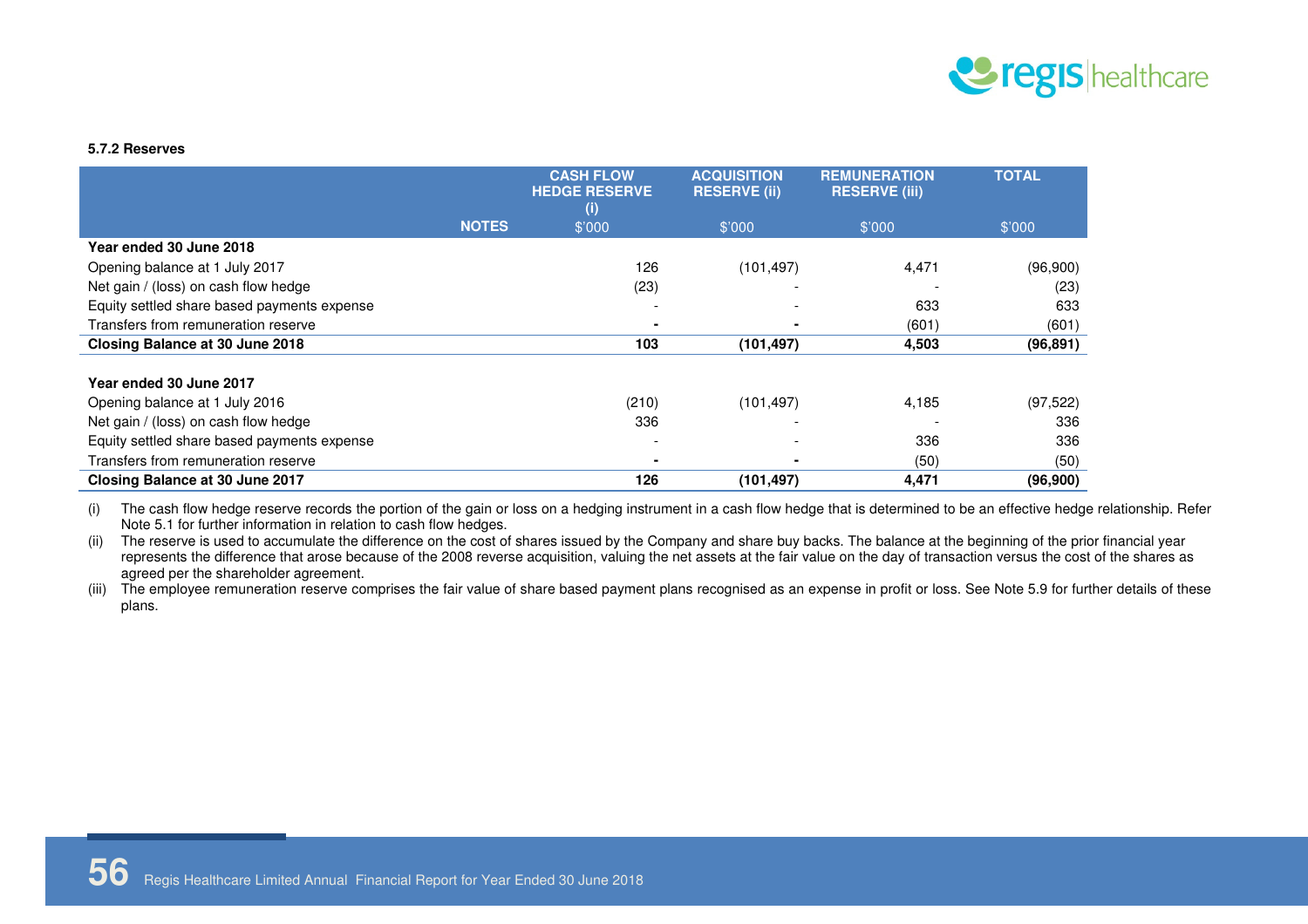

#### **5.8 Dividends**

|                                                                                                                                                                | 2018    | 2017   |
|----------------------------------------------------------------------------------------------------------------------------------------------------------------|---------|--------|
|                                                                                                                                                                | \$'000  | \$'000 |
| Dividends on ordinary shares paid or provided for                                                                                                              |         |        |
| Final 2017 Dividend: 10.04 cents per share, 100% franked (2016: 5.94 cents per<br>share, 100% franked)                                                         | 30,156  | 17,841 |
| Interim 2018 Dividend: 9.28 cents per share, 100% franked (2017: 10.3 cents per<br>share, 100% franked)                                                        | 27,890  | 30,936 |
| <b>Total Dividends</b>                                                                                                                                         | 58,046  | 48,777 |
| Proposed dividends on ordinary shares (unrecognised)<br>Final 2018 Dividend: 8.65 cents per share, 100% franked (2017: 10.04 cents per<br>share, 100% franked) | 25,994  | 30,169 |
| <b>Franking account balance</b>                                                                                                                                |         |        |
| The amount of franking credits available for the subsequent financial period are:                                                                              |         |        |
| Franking account balance as at the end of the financial year at 30%<br>(a)                                                                                     | 9,949   | 9,152  |
| Franking credits that will arise from the payment/(refund) of the amount of<br>(b)<br>the provision for income tax                                             | (4,646) | 2,895  |
| <b>Total Franking account balance</b>                                                                                                                          | 5,303   | 12,047 |

The Group recognises a liability to make cash or non-cash distributions to equity holders of the parent when the distribution is authorised and the distribution is no longer at the discretion of the Group. A corresponding entry is recognised directly in equity.

#### **5.9 Share-based Payment Plans**

|                                                                  | 2018   | 2017    |
|------------------------------------------------------------------|--------|---------|
|                                                                  | \$7000 | \$'000' |
| Expense arising from equity settled share based payments expense | 633    | 336     |
| Total share-based payments                                       | 633    | 336     |

#### **Equity-settled transactions**

The cost of equity-settled transactions is determined by the fair value at the date when the grant is made using a Monte Carlo simulation. That cost is recognised, together with a corresponding increase in remuneration reserves in equity, over the period in which the performance and/or service conditions are fulfilled in employee benefits expense. The cumulative expense recognised for equity-settled transactions at each reporting date until the vesting date reflects the extent to which the vesting period has expired and the Group's best estimate of the number of equity instruments that will ultimately vest. The movement in cumulative expense is recognised in employee benefits expense.

No expense is recognised for awards that do not ultimately vest, except for equity-settled transactions for which vesting is conditional upon a market or non-vesting condition. These are treated as vesting irrespective of whether or not the market or non-vesting condition is satisfied, provided that all other performance and/or service conditions are satisfied.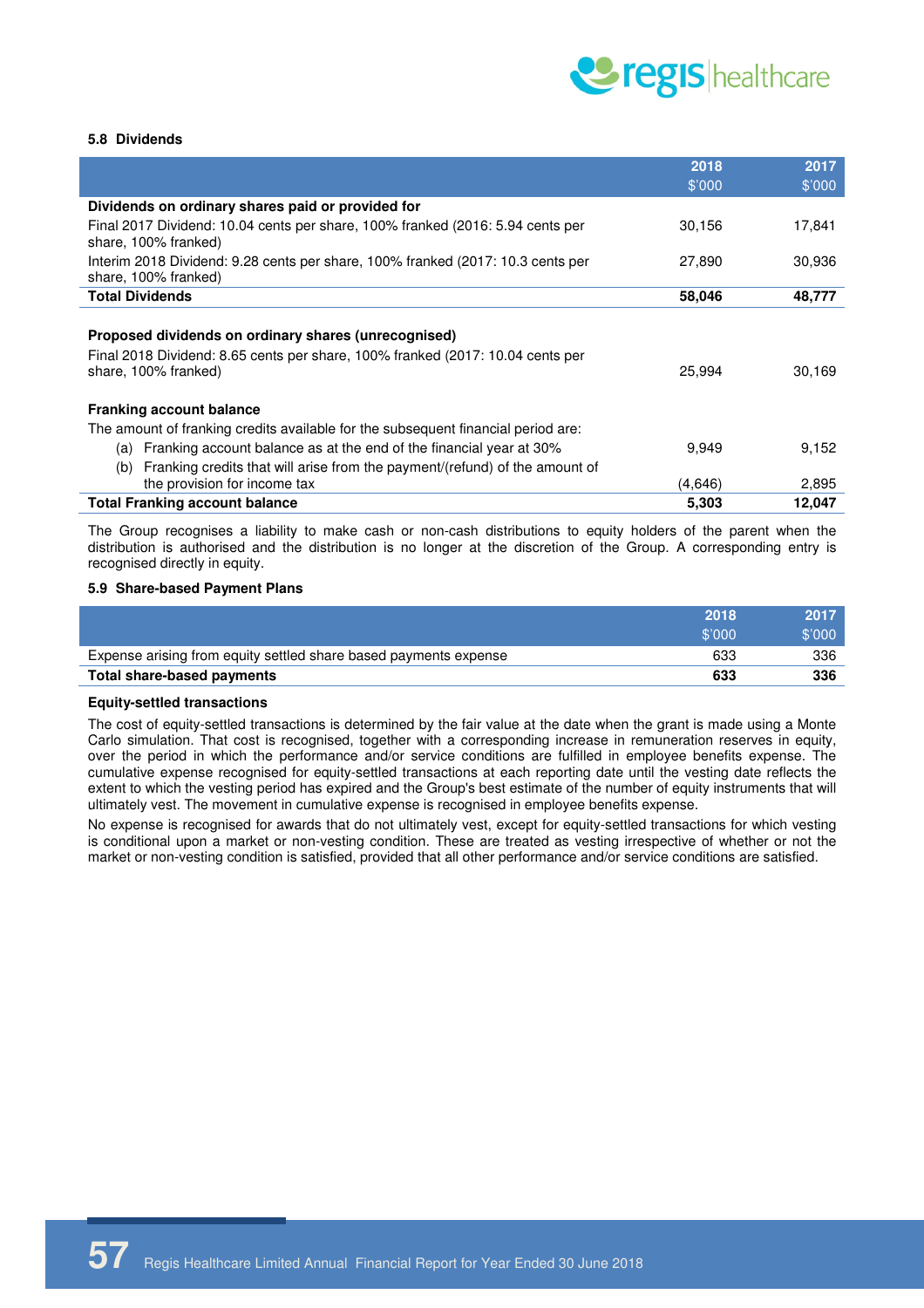

#### **5.9 Share Based Payment Plans (continued)**

#### **Movements in share-based payment equity instruments**

The number and weighted average exercise price for each equity-settled share-based payment scheme outstanding is as follows. All schemes are settled by physical delivery of shares:

|                             | <b>POST-LISTING LTI</b>  |          | <b>POST-LISTING STI</b> |         |
|-----------------------------|--------------------------|----------|-------------------------|---------|
|                             | <b>NUMBER</b>            | WAEP (i) | <b>NUMBER</b>           | WAEP(i) |
| Outstanding at 1 July 2017  | 367,092                  | \$0.00   | 80.237                  | \$0.00  |
| Granted during the year     | 35,151                   | \$0.00   | 31.011                  | \$0.00  |
| Exercised during the year   | (94, 449)                | \$3.35   | (46, 453)               | \$3.35  |
| Exercised during the year   | (35, 151)                | \$3.77   |                         |         |
| Forfeited during the year   |                          | \$0.00   |                         |         |
| Lapsed during the year      | $\overline{\phantom{0}}$ | \$0.00   |                         |         |
| Outstanding at 30 June 2018 | 272.643                  | \$0.00   | 64.795                  | \$0.00  |

#### (i) WAEP = Weighted Average Exercise Price

#### **Valuation assumptions and fair value of equity instruments granted**

The model inputs for performance rights granted during the year ended 30 June 2018 was as follows:

|                                | <b>POST-LISTING STI</b><br>(12 MONTHS) | <b>POST-LISTING STI</b><br>(24 MONTHS) |  |
|--------------------------------|----------------------------------------|----------------------------------------|--|
| <b>Grant Date</b>              | 20/09/2017                             | 20/09/2017                             |  |
| <b>Vesting Date</b>            | 20/09/2018                             | 20/09/2019                             |  |
| Fair Value                     | \$3.20                                 | \$3.01                                 |  |
| <b>Grant Date Share Price</b>  | \$4.04                                 | \$4.04                                 |  |
| Exercise Price                 | Nil                                    | Nil                                    |  |
| Life Assumption (Years)        | 1.0                                    | 2.0                                    |  |
| <b>Expected Dividend Yield</b> | 4.4%                                   | 4.4%                                   |  |

The model inputs for performance rights granted during the year ended 30 June 2017 was as follows:

|                                | <b>POST-LISTING STI</b><br>(12 MONTHS) | <b>POST-LISTING STI</b><br>(24 MONTHS) | <b>POST-LISTING LTI</b> |
|--------------------------------|----------------------------------------|----------------------------------------|-------------------------|
| <b>Grant Date</b>              | 12/09/2016                             | 12/09/2016                             | 03/10/2016              |
| <b>Vesting Date</b>            | 12/09/2017                             | 12/09/2018                             | 30/06/2019              |
| Fair Value                     | \$3.79                                 | \$3.56                                 | \$3.81                  |
| <b>Grant Date Share Price</b>  | \$4.04                                 | \$4.04                                 | \$4.46                  |
| <b>Exercise Price</b>          | Nil                                    | Nil                                    | Nil                     |
| Life Assumption (Years)        | 1.0                                    | 2.0                                    | 2.6                     |
| <b>Expected Dividend Yield</b> | 4.8%                                   | 4.8%                                   | 4.8%                    |

A description of key terms of share based payments is disclosed in the Remuneration Report.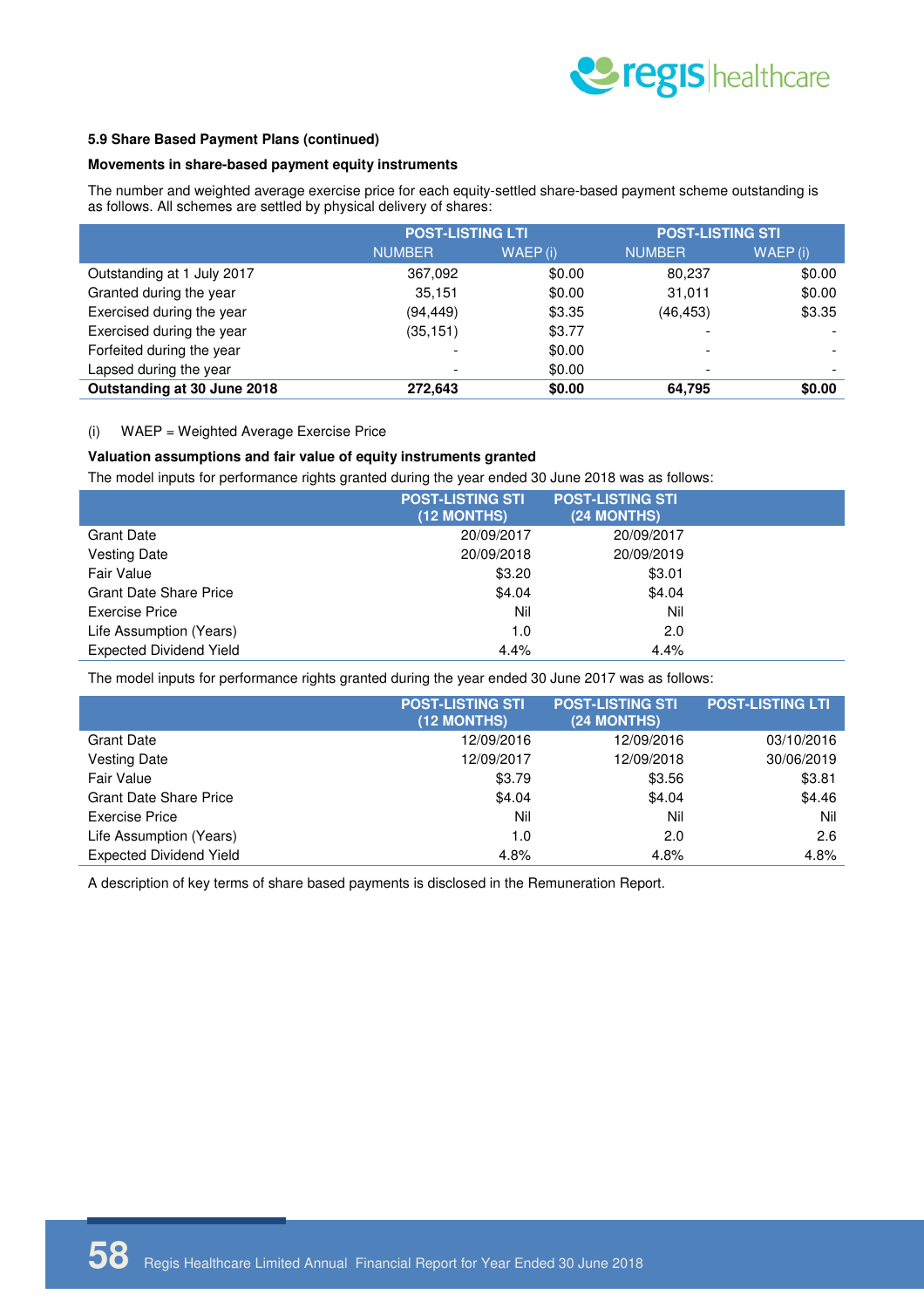

# SECTION 6: OTHER ITEMS

#### **6.1 Subsidiaries**

The consolidated financial statements include Regis Healthcare Limited (ultimate parent entity, otherwise known as the Parent Entity) and the following significant wholly owned subsidiaries. The subsidiaries are engaged in the principal activity of owning and operating residential aged care facilities. Subsidiaries are fully consolidated from the date of acquisition, being the date on which the Company obtains control, and continue to be consolidated until the date that such control ceases. Control exists where the Company has the power to govern the financial and operating policies of the entity in order to obtain benefits from its activities.

|                                                        |                      | <b>EQUITY INTEREST</b> |      |
|--------------------------------------------------------|----------------------|------------------------|------|
|                                                        | <b>COUNTRY OF</b>    | 2018                   | 2017 |
|                                                        | <b>INCORPORATION</b> | $\%$                   | $\%$ |
| Regis Aged Care Pty Ltd                                | Australia            | 100                    | 100  |
| Paragon Group Investments Pty Ltd                      | Australia            | 100                    | 100  |
| Regis Group Proprietary Ltd                            | Australia            | 100                    | 100  |
| Regis Allora Pty Ltd ATF Allora Lodge Unit Trust       | Australia            | 100                    | 100  |
| Regis Caboolture Pty Ltd                               | Australia            | 100                    | 100  |
| Regis Gatton Pty Ltd                                   | Australia            | 100                    | 100  |
| Regis Grange - Wellington Point Pty Ltd                | Australia            | 100                    | 100  |
| Regis Group Properties Pty Ltd                         | Australia            | 100                    | 100  |
| Regis Ferny Grove Pty Ltd                              | Australia            | 100                    | 100  |
| Regis Investments Pty Ltd ATF Regis Investments Trust  | Australia            | 100                    | 100  |
| Regis Lakeside Pty Ltd                                 | Australia            | 100                    | 100  |
| Regis Management Pty Ltd                               | Australia            | 100                    | 100  |
| Regis Salisbury Pty Ltd                                | Australia            | 100                    | 100  |
| Regis Shelf Pty Ltd                                    | Australia            | 100                    | 100  |
| Retirement Properties of Australia Proprietary Limited | Australia            | 100                    | 100  |
| Allora Drive Pty Ltd Allora Drive Unit Trust           | Australia            | 100                    | 100  |
| Clover Brae Pty Ltd ATF Clover Brae Unit Trust         | Australia            | 100                    | 100  |
| Clover Side Pty Ltd ATF Clover Side Unit Trust         | Australia            | 100                    | 100  |
| Dawson Drive Pty Ltd ATF Dawson Drive Unit Trust       | Australia            | 100                    | 100  |
| Lakeside Way Pty Ltd ATF Lakeside Way Unit Trust       | Australia            | 100                    | 100  |
| Lillian Avenue Ltd ATF Lillian Avenue Trust            | Australia            | 100                    | 100  |
| MacGregor Drive Pty Ltd ATF MacGregor Unit Trust       | Australia            | 100                    | 100  |
| Mewetts Road Pty Ltd ATF Mewetts Road Unit Trust       | Australia            | 100                    | 100  |
| <b>Carers Connect Pty Ltd</b>                          | Australia            | 100                    | 100  |
| Settlement Road Pty Ltd ATF Settlement Road Unit Trust | Australia            | 100                    | 100  |
| Retirement Care Australia Holdings Pty Ltd             | Australia            | 100                    | 100  |
| Retirement Care Australia (Hollywood) Pty Ltd          | Australia            | 100                    | 100  |
| Retirement Care Australia Operations (2) Pty Ltd       | Australia            | 100                    | 100  |
| Retirement Care Australia (Logan) Pty Ltd              | Australia            | 100                    | 100  |
| RAC Fiduciary Pty Ltd                                  | Australia            | 100                    | 100  |

A deed of cross guarantee exists between Regis Aged Care Pty Limited (a subsidiary of Regis Healthcare Limited) and certain other subsidiaries. Regis Healthcare Limited is not a party to this deed and therefore the disclosure requirements of the deed are not applicable to these financial statements.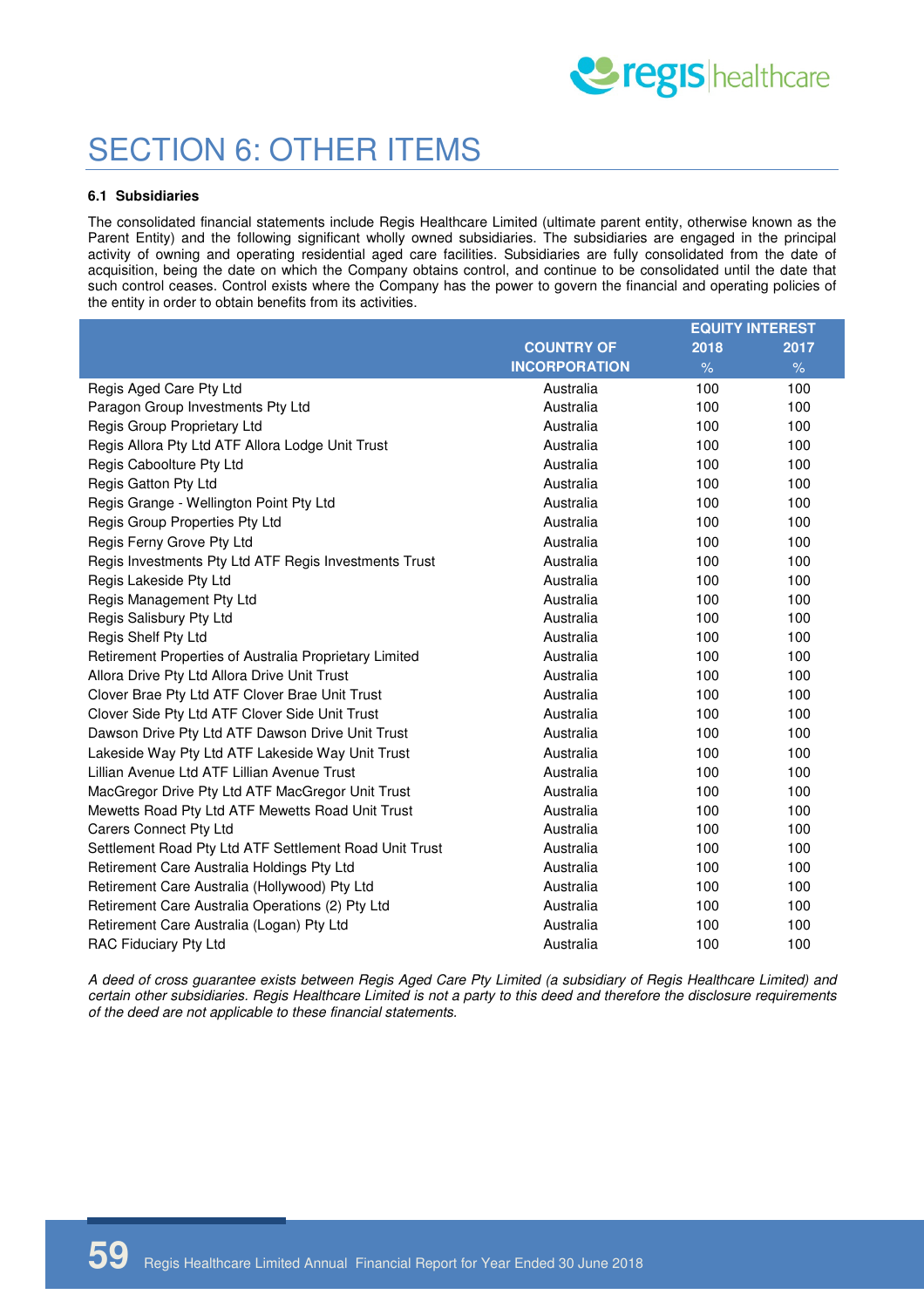

#### **6.2 Related Party Disclosures**

#### **(a) Subsidiaries**

The consolidated financial statement includes the financial statements of Regis Healthcare Limited and the subsidiaries as listed in section 6.1 of the financial statements.

#### **(b) Ultimate parent**

Regis Healthcare Limited is the ultimate parent entity.

#### **(c) Transactions with key management personnel**

During FY18 there were no material transactions between the Group and any key management personnel.

#### **(d) Key management personnel**

Compensation of Key Management Personnel of the Group

|                                                | 2018      | 2017         |
|------------------------------------------------|-----------|--------------|
|                                                | \$        | $\mathbb{S}$ |
| Short-term employee benefits                   | 2,869,050 | 2,143,795    |
| Post-employment benefits                       | 151.357   | 132,310      |
| Long-term benefits                             | 39.429    | 100.967      |
| Share-based payment                            | 119.585   | 39.561       |
| Total compensation of key management personnel | 3,179,421 | 2,416,633    |

Comparative amounts are revised, if required, based on latest information and to conform with current year presentation. Total FY17 compensation of \$2,416,633 dislcosed in the above table is less than the corresponding amount disclosed in Note 6.2 of the Group's financial report for the year ended 30 June 2017 of \$4,494,146 as the table above does not include \$2,077,513 of compensation in respect of individuals no longer classified as Key Management Personnel effective 1 July 2017.

#### **6.3 Events after the Balance Sheet Date**

No matters or circumstances have arisen since the end of the period which significantly affected or may significantly affect the operations of the Group, the results of those operations, or the state of affairs of the Group in future periods.

#### **6.4 Auditor's Remuneration**

|                                                              | 2018                     | 2017   |
|--------------------------------------------------------------|--------------------------|--------|
|                                                              | \$'000                   | \$'000 |
| Amounts received or due and receivable by Ernst & Young for: |                          |        |
| Audit or review of the financial report<br>٠                 | 677                      | 545    |
| Other services<br>٠                                          |                          |        |
| Tax compliance<br>$\blacksquare$                             | 251                      | 148    |
| Other services<br>$\blacksquare$                             | $\overline{\phantom{a}}$ | 148    |
| Total auditor's remuneration                                 | 928                      | 841    |
|                                                              |                          |        |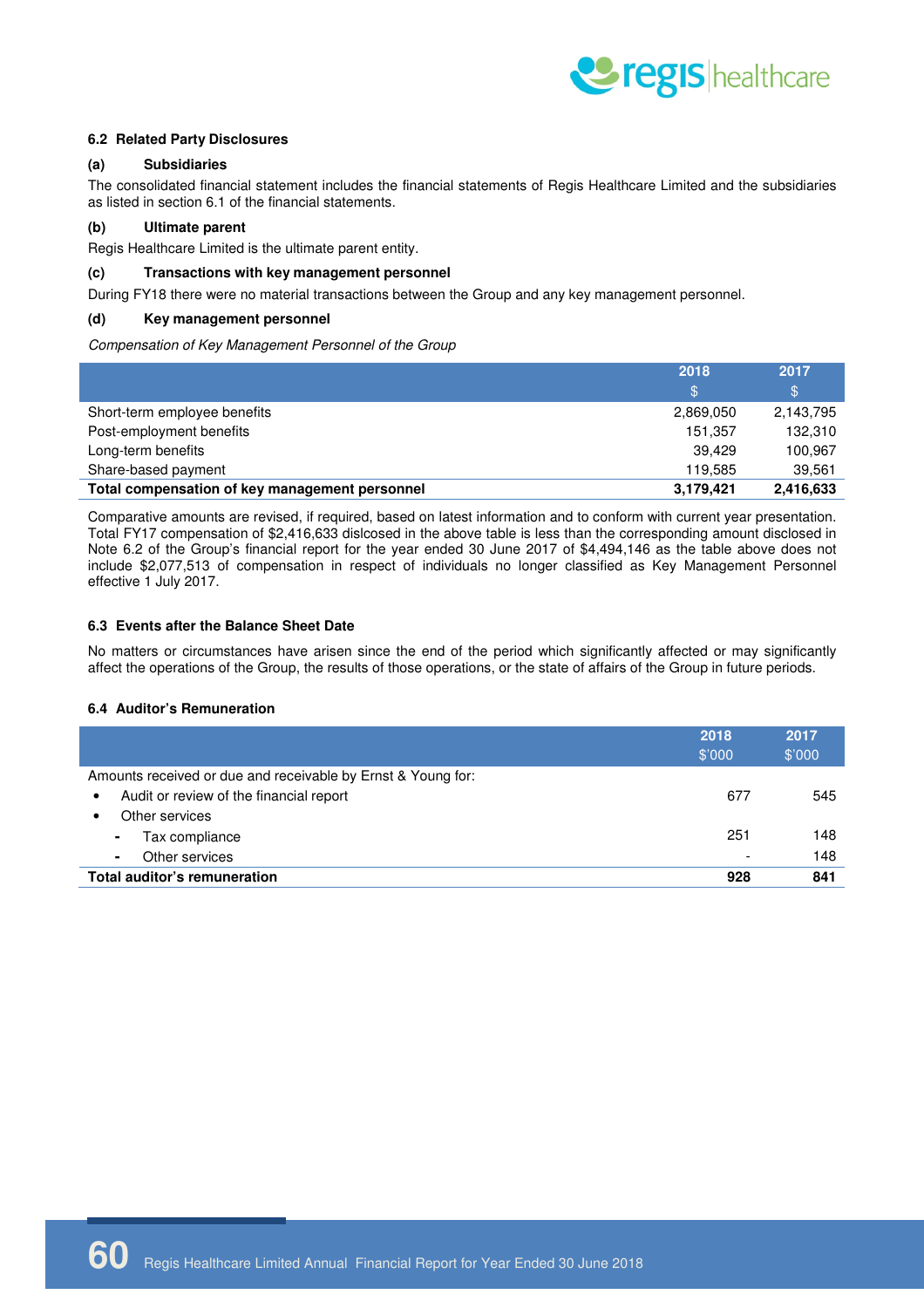

#### **6.5 Treatment of GST**

Revenues, expenses and assets are recognised net of the amount of GST except:

- where the GST incurred on a purchase of goods and services is not recoverable from the Australian Taxation Office, in which case the GST is recognised as part of the cost of acquisition of the asset or as part of the expense item as applicable; and
- receivables and payables are stated with the amount of GST included.

The net amount of GST recoverable from, or payable to, the Australian Taxation Office is included as part of receivables or payables in the Consolidated Statement of Financial Position.

#### **6.6 New and Revised Accounting Standards**

#### **(a) New and revised standards and interpretations not yet adopted by the Group**

The following new accounting standards have been issued but are not yet effective at balance date:

| <b>Reference and title</b>                    | <b>Application date of</b><br>standard | <b>Application date for</b><br><b>Group</b> |
|-----------------------------------------------|----------------------------------------|---------------------------------------------|
| AASB 9 Financial Instruments                  | 1 January 2018                         | 1 July 2018                                 |
| AASB 15 Revenue from contracts with customers | 1 January 2018                         | 1 July 2018                                 |
| AASB 16 Leases                                | 1 January 2019                         | 1 July 2019                                 |

During FY17, the Group commenced a project to review the components of its aged care, retirement living and home care arrangements to identify accounting matters requiring further consideration in light of the requirements of these new standards. Further activities have been undertaken during FY18, including a detailed review of contractual arrangements and comparing the requirements of the new standards to the Group's existing policies and practices to identify potential differences.

Further information on the status of these activities is provided below.

#### **AASB 9 Financial Instruments**

This standard modifies the classification and measurement of financial assets. It includes:

- A single, principle-based approach for the classification of financial assets, which is driven by cash flow characteristics and the business model in which an asset is held
- A new expected credit loss impairment model requiring expected losses to be recognised when financial assets are first recognised;
- A modification of hedge accounting to align the accounting treatment with risk management practices of an entity.
- The Group has reviewed its financial assets and financial liabilities and does not currently expect the impact of AASB 9 to be significant. Accordingly, adjustments to retained earnings have not been disclosed.

The Group will apply the new rules retrospectively.

#### **AASB 15 Revenue from contract with customers**

The core principle of AASB 15 is that an entity recognises revenue related to the transfer of promised goods or services when control of the goods or services passes to the customer. The amount of revenue recognised should reflect the consideration to which the entity expects to be entitled in exchange for those goods or services.

Work has focused on identifying the components of the Group's contractual arrangements that are applicable to AASB 15 and understanding the nature of those arrangements, in particular, key terms and conditions that may impact revenue recognition.

The Group has assessed the effects of applying the new standard and does not currently expect that there will be any significant changes in revenue recognition as the Group's revenue streams are generally for daily services and there is no significant judgement to be applied when considering the time pattern of revenue recognition.

Adjustments to retained earnings have not been disclosed as they are not significant.

The Group will apply the new rules retrospectively.

#### **AASB 16 Leases**

AASB 16 sets out a comprehensive model for the identification of lease arrangements and their treatment in the financial statements of both lessees and lessors. AASB 16 applies a control model for the identification of leases, distinguishing between leases and service contracts on the basis of whether there is an identified asset controlled by the customer. The standard requires lessees to account for leases under an on-balance sheet model with the distinction between operating and finance leases being removed. Lessors continue to classify leases and account for them as operating or finance leases.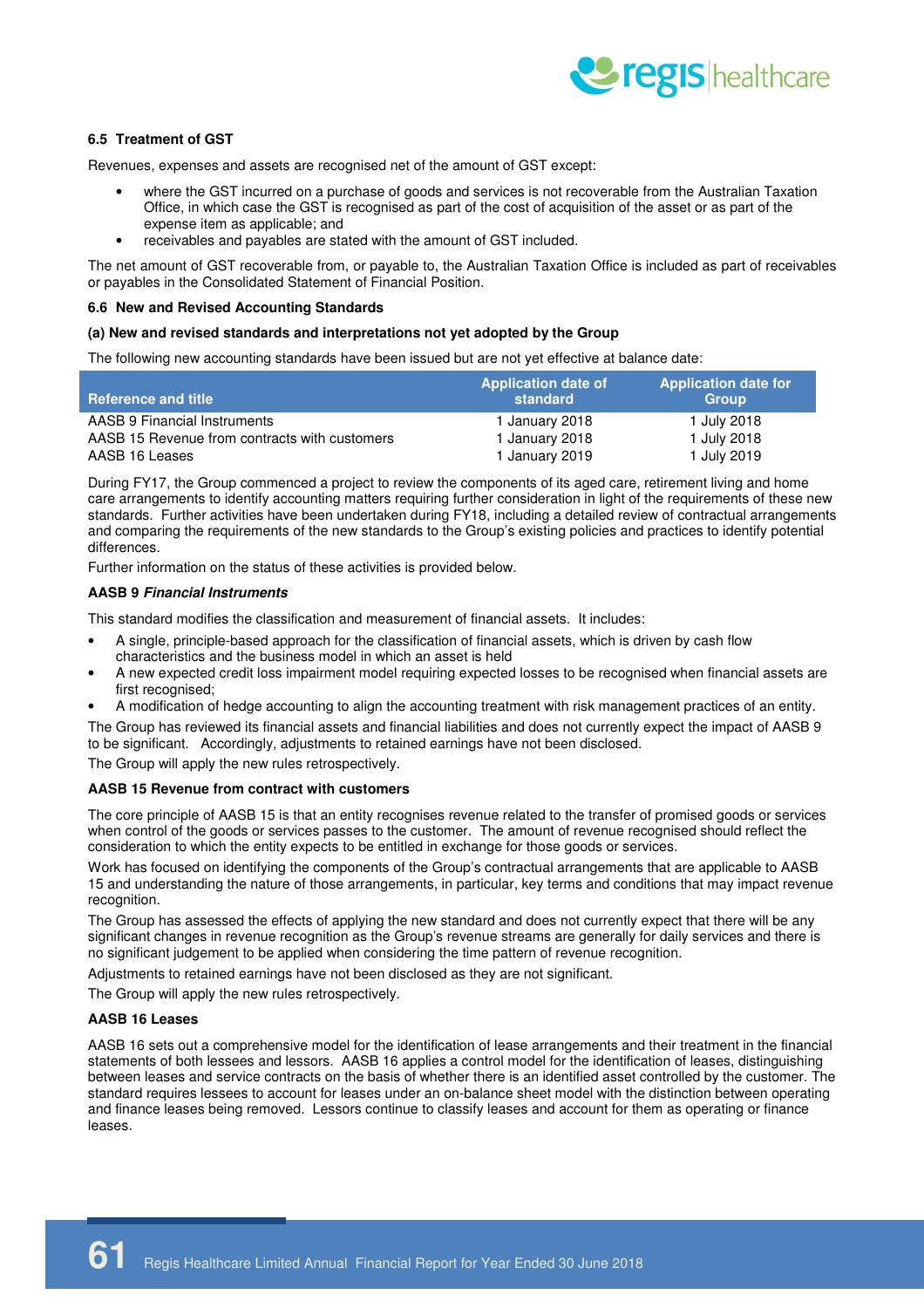

#### **6.6 New and Revised Accounting Standards (continued)**

#### **New and revised standards and interpretations not yet adopted by the Group (continued)**

Work to date has focused on identifying the components of the Group's contractual arrangements that are applicable to AASB 16 and identifying the key characteristics of those arrangements to quantify whether any changes to the Group's existing accounting policies and processes are required. Further consideration of whether a lease arrangement exists in relation to the provision of aged care and retirement living accommodation where a resident has paid a RAD/accommodation bond or entry contribution is required.

While work has continued during FY18 to progress the Group's assessment of the potential impact of AASB 16, at this stage, management cannot reasonably estimate and quantify the impact.

The transition approach to be applied on adoption of AASB 16 has not yet been determined as it is dependant on the Group finalising its assessment of the standard.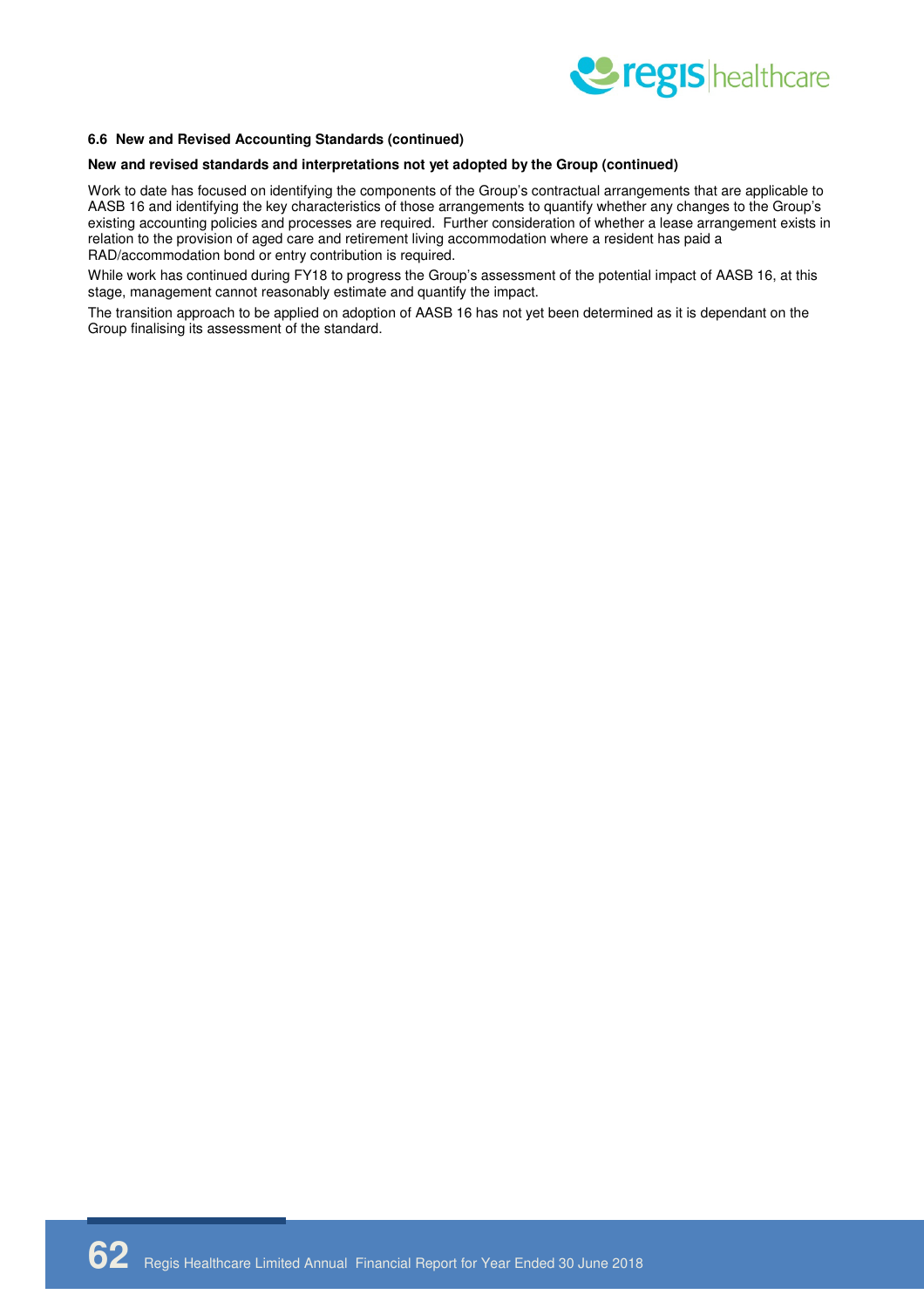

# DIRECTORS' DECLARATION

In accordance with a resolution of the directors of Regis Healthcare Limited, I state that:

- 1. In the opinion of the directors:
	- (a) the financial statements and notes of Regis Healthcare Limited are in accordance with the Corporations Act 2001, including:
		- (i) giving a true and fair view of the consolidated entity's financial position as at 30 June 2018 and of its performance for the year ended on that date; and
		- (ii) complying with Australian Accounting Standards and the Corporations Regulations 2001.
	- (b) the financial statements and notes also comply with International Financial Reporting Standards as disclosed in Note 1.4; and
	- (c) there are reasonable grounds to believe that the Company will be able to pay its debts as and when they become due and payable.
- 2. This declaration has been made after receiving the declarations required to be made to the directors by the chief executive officer and chief financial officer in accordance with section 295A of the Corporations Act 2001 for the financial year ended 30 June 2018.

On behalf of the Board

Graham Hodges Chairman Melbourne, 31 August 2018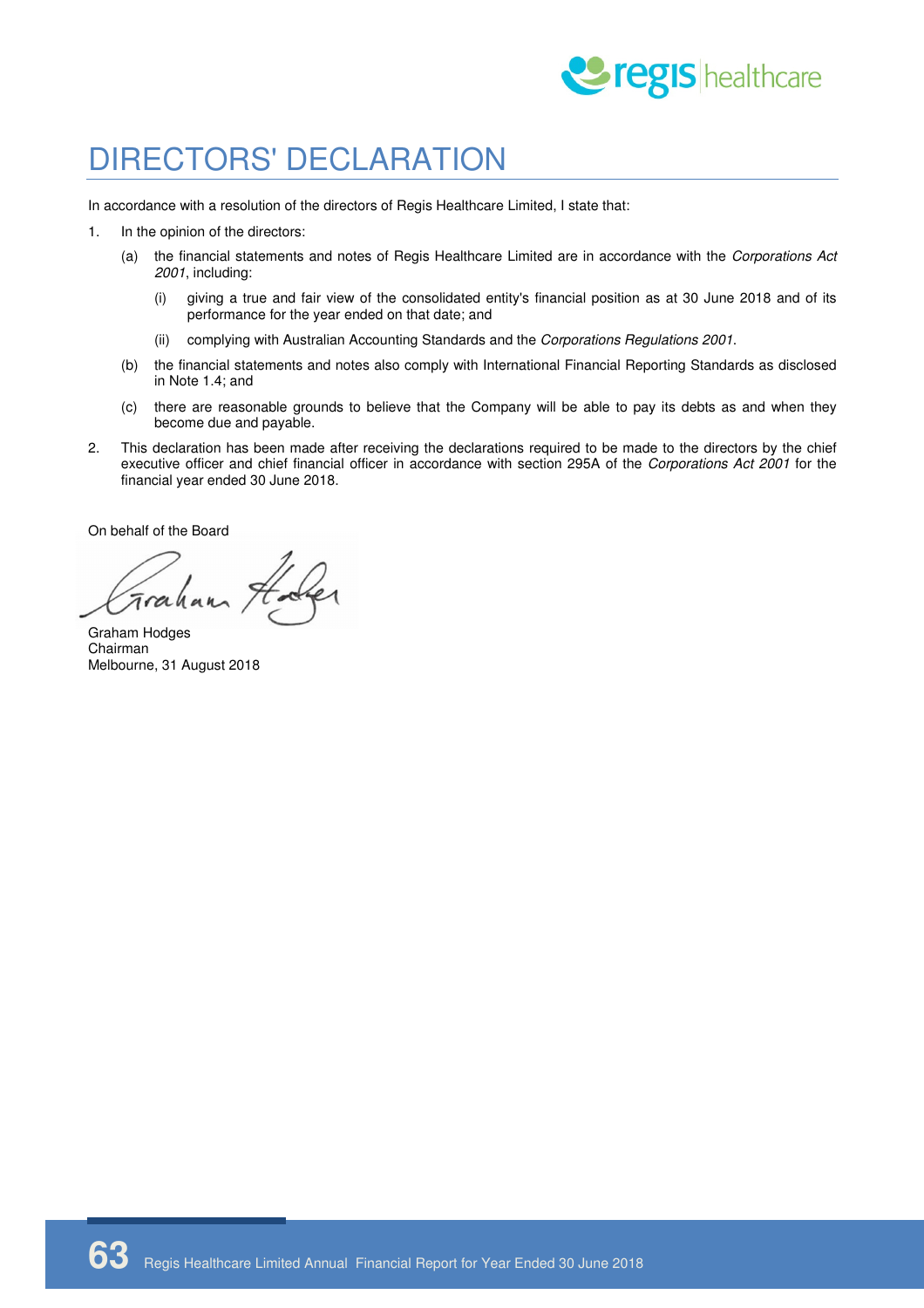

Ernst & Young 8 Exhibition Street Melbourne VIC 3000 Australia GPO Box 67 Melbourne VIC 3001

Tel: +61 3 9288 8000 Fax: +61 3 8650 7777 ey.com/au

## **Independent Auditor's Report to the Members of Regis Healthcare Limited**

### Report on the Audit of the Financial Report

### Opinion

We have audited the financial report of Regis Healthcare Limited (the Company) and its subsidiaries (collectively the Group), which comprises the consolidated statement of financial position as at 30 June 2018, the consolidated statement of comprehensive income, consolidated statement of changes in equity and consolidated statement of cash flows for the year then ended, notes to the financial statements, including a summary of significant accounting policies, and the directors' declaration.

In our opinion, the accompanying financial report of the Group is in accordance with the *Corporations Act 2001*, including:

- a) giving a true and fair view of the consolidated financial position of the Group as at 30 June 2018 and of its consolidated financial performance for the year ended on that date; and
- b) complying with Australian Accounting Standards and the *Corporations Regulations 2001*.

### Basis for Opinion

We conducted our audit in accordance with Australian Auditing Standards. Our responsibilities under those standards are further described in the *Auditor's Responsibilities for the Audit of the Financial Report* section of our report. We are independent of the Group in accordance with the auditor independence requirements of the *Corporations Act 2001* and the ethical requirements of the Accounting Professional and Ethical Standards Board's APES 110 *Code of Ethics for Professional Accountants* (the Code) that are relevant to our audit of the financial report in Australia. We have also fulfilled our other ethical responsibilities in accordance with the Code.

We believe that the audit evidence we have obtained is sufficient and appropriate to provide a basis for our opinion.

### Key Audit Matters

Key audit matters are those matters that, in our professional judgment, were of most significance in our audit of the financial report of the current year. These matters were addressed in the context of our audit of the financial report as a whole, and in forming our opinion thereon, but we do not provide a separate opinion on these matters. For each matter below, our description of how our audit addressed the matter is provided in that context.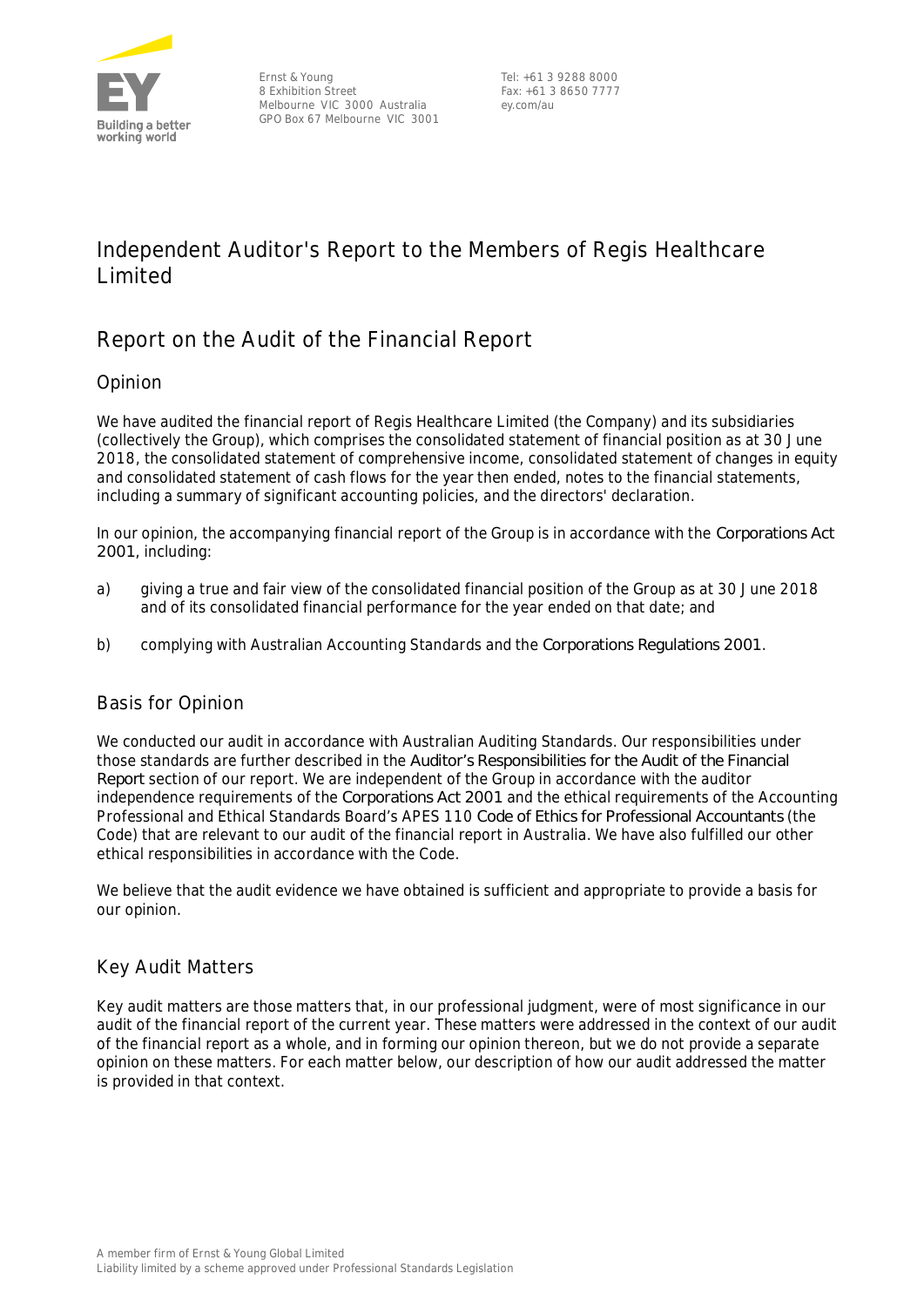

We have fulfilled the responsibilities described in the *Auditor's Responsibilities for the Audit of the Financial Repor*t section of our report, including in relation to these matters. Accordingly, our audit included the performance of procedures designed to respond to our assessment of the risks of material misstatement of the financial report. The results of our audit procedures, including the procedures performed to address the matters below, provide the basis for our audit opinion on the accompanying financial report.

**Capitalisation of costs**

At 30 June 2018, capitalised costs (work in progress) amounted to \$183.6 million. These primarily relate to refurbishment of existing aged care facilities and development of new aged care facility sites.

The specific criteria that have to be met for capitalisation of development costs in accordance with Australian Accounting Standards involves judgement, including the feasibility of the project, intention and ability to complete the construction, ability to use or sell the assets, generation of future economic benefits and the ability to measure the costs reliably.

In addition, determining whether there is any indication of impairment of the carrying value of assets requires judgment and the use of assumptions which are affected by future market conditions or economic developments.

This was considered a key audit matter given the quantum of the balance and judgment required about capitalisation criteria and indicators of impairment.

#### **Why significant How our audit addressed the key audit matter**

Our audit procedures included the following:

- Evaluated the effectiveness of controls relevant to the processing of capitalised costs.
- Selected a sample of amounts capitalised and agreed details to supporting documentation, and assessed whether the amounts capitalised met the development cost capitalisation criteria.
- Evaluated key assumptions used and estimates made for amounts capitalised, including the feasibility of the project, authorisation of the stage of the projects in the development phase and the measurement and completeness of costs included.
- Considered whether there were any indicators of impairment through examining the business case documentation of development projects, enquiries of executives responsible for management of the projects and considering the cost of development to forecasts.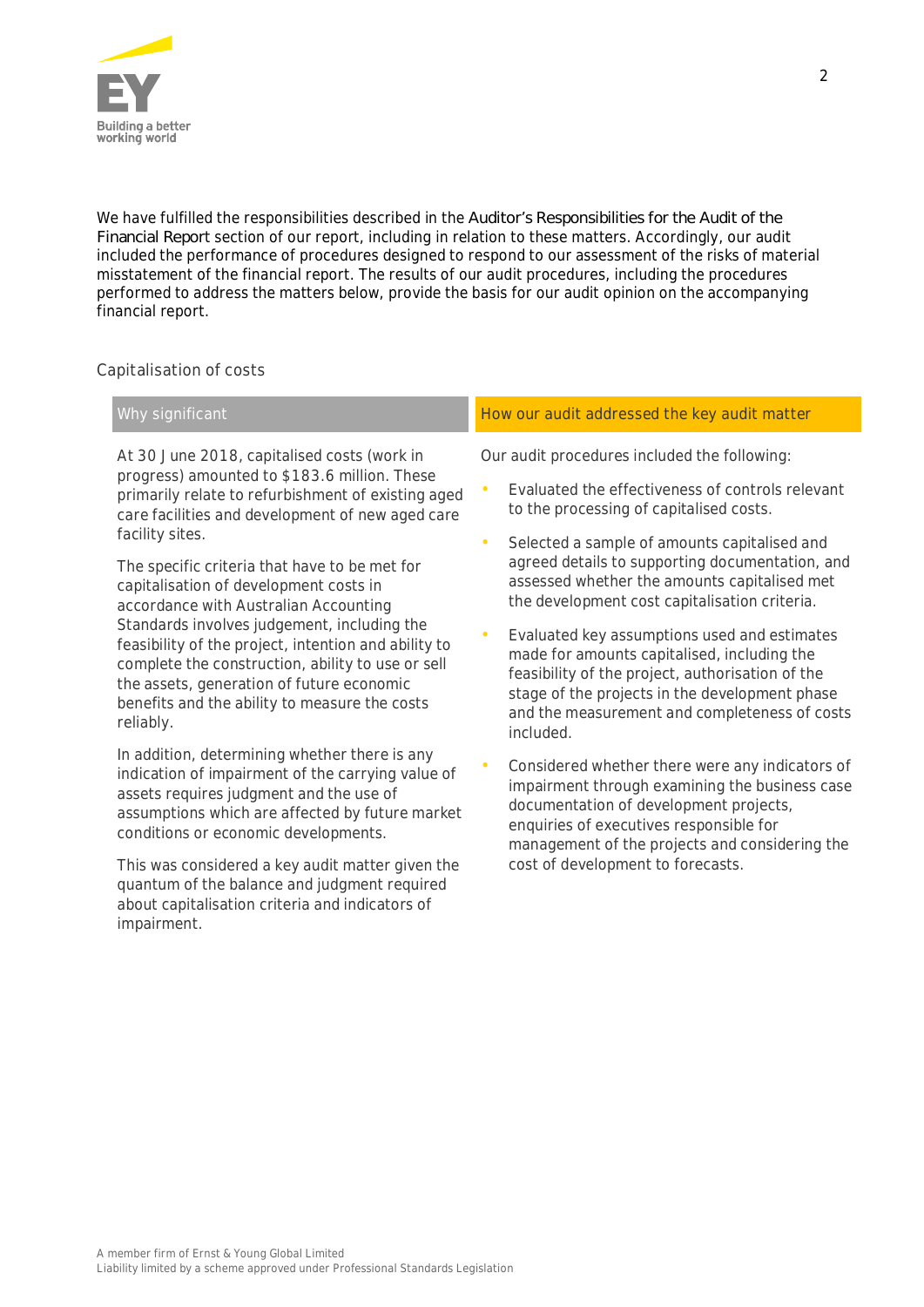

### **Valuation of intangible assets, including goodwill**

At 30 June 2018, the recorded amount of goodwill and other intangible assets with indefinite useful lives was \$478 million. Other intangible assets with indefinite useful lives of \$218 million relate to operational places for aged care facilities.

The Group performs an annual impairment test of the carrying amounts of goodwill and other intangible assets. Assets are grouped at the lowest levels for which goodwill and operational places are monitored for internal management purposes and allocated to cash generating units (CGUs).

Items that are subject to judgment, which were key areas of focus for the audit include:

- Future cash flow assumptions.
- Changes in working capital including Refundable Accommodation Deposits ('RADs').
- Discount rate and long term growth assumptions.
- Appropriateness of sensitivities applied to the impairment test.

We considered this a key audit matter given the significance of the balances and the assessment process being complex and requiring significant judgment.

Goodwill and other intangible assets disclosure is included in Note 3.3 to the financial report.

### **Why significant How our audit addressed the key audit matter**

We examined the Group's forecast cash flows used in the impairment models, upon which the Group's impairment assessment was based.

We assessed the basis of preparing those forecasts taking into account the accuracy of the Group's previous forecasts and the historic evidence supporting underlying assumptions.

In relation to the future cash flow assumptions, we:

- performed a comparison to the Group's current trading performance; and
- evaluated the Group's supporting evidence and obtained external evidence such as valuation multiples for comparable companies and external market data to corroborate the Group's assumptions.

The appropriateness of other key assumptions such as the discount rate and long term growth rate, were evaluated by considering external market indicators.

We involved our valuation specialists in performing these procedures.

We tested the mathematical accuracy of the impairment models and evaluated the Group's sensitivity calculations, including evaluating the Group's assessment of whether any reasonably possible change in these key assumptions would result in an impairment to goodwill or indefinite life intangible assets.

We assessed the adequacy of the goodwill and intangible assets disclosure made in Note 3.3 including key assumptions used.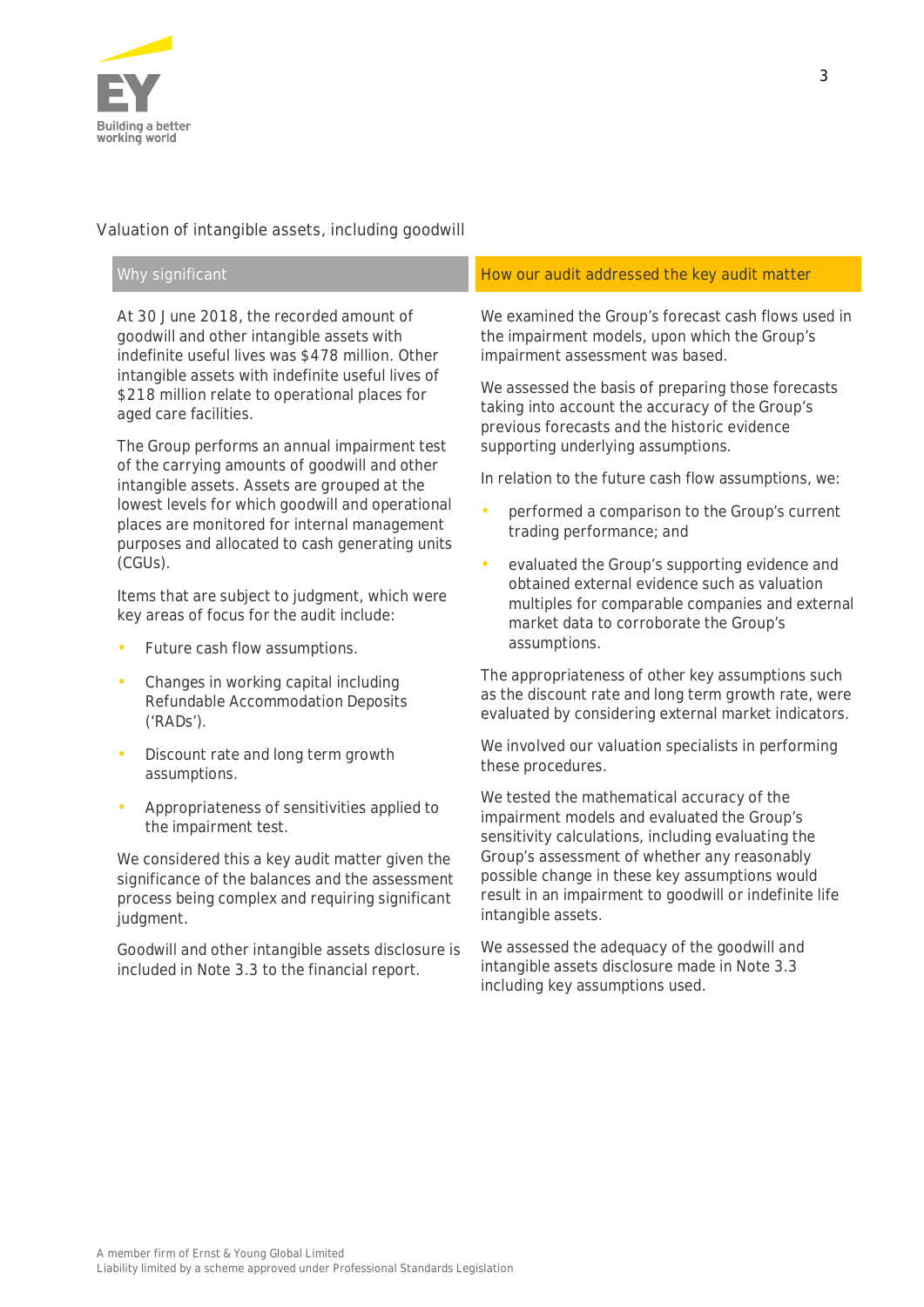

### Information Other than the Financial Report and Auditor's Report Thereon

The directors are responsible for the other information. The other information comprises the information included in the Company's 2018 Annual Report other than the financial report and our auditor's report thereon. We obtained the Directors' Report that is to be included in the Annual Report, prior to the date of this auditor's report, and we expect to obtain the remaining sections of the Annual Report after the date of this auditor's report.

Our opinion on the financial report does not cover the other information and we do not and will not express any form of assurance conclusion thereon, with the exception of the Remuneration Report and our related assurance opinion.

In connection with our audit of the financial report, our responsibility is to read the other information and, in doing so, consider whether the other information is materially inconsistent with the financial report or our knowledge obtained in the audit or otherwise appears to be materially misstated.

If, based on the work we have performed on the other information obtained prior to the date of this auditor's report, we conclude that there is a material misstatement of this other information, we are required to report that fact. We have nothing to report in this regard.

### Responsibilities of the Directors for the Financial Report

The directors of the Company are responsible for the preparation of the financial report that gives a true and fair view in accordance with Australian Accounting Standards and the *Corporations Act 2001* and for such internal control as the directors determine is necessary to enable the preparation of the financial report that gives a true and fair view and is free from material misstatement, whether due to fraud or error.

In preparing the financial report, the directors are responsible for assessing the Group's ability to continue as a going concern, disclosing, as applicable, matters relating to going concern and using the going concern basis of accounting unless the directors either intend to liquidate the Group or to cease operations, or have no realistic alternative but to do so.

### Auditor's Responsibilities for the Audit of the Financial Report

Our objectives are to obtain reasonable assurance about whether the financial report as a whole is free from material misstatement, whether due to fraud or error, and to issue an auditor's report that includes our opinion. Reasonable assurance is a high level of assurance, but is not a guarantee that an audit conducted in accordance with the Australian Auditing Standards will always detect a material misstatement when it exists. Misstatements can arise from fraud or error and are considered material if, individually or in the aggregate, they could reasonably be expected to influence the economic decisions of users taken on the basis of this financial report.

As part of an audit in accordance with the Australian Auditing Standards, we exercise professional judgment and maintain professional scepticism throughout the audit. We also: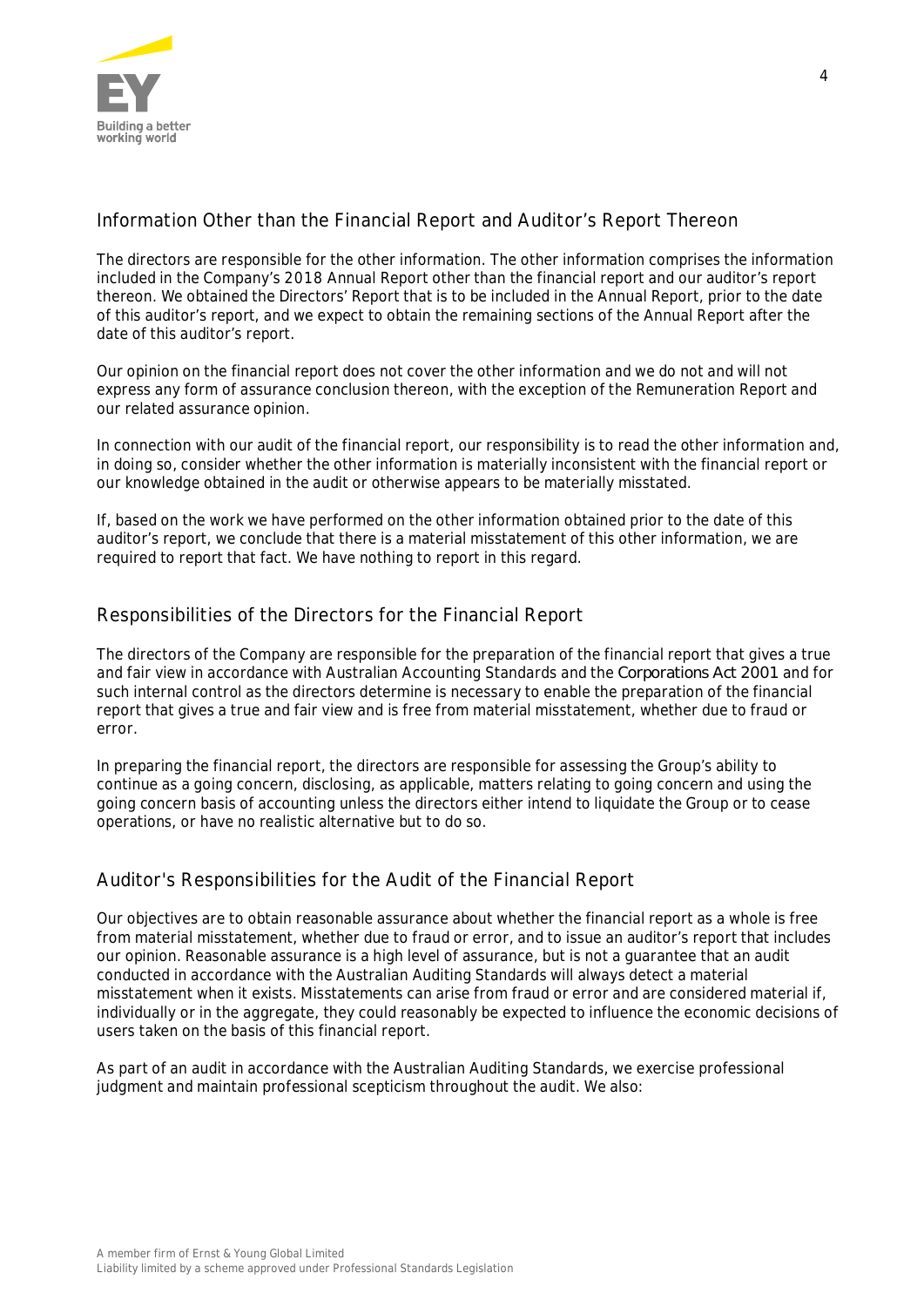

- Identify and assess the risks of material misstatement of the financial report, whether due to fraud or error, design and perform audit procedures responsive to those risks, and obtain audit evidence that is sufficient and appropriate to provide a basis for our opinion. The risk of not detecting a material misstatement resulting from fraud is higher than for one resulting from error, as fraud may involve collusion, forgery, intentional omissions, misrepresentations, or the override of internal control.
- Obtain an understanding of internal control relevant to the audit in order to design audit procedures that are appropriate in the circumstances, but not for the purpose of expressing an opinion on the effectiveness of the Group's internal control.
- Evaluate the appropriateness of accounting policies used and the reasonableness of accounting estimates and related disclosures made by the directors.
- Conclude on the appropriateness of the directors' use of the going concern basis of accounting and, based on the audit evidence obtained, whether a material uncertainty exists related to events or conditions that may cast significant doubt on the Group's ability to continue as a going concern. If we conclude that a material uncertainty exists, we are required to draw attention in our auditor's report to the related disclosures in the financial report or, if such disclosures are inadequate, to modify our opinion. Our conclusions are based on the audit evidence obtained up to the date of our auditor's report. However, future events or conditions may cause the Group to cease to continue as a going concern.
- Evaluate the overall presentation, structure and content of the financial report, including the disclosures, and whether the financial report represents the underlying transactions and events in a manner that achieves fair presentation.
- Obtain sufficient appropriate audit evidence regarding the financial information of the entities or business activities within the Group to express an opinion on the financial report. We are responsible for the direction, supervision and performance of the Group audit. We remain solely responsible for our audit opinion.

We communicate with the directors regarding, among other matters, the planned scope and timing of the audit and significant audit findings, including any significant deficiencies in internal control that we identify during our audit.

We also provide the directors with a statement that we have complied with relevant ethical requirements regarding independence, and to communicate with them all relationships and other matters that may reasonably be thought to bear on our independence, and where applicable, related safeguards.

From the matters communicated to the directors, we determine those matters that were of most significance in the audit of the financial report of the current year and are therefore the key audit matters. We describe these matters in our auditor's report unless law or regulation precludes public disclosure about the matter or when, in extremely rare circumstances, we determine that a matter should not be communicated in our report because the adverse consequences of doing so would reasonably be expected to outweigh the public interest benefits of such communication.